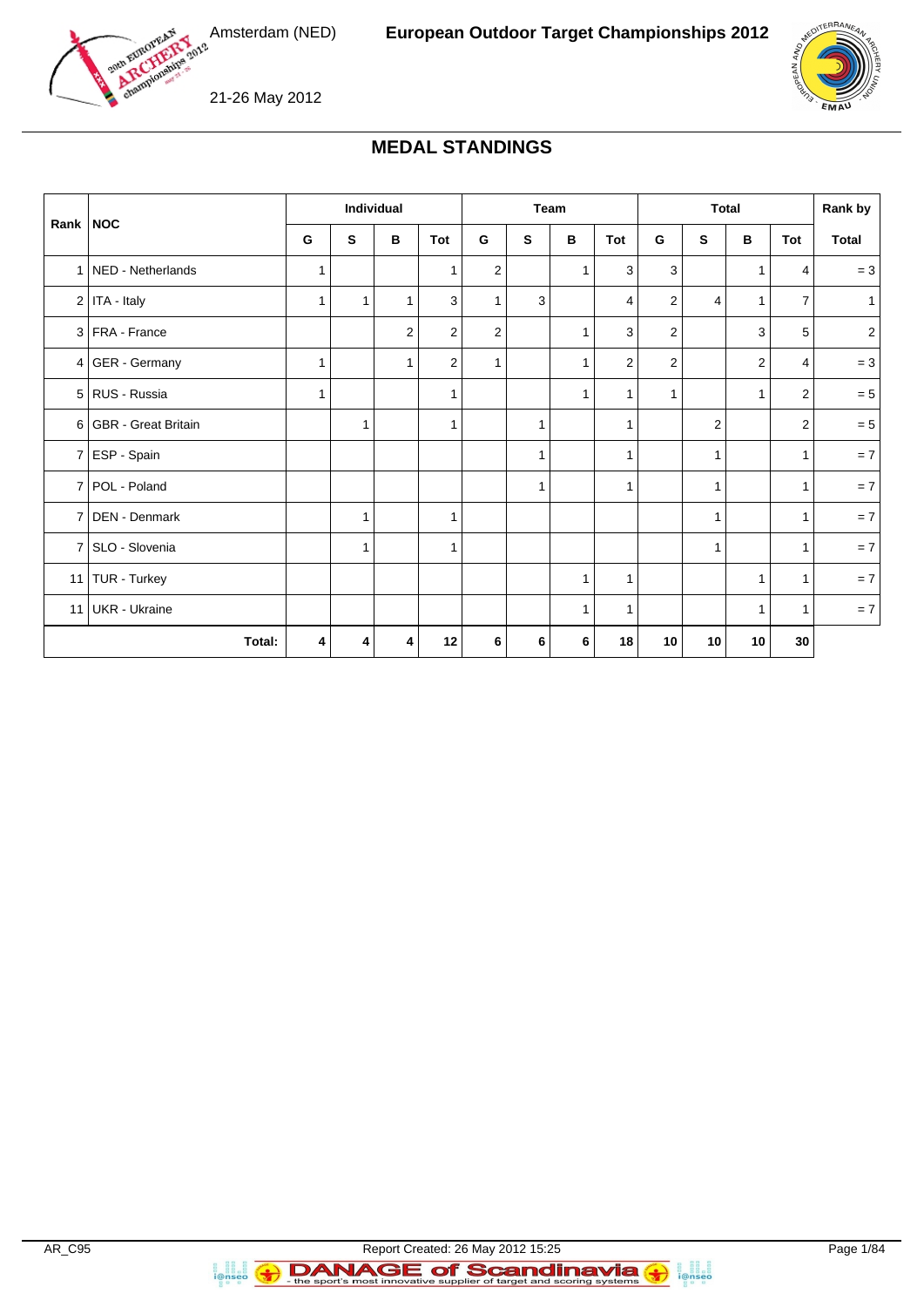



# **MEDALLISTS BY EVENT**

| <b>Event Name</b>                                  |            | Date   Medal  | Name                       | <b>NOC</b>               |
|----------------------------------------------------|------------|---------------|----------------------------|--------------------------|
| <b>CQT</b> Men                                     | Fri 25 May | GOLD          | <b>MATZKIN Guy</b>         | <b>ISR-Israel</b>        |
|                                                    |            | <b>SILVER</b> | VAN DEN OEVER Rick         | NED-Netherlands          |
|                                                    |            | <b>BRONZE</b> | OLARU Dan                  | MDA-Moldova              |
| <b>CQT Women</b>                                   | Fri 25 May | GOLD          | <b>GRANDAL Iria</b>        | ESP-Spain                |
|                                                    |            | <b>SILVER</b> | <b>BJERENDAL Christine</b> | SWE-Sweden               |
|                                                    |            | <b>BRONZE</b> | <b>RICHTER Elena</b>       | GER-Germany              |
| Recurve Men                                        | Sat 26 May | GOLD          | VAN DER VEN Rick           | NED-Netherlands          |
|                                                    |            | <b>SILVER</b> | <b>STRAJHAR Klemen</b>     | SLO-Slovenia             |
|                                                    |            | <b>BRONZE</b> | <b>FAUCHERON Thomas</b>    | FRA-France               |
| Recurve Women                                      | Sat 26 May | GOLD          | PEROVA Ksenia              | RUS-Russia               |
|                                                    |            | <b>SILVER</b> | FOLKARD Naomi              | <b>GBR-Great Britain</b> |
|                                                    |            | <b>BRONZE</b> | <b>COTRY Cyrielle</b>      | FRA-France               |
| GOLD<br>Compound Men<br>Sat 26 May<br>PAGNI Sergio |            | ITA-Italy     |                            |                          |
|                                                    |            | <b>SILVER</b> | <b>DAMSBO Martin</b>       | <b>DEN-Denmark</b>       |
|                                                    |            | <b>BRONZE</b> | <b>TITSCHER Paul</b>       | GER-Germany              |
| Compound Women                                     | Sat 26 May | GOLD          | <b>BERGER Kristina</b>     | <b>GER-Germany</b>       |
|                                                    |            | <b>SILVER</b> | ANASTASIO Anastasia        | ITA-Italy                |
|                                                    |            | <b>BRONZE</b> | <b>TONIOLI Marcella</b>    | ITA-Italy                |
| Recurve Men Team                                   | Sat 26 May | GOLD          | VAN DER VEN Rick           | NED-Netherlands          |
|                                                    |            |               | VAN DEN BERG Sjef          |                          |
|                                                    |            |               | VAN DEN OEVER Rick         |                          |
|                                                    |            | <b>SILVER</b> | NESPOLI Mauro              | ITA-Italy                |
|                                                    |            |               | <b>FRANGILLI Michele</b>   |                          |
|                                                    |            |               | GALIAZZO Marco             |                          |
|                                                    |            | <b>BRONZE</b> | IVASHKO Markiyan           | <b>UKR-Ukraine</b>       |
|                                                    |            |               | <b>HRACHOV Dmytro</b>      |                          |
|                                                    |            |               | <b>RUBAN Viktor</b>        |                          |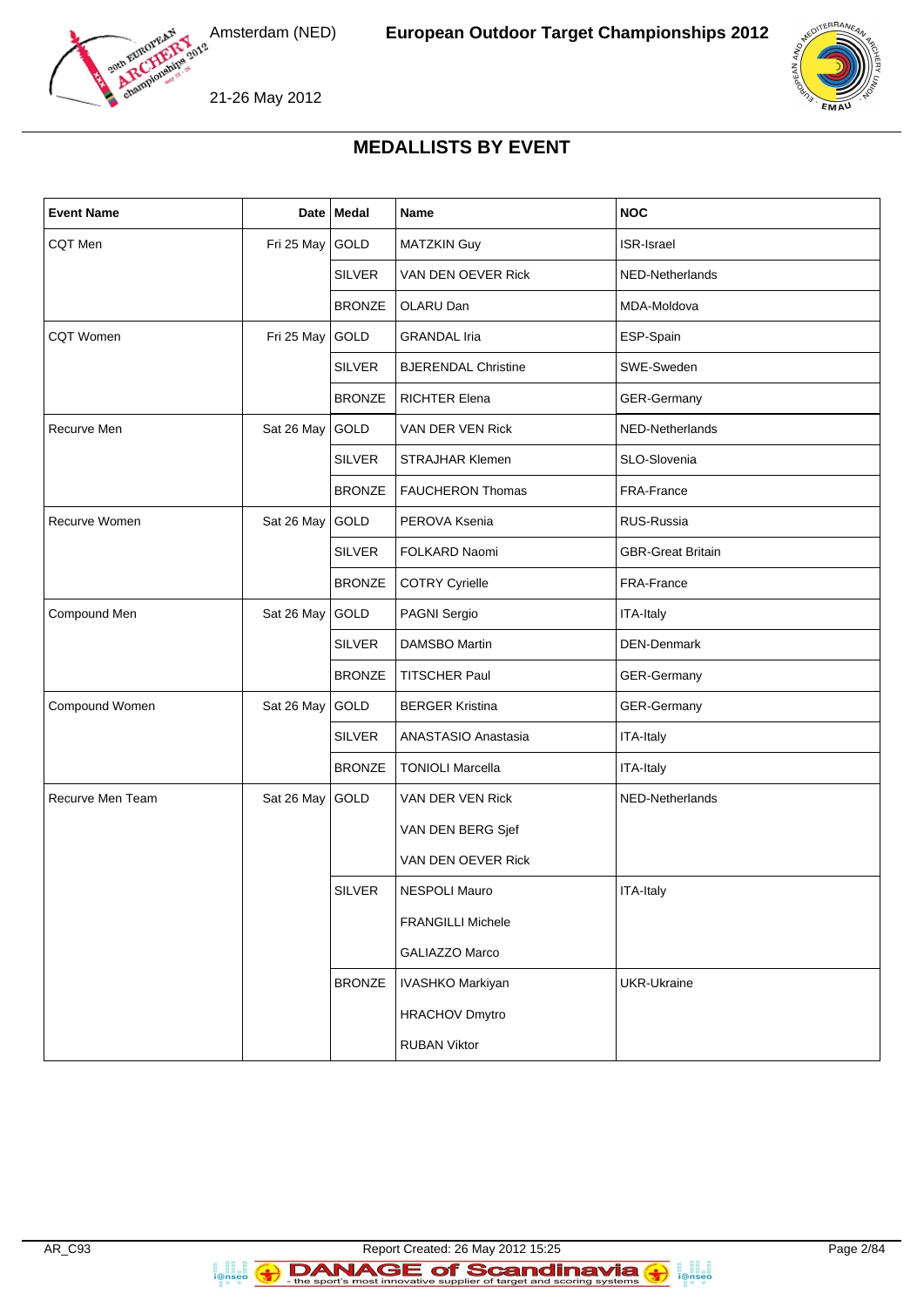



# **MEDALLISTS BY EVENT**

| <b>Event Name</b>         |            | Date Medal    | Name                         | <b>NOC</b>               |
|---------------------------|------------|---------------|------------------------------|--------------------------|
| Recurve Women Team        | Sat 26 May | GOLD          | <b>SCHUH Berengere</b>       | FRA-France               |
|                           |            |               | <b>BEZAULT Celine</b>        |                          |
|                           |            |               | <b>COTRY Cyrielle</b>        |                          |
|                           |            | <b>SILVER</b> | <b>GRANDAL Iria</b>          | ESP-Spain                |
|                           |            |               | FOULON Magali                |                          |
|                           |            |               | FERNANDEZ Helena             |                          |
|                           |            | <b>BRONZE</b> | <b>RICHTER Elena</b>         | GER-Germany              |
|                           |            |               | <b>UNRUH Lisa</b>            |                          |
|                           |            |               | WINTER Karina                |                          |
| <b>Recurve Mixed Team</b> | Sat 26 May | GOLD          | <b>NESPOLI Mauro</b>         | ITA-Italy                |
|                           |            |               | <b>VALEEVA Natalia</b>       |                          |
|                           |            | <b>SILVER</b> | <b>NOWAK Piotr</b>           | POL-Poland               |
|                           |            |               | SZUKALSKA Anna               |                          |
|                           |            | <b>BRONZE</b> | YILMAZ Yagiz                 | <b>TUR-Turkey</b>        |
|                           |            |               | LOKLUOGLU Begul              |                          |
| Compound Men Team         | Sat 26 May | GOLD          | <b>DELOCHE Pierre Julien</b> | FRA-France               |
|                           |            |               | <b>GENET Dominique</b>       |                          |
|                           |            |               | DOUSSOT Christophe           |                          |
|                           |            | <b>SILVER</b> | <b>BUSBY Duncan</b>          | <b>GBR-Great Britain</b> |
|                           |            |               | <b>GRIMWOOD Liam</b>         |                          |
|                           |            |               | <b>WHITE Chris</b>           |                          |
|                           |            | <b>BRONZE</b> | <b>ELZINGA Peter</b>         | NED-Netherlands          |
|                           |            |               | SCHLOESSER Mike              |                          |
|                           |            |               | <b>BLEYENDAAL Ruben</b>      |                          |

**B**<br>**i**@nseo

a anglica<br>i@nseo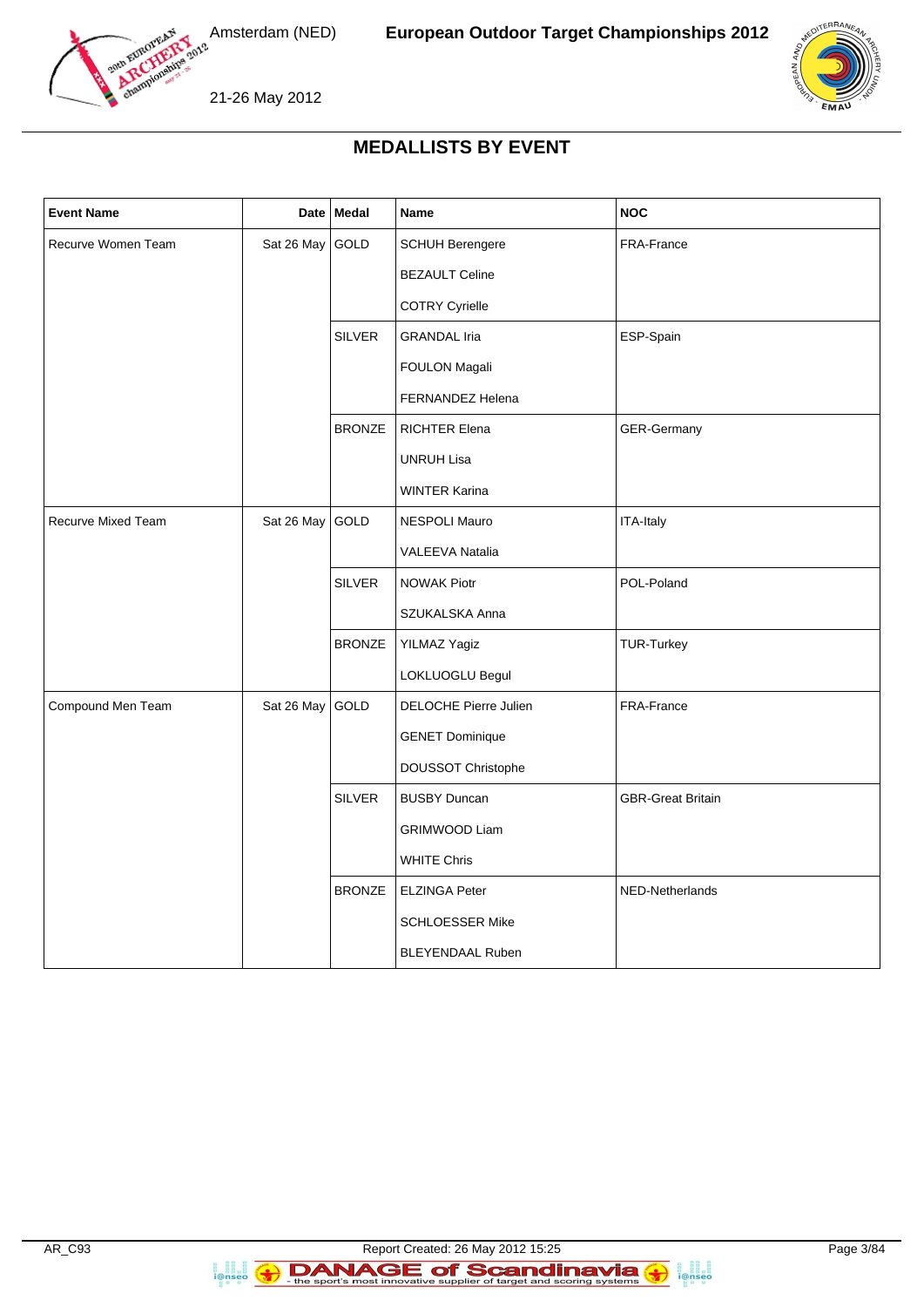



# **MEDALLISTS BY EVENT**

| <b>Event Name</b>   |                 | Date   Medal  | Name                    | <b>NOC</b>        |
|---------------------|-----------------|---------------|-------------------------|-------------------|
| Compound Women Team | Sat 26 May GOLD |               | <b>BERGER Kristina</b>  | GER-Germany       |
|                     |                 |               | <b>WEIHE Andrea</b>     |                   |
|                     |                 |               | <b>MIKALA Melanie</b>   |                   |
|                     |                 | <b>SILVER</b> | <b>TONIOLI Marcella</b> | ITA-Italy         |
|                     |                 |               | LONGO Laura             |                   |
|                     |                 |               | ANASTASIO Anastasia     |                   |
|                     |                 | <b>BRONZE</b> | <b>LEBECQUE Pascale</b> | FRA-France        |
|                     |                 |               | <b>MARTRET Caroline</b> |                   |
|                     |                 |               | CHESSE Joanna           |                   |
| Compound Mixed Team | Sat 26 May GOLD |               | <b>ELZINGA Peter</b>    | NED-Netherlands   |
|                     |                 |               | VAN CASPEL Inge         |                   |
|                     |                 | SILVER        | PAGNI Sergio            | ITA-Italy         |
|                     |                 |               | <b>TONIOLI Marcella</b> |                   |
|                     |                 | <b>BRONZE</b> | <b>KOZHIN Dmitry</b>    | <b>RUS-Russia</b> |
|                     |                 |               | LOGINOVA Albina         |                   |

**B**<br>**i**@nseo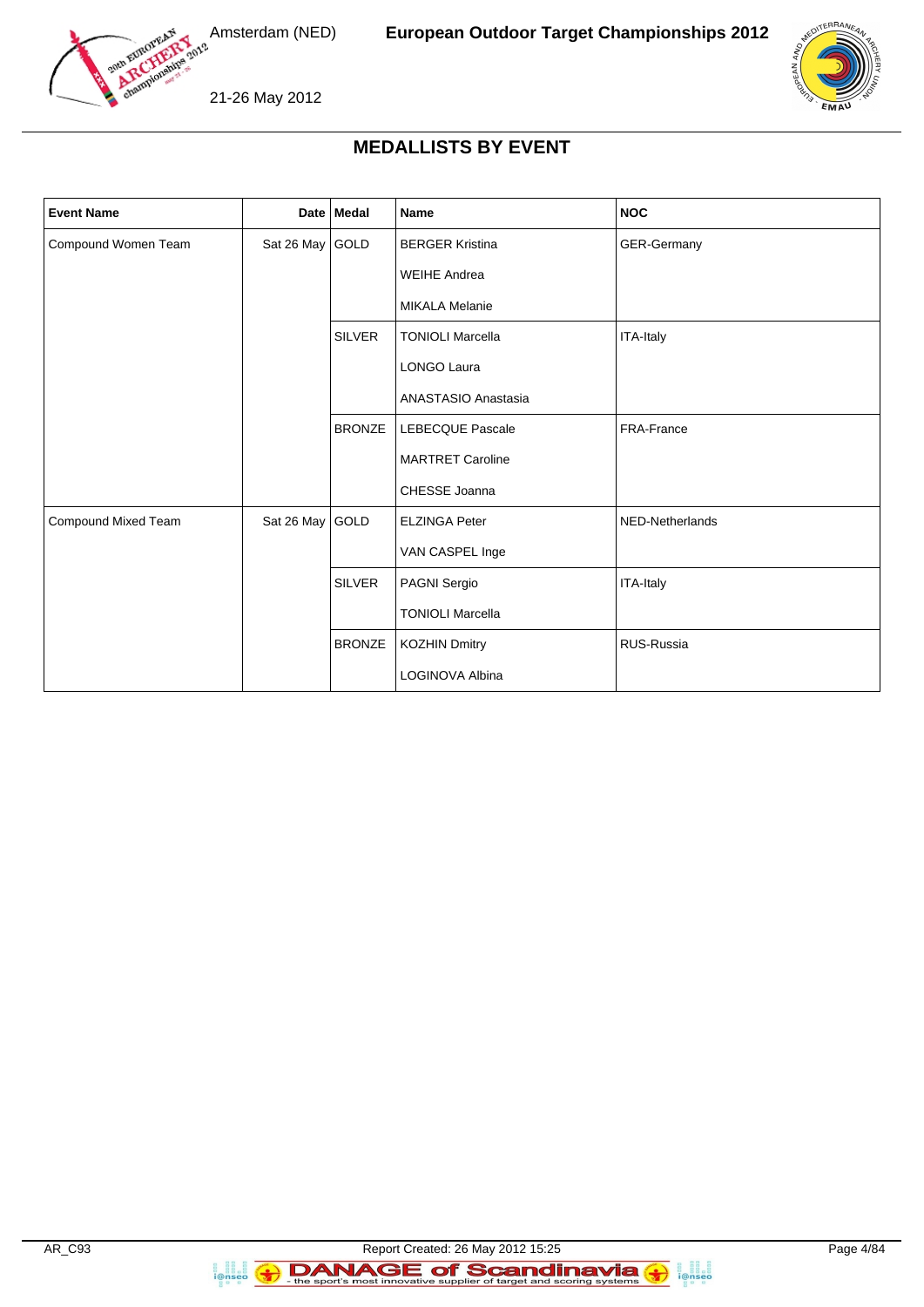



21-26 May 2012

# **ENTRIES BY COUNTRY**

| <b>NOC</b> | Country         | Name                                 | Date of Birth Back No. |      | Event                                 |
|------------|-----------------|--------------------------------------|------------------------|------|---------------------------------------|
| ARM        | <b>ARMENIA</b>  | PETROSYAN Arshak                     | 11 Sep 1991            | 004C | Recurve Men, CQT Men                  |
|            |                 | PETROSYAN Hovanes                    | 18 Jul 1980            | 006C | Recurve Men, CQT Men                  |
|            |                 |                                      | 17 Oct 1991            | 044B |                                       |
|            |                 | SHAHNAZARYAN Gohar                   |                        |      | Recurve Women, CQT Women              |
|            |                 | SHAHNAZARYAN Vasil                   | 15 Nov 1992            | 005C | Recurve Men, CQT Men                  |
|            |                 | <b>VASILYAN Boris</b>                |                        |      | <b>Official Coach</b>                 |
|            |                 | <b>VASILYAN Nune</b>                 | 16 Dec 1994            | 045B | Recurve Women, CQT Women              |
| AUT        | <b>AUSTRIA</b>  | <b>BERTSCHLER Alexander</b>          | 11 Jul 1994            | 003A | Recurve Men, CQT Men                  |
|            |                 | <b>GOEBEL Mathias</b>                |                        |      | <b>Official Other Function</b>        |
|            |                 | <b>GOEBEL Petra</b>                  | 24 Mar 1971            | 033C | Compound Women                        |
|            |                 | <b>HABERL Hermann</b>                | 10 May 1961            | 002A | Recurve Men, CQT Men                  |
|            |                 | <b>MATZNER Michael</b>               | 01 Sep 1975            | 008A | Compound Men                          |
|            |                 | <b>MOSER Daniel</b>                  | 28 Nov 1976            | 009A | Compound Men                          |
|            |                 | <b>REBERNIG Erwin</b>                | 24 Sep 1970            | 001A | Recurve Men, CQT Men                  |
|            |                 | <b>SOMMER Max</b>                    | 27 Jan 1991            | 007A | Compound Men                          |
|            |                 | <b>WOELL Christian</b>               |                        |      | <b>Official Coach</b>                 |
| AZE        | AZERBAIJAN      | <b>DANCOV Dmitri</b>                 | 02 Sep 1989            | 006A | Recurve Men, CQT Men                  |
|            |                 | <b>FAZILOV Natig</b>                 |                        |      | <b>Official Coach</b>                 |
|            |                 | FAZILOVA Leila                       | 08 Feb 1974            | 045C | Recurve Women, CQT Women              |
|            |                 | GOSPODINOV Serghei                   |                        |      | <b>Official Team Captain</b>          |
|            |                 |                                      |                        |      |                                       |
|            |                 | <b>KOPNIN Alexei</b>                 | 28 Oct 1994            | 004A | Recurve Men, CQT Men                  |
|            |                 | SIMONOVA Svetlana                    | 02 Feb 1987            | 044C | Recurve Women, CQT Women              |
|            |                 | <b>VENGEROV Roman</b>                | 23 Mar 1982            | 005A | Recurve Men, CQT Men                  |
| <b>BEL</b> | <b>BELGIUM</b>  | <b>CAUWE Michael</b>                 | 08 Jul 1982            | 003B | Compound Men                          |
|            |                 | DE BACKER Kurt                       | 30 May 1977            | 021B | Recurve Men, CQT Men                  |
|            |                 | <b>DECKERS Michael</b>               | 27 Apr 1993            | 019B | Recurve Men, CQT Men                  |
|            |                 | <b>ERNEST Mertens</b>                |                        |      | <b>Official Coach</b>                 |
|            |                 |                                      |                        |      |                                       |
|            |                 | KYRITSOGLOU Sam                      | 15 Sep 1983            | 001B | Compound Men                          |
|            |                 | <b>MASSINA Michele</b>               | 11 May 1965            | 030C | Compound Women                        |
|            |                 | <b>NOTENBOOM Francis</b>             |                        |      | <b>Official Coach</b>                 |
|            |                 | <b>PRIEELS Philippe</b>              |                        |      | <b>Official Coach</b>                 |
|            |                 | <b>PRIEELS Sarah</b>                 | 27 Feb 1990            | 029C | Compound Women                        |
|            |                 | <b>STRUYF Sabrina</b>                | 01 Dec 1989            | 047C | Recurve Women, CQT Women              |
|            |                 | <b>THIRY Nico</b>                    | 29 Apr 1987            | 020B | Recurve Men, CQT Men                  |
|            |                 | <b>VERDEYEN Luc</b>                  | 16 May 1961            | 002B | Compound Men                          |
|            |                 | <b>WILLEMS Gladys</b>                | 04 Jan 1977            | 028C | Compound Women                        |
| <b>BLR</b> | <b>BELARUS</b>  | DAUHANOSAU Vladzimir                 |                        |      | <b>Official Coach</b>                 |
|            |                 | <b>ISACHENKO Boris</b>               |                        |      | <b>Official Team Captain</b>          |
|            |                 | <b>KUNDA Maxim</b>                   | 01 Aug 1989            | 015C | Recurve Men, CQT Men                  |
|            |                 | MARUSAU Mikalai                      | 08 Aug 1981            | 014C | Recurve Men, CQ1 Men                  |
|            |                 | MARUSAVA Hanna                       | 08 Jan 1978            | 034B | Recurve Women                         |
|            |                 | <b>OPARIN Vladimir</b>               |                        |      | <b>Official Delegation Official</b>   |
|            |                 | PRILEPAU Anton                       | 05 Feb 1984            | 013C | Recurve Men, CQT Men                  |
|            |                 | <b>TIMOFEYEVA Ekaterina</b>          |                        |      | Recurve Women                         |
|            |                 |                                      | 13 Nov 1976            | 033B |                                       |
|            |                 | YACHNIK Elena                        | 02 May 1986            | 032B | Recurve Women                         |
| <b>BUL</b> | <b>BULGARIA</b> | DANAILOVA Dobromira                  | 24 Oct 1995            | 044D | Recurve Women, CQT Women              |
|            |                 | <b>HRISTOV Hristo</b>                | 15 Dec 1980            | 011B | Recurve Men, CQT Men                  |
|            |                 | <b>HRISTOV Yavor Vasilev</b>         | 25 Mar 1976            | 010B | Recurve Men, CQT Men                  |
|            |                 | MITKINA Plamena                      |                        |      | <b>Official Coach</b>                 |
|            |                 | PAVLOV Daniel                        |                        |      | <b>Official Team Captain</b>          |
|            |                 | <b>VELIKOV Vencislav</b>             | 11 Jan 1972            | 012B | Recurve Men, CQT Men                  |
| CRO        | <b>CROATIA</b>  | <b>BUDEN</b> Ivana                   | 10 Sep 1985            | 024A | Compound Women                        |
|            |                 |                                      |                        |      |                                       |
|            |                 | <b>ORLIC Maja</b>                    | 09 May 1997            | 022A | Compound Women                        |
|            |                 | <b>SANDORKA Robert</b>               | 09 Sep 1980            | 027C | Recurve Men, CQT Men                  |
|            |                 | <b>VAVRO Mario</b><br>VAVRO Zvonimir | 28 Nov 1997            | 019D | Compound Men<br><b>Official Coach</b> |
|            |                 | ZORMAN Tanja                         | 21 Jun 1988            | 023A | Compound Women                        |
|            |                 |                                      |                        |      |                                       |

**B**<br>**i**@nseo

Report Created: 26 May 2012 15:25 Page 5/84 DANAGE of Scandinavia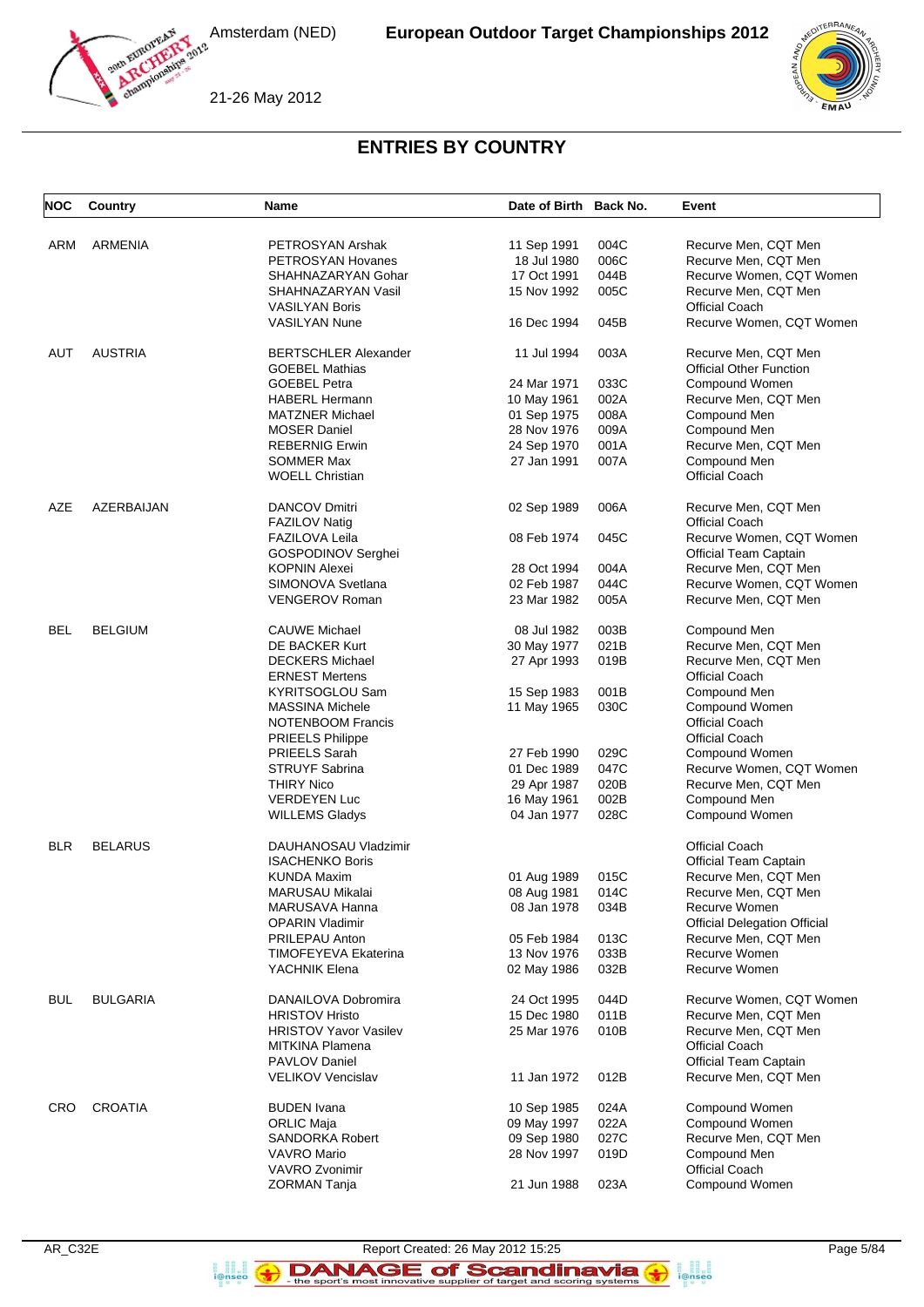



# 21-26 May 2012

# **ENTRIES BY COUNTRY**

| <b>NOC</b> | Country               | <b>Name</b>                                    | Date of Birth Back No.     |              | Event                                         |
|------------|-----------------------|------------------------------------------------|----------------------------|--------------|-----------------------------------------------|
| <b>CYP</b> | <b>CYPRUS</b>         | <b>KOUROUNAS Charalambos</b>                   |                            |              | Official Team Captain                         |
|            |                       | <b>LOIZOU Konstantinos</b>                     | 09 Feb 1994                | 025D         | Recurve Men, CQT Men                          |
|            |                       | <b>MOUSIKOU Elena</b>                          | 07 Nov 1988                | 046A         | Recurve Women, CQT Women                      |
|            |                       | <b>THEOPHANOUS Stylianos</b>                   |                            |              | <b>Official Coach</b>                         |
| CZE        | <b>CZECH REPUBLIC</b> | <b>BRADA Vladimir</b>                          | 23 May 1977                | 015D         | Compound Men                                  |
|            |                       | DREVJANY Jan                                   |                            |              | <b>Official Coach</b>                         |
|            |                       | <b>DUB Vojtech</b>                             | 30 Jul 1994                | 007B         | Recurve Men, CQT Men                          |
|            |                       | <b>HUDEC Miroslav</b>                          | 25 Dec 1993                | 009B         | Recurve Men, CQT Men                          |
|            |                       | KULHAVA Miroslava                              | 22 Mar 1972                | 035D         | Recurve Women, CQT Women                      |
|            |                       | MAJAROVÁ Magdalena<br>NOVOTNY Vojtech          | 09 Apr 1992                | 008B         | <b>Official Coach</b><br>Recurve Men, CQT Men |
|            |                       | PANIKOVA Zuzana                                |                            | 037D         | Recurve Women, CQT Women                      |
|            |                       | <b>REITMEIER Filip</b>                         | 08 Apr 1990<br>15 Aug 1975 | 013D         | Compound Men                                  |
|            |                       | SUDRICHOVA Gabriela                            | 18 Mar 1989                | 036D         | Recurve Women, CQT Women                      |
|            |                       | <b>VERNER Petr</b>                             | 01 Jan 1900                | 014D         | Compound Men                                  |
| DEN        | <b>DENMARK</b>        | <b>CHRISTIANSEN Carina Rosenvinge</b>          | 17 Mar 1991                | 030C         | Recurve Women                                 |
|            |                       | DAMSBO Martin                                  | 26 May 1985                | 013B         | Compound Men                                  |
|            |                       | <b>FREIL Jakob</b>                             |                            |              | <b>Official Delegation Official</b>           |
|            |                       | <b>GAMMELGAARD Ole</b>                         |                            |              | <b>Official Coach</b>                         |
|            |                       | <b>GRONKJÆR Allan</b>                          |                            |              | <b>Official Team Captain</b>                  |
|            |                       | JAGER Maja Buskbjerg                           | 22 Dec 1991                | 029C         | Recurve Women                                 |
|            |                       | JOHANNESSEN Torben                             | 02 Oct 1967                | 014B         | Compound Men                                  |
|            |                       | <b>KARLSHOJ Gitte</b>                          |                            |              | <b>Official Medical Person</b>                |
|            |                       | <b>KROGSHEDE Mads Juul</b>                     | 28 Oct 1991                | 017B         | Recurve Men, CQT Men                          |
|            |                       | <b>LAURSEN Louise</b>                          | 27 Jun 1988                | 031C         | Recurve Women                                 |
|            |                       | <b>LAURSEN Patrick</b>                         | 16 May 1988                | 015B         | Compound Men                                  |
|            |                       | SOEMOD Camilla                                 | 27 Feb 1985                | 032C         | Compound Women                                |
|            |                       | <b>SONNICHSEN Frederik</b>                     | 24 Mar 1992                | 018B         | Recurve Men, CQT Men                          |
|            |                       | WEISS Johan                                    | 17 Apr 1988                | 016B         | Recurve Men, CQT Men                          |
| ESP        | <b>SPAIN</b>          | AGUDO Fatima                                   | 15 Jun 1968                | 027A         | Compound Women                                |
|            |                       | <b>BLAZQUEZ Alberto</b>                        | 01 May 1975                | 008C         | Compound Men                                  |
|            |                       | CHO Hyung-Mok                                  |                            |              | <b>Official Coach</b>                         |
|            |                       | <b>CUESTA Elias</b>                            | 15 Mar 1985                | 002B         | Recurve Men                                   |
|            |                       | <b>CUESTA Irene</b><br>DE LA TORRE Luis Miguel | 13 Sep 1983                | 026A<br>009C | Compound Women<br>Compound Men                |
|            |                       | FERNANDEZ Antonio                              | 11 Dec 1963<br>12 Jun 1991 | 001B         | Recurve Men                                   |
|            |                       | <b>FERNANDEZ Helena</b>                        | 08 Mar 1991                | 041C         | Recurve Women, CQT Women                      |
|            |                       | <b>FERNANDEZ Javier</b>                        |                            |              | Official Coach                                |
|            |                       | <b>FOULON Magali</b>                           | 08 Jan 1988                | 042C         | Recurve Women, CQT Women                      |
|            |                       | <b>GRANDAL</b> Iria                            | 13 Aug 1990                | 043C         | Recurve Women, CQT Women                      |
|            |                       | LOPEZ Ignacio                                  |                            |              | <b>Official Medical Person</b>                |
|            |                       | <b>LUQUE Pilar</b>                             |                            | 025A         | Compound Women                                |
|            |                       | RODRIGUEZ Juan I.                              | 19 Apr 1992                | 003B         | Recurve Men                                   |
|            |                       | <b>VIDAL Alfonso</b>                           | 05 Nov 1962                | 007C         | Compound Men                                  |
| <b>EST</b> | <b>ESTONIA</b>        | <b>GROSS Jaanus</b>                            | 30 Sep 1975                | 013D         | CQT Men, Recurve Men                          |
|            |                       | <b>KENT Kristo</b>                             | 06 Dec 1978                | 017D         | Compound Men                                  |
|            |                       | <b>KIVILO Raul</b>                             |                            |              | <b>Official Team Captain</b>                  |
|            |                       | LOTT Jaan                                      | 22 Mar 1965                | 015D         | Recurve Men, CQT Men                          |
|            |                       | <b>LUIK Siret</b>                              | 28 Sep 1986                | 038B         | Recurve Women, CQT Women                      |
|            |                       | OJAMAE Pearu Jakob                             | 01 Nov 1994                | 014D         | Recurve Men, CQT Men                          |
|            |                       | <b>PARNAT Reena</b>                            | 01 Dec 1993                | 039B         | Recurve Women, CQT Women                      |
|            |                       | <b>PREIMANN Anneli</b>                         | 20 Dec 1988                | 040B         | Recurve Women, CQT Women                      |
|            |                       | <b>TORMIS Priit</b>                            | 21 Apr 1974                | 016D         | Compound Men                                  |

**B**<br>**i**@nseo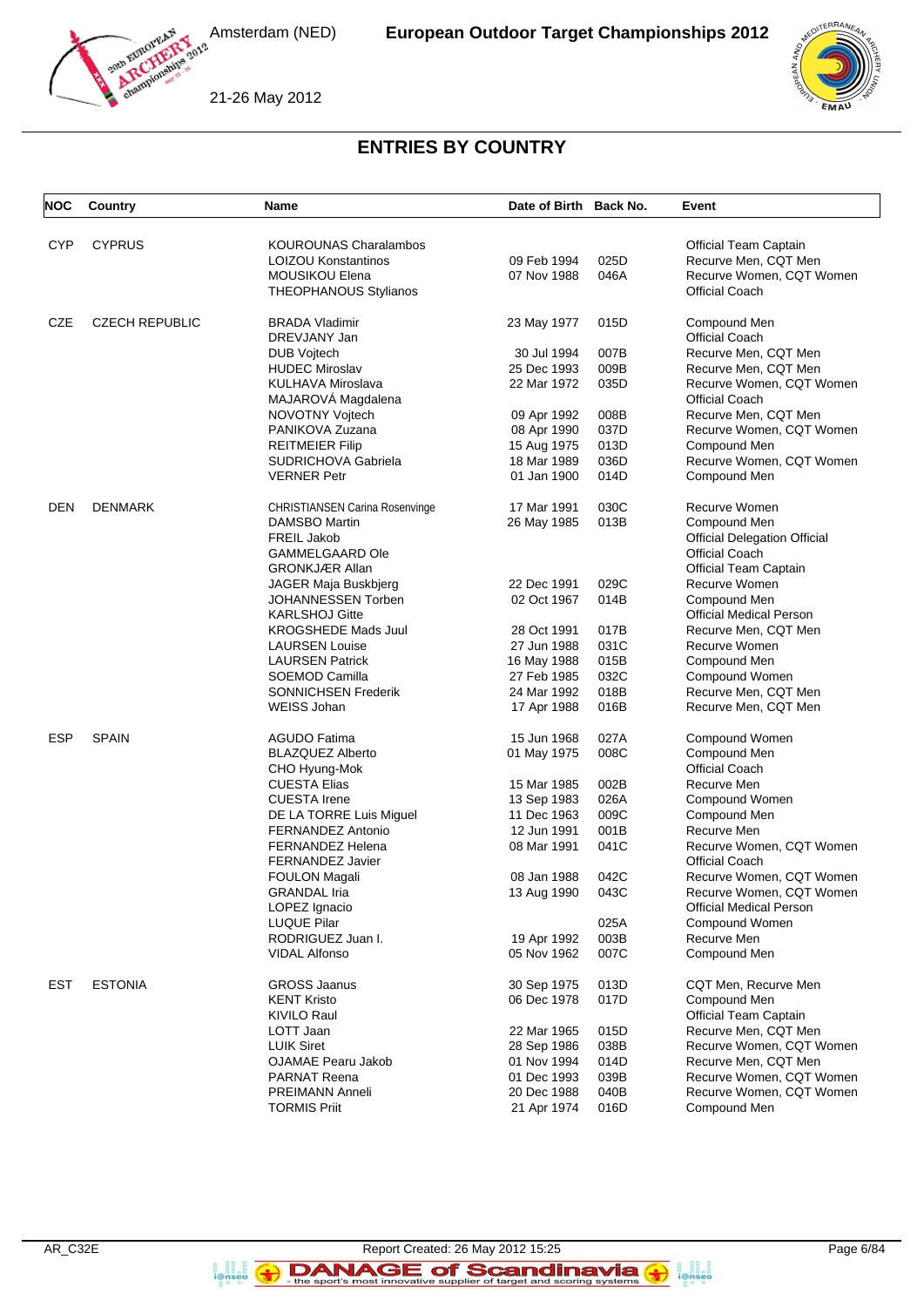



21-26 May 2012

# **ENTRIES BY COUNTRY**

| <b>NOC</b> | Country              | <b>Name</b>               | Date of Birth Back No. |      | Event                               |
|------------|----------------------|---------------------------|------------------------|------|-------------------------------------|
| <b>FIN</b> | <b>FINLAND</b>       | <b>AULIO Miika</b>        |                        |      | <b>Official Coach</b>               |
|            |                      | <b>HATAVA Matti</b>       |                        | 012D | Recurve Men, CQT Men                |
|            |                      |                           | 10 Mar 1981            |      |                                     |
|            |                      | JARVENPAA Erja            | 03 Sep 1964            | 029B | Compound Women                      |
|            |                      | JARVENPAA Marko           | 05 May 1966            | 004D | Compound Men                        |
|            |                      | KILPIA Asko               | 28 Oct 1968            | 005D | Compound Men                        |
|            |                      | <b>KOURULA Laura</b>      | 05 Jun 1981            | 047A | CQT Women, Recurve Women            |
|            |                      | <b>LANTEE Anne</b>        | 08 May 1982            | 030B | Compound Women                      |
|            |                      | <b>LEHTONEN Kaj</b>       | 09 Feb 1970            | 006D | Compound Men                        |
|            |                      | <b>MAKKONEN Susanna</b>   | 23 Oct 1967            | 028B | Compound Women                      |
|            |                      | NYMAN Petra               |                        |      | <b>Official Medical Person</b>      |
|            |                      | <b>TEKONIEMI Antti</b>    | 27 Jun 1982            | 011D | Recurve Men, CQT Men                |
|            |                      | <b>VIRTANEN Aki</b>       | 03 Dec 1974            | 010D | Recurve Men, CQT Men                |
| <b>FRA</b> | <b>FRANCE</b>        | <b>BEZAULT Celine</b>     | 15 Sep 1978            | 035A | Recurve Women                       |
|            |                      | <b>BINON Benoit</b>       |                        |      | <b>Official Coach</b>               |
|            |                      | CHESSE Joanna             | 25 Feb 1986            | 024C | Compound Women                      |
|            |                      | <b>COTRY Cyrielle</b>     | 08 Jun 1987            | 037A | Recurve Women                       |
|            |                      | <b>DELLENBACH Marc</b>    |                        |      | <b>Official Coach</b>               |
|            |                      | DELOCHE Pierre Julien     | 06 Feb 1982            | 006B | Compound Men                        |
|            |                      | <b>DOLECKI Ladislas</b>   |                        |      | <b>Official Medical Person</b>      |
|            |                      | <b>DOUSSOT Christophe</b> | 02 May 1979            | 005B | Compound Men                        |
|            |                      | <b>DUPIN Benoit</b>       |                        |      | <b>Official Delegation Official</b> |
|            |                      | <b>FAUCHERON Thomas</b>   | 23 Feb 1990            | 020C | Recurve Men                         |
|            |                      | <b>GENET Dominique</b>    | 24 Nov 1968            | 004B | Compound Men                        |
|            |                      | <b>GIROUILLE Romain</b>   | 26 Apr 1988            | 019C | Recurve Men                         |
|            |                      | <b>LEBECQUE Pascale</b>   | 18 Apr 1989            | 023C | Compound Women                      |
|            |                      | <b>MARTRET Caroline</b>   | 24 Feb 1985            | 022C | Compound Women                      |
|            |                      | PREVOST Gael              |                        | 021C | Recurve Men                         |
|            |                      |                           | 08 Mar 1994            |      |                                     |
|            |                      | <b>RECULET Anne</b>       |                        |      | Official Team Captain               |
|            |                      | <b>RIFAUT Nicolas</b>     |                        |      | Official Coach                      |
|            |                      | <b>SCHUH Berengere</b>    | 13 Jun 1984            | 036A | Recurve Women                       |
| GBR        | <b>GREAT BRITAIN</b> | <b>BROWN Lloyd</b>        |                        |      | <b>Official Coach</b>               |
|            |                      | <b>BUSBY Duncan</b>       | 17 Dec 1983            | 004A | Compound Men                        |
|            |                      | <b>CLARK Daisy</b>        | 29 Apr 1995            | 026D | Compound Women                      |
|            |                      | <b>ELEY Barry</b>         |                        |      | <b>Official Team Captain</b>        |
|            |                      | FOLKARD Naomi             | 18 Sep 1983            | 036C | Recurve Women                       |
|            |                      | <b>GALES Andrea</b>       | 23 Dec 1972            | 027D | Compound Women                      |
|            |                      | <b>GODFREY Laurence</b>   | 09 Jun 1976            | 010A | Recurve Men                         |
|            |                      | <b>GRIMWOOD Liam</b>      | 07 Jun 1987            | 006A | Compound Men                        |
|            |                      | <b>HOLDERNESS Lucy</b>    | 05 Oct 1964            | 025D | Compound Women                      |
|            |                      | <b>LOGAN Olly</b>         |                        |      | Official Coach                      |
|            |                      | MASHLAB Jamal             |                        |      | <b>Official Medical Person</b>      |
|            |                      | <b>OLIVER Amy</b>         | 10 Jul 1987            | 035C | Recurve Women                       |
|            |                      | <b>SYMINGTON Sara</b>     |                        |      | <b>Official Other Function</b>      |
|            |                      | <b>TERRY Simon</b>        | 27 Mar 1974            | 011A | Recurve Men                         |
|            |                      | <b>WHITE Chris</b>        | 11 Mar 1979            | 005A | Compound Men                        |
|            |                      | <b>WILLIAMSON Alison</b>  | 03 Nov 1971            | 037C | Recurve Women                       |
|            |                      | <b>WILLS Alan</b>         | 03 Aug 1981            | 012A | Recurve Men                         |
|            |                      |                           |                        |      |                                     |
| GEO        | <b>GEORGIA</b>       | AN Hyung Seung            |                        |      | <b>Official Coach</b>               |
|            |                      | CHANCHALEISHVILI loseb    |                        |      | <b>Official Delegation Official</b> |
|            |                      | DIASAMIDZE Asmat          | 30 Jan 1973            | 038D | Recurve Women                       |
|            |                      | <b>ESEBUA Kristine</b>    | 19 Mar 1985            | 040D | Recurve Women                       |
|            |                      | <b>KVLIVIDZE Irakli</b>   | 16 Apr 1995            | 023B | Recurve Men, CQT Men                |
|            |                      | NARIMANIDZE Khatuna       | 02 Feb 1974            | 039D | Recurve Women                       |
|            |                      | PKHAKADZE Lasha           | 24 May 1994            | 022B | Recurve Men, CQT Men                |
|            |                      | RIZHAMADZE Tornike        | 08 Nov 1994            | 024B | Recurve Men, CQT Men                |
|            |                      | <b>SANISHVILI Artem</b>   |                        |      | <b>Official Delegation Official</b> |

**B**<br>**i**@nseo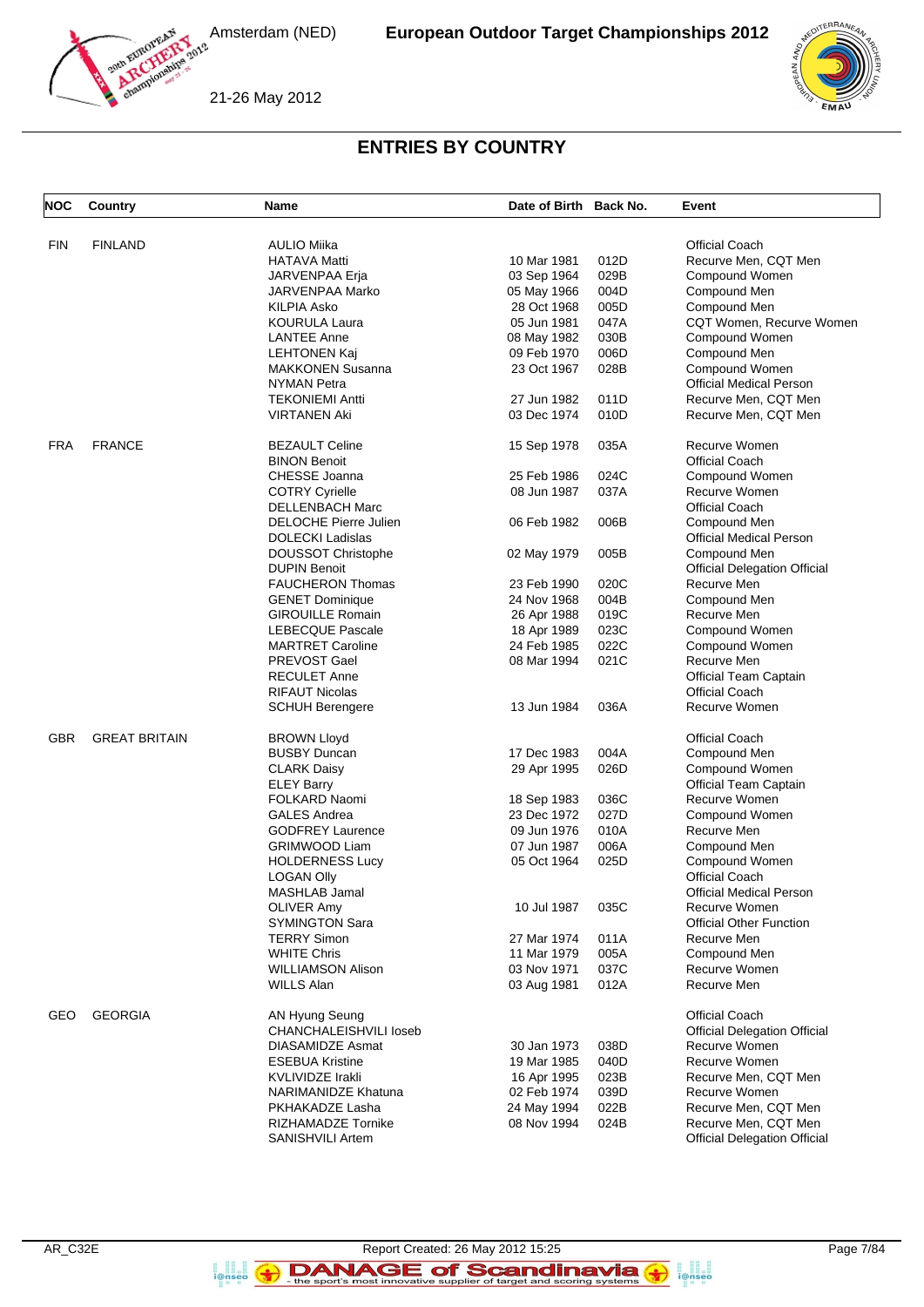21-26 May 2012





# **ENTRIES BY COUNTRY**

| <b>NOC</b> | Country        | <b>Name</b>                   | Date of Birth Back No. |      | Event                               |
|------------|----------------|-------------------------------|------------------------|------|-------------------------------------|
| <b>GER</b> | <b>GERMANY</b> | <b>ABEL Thomas</b>            |                        |      | <b>Official Delegation Official</b> |
|            |                | <b>BAUER Martin</b>           |                        |      | <b>Official Medical Person</b>      |
|            |                | <b>BERGER Kristina</b>        | 20 Jun 1988            | 028D | Compound Women                      |
|            |                | <b>BUTUZOVA Natalia</b>       |                        |      | <b>Official Coach</b>               |
|            |                | <b>DUFFT Karsten</b>          |                        |      | Official Team Captain               |
|            |                | <b>FLOTO Florian</b>          | 12 Apr 1988            | 020D | Recurve Men, CQT Men                |
|            |                | <b>HAIDN Oliver</b>           |                        |      | Official Coach                      |
|            |                | <b>HERTKORN Holger</b>        |                        |      | <b>Official Coach</b>               |
|            |                | <b>KARAMATIC Dario</b>        |                        |      | <b>Official Medical Person</b>      |
|            |                | <b>KUHN Gregor</b>            |                        |      | <b>Official Medical Person</b>      |
|            |                | <b>LAUBE Marcus</b>           | 11 Dec 1981            | 009B | Compound Men                        |
|            |                | <b>MAYR Camilo</b>            | 04 Mar 1991            | 019D | Recurve Men, CQT Men                |
|            |                | <b>MIKALA Melanie</b>         | 03 May 1987            | 030D | Compound Women                      |
|            |                | <b>RICHTER Elena</b>          | 03 Jul 1989            | 038A | Recurve Women, CQT Women            |
|            |                | <b>ROHRBERG Sebastian</b>     | 13 Mar 1979            | 021D | Recurve Men, CQT Men                |
|            |                | SCRIBA Julian                 | 01 Jan 1989            | 007B | Compound Men                        |
|            |                | <b>TITSCHER Paul</b>          | 31 Dec 1986            | 008B | Compound Men                        |
|            |                | <b>UNRUH Lisa</b>             | 12 Apr 1988            | 039A | Recurve Women, CQT Women            |
|            |                | <b>VOHS Harry</b>             |                        |      | <b>Official Coach</b>               |
|            |                | <b>WEIHE Andrea</b>           | 29 Dec 1975            | 029D | Compound Women                      |
|            |                | <b>WINTER Karina</b>          | 14 Jan 1986            | 040A | Recurve Women, CQT Women            |
|            |                |                               |                        |      |                                     |
| <b>GRE</b> | <b>GREECE</b>  | ATLA Anita-Evi                | 15 Jan 1976            | 032A | Recurve Women, CQT Women            |
|            |                | CHORTI Ariadni                | 19 Apr 1994            | 034A | Recurve Women, CQT Women            |
|            |                | <b>KALOMOIRIS Georgios</b>    | 23 Apr 1964            | 006D | Recurve Men, CQT Men                |
|            |                | <b>LIAPIS Thomas</b>          |                        |      | <b>Official Coach</b>               |
|            |                | PAPAVASILEIOU Michail         | 07 Apr 1994            | 005D | CQT Men, Recurve Men                |
|            |                | PSARRA Evangelia              | 17 Jun 1974            | 033A | Recurve Women, CQT Women            |
|            |                | <b>TSERKEZIS Stefanos</b>     | 16 Dec 1972            | 004D | CQT Men, Recurve Men                |
| HUN        | <b>HUNGARY</b> | <b>BIL Thomas</b>             |                        |      | Official Team Captain               |
|            |                | <b>BOKA Laszlo</b>            | 09 Mar 1992            | 011B | Compound Men                        |
|            |                | <b>CSOREGH Pal</b>            | 18 Jul 1990            | 020A | Recurve Men, CQT Men                |
|            |                | DEZSO Janos                   | 20 Dec 1982            | 021A | Recurve Men, CQT Men                |
|            |                | GAJDOS Csaba                  | 17 Sep 1974            | 019A | Recurve Men, CQT Men                |
|            |                | KIS Laszlo                    | 28 Feb 1967            | 010B | Compound Men                        |
|            |                | <b>ONDRIK Tibor</b>           | 25 Jul 1964            | 012B | Compound Men                        |
|            |                | W. KISS Timea                 | 19 Jan 1973            | 046C | Recurve Women, CQT Women            |
| IRL        | <b>IRELAND</b> | <b>COLTON Keith</b>           |                        |      | Official Team Captain               |
|            |                | <b>CUNNINGHAM Martin</b>      |                        |      | <b>Official Team Captain</b>        |
|            |                | <b>CUTHBERT Sinead</b>        | 14 Dec 1981            | 045A | Recurve Women, CQT Women            |
|            |                | GILL Joe                      | 10 May 1990            | 008C | Recurve Men, CQT Men                |
|            |                | <b>GRIFFIN Colin</b>          | 20 Jun 1983            | 015C | Compound Men                        |
|            |                | <b>HALL Robert</b>            | 12 Feb 1971            | 013C | Compound Men                        |
|            |                | <b>HANLON Keith</b>           | 09 Jan 1966            | 009C | Recurve Men, CQT Men                |
|            |                | <b>LAWTHER Melanie</b>        | 14 Dec 1981            | 031B | Compound Women                      |
|            |                | O HANLON Brendan              | 11 Jun 1979            | 007C | Recurve Men, CQT Men                |
|            |                | <b>REIDY Maeve</b>            | 10 Jun 1990            | 044A | Recurve Women, CQT Women            |
|            |                | SMITH John                    |                        | 014C | Compound Men                        |
| <b>ISR</b> | <b>ISRAEL</b>  | <b>MATZKIN Guy</b>            | 01 Jan 1990            | 027B | Recurve Men, CQT Men                |
|            |                | <b>MAZKIN Haim</b>            |                        |      | <b>Official Coach</b>               |
|            |                | <b>TROYEPOLSKIY Stanislav</b> | 03 Jan 1971            | 018D | Compound Men                        |
|            |                |                               |                        |      |                                     |

**B**<br>**i**@nseo

 $\left( \rightarrow \right)$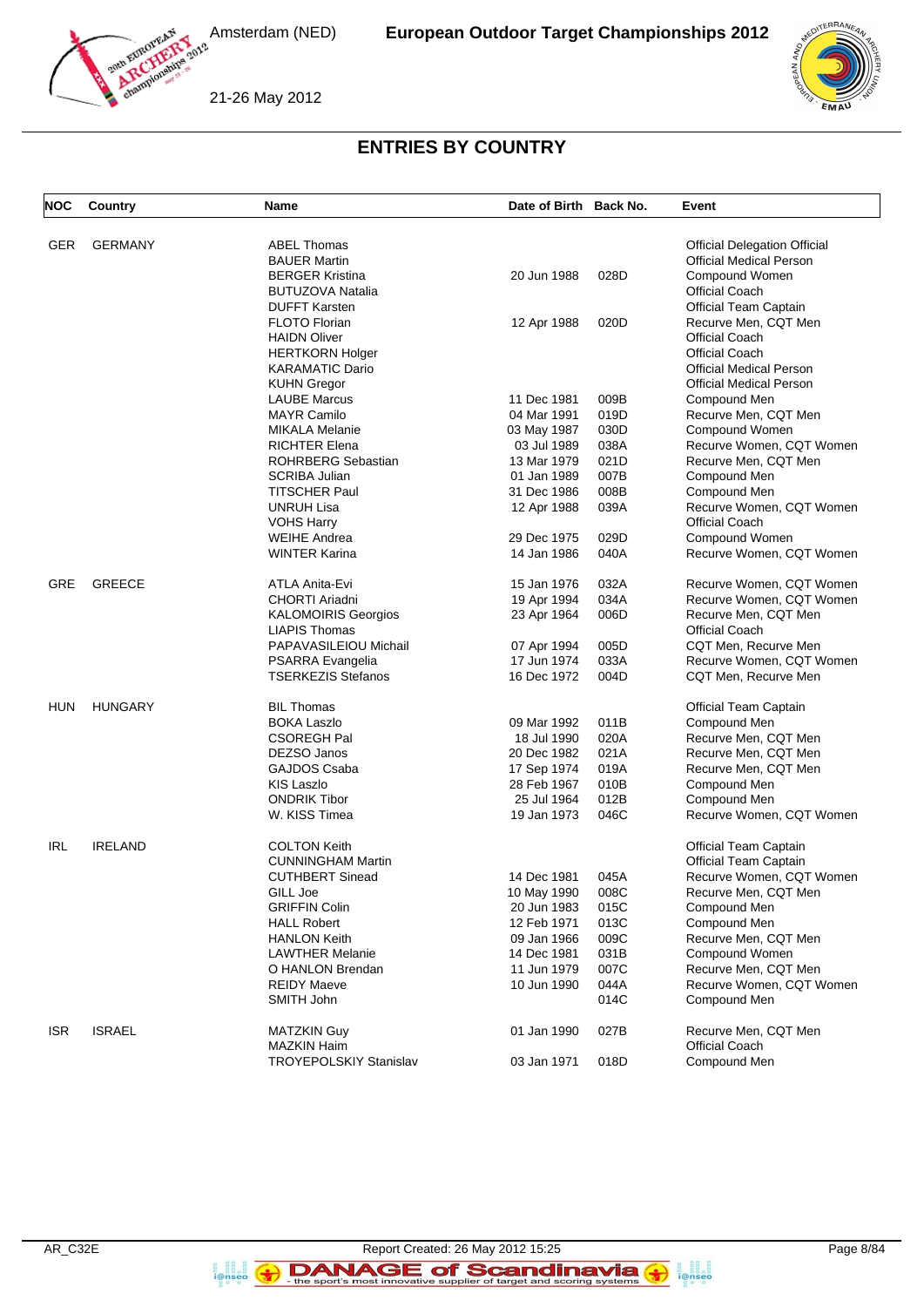

21-26 May 2012



# **ENTRIES BY COUNTRY**

| <b>NOC</b> | Country        | Name                                             | Date of Birth Back No. |      | Event                                             |
|------------|----------------|--------------------------------------------------|------------------------|------|---------------------------------------------------|
| ITA        | <b>ITALY</b>   | ANASTASIO Anastasia                              | 15 Jul 1990            | 028A | Compound Women                                    |
|            |                | <b>BELLI Maurizio</b>                            |                        |      | <b>Official Delegation Official</b>               |
|            |                | <b>DRAGONI Luigi</b>                             | 13 Aug 1983            | 011C | Compound Men                                      |
|            |                | <b>FANTI Luca</b>                                | 18 Jan 1991            | 010C | Compound Men                                      |
|            |                | <b>FRANGILLI Michele</b>                         | 01 May 1976            | 007D | Recurve Men                                       |
|            |                | <b>GALIAZZO Marco</b>                            | 07 May 1983            | 009D | Recurve Men                                       |
|            |                | <b>GATTI Mauro</b>                               |                        |      | <b>Official Coach</b>                             |
|            |                | LIONETTI Pia Carmen                              | 26 Feb 1987            | 035B | Recurve Women                                     |
|            |                | <b>LONGO Laura</b>                               | 22 Aug 1988            | 030A | Compound Women                                    |
|            |                | <b>NESPOLI Mauro</b>                             | 22 Nov 1987            | 008D | Recurve Men                                       |
|            |                | <b>PAGNI Sergio</b>                              | 26 Mar 1979            | 012C | Compound Men                                      |
|            |                | PARK Young Sook                                  |                        |      | <b>Official Coach</b>                             |
|            |                | ROSSI Andrea                                     |                        |      | <b>Official Delegation Official</b>               |
|            |                | SUK Dongeun                                      |                        |      | <b>Official Coach</b>                             |
|            |                | <b>TOMASI Jessica</b>                            | 03 Jul 1986            | 036B | Recurve Women                                     |
|            |                | <b>TONIOLI Marcella</b>                          | 31 May 1986            | 029A | Compound Women                                    |
|            |                | <b>VALEEVA Natalia</b>                           | 15 Nov 1969            | 037B | Recurve Women                                     |
|            |                | <b>VELLA Gigi</b>                                |                        |      | <b>Official Team Captain</b>                      |
|            |                | XOTTI Tiziano                                    |                        |      | <b>Official Coach</b>                             |
| KOS        | KOSOVO         | <b>LUZHNICA Bardhyl</b>                          | 21 May 1971            | 027A | Recurve Men                                       |
|            |                | <b>MALA Agron</b>                                |                        |      | <b>Official Delegation Official</b>               |
|            |                | <b>THAÇI Arsim</b>                               |                        |      | <b>Official Delegation Official</b>               |
| LAT        | LATVIA         | <b>AMATNIEKS Janis</b>                           | 02 May 1994            | 023C | Recurve Men, CQT Men                              |
|            |                | <b>APSITIS Janis</b>                             | 11 Oct 1982            | 024C | Recurve Men, CQT Men                              |
|            |                | <b>AVSJUKS Viktors</b>                           | 27 Feb 1967            | 005C | Compound Men                                      |
|            |                | <b>BERZINA Zane</b>                              | 26 Apr 1987            | 031A | Recurve Women, CQT Women                          |
|            |                | <b>ELARTS Kaspars</b>                            |                        | 006C | Compound Men                                      |
|            |                | <b>GRILLAT Olivier</b>                           |                        |      | <b>Official Coach</b>                             |
|            |                | <b>LAPSINS Eduards</b>                           | 06 May 1962            | 022C | Recurve Men, CQT Men                              |
|            |                | MATVEJEVA Rimma<br><b>OLEKSEJENKO Aleksandrs</b> | 17 Dec 1973            | 030A | Recurve Women, CQT Women<br><b>Official Coach</b> |
|            |                | OLEKSEJENKO Julia                                |                        | 032B | Compound Women                                    |
|            |                | <b>SHATRAVA Pavel</b>                            | 18 Feb 1978            | 004C | Compound Men                                      |
|            |                | ZOMMERE Liga                                     | 06 Aug 1982            | 029A | Recurve Women, CQT Women                          |
| LTU        | LITHUANIA      | <b>BABININA Jelena</b>                           | 28 Jun 1977            | 033A | Compound Women                                    |
|            |                | BARANAUSKAS Mindaugas                            | 06 Aug 1959            | 002C | Compound Men                                      |
|            |                | <b>BERNOTAS Lenardas</b>                         | 11 Oct 1968            | 022A | Recurve Men, CQT Men                              |
|            |                | <b>LUBYS Taurunas</b>                            | 31 Mar 1965            | 024A | Recurve Men, CQT Men                              |
|            |                | MORKELIUNAS Ignas                                | 09 Jul 1991            | 023A | Recurve Men, CQT Men                              |
|            |                | SERNA Jonas                                      | 18 Jul 1961            | 001C | Compound Men                                      |
|            |                | SIGAUSKAS Vladas                                 | 07 Aug 1967            | 003C | Compound Men                                      |
| <b>LUX</b> | LUXEMBOURG     | <b>DOLINSKI Claude</b>                           |                        |      | <b>Official Delegation Official</b>               |
|            |                | <b>HENCKELS Jeff</b>                             | 30 Aug 1984            | 016C | Recurve Men                                       |
|            |                | <b>KRAUS Stephane</b>                            | 21 Oct 1980            | 018C | Recurve Men                                       |
|            |                | <b>SCHAMBOURG Jean</b>                           |                        |      | <b>Official Delegation Official</b>               |
|            |                | <b>SCHULER Luc</b>                               | 28 Sep 1978            | 017C | Recurve Men                                       |
| MDA        | <b>MOLDOVA</b> | <b>CECANOVA Irina</b>                            |                        |      | <b>Official Coach</b>                             |
|            |                | <b>MIRCA Alexandra</b>                           | 11 Oct 1993            | 047B | Recurve Women, CQT Women                          |
|            |                | OLARU Dan                                        | 11 Nov 1996            | 026D | Recurve Men, CQT Men                              |

**B**<br>**i**@nseo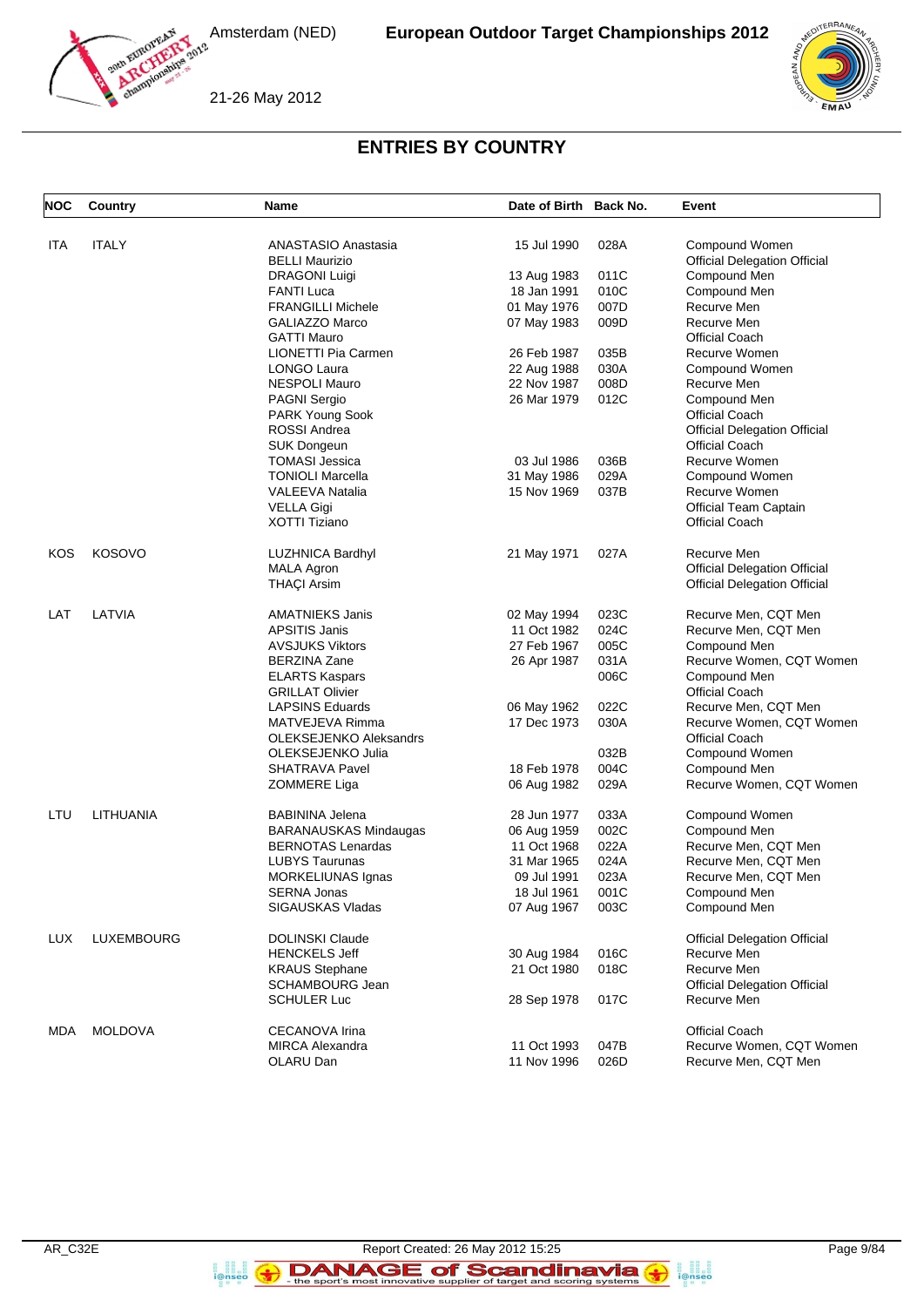



21-26 May 2012

# **ENTRIES BY COUNTRY**

| <b>NOC</b> | Country            | Name                                              | Date of Birth Back No.     |              | Event                                   |
|------------|--------------------|---------------------------------------------------|----------------------------|--------------|-----------------------------------------|
|            |                    |                                                   |                            |              |                                         |
| <b>NED</b> | <b>NETHERLANDS</b> | <b>BLEYENDAAL Ruben</b>                           | 14 Apr 1981                | 018A         | Compound Men                            |
|            |                    | <b>ELZINGA Peter</b>                              | 30 Jan 1981                | 016A         | Compound Men                            |
|            |                    | ELZINGA Pier                                      |                            |              | <b>Official Delegation Official</b>     |
|            |                    | <b>ENTHOVEN Inge</b>                              | 01 Dec 1971                | 024D         | Compound Women                          |
|            |                    | HUIZING Be                                        |                            |              | <b>Official Medical Person</b>          |
|            |                    | MARKOVIC Irina                                    | 23 Sep 1976                | 023D<br>017A | Compound Women                          |
|            |                    | <b>SCHLOESSER Mike</b><br><b>VAN ALTEN Wietse</b> | 15 Jan 1994                |              | Compound Men                            |
|            |                    | <b>VAN APELDOORN Marcel</b>                       |                            |              | <b>Official Coach</b>                   |
|            |                    |                                                   | 14 Jul 1991                | 022D         | <b>Official Coach</b><br>Compound Women |
|            |                    | VAN CASPEL Inge<br>VAN DEN BERG Sief              |                            | 003D         | Recurve Men, CQT Men                    |
|            |                    | VAN DEN OEVER Rick                                | 14 Apr 1995<br>18 Apr 1992 | 002D         | Recurve Men, CQT Men                    |
|            |                    |                                                   |                            |              |                                         |
|            |                    | VAN DER VEN Rick                                  | 14 Apr 1991                | 001D         | Recurve Men, CQT Men                    |
| <b>NOR</b> | <b>NORWAY</b>      | <b>BOE Morten</b>                                 | 07 Dec 1971                | 009D         | Compound Men                            |
|            |                    | <b>BOEE Kjell Terje</b>                           | 22 Jan 1963                | 008D         | Compound Men                            |
|            |                    | <b>GRYDELAND Runa</b>                             | 06 May 1994                | 031A         | Compound Women                          |
|            |                    | <b>HAGEN Paul Andre</b>                           | 26 May 1992                | 001C         | Recurve Men                             |
|            |                    | <b>HAGEN Paul Ole</b>                             | 13 Apr 1964                | 007D         | Compound Men                            |
|            |                    | <b>HALVORSEN Marius</b>                           | 26 Dec 1992                | 002C         | Recurve Men                             |
|            |                    | <b>MØRCH FREDRIKSEN Sverre</b>                    |                            |              | <b>Official Delegation Official</b>     |
|            |                    | NEMATINIA Davood                                  |                            |              | <b>Official Coach</b>                   |
|            |                    | <b>NESTENG Baard</b>                              | 14 May 1979                | 003C         | Recurve Men                             |
|            |                    | <b>SVENSEN June</b>                               | 22 Jun 1954                | 032A         | Compound Women                          |
| POL        | <b>POLAND</b>      | AUSTYN-GAWRYS Joanna                              | 20 Jul 1976                | 027B         | Compound Women                          |
|            |                    | <b>BASCIUK Jozef</b>                              |                            |              | <b>Official Coach</b>                   |
|            |                    | DOBROWOLSKI Rafal                                 | 27 Dec 1983                | 005B         | Recurve Men, CQT Men                    |
|            |                    | <b>GAWRYS Dariusz</b>                             | 01 Mar 1966                | 017C         | Compound Men                            |
|            |                    | GOLYGOWSKI Marcin                                 | 22 Aug 1975                | 016C         | Compound Men                            |
|            |                    | <b>KRZYSZTOF Karon</b>                            |                            |              | <b>Official Coach</b>                   |
|            |                    | LACH Jan                                          |                            |              | <b>Official Coach</b>                   |
|            |                    | <b>LESNIAK Natalia</b>                            | 10 Jul 1991                | 033C         | Recurve Women                           |
|            |                    | <b>NOWAK Piotr</b>                                | 20 Mar 1991                | 004B         | Recurve Men, CQT Men                    |
|            |                    | PACURA Ryszard                                    |                            |              | <b>Official Coach</b>                   |
|            |                    | PIEKARSKI Boguslaw                                | 01 Jan 1900                | 018C         | Compound Men                            |
|            |                    | <b>PROC Jacek</b>                                 | 09 Sep 1981                | 006B         | Recurve Men, CQT Men                    |
|            |                    | STANIECZEK Anna                                   | 24 Jan 1955                | 025B         | Compound Women                          |
|            |                    | SZALANSKA Katarzyna                               | 05 Dec 1992                | 026B         | Compound Women                          |
|            |                    | SZUKALSKA Anna                                    | 12 Mar 1984                | 034C         | Recurve Women                           |
|            |                    | WYCZECHOWSKA Paula                                | 05 Sep 1991                | 032C         | Recurve Women                           |
| ROU        | <b>ROMANIA</b>     | <b>BACINSCHI Aurelian Florin</b>                  |                            |              | <b>Official Delegation Official</b>     |
|            |                    | <b>BACINSCHI Oana</b>                             | 11 Jun 1980                | 029B         | Recurve Women, CQT Women                |
|            |                    | <b>BANCILA Simona</b>                             | 26 Apr 1970                | 031B         | Recurve Women, CQT Women                |
|            |                    | <b>BODNAR Alexandru</b>                           | 28 Jun 1990                | 012C         | Recurve Men, CQT Men                    |
|            |                    | CIORNEI Daniel                                    | 08 Feb 1989                | 011C         | CQT Men, Recurve Men                    |
|            |                    | <b>DENES Roza</b>                                 |                            |              | <b>Official Coach</b>                   |
|            |                    | <b>FRAI Constantin</b>                            |                            |              | <b>Official Coach</b>                   |
|            |                    | <b>MARCU Razvan</b>                               | 05 Jan 1991                | 010C         | Recurve Men, CQT Men                    |
|            |                    | <b>SARBU Luminita</b>                             | 22 Jan 1988                | 030B         | Recurve Women, CQT Women                |
|            |                    | VIOREL Habian                                     |                            |              | <b>Official Coach</b>                   |

**E**<br>i@nseo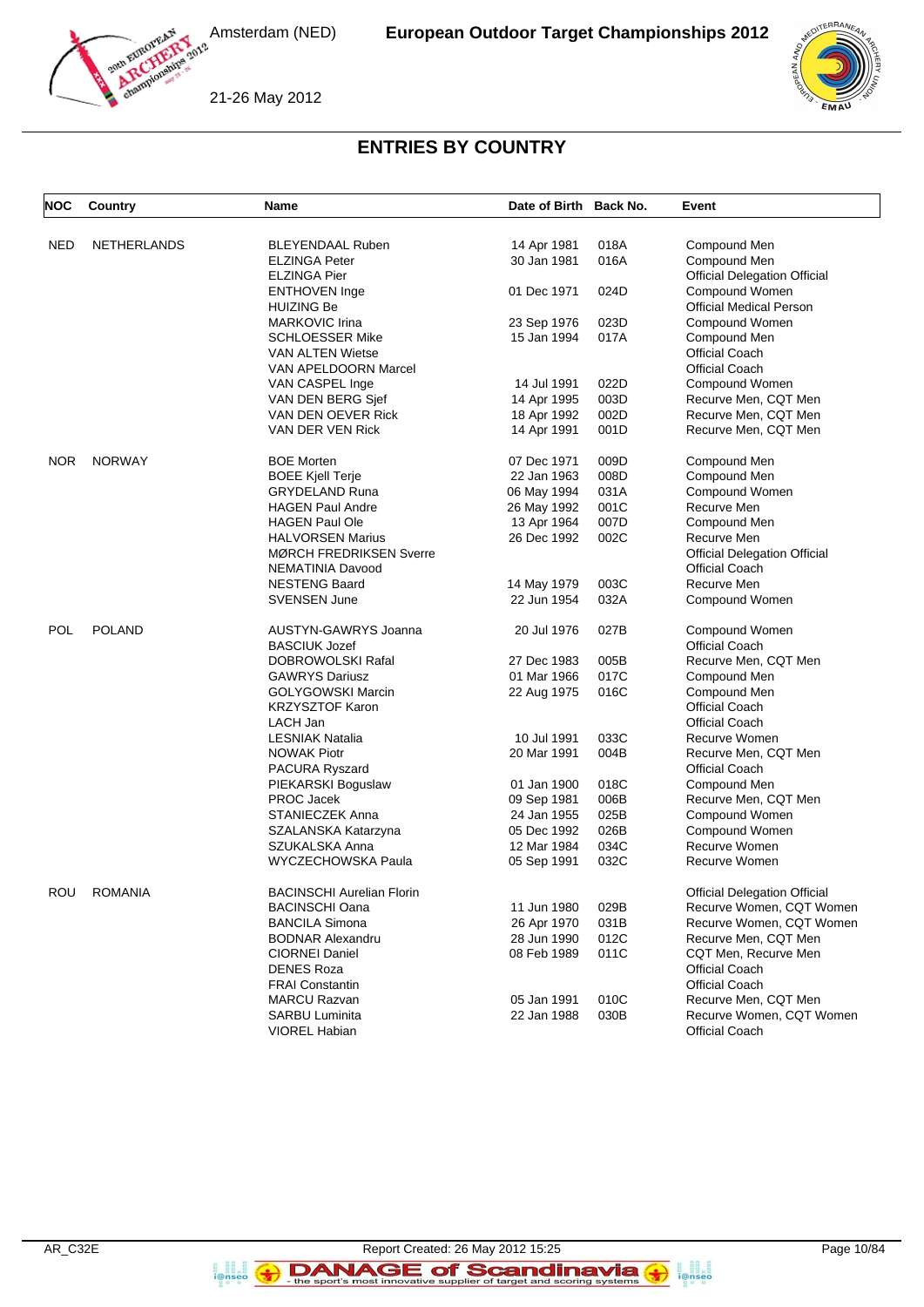21-26 May 2012



#### **ENTRIES BY COUNTRY**

| <b>NOC</b> | Country           | Name                          | Date of Birth Back No. |      | Event                               |
|------------|-------------------|-------------------------------|------------------------|------|-------------------------------------|
| <b>RUS</b> | <b>RUSSIA</b>     | <b>BALZHANOVA Viktoria</b>    | 11 May 1988            | 022B | Compound Women                      |
|            |                   |                               |                        |      |                                     |
|            |                   | CHERKASHNEVA Svetlana         | 06 Oct 1992            | 023B | Compound Women                      |
|            |                   | DAMBAEV Alexander             | 16 Jun 1989            | 002D | Compound Men                        |
|            |                   | ERDYNIYEVA Natalya            | 06 Aug 1988            | 042A | Recurve Women                       |
|            |                   | KHALUDOROV Danzan             | 09 Aug 1983            | 001D | Compound Men                        |
|            |                   | <b>KOZHIN Alexander</b>       | 10 Apr 1990            | 023D | Recurve Men, CQT Men                |
|            |                   | <b>KOZHIN Dmitry</b>          | 25 Apr 1994            | 003D | Compound Men                        |
|            |                   | LOGINOVA Albina               | 07 Aug 1983            | 024B | Compound Women                      |
|            |                   | <b>LYSENKO Valery</b>         |                        |      | <b>Official Coach</b>               |
|            |                   | <b>OKHAPKIN Valery</b>        |                        |      | <b>Official Medical Person</b>      |
|            |                   | PEROVA Ksenia                 | 08 Feb 1989            | 043A | Recurve Women                       |
|            |                   | <b>SHADRINA Galina</b>        |                        |      | <b>Official Coach</b>               |
|            |                   | STEPANOVA Inna                | 17 Apr 1990            | 041A | Recurve Women                       |
|            |                   | TSYBEKDORZHIEV Bair           | 06 Oct 1992            | 022D | Recurve Men, CQT Men                |
|            |                   | <b>TSYNGUEV Bato</b>          | 15 Aug 1986            | 024D | Recurve Men, CQT Men                |
|            |                   | <b>ZABRODSKIY Stanislav</b>   |                        |      | <b>Official Coach</b>               |
|            |                   |                               |                        |      |                                     |
|            |                   | <b>ZHIGZHITOV Erdem</b>       |                        |      | <b>Official Coach</b>               |
|            |                   | <b>ZIMIN Alexandr</b>         |                        |      | <b>Official Coach</b>               |
| <b>SLO</b> | <b>SLOVENIA</b>   | <b>BOZIC Brina</b>            | 22 May 1992            | 031D | Recurve Women, CQT Women            |
|            |                   | SITAR Dejan                   | 09 Dec 1979            | 019A | Compound Men                        |
|            |                   | <b>STRAJHAR Klemen</b>        | 20 Aug 1994            | 026B | Recurve Men, CQT Men                |
|            |                   | <b>TOMAT Najka</b>            | 29 Jan 1991            | 029D | Recurve Women, CQT Women            |
|            |                   | <b>UMER Ana</b>               | 11 Dec 1990            | 030D | Recurve Women, CQT Women            |
|            |                   | <b>ZLENDER Matija</b>         | 15 Jan 1982            | 025B | Recurve Men, CQT Men                |
|            |                   | <b>ZUPANC Matej</b>           |                        |      | <b>Official Team Captain</b>        |
| <b>SMR</b> | <b>SAN MARINO</b> | <b>BELLONI Fabrizio</b>       | 01 Oct 1964            | 019B | Compound Men                        |
|            |                   | <b>BONELLI Giovanni Paolo</b> | 08 Mar 1982            | 018B | Compound Men                        |
|            |                   | <b>GUIDI Emanuele</b>         |                        | 025C | Recurve Men                         |
|            |                   | <b>PARENTI Andrea</b>         | 16 Sep 1969            |      | <b>Official Coach</b>               |
|            |                   |                               |                        |      |                                     |
|            |                   | PEDRELLA MORONI Stefano       |                        |      | <b>Official Delegation Official</b> |
|            |                   | STACCHINI Anna Cristina       |                        |      | <b>Official Other Function</b>      |
|            |                   | <b>TICCI Fabio</b>            |                        |      | <b>Official Coach</b>               |
|            |                   | <b>TURA Paolo</b>             | 10 Feb 1971            | 026C | Recurve Men                         |
|            |                   | <b>ZANOTTI Luciano</b>        |                        |      | <b>Official Delegation Official</b> |
| <b>SRB</b> | <b>SERBIA</b>     | <b>CARAN Romana</b>           | 02 Jul 1979            | 031C | Compound Women                      |
|            |                   | <b>CUPIC Nebojsa</b>          |                        |      | Official Team Captain               |
|            |                   | <b>GROZDANOVIC Luka</b>       | 11 Mar 1992            | 025A | Recurve Men, CQT Men                |
|            |                   | <b>KRSTIC Borislav</b>        | 05 Nov 1975            | 012A | Compound Men                        |
|            |                   | MIOKOVIC Danilo               | 30 Oct 1963            | 011A | Compound Men                        |
|            |                   | SVILANOVIC Dragan             | 02 Sep 1960            | 026A | Recurve Men, CQT Men                |
|            |                   | <b>UROSEVIC Ljubisa</b>       | 03 Aug 1956            | 010A | Compound Men                        |
|            |                   |                               |                        |      |                                     |
| SUI        | SWITZERLAND       | <b>ASTIER Laurent</b>         |                        |      | <b>Official Coach</b>               |
|            |                   | <b>BURRI Kevin</b>            | 08 Mar 1991            | 016B | Compound Men                        |
|            |                   | <b>CURCHOD Alexandre</b>      | 06 May 1994            | 009A | Recurve Men, CQT Men                |
|            |                   | <b>DE GIULI Valentine</b>     | 02 Oct 1990            | 038C | Recurve Women, CQT Women            |
|            |                   | <b>DIELEN Nathalie</b>        | 18 Mar 1966            | 039C | Recurve Women, CQT Women            |
|            |                   | <b>FABER Dominik</b>          | 31 Aug 1967            | 007A | Recurve Men, CQT Men                |
|            |                   | <b>HOFER Patrizio</b>         | 02 Apr 1980            | 017B | Compound Men                        |
|            |                   | <b>MULLER Axel</b>            | 03 Jan 1992            | 008A | Recurve Men, CQT Men                |
|            |                   | <b>SCHOBINGER Celine</b>      | 18 Sep 1989            | 040C | Recurve Women, CQT Women            |
|            |                   | STRASSER Norma                |                        |      | Official Team Captain               |
| <b>SVK</b> | <b>SLOVAKIA</b>   | <b>DURNA Katarina</b>         | 16 Jun 1964            | 033D | Compound Women                      |
|            |                   | DURNY Matus Jr.               | 10 Jul 1986            | 013A | Compound Men                        |
|            |                   | <b>HANZLIK Matus</b>          | 08 Aug 1990            | 013B | Recurve Men, CQT Men                |
|            |                   | <b>HARCARIKOVA Lenka</b>      | 17 Sep 1991            | 046D | Recurve Women, CQT Women            |
|            |                   | <b>KRAVACEK Daniel</b>        | 27 Nov 1979            | 014B | Recurve Men, CQT Men                |
|            |                   | POLAKOVIC Martin              | 01 Jan 1990            | 015B | Recurve Men, CQT Men                |
|            |                   |                               |                        |      |                                     |
|            |                   | POLAKOVIC Richard             | 22 Mar 1972            | 014A | Compound Men                        |
|            |                   | <b>ZEMAN Viktor</b>           | 15 Oct 1976            | 015A | Compound Men                        |

**B**<br>**i**@nseo

AR\_C32E Report Created: 26 May 2012 15:25 Page 11/84

DANAGE of Scandinavia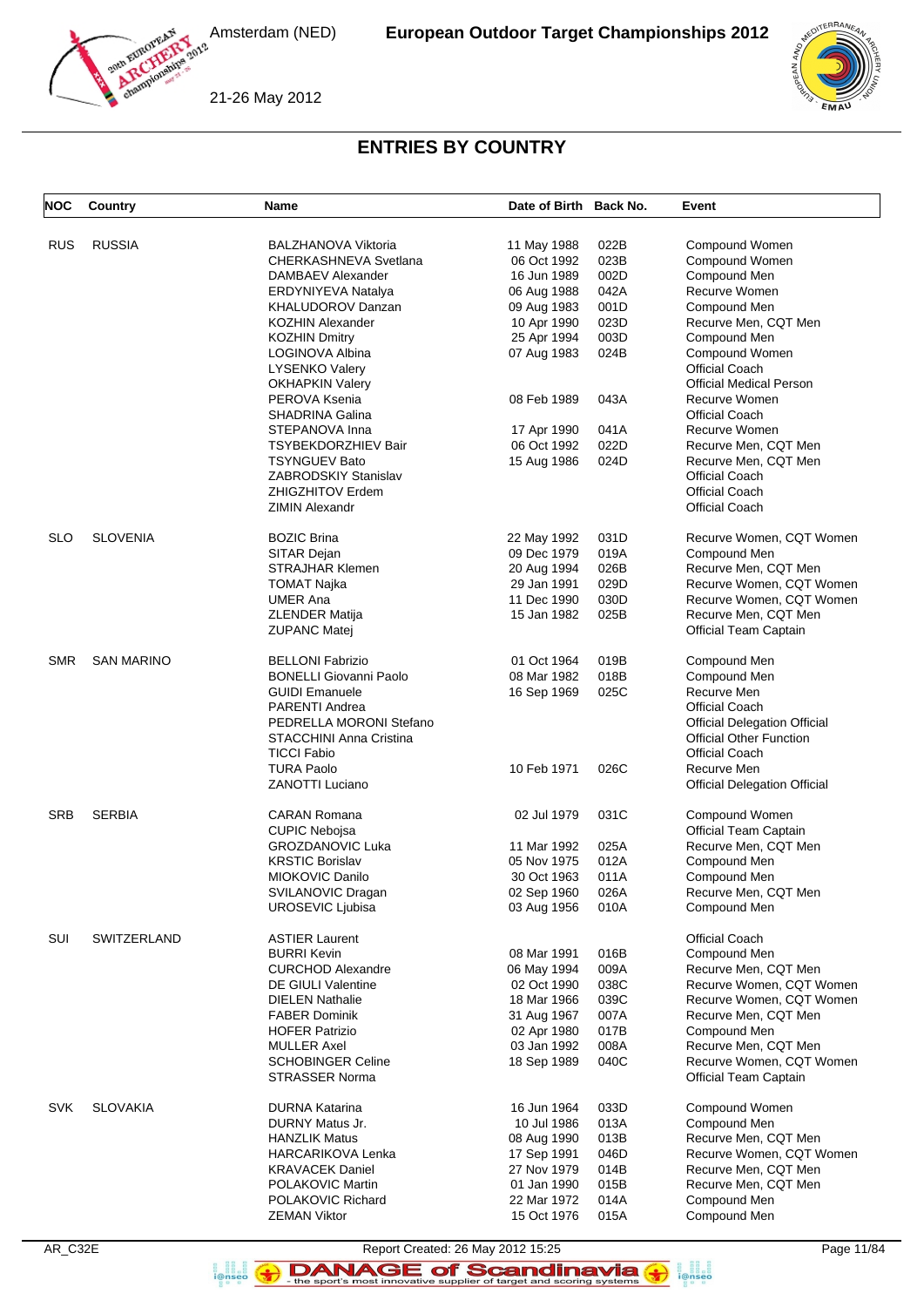21-26 May 2012



#### **ENTRIES BY COUNTRY**

| <b>NOC</b> | Country        | <b>Name</b>                    | Date of Birth Back No. |      | Event                               |
|------------|----------------|--------------------------------|------------------------|------|-------------------------------------|
|            |                |                                |                        |      |                                     |
| <b>SWE</b> | <b>SWEDEN</b>  | <b>AHLUND Cenneth</b>          |                        |      | <b>Official Delegation Official</b> |
|            |                | <b>AKERLUND Gullimar</b>       |                        |      | <b>Official Coach</b>               |
|            |                | ANDERSSON Ida                  | 24 Mar 1993            | 041D | Recurve Women, CQT Women            |
|            |                | <b>ANDERSSON Jonas Lennart</b> | 16 May 1979            | 001A | Compound Men                        |
|            |                | <b>BJERENDAL Christine</b>     | 03 Feb 1987            | 043D | Recurve Women, CQT Women            |
|            |                | <b>BJERENDAL Goran</b>         |                        |      | <b>Official Coach</b>               |
|            |                | <b>CARLSSON Magnus</b>         | 15 Jun 1975            | 002A | Compound Men                        |
|            |                | <b>DANIELSSON Isabell</b>      | 17 Jun 1987            | 027C | Compound Women                      |
|            |                | <b>DJERF Sebastian</b>         | 26 Feb 1991            | 017A | Recurve Men, CQT Men                |
|            |                | JEPPSSON Jenny                 | 10 May 1983            | 042D | Recurve Women, CQT Women            |
|            |                | <b>JOHANSSON Malin</b>         | 02 Aug 1990            | 025C | <b>Compound Women</b>               |
|            |                | <b>JOHANSSON Tomas</b>         |                        |      | <b>Official Coach</b>               |
|            |                | <b>LUNDIN Morgan</b>           | 20 May 1969            | 003A | Compound Men                        |
|            |                | <b>OLOFSSON Ingrid</b>         | 07 Dec 1963            | 026C | Compound Women                      |
|            |                | <b>PETERSSON Magnus</b>        | 17 Jun 1975            | 016A | CQT Men, Recurve Men                |
|            |                | <b>SKALBERG Andreas</b>        | 21 Sep 1980            | 018A | Recurve Men, CQT Men                |
| TUR        | <b>TURKEY</b>  | <b>AYDIN Ali Sirer</b>         |                        |      | <b>Official Delegation Official</b> |
|            |                | <b>CINAR Sermet</b>            | 06 Jul 1991            | 013A | Recurve Men, CQT Men                |
|            |                | <b>DAVARCI Ali</b>             | 23 May 1994            | 011D | Compound Men                        |
|            |                | <b>ELMAAGACLI Demir</b>        | 04 Nov 1990            | 012D | Compound Men                        |
|            |                | <b>ERGIN Damla</b>             | 24 Nov 1982            | 034D | Recurve Women, CQT Women            |
|            |                | <b>HANCI Hasan Basri</b>       | 01 Aug 1987            | 010D | Compound Men                        |
|            |                | <b>KIRSEVER Kerem</b>          | 19 Aug 1994            | 015A | Recurve Men, CQT Men                |
|            |                | KOCAOGLU Husnu                 |                        |      | <b>Official Delegation Official</b> |
|            |                | LEKVEISHVILI Vladimer          |                        |      | <b>Official Coach</b>               |
|            |                | <b>LOKLUOGLU Begul</b>         | 28 Aug 1988            | 032D | Recurve Women, CQT Women            |
|            |                | <b>NASARIDZE Natalia</b>       | 02 Oct 1972            | 033D | CQT Women, Recurve Women            |
|            |                | <b>OZDEMIR Emre</b>            |                        |      | <b>Official Coach</b>               |
|            |                | <b>SATIR Serdar</b>            |                        |      | <b>Official Coach</b>               |
|            |                | <b>TOPALOGLU Abdullah</b>      |                        |      | Official Team Captain               |
|            |                | YAVAS Cumhur                   |                        |      | Official Coach                      |
|            |                | YILMAZ Yagiz                   | 14 Oct 1993            | 014A | Recurve Men, CQT Men                |
| <b>UKR</b> | <b>UKRAINE</b> | <b>ANTONOV Serhiy</b>          |                        |      | <b>Official Coach</b>               |
|            |                | <b>HRACHOV Dmytro</b>          | 05 Dec 1983            | 016D | Recurve Men                         |
|            |                | IVASHKO Markiyan               | 18 May 1979            | 018D | Recurve Men                         |
|            |                | <b>LEBETKO Serhiy</b>          |                        |      | <b>Official Medical Person</b>      |
|            |                | PALEKHA Kateryna               | 20 Sep 1980            | 043B | Recurve Women                       |
|            |                | PAVLOSKIY Mykhola              |                        |      | <b>Official Coach</b>               |
|            |                | PAVLOVA Anastasia              | 09 Feb 1995            | 042B | Recurve Women                       |
|            |                | PINCHUA Michail                |                        |      | <b>Official Delegation Official</b> |
|            |                | <b>RUBAN Viktor</b>            | 24 May 1981            | 017D | Recurve Men                         |
|            |                | SICHENIKOVA Lidiia             | 03 Feb 1993            | 041B | Recurve Women                       |
|            |                | <b>SYDORUK Viktor</b>          |                        |      | <b>Official Team Captain</b>        |
|            |                | VINOGRADOV Roman               | 16 Sep 1969            | 019C | Compound Men                        |

**B**<br>**i**@nseo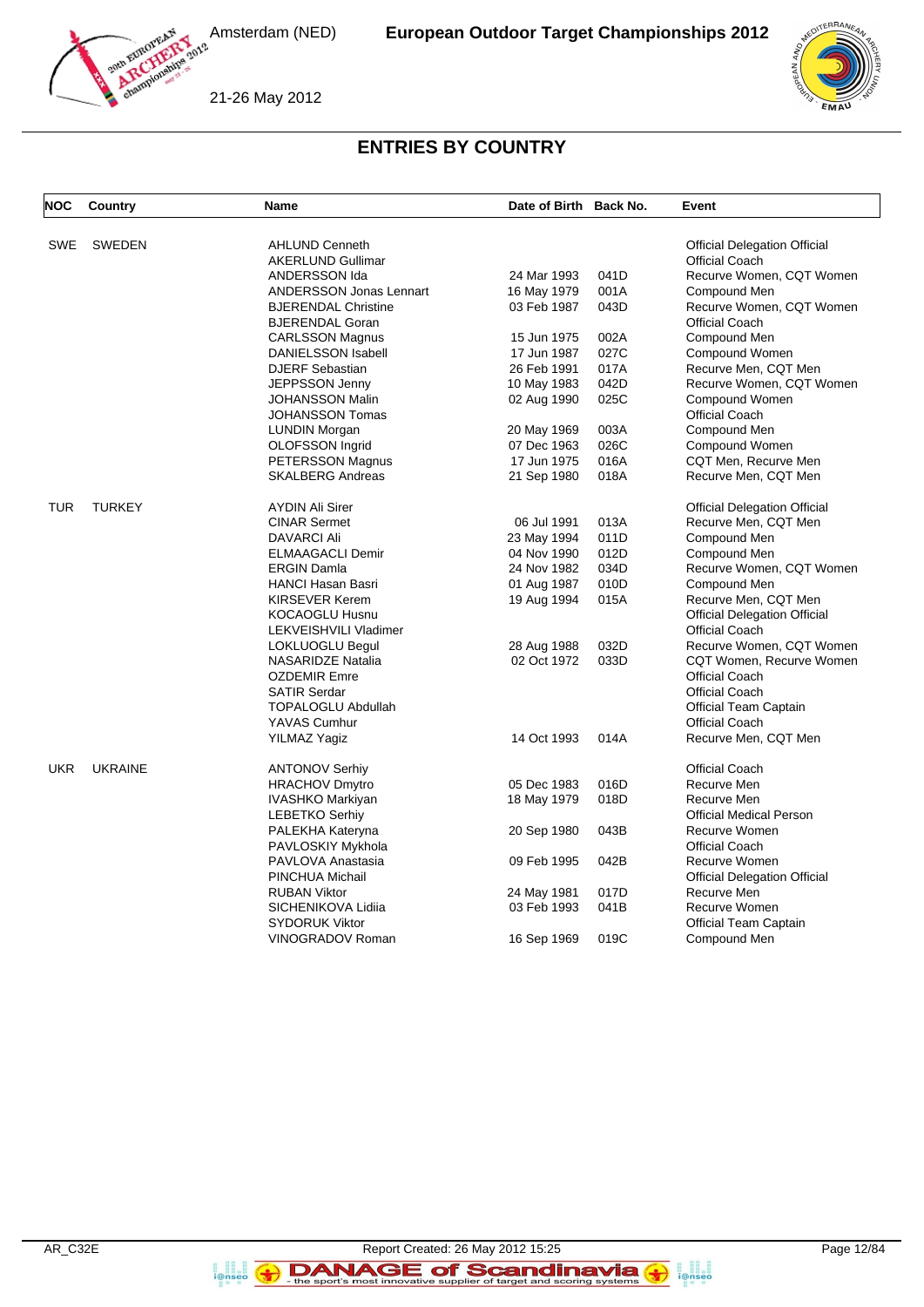

**Recurve Men**

21-26 May 2012



### **RESULTS SUMMARY**

| Rk       | Name                                           | <b>NOC</b>        |                                 | <b>RR Score</b><br>Rank |     | 1/48       | 1/24       | 1/16           | 1/8    | 1/4                     | 1/2            | <b>Finals</b> |
|----------|------------------------------------------------|-------------------|---------------------------------|-------------------------|-----|------------|------------|----------------|--------|-------------------------|----------------|---------------|
| 1        | VAN DER VEN Rick                               | NED               | Netherlands                     | 661                     | /04 | -Bye-      | -Bye-      | $\overline{7}$ | 6      | 6                       | $\overline{7}$ | 6             |
| 2        | STRAJHAR Klemen                                | SLO               | Slovenia                        | 640 / 34                |     | 7          | 6          | 6              | 6      | 6                       | $\overline{7}$ | 0             |
| 3        | <b>FAUCHERON Thomas</b>                        | <b>FRA</b>        | France                          | 659                     | /06 | -Bye-      | -Bye-      | 6              | 6      | 7                       | 3              | 7             |
| 4        | IVASHKO Markiyan                               | UKR               | Ukraine                         | 658                     | /09 | 6          | 6          | 6              | 6      | 6                       | 1              | 1             |
| 5        | NESPOLI Mauro                                  | ITA               | Italy                           | 674 /01                 |     | -Bye-      | -Bye-      | 6              | 7      | 4                       | (139)          |               |
| 6<br>7   | <b>TERRY Simon</b><br>WEISS Johan              | GBR<br>DEN        | <b>Great Britain</b><br>Denmark | 664 /03<br>634 /44      |     | -Bye-<br>6 | -Bye-<br>7 | 6<br>6         | 6<br>6 | 3<br>(138)<br>0<br>(77) |                |               |
| 8        | <b>TSYNGUEV Bato</b>                           | RUS               | Russia                          | 651 /23                 |     | 6          | 6          | 6              | 6      | 0<br>(75)               |                |               |
| 9        | <b>FERNANDEZ Antonio</b>                       | <b>ESP</b>        | Spain                           | 655 /14                 |     | 6          | 6          | 6              | 4      |                         |                |               |
| 9        | <b>FLOTO Florian</b>                           | <b>GER</b>        | Germany                         | 651 /18                 |     | 6          | 6          | 6              | 4      |                         |                |               |
| 9        | <b>FRANGILLI Michele</b>                       | ITA               | Italy                           | 660 / 05                |     | -Bye-      | -Bye-      | 6              | 2      |                         |                |               |
| 9        | <b>GODFREY Laurence</b>                        | GBR               | <b>Great Britain</b>            | 657 /11                 |     | 6          | 6          | 6              | 2      |                         |                |               |
| 9        | MARUSAU Mikalai                                | <b>BLR</b>        | <b>Belarus</b>                  | 631                     | /48 | 6          | 6          | 6              | 3      |                         |                |               |
| 9        | PREVOST Gael                                   | FRA               | France                          | 658 / 08                |     | -Bye-      | -Bye-      | 6              | 0      |                         |                |               |
| 9        | <b>RUBAN Viktor</b>                            | UKR<br>FIN        | Ukraine                         | 647 /26<br>651 /20      |     | 6<br>7     | 7<br>6     | 6<br>7         | 0<br>2 |                         |                |               |
| 9<br>17  | VIRTANEN Aki<br><b>BODNAR Alexandru</b>        | ROU               | Finland<br>Romania              | 630 /49                 |     | 6          | 6          | 0              |        |                         |                |               |
| 17       | <b>CINAR Sermet</b>                            | <b>TUR</b>        | Turkey                          | 635 /43                 |     | 6          | 6          | 2              |        |                         |                |               |
| 17       | <b>CIORNEI Daniel</b>                          | ROU               | Romania                         | 611 /72                 |     | 6          | 6          | 5              |        |                         |                |               |
| 17       | <b>CUESTA Elias</b>                            | <b>ESP</b>        | Spain                           | 639 / 36                |     | 6          | 6          | 3              |        |                         |                |               |
| 17       | <b>DE BACKER Kurt</b>                          | <b>BEL</b>        | Belgium                         | 638 /38                 |     | 6          | 6          | $\pmb{0}$      |        |                         |                |               |
| 17       | GALIAZZO Marco                                 | ITA               | Italy                           | 655 /15                 |     | 6          | 6          | 4              |        |                         |                |               |
| 17       | <b>HAGEN Paul Andre</b>                        | NOR.              | Norway                          | 634 / 46                |     | 6          | 6          | 2              |        |                         |                |               |
| 17       | <b>MATZKIN Guy</b>                             | ISR               | Israel                          | 656 /12                 |     | 6          | 6          | 2              |        |                         |                |               |
| 17       | <b>MAYR Camilo</b>                             | GER.              | Germany                         | 642 /30                 |     | 6          | 7          | 5              |        |                         |                |               |
| 17       | <b>NOWAK Piotr</b>                             | <b>POL</b>        | Poland                          | 656 /13                 |     | 7          | 7          | 1              |        |                         |                |               |
| 17       | PETERSSON Magnus                               | SWE<br>POL        | Sweden<br>Poland                | 650<br>621 /58          | /25 | 6          | 6<br>6     | 2<br>4         |        |                         |                |               |
| 17<br>17 | <b>PROC Jacek</b><br>RODRIGUEZ Juan I.         | <b>ESP</b>        | Spain                           | 671                     | /02 | 6<br>-Bye- | -Bye-      | 5              |        |                         |                |               |
| 17       | <b>TEKONIEMI Antti</b>                         | FIN               | Finland                         | 644                     | /28 | 7          | 6          | 2              |        |                         |                |               |
| 17       | VAN DEN BERG Sjef                              | NED               | Netherlands                     | 658 /07                 |     | -Bye-      | -Bye-      | 4              |        |                         |                |               |
| 17       | <b>WILLS Alan</b>                              | GBR               | <b>Great Britain</b>            | 641 /32                 |     | 6          | 6          | 2              |        |                         |                |               |
| 33       | <b>CURCHOD Alexandre</b>                       | SUI               | Switzerland                     | 654 /17                 |     | 6          | 0          |                |        |                         |                |               |
| 33       | <b>DJERF Sebastian</b>                         | SWE               | Sweden                          | 621 /60                 |     | 6          | 5          |                |        |                         |                |               |
| 33       | <b>FABER Dominik</b>                           | SUI               | Switzerland                     | 595 /92                 |     | 6          | 1          |                |        |                         |                |               |
| 33       | <b>GIROUILLE Romain</b>                        | <b>FRA</b>        | France                          | 651                     | /22 | 6          | 4          |                |        |                         |                |               |
| 33       | HATAVA Matti                                   | FIN               | Finland                         | 621 /59                 |     | 7          | 0          |                |        |                         |                |               |
| 33       | KIRSEVER Kerem<br><b>KOPNIN Alexei</b>         | TUR<br><b>AZE</b> | Turkey                          | 640 /33                 | /42 | 6          | 2<br>2     |                |        |                         |                |               |
| 33<br>33 | <b>KOZHIN Alexander</b>                        | RUS               | Azerbaijan<br>Russia            | 635<br>641 /31          |     | 6<br>7     | 2          |                |        |                         |                |               |
| 33       | <b>KRAUS Stephane</b>                          | LUX               | Luxembourg                      | 601                     | /84 | 6          | 0          |                |        |                         |                |               |
| 33       | KROGSHEDE Mads Juul                            | DEN               | Denmark                         | 634 /45                 |     | 6          | 4          |                |        |                         |                |               |
| 33       | <b>KUNDA Maxim</b>                             | BLR               | <b>Belarus</b>                  | 611 /73                 |     | 6          | 2          |                |        |                         |                |               |
| 33       | <b>LAPSINS Eduards</b>                         | LAT               | Latvia                          | 628 / 52                |     | 6          | 3          |                |        |                         |                |               |
| 33       | <b>MULLER Axel</b>                             | SUI               | Switzerland                     | 650 /24                 |     | 6          | 2          |                |        |                         |                |               |
| 33       | <b>NESTENG Baard</b>                           |                   | NOR Norway                      | 633 / 47                |     | 6          | 0          |                |        |                         |                |               |
| 33       | OLARU Dan                                      | MDA               | Moldova                         | 622 /57                 |     | 6          | 0          |                |        |                         |                |               |
| 33       | PETROSYAN Arshak                               | ARM               | Armenia                         | 579 /03                 |     | 6          | 4          |                |        |                         |                |               |
| 33       | PKHAKADZE Lasha                                |                   | GEO Georgia                     | 639 /35<br>619 /62      |     | 6          | 1          |                |        |                         |                |               |
| 33<br>33 | POLAKOVIC Martin<br>PRILEPAU Anton             | <b>BLR</b>        | SVK Slovakia<br><b>Belarus</b>  | 638 /37                 |     | 6<br>7     | 0<br>4     |                |        |                         |                |               |
| 33       | <b>SCHULER Luc</b>                             |                   | LUX Luxembourg                  | 599 / 86                |     | 6          | 2          |                |        |                         |                |               |
| 33       | <b>SKALBERG Andreas</b>                        |                   | SWE Sweden                      | 629 / 50                |     | 6          | 2          |                |        |                         |                |               |
| 33       | VAN DEN OEVER Rick                             | NED               | Netherlands                     | 655 /16                 |     | 6          | 4          |                |        |                         |                |               |
| 33       | <b>VELIKOV Vencislav</b>                       | <b>BUL</b>        | <b>Bulgaria</b>                 | 636 /39                 |     | 6          | 1          |                |        |                         |                |               |
| 33       | <b>YILMAZ Yagiz</b>                            | TUR               | Turkey                          | 651 /19                 |     | 6          | 2          |                |        |                         |                |               |
| 57       | <b>AMATNIEKS Janis</b>                         | LAT               | Latvia                          | 610 /74                 |     | 0          |            |                |        |                         |                |               |
| 57       | <b>APSITIS Janis</b>                           | LAT               | Latvia                          | 595 /91                 |     | 0          |            |                |        |                         |                |               |
| 57       | <b>BERNOTAS Lenardas</b>                       | LTU               | Lithuania                       | 609 /76                 |     | 1          |            |                |        |                         |                |               |
| 57       | BERTSCHLER Alexander AUT                       |                   | Austria                         | 597 /89                 |     | 2          |            |                |        |                         |                |               |
| 57       | <b>CSOREGH Pal</b>                             | HUN               | Hungary                         | 604 /80                 |     | 5          |            |                |        |                         |                |               |
| 57<br>57 | <b>DANCOV Dmitri</b><br><b>DECKERS Michael</b> | AZE<br><b>BEL</b> | Azerbaijan<br>Belgium           | 603 /83<br>618 /63      |     | 2<br>0     |            |                |        |                         |                |               |
| 57       | DEZSO Janos                                    |                   | HUN Hungary                     | 624 / 54                |     | 3          |            |                |        |                         |                |               |
|          |                                                |                   |                                 |                         |     |            |            |                |        |                         |                |               |

AR\_C74A Report Created: 26 May 2012 15:25 Page 13/84 **DANAGE of Scandinavia**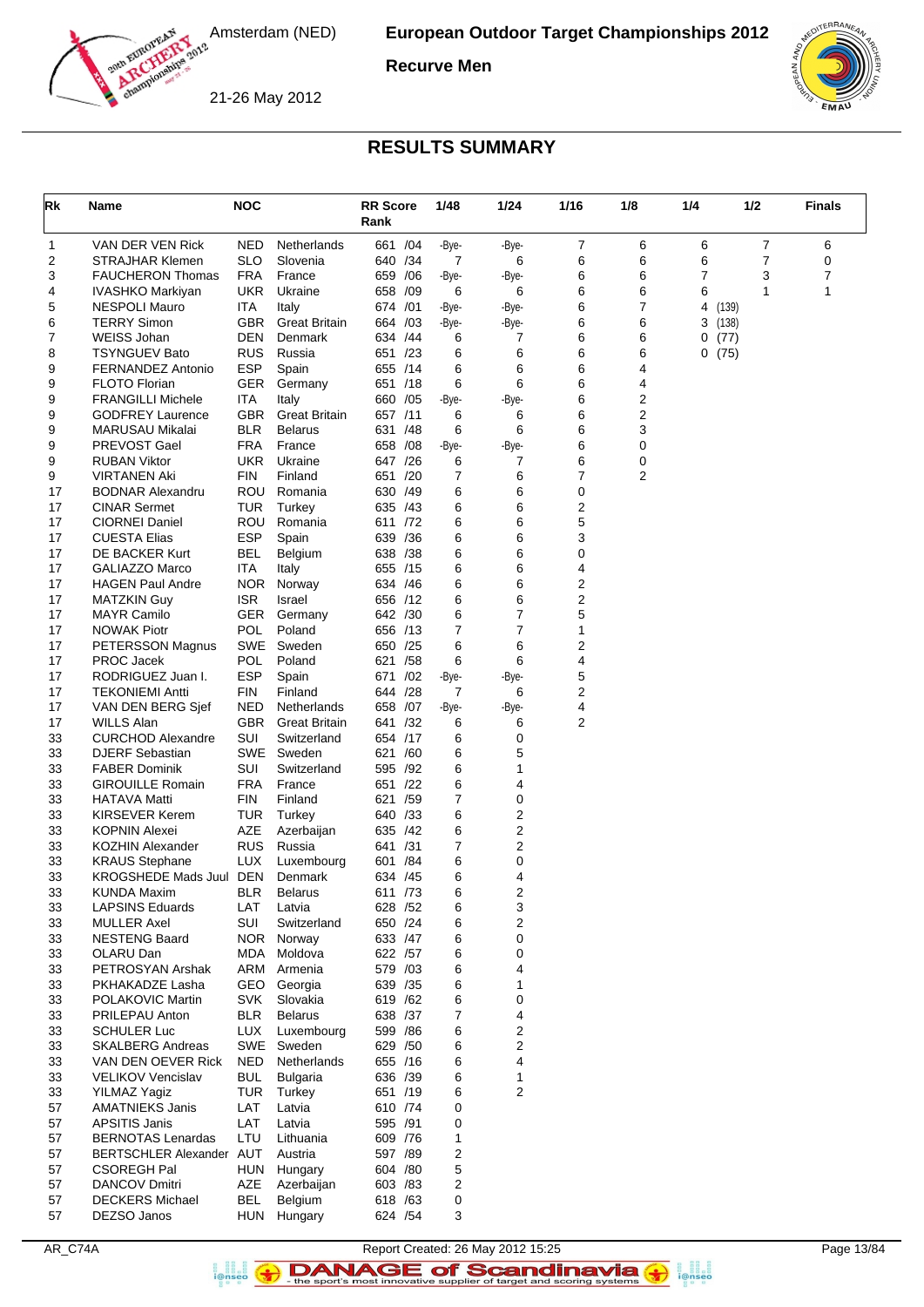

**Recurve Men**





#### **RESULTS SUMMARY**

| Rk  | Name                         | <b>NOC</b> |                       | <b>RR</b> Score |     | 1/48           | 1/24 | 1/16 | 1/8 | 1/4 | 1/2 | <b>Finals</b> |
|-----|------------------------------|------------|-----------------------|-----------------|-----|----------------|------|------|-----|-----|-----|---------------|
|     |                              |            |                       | Rank            |     |                |      |      |     |     |     |               |
| 57  | DOBROWOLSKI Rafal            | <b>POL</b> | Poland                | 635 /41         |     | 2              |      |      |     |     |     |               |
| 57  | <b>DUB Vojtech</b>           | <b>CZE</b> | <b>Czech Republic</b> | 596 /90         |     | 2              |      |      |     |     |     |               |
| 57  | GAJDOS Csaba                 | HUN        | Hungary               | 586 /00         |     | $\mathbf{1}$   |      |      |     |     |     |               |
| 57  | GILL Joe                     | <b>IRL</b> | Ireland               | 617 / 64        |     | 2              |      |      |     |     |     |               |
| 57  | <b>GROSS Jaanus</b>          | <b>EST</b> | Estonia               | 587 /99         |     | $\overline{2}$ |      |      |     |     |     |               |
| 57  | <b>GROZDANOVIC Luka</b>      | <b>SRB</b> | Serbia                | 615 /68         |     | 0              |      |      |     |     |     |               |
| 57  | <b>GUIDI Emanuele</b>        | <b>SMR</b> | San Marino            | 597 /88         |     | 0              |      |      |     |     |     |               |
| 57  | <b>HABERL Hermann</b>        | AUT        | Austria               | 591 /97         |     | 0              |      |      |     |     |     |               |
| 57  | <b>HALVORSEN Marius</b>      | <b>NOR</b> | Norway                | 603 /81         |     | 0              |      |      |     |     |     |               |
| 57  | <b>HANLON Keith</b>          | <b>IRL</b> | Ireland               | 623 / 56        |     | 5              |      |      |     |     |     |               |
| 57  | <b>HANZLIK Matus</b>         | <b>SVK</b> | Slovakia              | 592 /95         |     | 0              |      |      |     |     |     |               |
| 57  | <b>HENCKELS Jeff</b>         | LUX        | Luxembourg            | 657 /10         |     | 2              |      |      |     |     |     |               |
| 57  | <b>HRACHOV Dmytro</b>        | <b>UKR</b> | Ukraine               | 651 /21         |     | 4              |      |      |     |     |     |               |
| 57  | <b>HRISTOV Hristo</b>        | <b>BUL</b> | Bulgaria              | 589 /98         |     | 5              |      |      |     |     |     |               |
| 57  | <b>HRISTOV Yavor Vasilev</b> | <b>BUL</b> | <b>Bulgaria</b>       | 645 /27         |     | 5              |      |      |     |     |     |               |
| 57  | <b>HUDEC Miroslav</b>        | <b>CZE</b> | <b>Czech Republic</b> | 572 /04         |     | 0              |      |      |     |     |     |               |
| 57  | <b>KALOMOIRIS Georgios</b>   | <b>GRE</b> | Greece                | 580 /02         |     | 0              |      |      |     |     |     |               |
| 57  | <b>KRAVACEK Daniel</b>       | <b>SVK</b> | Slovakia              | 623 / 55        |     | 5              |      |      |     |     |     |               |
| 57  | <b>KVLIVIDZE Irakli</b>      | GEO        | Georgia               | 603 /82         |     | $\mathbf{1}$   |      |      |     |     |     |               |
| 57  | <b>LOIZOU Konstantinos</b>   | <b>CYP</b> | Cyprus                | 616 /66         |     | $\overline{2}$ |      |      |     |     |     |               |
| 57  | LOTT Jaan                    | <b>EST</b> | Estonia               | 616 /66         |     | 0              |      |      |     |     |     |               |
| 57  | <b>LUBYS Taurunas</b>        | LTU        | Lithuania             | 600 / 85        |     | 1              |      |      |     |     |     |               |
| 57  | <b>MARCU Razvan</b>          | ROU        | Romania               | 606 /78         |     | 2              |      |      |     |     |     |               |
| 57  | MORKELIUNAS Ignas            | LTU        | Lithuania             | 610 /75         |     | 0              |      |      |     |     |     |               |
| 57  | NOVOTNY Vojtech              | <b>CZE</b> | <b>Czech Republic</b> | 612 /70         |     | 2              |      |      |     |     |     |               |
| 57  | O HANLON Brendan             | <b>IRL</b> | Ireland               | 612 /71         |     | 5              |      |      |     |     |     |               |
| 57  | OJAMAE Pearu Jakob           | <b>EST</b> | Estonia               | 591 /96         |     | 0              |      |      |     |     |     |               |
| 57  | PAPAVASILEIOU Michail GRE    |            | Greece                | 597 /87         |     | $\overline{2}$ |      |      |     |     |     |               |
| 57  | PETROSYAN Hovanes            | ARM        | Armenia               | 581 /01         |     | 0              |      |      |     |     |     |               |
| 57  | <b>REBERNIG Erwin</b>        | <b>AUT</b> | Austria               | 594 /93         |     | 1              |      |      |     |     |     |               |
| 57  | ROHRBERG Sebastian           | GER        | Germany               | 643 /29         |     | 4              |      |      |     |     |     |               |
| 57  | <b>SANDORKA Robert</b>       | <b>CRO</b> | Croatia               | 629 / 51        |     | 2              |      |      |     |     |     |               |
| 57  | SHAHNAZARYAN Vasil           | ARM        | Armenia               | 621             | /61 | 4              |      |      |     |     |     |               |
| 57  | <b>SONNICHSEN Frederik</b>   | <b>DEN</b> | Denmark               | 617 / 65        |     | 4              |      |      |     |     |     |               |
| 57  | SVILANOVIC Dragan            | <b>SRB</b> | Serbia                | 592 /94         |     | 0              |      |      |     |     |     |               |
| 57  | <b>THIRY Nico</b>            | BEL        | Belgium               | 608 /77         |     | 0              |      |      |     |     |     |               |
| 57  | <b>TSERKEZIS Stefanos</b>    | <b>GRE</b> | Greece                | 604 /79         |     | $\mathbf{1}$   |      |      |     |     |     |               |
| 57  | TSYBEKDORZHIEV Bair RUS      |            | Russia                | 636 /40         |     | 4              |      |      |     |     |     |               |
| 57  | <b>VENGEROV Roman</b>        | <b>AZE</b> | Azerbaijan            | 628 / 53        |     | 4              |      |      |     |     |     |               |
| 57  | <b>ZLENDER Matija</b>        | <b>SLO</b> | Slovenia              | 615 /69         |     | 0              |      |      |     |     |     |               |
| 105 | <b>LUZHNICA Bardhyl</b>      | <b>KOS</b> | Kosovo                | 556 /05         |     |                |      |      |     |     |     |               |
| 105 | <b>TURA Paolo</b>            | <b>SMR</b> | San Marino            | 556 /05         |     |                |      |      |     |     |     |               |
| 107 | RIZHAMADZE Tornike           | GEO        | Georgia               | 546 /07         |     |                |      |      |     |     |     |               |

a analis<br>i@nseo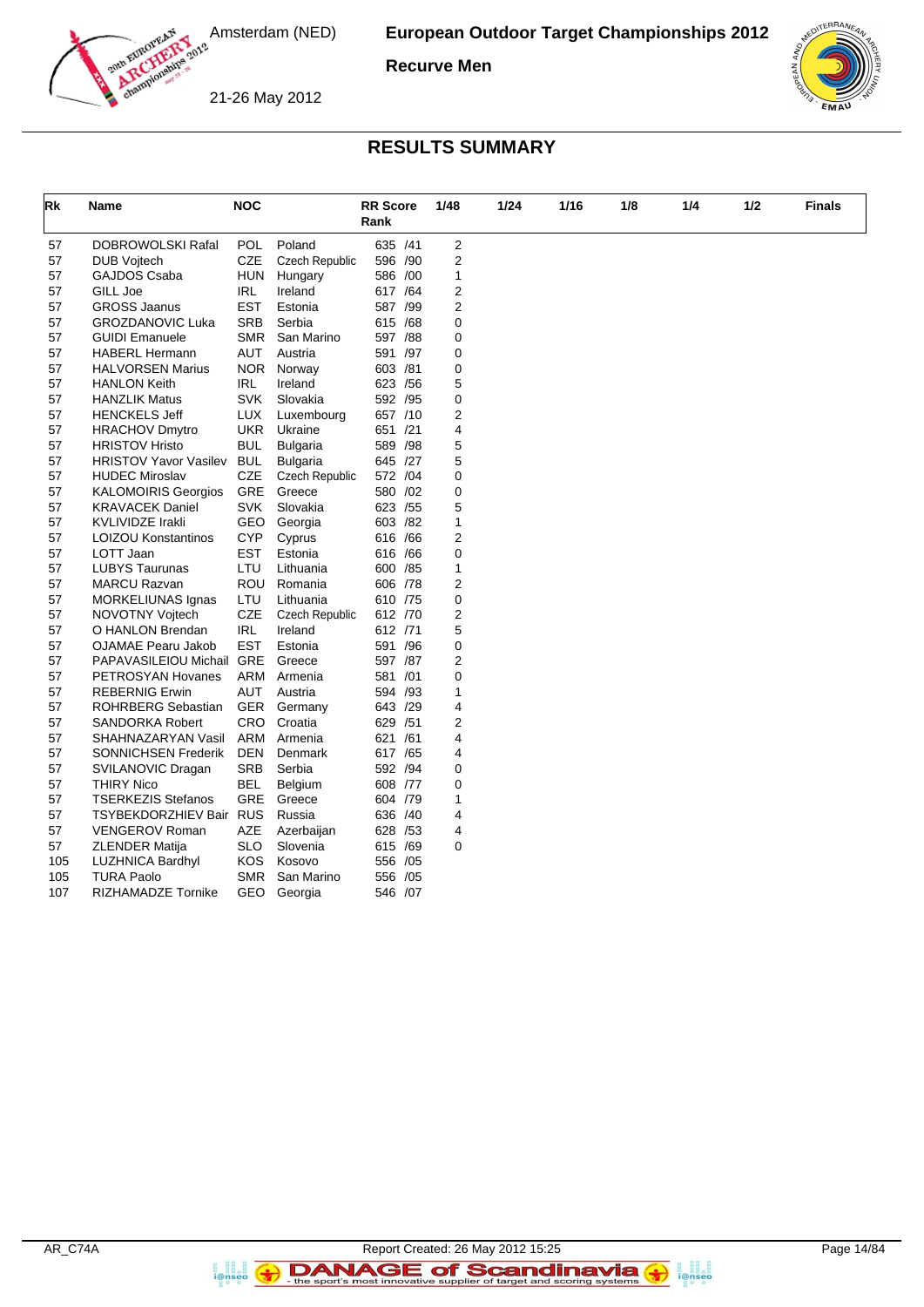

**Recurve Women**

21-26 May 2012



## **RESULTS SUMMARY**

| Rk       | Name                                             | <b>NOC</b>               |                                | <b>RR Score</b><br>Rank |     | 1/48           | 1/24                | 1/16   | 1/8    | 1/4    | 1/2           | <b>Finals</b> |
|----------|--------------------------------------------------|--------------------------|--------------------------------|-------------------------|-----|----------------|---------------------|--------|--------|--------|---------------|---------------|
| 1        | PEROVA Ksenia                                    | <b>RUS</b>               | Russia                         | 647 / 02                |     | -Bye-          | -Bye-               | 6      | 6      | 7      | 6             | 6             |
| 2        | FOLKARD Naomi                                    | <b>GBR</b>               | <b>Great Britain</b>           | 640                     | /08 | -Bye-          | -Bye-               | 7      | 6      | 6      | 7             | 0             |
| 3        | <b>COTRY Cyrielle</b>                            | FRA                      | France                         | 622 /30                 |     | -Bye-          | 6                   | 6      | 6      | 7      | 4             | 6             |
| 4        | <b>CHRISTIANSEN Carina Rosenvinge</b>            | <b>DEN</b>               | Denmark                        | 636                     | /13 | -Bye-          | 7                   | 6      | 6      | 6      | 3             | 2             |
| 5        | SICHENIKOVA Lidiia                               | <b>UKR</b>               | Ukraine                        | 644                     | /05 | -Bye-          | -Bye-               | 6      | 7      | 4      | (138)         |               |
| 6        | WILLIAMSON Alison                                | GBR                      | <b>Great Britain</b><br>Poland | 641                     | /07 | -Bye-          | -Bye-               | 7      | 6      | 3      | (133)         |               |
| 7<br>8   | <b>LESNIAK Natalia</b><br><b>PREIMANN Anneli</b> | POL<br>EST               | Estonia                        | 635<br>627 /22          | /16 | -Bye-<br>-Bye- | 6<br>$\overline{7}$ | 6<br>6 | 6<br>6 | 2<br>1 | (107)<br>(93) |               |
| 9        | ERDYNIYEVA Natalya                               | <b>RUS</b>               | Russia                         | 645 /04                 |     | -Bye-          | -Bye-               | 6      | 2      |        |               |               |
| 9        | LIONETTI Pia Carmen                              | <b>ITA</b>               | Italy                          | 616 /38                 |     | -Bye-          | 7                   | 6      | 4      |        |               |               |
| 9        | NARIMANIDZE Khatuna                              | <b>GEO</b>               | Georgia                        | 636 /14                 |     | -Bye-          | 7                   | 6      | 4      |        |               |               |
| 9        | <b>REIDY Maeve</b>                               | IRL                      | Ireland                        | 606 /44                 |     | 6              | 6                   | 7      | 3      |        |               |               |
| 9        | <b>RICHTER Elena</b>                             | GER                      | Germany                        | 636                     | /15 | -Bye-          | $\overline{7}$      | 6      | 5      |        |               |               |
| 9        | <b>SCHUH Berengere</b>                           | FRA                      | France                         | 638 /10                 |     | -Bye-          | 6                   | 6      | 0      |        |               |               |
| 9<br>9   | STEPANOVA Inna<br>SZUKALSKA Anna                 | <b>RUS</b><br>POL        | Russia<br>Poland               | 657 /01<br>639          | /09 | -Bye-<br>-Bye- | -Bye-<br>6          | 6<br>6 | 4<br>4 |        |               |               |
| 17       | <b>BJERENDAL Christine</b>                       | SWE                      | Sweden                         | 636 /12                 |     | -Bye-          | 6                   | 3      |        |        |               |               |
| 17       | <b>DIELEN Nathalie</b>                           | <b>SUI</b>               | Switzerland                    | 605                     | /47 | 6              | $\overline{7}$      | 2      |        |        |               |               |
| 17       | <b>ESEBUA Kristine</b>                           | <b>GEO</b>               | Georgia                        | 647                     | /03 | -Bye-          | -Bye-               | 0      |        |        |               |               |
| 17       | <b>FAZILOVA Leila</b>                            | AZE                      | Azerbaijan                     | 510 /73                 |     | 6              | 6                   | 1      |        |        |               |               |
| 17       | JAGER Maja Buskbjerg                             | <b>DEN</b>               | Denmark                        | 612 /41                 |     | 6              | 6                   | 4      |        |        |               |               |
| 17       | <b>LOKLUOGLU Begul</b>                           | <b>TUR</b>               | Turkey                         | 632 /19                 |     | -Bye-          | 6                   | 2      |        |        |               |               |
| 17       | MARUSAVA Hanna                                   | <b>BLR</b>               | <b>Belarus</b>                 | 619 / 36                |     | -Bye-          | 6                   | 5      |        |        |               |               |
| 17       | <b>PARNAT Reena</b>                              | EST                      | Estonia                        | 589                     | /59 | 6              | 6                   | 5      |        |        |               |               |
| 17<br>17 | PAVLOVA Anastasia<br><b>SARBU Luminita</b>       | UKR<br>ROU               | Ukraine<br>Romania             | 631<br>621 /31          | /20 | -Bye-<br>-Bye- | 6<br>6              | 2<br>4 |        |        |               |               |
| 17       | TIMOFEYEVA Ekaterina                             | <b>BLR</b>               | <b>Belarus</b>                 | 634 /17                 |     | -Bye-          | 6                   | 0      |        |        |               |               |
| 17       | <b>TOMASI Jessica</b>                            | ITA                      | Italy                          | 621                     | /32 | -Bye-          | 6                   | 0      |        |        |               |               |
| 17       | <b>TOMAT Najka</b>                               | SLO                      | Slovenia                       | 616 /39                 |     | -Bye-          | 7                   | 3      |        |        |               |               |
| 17       | <b>UNRUH Lisa</b>                                | GER                      | Germany                        | 627                     | /23 | -Bye-          | 6                   | 2      |        |        |               |               |
| 17       | <b>VALEEVA Natalia</b>                           | ITA                      | Italy                          | 641                     | /06 | -Bye-          | -Bye-               | 5      |        |        |               |               |
| 17       | <b>WINTER Karina</b>                             | GER.                     | Germany                        | 625                     | /28 | -Bye-          | 6                   | 0      |        |        |               |               |
| 33       | ANDERSSON Ida                                    | SWE                      | Sweden                         | 600                     | /52 | 6              | 3                   |        |        |        |               |               |
| 33<br>33 | ATLA Anita-Evi<br><b>BACINSCHI Oana</b>          | GRE<br><b>ROU</b>        | Greece<br>Romania              | 620 /34<br>591 /55      |     | -Bye-<br>6     | 5<br>0              |        |        |        |               |               |
| 33       | <b>BANCILA Simona</b>                            | ROU                      | Romania                        | 625                     | /27 | -Bye-          | 3                   |        |        |        |               |               |
| 33       | <b>BEZAULT Celine</b>                            | FRA                      | France                         | 626 /24                 |     | -Bye-          | 4                   |        |        |        |               |               |
| 33       | <b>BOZIC Brina</b>                               | <b>SLO</b>               | Slovenia                       | 595 /53                 |     | 6              | 0                   |        |        |        |               |               |
| 33       | DANAILOVA Dobromira                              | <b>BUL</b>               | <b>Bulgaria</b>                | 603                     | /50 | 6              | 3                   |        |        |        |               |               |
| 33       | DE GIULI Valentine                               | <b>SUI</b>               | Switzerland                    | 621                     | /33 | -Bye-          | 2                   |        |        |        |               |               |
| 33       | <b>DIASAMIDZE Asmat</b>                          | GEO                      | Georgia                        | 618                     | /37 | -Bye-          | 0                   |        |        |        |               |               |
| 33       | <b>ERGIN Damla</b>                               | TUR                      | Turkey                         | 601 / 51                |     | 6              | 3                   |        |        |        |               |               |
| 33       | FERNANDEZ Helena                                 | <b>ESP</b>               | Spain                          | 576 / 65<br>625 /26     |     | 6              | 5                   |        |        |        |               |               |
| 33<br>33 | <b>GRANDAL Iria</b><br><b>HARCARIKOVA Lenka</b>  | <b>ESP</b><br><b>SVK</b> | Spain<br>Slovakia              | 573 /67                 |     | -Bye-<br>6     | 1<br>0              |        |        |        |               |               |
| 33       | <b>LAURSEN Louise</b>                            | DEN                      | Denmark                        | 610 /43                 |     | 6              | 3                   |        |        |        |               |               |
| 33       | MOUSIKOU Elena                                   | <b>CYP</b>               | Cyprus                         | 626 /25                 |     | -Bye-          | 4                   |        |        |        |               |               |
| 33       | NASARIDZE Natalia                                | TUR                      | Turkey                         | 603 /49                 |     | 6              | 0                   |        |        |        |               |               |
| 33       | OLIVER Amy                                       | GBR                      | <b>Great Britain</b>           | 628 /21                 |     | -Bye-          | 2                   |        |        |        |               |               |
| 33       | PALEKHA Kateryna                                 | UKR                      | Ukraine                        | 619 / 35                |     | -Bye-          | 4                   |        |        |        |               |               |
| 33       | PSARRA Evangelia                                 | GRE                      | Greece                         | 624 /29                 |     | -Bye-          | 5                   |        |        |        |               |               |
| 33       | <b>SCHOBINGER Celine</b>                         | SUI                      | Switzerland                    | 605 / 45                |     | 7              | 4                   |        |        |        |               |               |
| 33       | <b>STRUYF Sabrina</b>                            | <b>BEL</b>               | Belgium                        | 638 /11                 |     | -Bye-          | 5                   |        |        |        |               |               |
| 33<br>33 | <b>UMER Ana</b><br>WYCZECHOWSKA Paula            | SLO<br>POL               | Slovenia<br>Poland             | 555 /71<br>591 /56      |     | 6<br>6         | 0<br>0              |        |        |        |               |               |
| 33       | YACHNIK Elena                                    | BLR.                     | <b>Belarus</b>                 | 633 /18                 |     | -Bye-          | $\mathbf{1}$        |        |        |        |               |               |
| 57       | <b>BERZINA Zane</b>                              | LAT                      | Latvia                         | 577 /63                 |     | 4              |                     |        |        |        |               |               |
| 57       | CHORTI Ariadni                                   | GRE                      | Greece                         | 575 /66                 |     | 4              |                     |        |        |        |               |               |
| 57       | <b>CUTHBERT Sinead</b>                           | IRL                      | Ireland                        | 589 / 58                |     | 0              |                     |        |        |        |               |               |
| 57       | <b>FOULON Magali</b>                             | <b>ESP</b>               | Spain                          | 612 /40                 |     | 4              |                     |        |        |        |               |               |
| 57       | JEPPSSON Jenny                                   | SWE                      | Sweden                         | 604 / 48                |     | 4              |                     |        |        |        |               |               |
| 57       | <b>KOURULA Laura</b>                             | FIN                      | Finland                        | 557 /70                 |     | 0              |                     |        |        |        |               |               |
| 57       | <b>KULHAVA Miroslava</b>                         | CZE                      | <b>Czech Republic</b>          | 580 /61                 |     | 0              |                     |        |        |        |               |               |
| 57       | <b>LUIK Siret</b>                                | EST                      | Estonia                        | 566 /69                 |     | 4              |                     |        |        |        |               |               |

AR\_C74A Report Created: 26 May 2012 15:25 Page 15/84

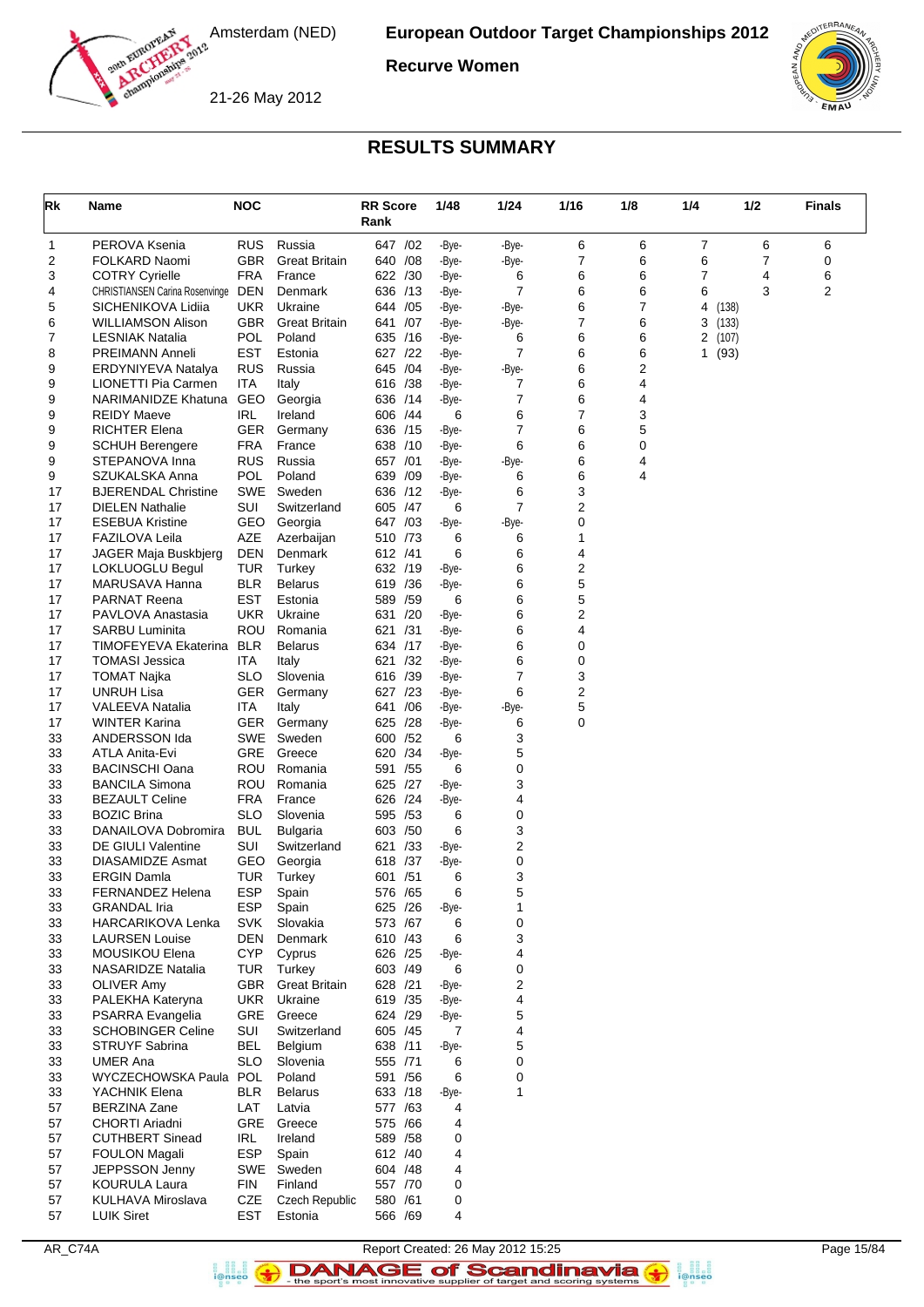

**Recurve Women**



21-26 May 2012

# **RESULTS SUMMARY**

| Rk | Name                 | <b>NOC</b> |                | <b>RR</b> Score<br>Rank | 1/48 | 1/24 | 1/16 | 1/8 | 1/4 | 1/2 | <b>Finals</b> |
|----|----------------------|------------|----------------|-------------------------|------|------|------|-----|-----|-----|---------------|
| 57 | MATVEJEVA Rimma      | LAT        | Latvia         | 582 /60                 | 4    |      |      |     |     |     |               |
| 57 | MIRCA Alexandra      | <b>MDA</b> | Moldova        | 605 / 46                | 4    |      |      |     |     |     |               |
| 57 | PANIKOVA Zuzana      | CZE        | Czech Republic | 590 /57                 | 5    |      |      |     |     |     |               |
| 57 | SHAHNAZARYAN Gohar   |            | ARM Armenia    | 592 / 54                | 4    |      |      |     |     |     |               |
| 57 | SIMONOVA Svetlana    | AZE        | Azerbaiian     | 568 /68                 | 3    |      |      |     |     |     |               |
| 57 | SUDRICHOVA Gabriela  | CZE        | Czech Republic | 610 /42                 | 2    |      |      |     |     |     |               |
| 57 | <b>VASILYAN Nune</b> | ARM        | Armenia        | 535 /72                 | 0    |      |      |     |     |     |               |
| 57 | W. KISS Timea        | <b>HUN</b> | Hungary        | 579 /62                 | 2    |      |      |     |     |     |               |
| 57 | <b>ZOMMERE Liga</b>  | LAT        | Latvia         | 576 /64                 | 4    |      |      |     |     |     |               |

 $\left( \bullet \right)$ 

a anglica<br>i@nseo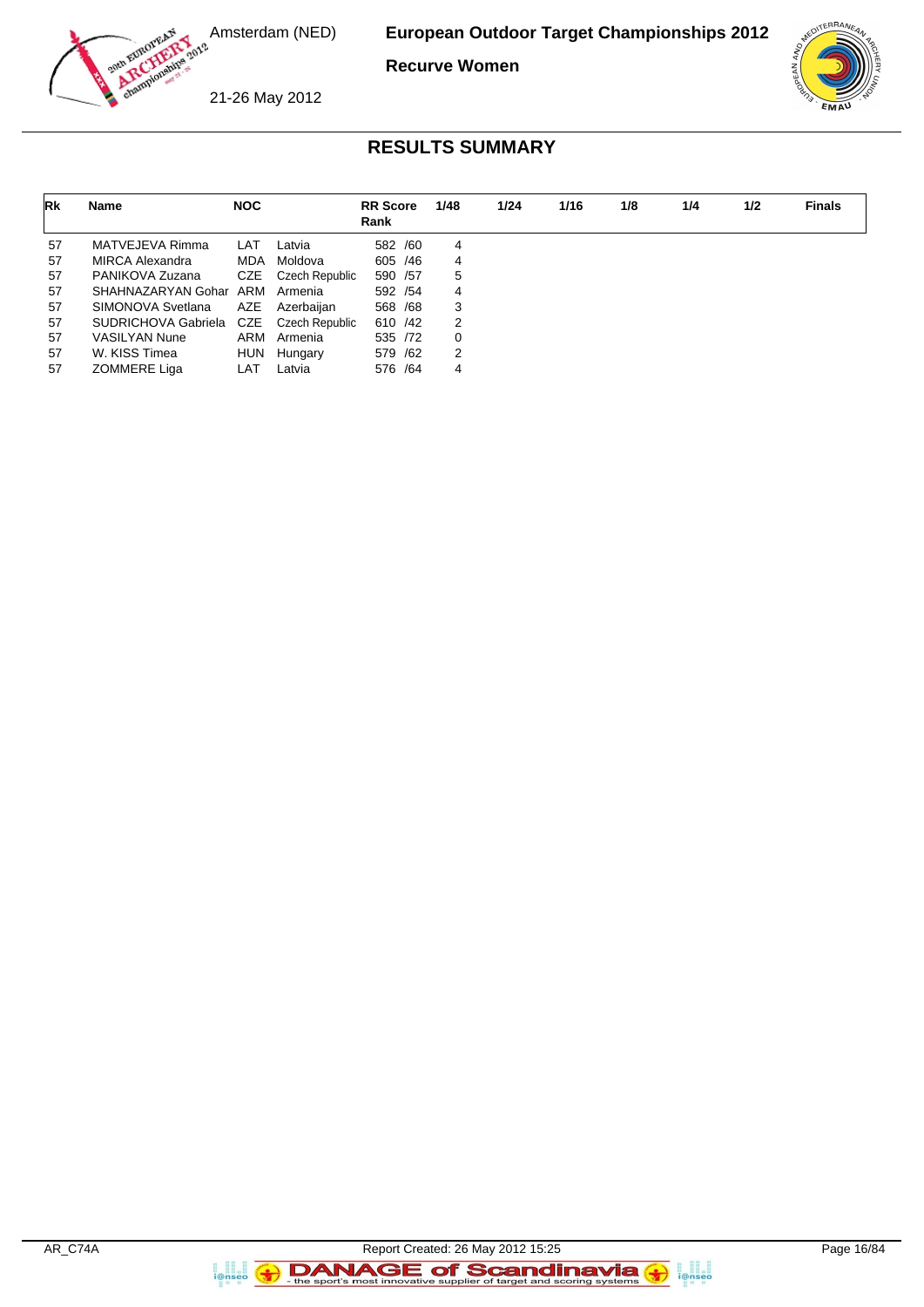

**Compound Men**

21-26 May 2012



### **RESULTS SUMMARY**

| Rk       | Name                                              | <b>NOC</b>               |                       | <b>RR Score</b><br>Rank | 1/48         | 1/24         | 1/16       | 1/8        | 1/4        | 1/2 | <b>Finals</b> |
|----------|---------------------------------------------------|--------------------------|-----------------------|-------------------------|--------------|--------------|------------|------------|------------|-----|---------------|
| 1        | <b>PAGNI Sergio</b>                               | <b>ITA</b>               | Italy                 | 688 /25                 | -Bye-        | 147          | 145        | 148        | 147        | 145 | 145           |
| 2        | DAMSBO Martin                                     | <b>DEN</b>               | Denmark               | 700 /03                 | -Bye-        | -Bye-        | 149        | 147        | 147        | 146 | 143           |
| 3        | TITSCHER Paul                                     | <b>GER</b>               | Germany               | 686 /29                 | -Bye-        | 148          | 146        | 147        | 148        | 138 | 145           |
| 4        | SIGAUSKAS Vladas                                  | LTU                      | Lithuania             | 690 /15                 | -Bye-        | 143          | 145        | 146        | 147        | 140 | 142           |
| 5        | <b>BOE Morten</b>                                 | <b>NOR</b>               | Norway                | 695 / 06                | -Bye-        | -Bye-        | 147        | 147        | 147        |     |               |
| 6        | DELOCHE Pierre Julien                             | <b>FRA</b><br>AUT        | France                | 701 /01<br>682 /37      | -Bye-<br>145 | -Bye-<br>145 | 148        | 147<br>147 | 145<br>145 |     |               |
| 6<br>8   | <b>MOSER Daniel</b><br>DOUSSOT Christophe         | <b>FRA</b>               | Austria<br>France     | 688 /23                 | -Bye-        | 146          | 145<br>143 | 149        | 144        |     |               |
| 9        | <b>BRADA Vladimir</b>                             | <b>CZE</b>               | <b>Czech Republic</b> | 685 /31                 | -Bye-        | 139          | 140        | 143        |            |     |               |
| 9        | <b>DRAGONI Luigi</b>                              | <b>ITA</b>               | Italy                 | 691 /12                 | -Bye-        | 143          | 147        | 145        |            |     |               |
| 9        | <b>GENET Dominique</b>                            | <b>FRA</b>               | France                | 692 /09                 | -Bye-        | 149          | 146        | 146        |            |     |               |
| 9        | <b>HOFER Patrizio</b>                             | <b>SUI</b>               | Switzerland           | 677 /46                 | 146          | 144          | 144        | 145        |            |     |               |
| 9        | <b>LAUBE Marcus</b>                               | <b>GER</b>               | Germany               | 692 /11                 | -Bye-        | 145          | 146        | 145        |            |     |               |
| 9        | <b>MATZNER Michael</b>                            | AUT                      | Austria               | 689 /17                 | -Bye-        | 146          | 144        | 143        |            |     |               |
| 9        | MIOKOVIC Danilo                                   | <b>SRB</b>               | Serbia                | 688 /20                 | -Bye-        | 141          | 147        | 139        |            |     |               |
| 9        | <b>WHITE Chris</b>                                | <b>GBR</b>               | <b>Great Britain</b>  | 688 /26                 | -Bye-        | 147          | 147        | 145        |            |     |               |
| 17<br>17 | <b>BLAZQUEZ Alberto</b><br>BLEYENDAAL Ruben       | <b>ESP</b><br>NED        | Spain<br>Netherlands  | 675 /49<br>690 /13      | 144<br>-Bye- | 144<br>144   | 141<br>144 |            |            |     |               |
| 17       | <b>BONELLI Giovanni Paolo</b>                     | <b>SMR</b>               | San Marino            | 688 /21                 | -Bye-        | 143          | 144        |            |            |     |               |
| 17       | <b>BUSBY Duncan</b>                               | <b>GBR</b>               | <b>Great Britain</b>  | 699 /05                 | -Bye-        | -Bye-        | 144        |            |            |     |               |
| 17       | <b>CARLSSON Magnus</b>                            | SWE                      | Sweden                | /07<br>695              | -Bye-        | -Bye-        | 143        |            |            |     |               |
| 17       | <b>CAUWE Michael</b>                              | <b>BEL</b>               | Belgium               | 685 /33                 | -Bye-        | 145          | 144        |            |            |     |               |
| 17       | DURNY Matus Jr.                                   | SVK                      | Slovakia              | 690 /14                 | -Bye-        | 147          | 142        |            |            |     |               |
| 17       | <b>ELZINGA Peter</b>                              | NED                      | Netherlands           | /02<br>701              | -Bye-        | -Bye-        | 139        |            |            |     |               |
| 17       | JARVENPAA Marko                                   | <b>FIN</b>               | Finland               | 692 /08                 | -Bye-        | -Bye-        | 145        |            |            |     |               |
| 17       | <b>KILPIA Asko</b>                                | FIN                      | Finland               | 678 /43                 | 144          | 142          | 143        |            |            |     |               |
| 17<br>17 | <b>KOZHIN Dmitry</b><br><b>LAURSEN Patrick</b>    | <b>RUS</b><br><b>DEN</b> | Russia<br>Denmark     | 677 / 47<br>688 /27     | 148          | 144<br>147   | 142<br>145 |            |            |     |               |
| 17       | <b>REITMEIER Filip</b>                            | CZE                      | <b>Czech Republic</b> | 670 /55                 | -Bye-<br>138 | 146          | 141        |            |            |     |               |
| 17       | <b>SCHLOESSER Mike</b>                            | <b>NED</b>               | Netherlands           | /04<br>700              | -Bye-        | -Bye-        | 145        |            |            |     |               |
| 17       | <b>SCRIBA Julian</b>                              | <b>GER</b>               | Germany               | 678 /41                 | 145          | 144          | 144        |            |            |     |               |
| 17       | VAVRO Mario                                       | CRO                      | Croatia               | 684 /35                 | -Bye-        | 146          | 142        |            |            |     |               |
| 33       | ANDERSSON Jonas Lennart SWE                       |                          | Sweden                | 684 / 34                | -Bye-        | 138          |            |            |            |     |               |
| 33       | BARANAUSKAS Mindaugas                             | LTU                      | Lithuania             | 657 / 65                | 139          | 137          |            |            |            |     |               |
| 33       | <b>BOKA Laszlo</b>                                | <b>HUN</b>               | Hungary               | 665 /59                 | 139          | 141          |            |            |            |     |               |
| 33       | <b>BURRI Kevin</b>                                | SUI                      | Switzerland           | 682 /38                 | 145          | 144          |            |            |            |     |               |
| 33<br>33 | DAMBAEV Alexander<br>DE LA TORRE Luis Miguel      | <b>RUS</b><br>ESP        | Russia<br>Spain       | 687 /28<br>666 / 57     | -Bye-<br>142 | 145<br>141   |            |            |            |     |               |
| 33       | <b>FANTI Luca</b>                                 | <b>ITA</b>               | Italy                 | 685 /32                 | -Bye-        | 145          |            |            |            |     |               |
| 33       | <b>GRIFFIN Colin</b>                              | <b>IRL</b>               | Ireland               | 678 / 42                | 139          | 140          |            |            |            |     |               |
| 33       | GRIMWOOD Liam                                     | GBR                      | <b>Great Britain</b>  | 688<br>/24              | -Bye-        | 141          |            |            |            |     |               |
| 33       | <b>HAGEN Paul Ole</b>                             | <b>NOR</b>               | Norway                | 683 /36                 | -Bye-        | 141          |            |            |            |     |               |
| 33       | <b>HALL Robert</b>                                | <b>IRL</b>               | Ireland               | 674 / 50                | 145          | 137          |            |            |            |     |               |
| 33       | JOHANNESSEN Torben                                | DEN                      | Denmark               | 689 /19                 | -Bye-        | 142          |            |            |            |     |               |
| 33       | <b>KHALUDOROV Danzan</b>                          | <b>RUS</b>               | Russia                | 681 /39                 | 144          | 140          |            |            |            |     |               |
| 33       | <b>KIS Laszlo</b>                                 | HUN                      | Hungary<br>Belgium    | 688 /22                 | -Bye-        | 141          |            |            |            |     |               |
| 33<br>33 | KYRITSOGLOU Sam<br><b>LEHTONEN Kaj</b>            | BEL<br><b>FIN</b>        | Finland               | 686 /30<br>673 /51      | -Bye-<br>140 | 144<br>143   |            |            |            |     |               |
| 33       | <b>LUNDIN Morgan</b>                              | SWE                      | Sweden                | 677 /44                 | 144          | 142          |            |            |            |     |               |
| 33       | <b>ONDRIK Tibor</b>                               | <b>HUN</b>               | Hungary               | 692 /10                 | -Bye-        | 146          |            |            |            |     |               |
| 33       | SITAR Dejan                                       | <b>SLO</b>               | Slovenia              | 679 /40                 | 143          | 145          |            |            |            |     |               |
| 33       | <b>UROSEVIC Ljubisa</b>                           | <b>SRB</b>               | Serbia                | 689 /18                 | -Bye-        | 143          |            |            |            |     |               |
| 33       | <b>VERDEYEN Luc</b>                               | <b>BEL</b>               | Belgium               | 689 /16                 | -Bye-        | 142          |            |            |            |     |               |
| 33       | <b>VERNER Petr</b>                                | CZE                      | <b>Czech Republic</b> | 663 /60                 | -Bye-        | 139          |            |            |            |     |               |
| 33       | <b>VIDAL Alfonso</b>                              | ESP                      | Spain                 | 677 / 45                | 137          | 140          |            |            |            |     |               |
| 33       | <b>ZEMAN Viktor</b>                               | <b>SVK</b>               | Slovakia              | 671 /52                 | 140          | 142          |            |            |            |     |               |
| 57<br>57 | <b>AVSJUKS Viktors</b><br><b>BELLONI Fabrizio</b> | LAT<br>SMR               | Latvia<br>San Marino  | 647 /74<br>666 / 56     | 126<br>136   |              |            |            |            |     |               |
| 57       | <b>BOEE Kjell Terje</b>                           | <b>NOR</b>               | Norway                | 660 / 64                | 141          |              |            |            |            |     |               |
| 57       | <b>DAVARCI Ali</b>                                | TUR                      | Turkey                | 663 / 61                | 138          |              |            |            |            |     |               |
| 57       | <b>ELARTS Kaspars</b>                             | LAT                      | Latvia                | 650 /71                 | 129          |              |            |            |            |     |               |
| 57       | <b>ELMAAGACLI Demir</b>                           | <b>TUR</b>               | Turkey                | 654 / 68                | 136          |              |            |            |            |     |               |
| 57       | <b>GAWRYS Dariusz</b>                             | <b>POL</b>               | Poland                | 670 / 54                | 136          |              |            |            |            |     |               |
| 57       | <b>GOLYGOWSKI Marcin</b>                          | <b>POL</b>               | Poland                | 655 / 67                | 138          |              |            |            |            |     |               |

a an<br>i@nseo

Report Created: 26 May 2012 15:25<br>Page 17/84<br>Report's most innovative supplier of target and scoring systems **of the second of the social systems**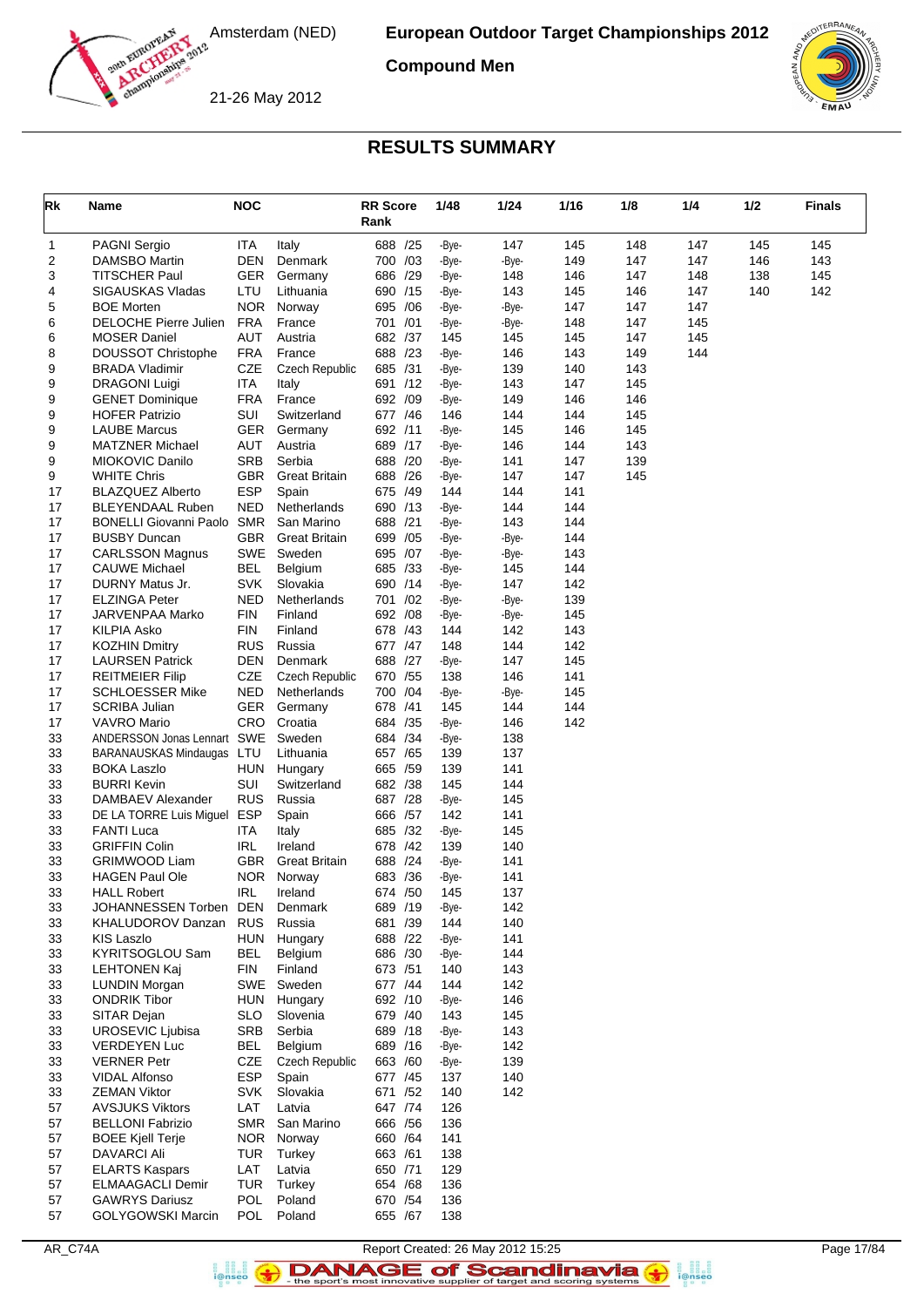

**Compound Men**



21-26 May 2012

# **RESULTS SUMMARY**

| Rk | Name                          | <b>NOC</b> |           | <b>RR</b> Score<br>Rank | 1/48 | 1/24 | 1/16 | 1/8 | 1/4 | 1/2 | <b>Finals</b> |
|----|-------------------------------|------------|-----------|-------------------------|------|------|------|-----|-----|-----|---------------|
| 57 | <b>HANCI Hasan Basri</b>      | TUR        | Turkey    | /63<br>661              | 141  |      |      |     |     |     |               |
| 57 | <b>KENT Kristo</b>            | EST        | Estonia   | 649 / 72                | 134  |      |      |     |     |     |               |
| 57 | <b>KRSTIC Borislav</b>        | <b>SRB</b> | Serbia    | /69<br>653              | 136  |      |      |     |     |     |               |
| 57 | PIEKARSKI Boguslaw            | <b>POL</b> | Poland    | 656 / 66                | 136  |      |      |     |     |     |               |
| 57 | POLAKOVIC Richard             | <b>SVK</b> | Slovakia  | 662 / 62                | 131  |      |      |     |     |     |               |
| 57 | <b>SERNA Jonas</b>            | LTU        | Lithuania | 648 / 73                | 141  |      |      |     |     |     |               |
| 57 | SHATRAVA Pavel                | LAT        | Latvia    | 647<br>/75              | 138  |      |      |     |     |     |               |
| 57 | SMITH John                    | <b>IRL</b> | Ireland   | 675 /48                 | 138  |      |      |     |     |     |               |
| 57 | SOMMER Max                    | AUT        | Austria   | 644 / 76                | 134  |      |      |     |     |     |               |
| 57 | <b>TORMIS Priit</b>           | <b>EST</b> | Estonia   | 665 / 58                | 137  |      |      |     |     |     |               |
| 57 | <b>TROYEPOLSKIY Stanislav</b> | <b>ISR</b> | Israel    | /70<br>652              | 137  |      |      |     |     |     |               |
| 57 | VINOGRADOV Roman              | <b>UKR</b> | Ukraine   | /53<br>671              | 0    |      |      |     |     |     |               |

a analis<br>i@nseo

 $\left( \rightarrow \right)$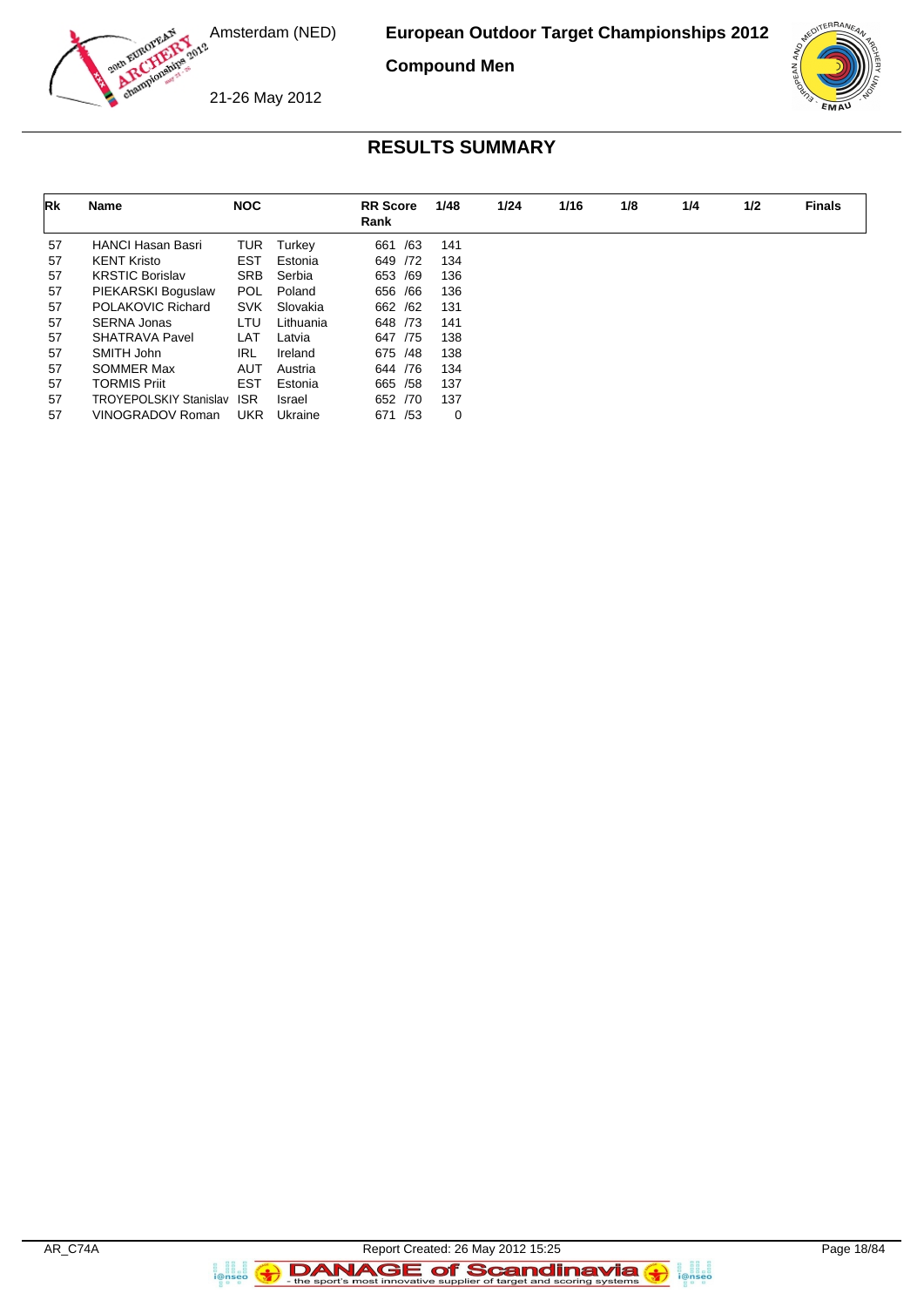

**Compound Women**

21-26 May 2012



### **RESULTS SUMMARY**

| Rk | Name                       | <b>NOC</b> |                      | <b>RR</b> Score<br>Rank | 1/24  | 1/16 | 1/8 | 1/4 | 1/2 | <b>Finals</b> |
|----|----------------------------|------------|----------------------|-------------------------|-------|------|-----|-----|-----|---------------|
| 1  | <b>BERGER Kristina</b>     | <b>GER</b> | Germany              | 691 /03                 | -Bye- | 144  | 146 | 144 | 144 | 141           |
| 2  | <b>ANASTASIO Anastasia</b> | <b>ITA</b> | Italy                | 688 / 05                | -Bye- | 143  | 141 | 144 | 146 | 134           |
| 3  | <b>TONIOLI Marcella</b>    | <b>ITA</b> | Italy                | 694 /02                 | -Bye- | 144  | 143 | 144 | 142 | 138           |
| 4  | <b>LEBECQUE Pascale</b>    | <b>FRA</b> | France               | 680 / 08                | -Bye- | 138  | 142 | 144 | 138 | 136           |
| 5  | <b>BUDEN</b> Ivana         | CRO        | Croatia              | 685 /07                 | -Bye- | 143  | 140 | 142 |     |               |
| 6  | <b>MARTRET Caroline</b>    | <b>FRA</b> | France               | 671 /17                 | -Bye- | 141  | 142 | 140 |     |               |
| 6  | VAN CASPEL Inge            | <b>NED</b> | Netherlands          | /06<br>688              | -Bye- | 143  | 143 | 140 |     |               |
| 8  | <b>MARKOVIC Irina</b>      | <b>NED</b> | Netherlands          | 673 /13                 | -Bye- | 138  | 137 | 138 |     |               |
| 9  | <b>BALZHANOVA Viktoria</b> | <b>RUS</b> | Russia               | 676 /10                 | -Bye- | 141  | 139 |     |     |               |
| 9  | CHERKASHNEVA Svetlana      | <b>RUS</b> | Russia               | 668 /18                 | -Bye- | 139  | 142 |     |     |               |
| 9  | <b>DANIELSSON Isabell</b>  | <b>SWE</b> | Sweden               | 675 /12                 | -Bye- | 141  | 141 |     |     |               |
| 9  | <b>GOEBEL Petra</b>        | <b>AUT</b> | Austria              | 673 /14                 | -Bye- | 139  | 138 |     |     |               |
| 9  | <b>LAWTHER Melanie</b>     | IRL        | Ireland              | 665 /22                 | 136   | 138  | 133 |     |     |               |
| 9  | LOGINOVA Albina            | <b>RUS</b> | Russia               | 695 /01                 | -Bye- | 144  | 141 |     |     |               |
| 9  | OLEKSEJENKO Julia          | LAT        | Latvia               | 654 /36                 | 143   | 144  | 133 |     |     |               |
| 9  | SOEMOD Camilla             | DEN        | Denmark              | 677 /09                 | -Bye- | 142  | 141 |     |     |               |
| 17 | <b>AGUDO Fatima</b>        | <b>ESP</b> | Spain                | 662 /27                 | 140   | 137  |     |     |     |               |
| 17 | CHESSE Joanna              | FRA        | France               | 663 /26                 | 141   | 141  |     |     |     |               |
| 17 | <b>CLARK Daisy</b>         | <b>GBR</b> | Great Britain        | 655 /34                 | 140   | 143  |     |     |     |               |
| 17 | <b>CUESTA Irene</b>        | <b>ESP</b> | Spain                | 664 /24                 | 140   | 141  |     |     |     |               |
| 17 | <b>GRYDELAND Runa</b>      | <b>NOR</b> | Norway               | 663 /25                 | 139   | 133  |     |     |     |               |
| 17 | JARVENPAA Erja             | FIN        | Finland              | 672 /15                 | -Bye- | 138  |     |     |     |               |
| 17 | <b>JOHANSSON Malin</b>     | <b>SWE</b> | Sweden               | 665 /23                 | 134   | 138  |     |     |     |               |
| 17 | <b>LANTEE Anne</b>         | <b>FIN</b> | Finland              | 659 /30                 | 138   | 135  |     |     |     |               |
| 17 | LONGO Laura                | ITA        | Italy                | 689 / 04                | -Bye- | 141  |     |     |     |               |
| 17 | <b>MASSINA Michele</b>     | BEL        | Belgium              | 671 /16                 | -Bye- | 132  |     |     |     |               |
| 17 | <b>MIKALA Melanie</b>      | GER        | Germany              | 667 /19                 | -Bye- | 133  |     |     |     |               |
| 17 | OLOFSSON Ingrid            | <b>SWE</b> | Sweden               | 667 /20                 | 138   | 137  |     |     |     |               |
| 17 | <b>PRIEELS Sarah</b>       | <b>BEL</b> | Belgium              | 667 /21                 | 144   | 141  |     |     |     |               |
| 17 | <b>STANIECZEK Anna</b>     | POL        | Poland               | 662 /28                 | 141   | 139  |     |     |     |               |
| 17 | WEIHE Andrea               | GER        | Germany              | 675 /11                 | -Bye- | 135  |     |     |     |               |
| 17 | <b>WILLEMS Gladys</b>      | <b>BEL</b> | Belgium              | 656 /33                 | 141   | 144  |     |     |     |               |
| 33 | AUSTYN-GAWRYS Joanna       | POL        | Poland               | 615 /45                 | 133   |      |     |     |     |               |
| 33 | <b>BABININA Jelena</b>     | LTU        | Lithuania            | 655 /35                 | 136   |      |     |     |     |               |
| 33 | <b>CARAN Romana</b>        | <b>SRB</b> | Serbia               | 633 /42                 | 129   |      |     |     |     |               |
| 33 | <b>DURNA Katarina</b>      | <b>SVK</b> | Slovakia             | 623 /43                 | 135   |      |     |     |     |               |
| 33 | <b>ENTHOVEN</b> Inge       | <b>NED</b> | Netherlands          | 656 /32                 | 135   |      |     |     |     |               |
| 33 | <b>GALES Andrea</b>        | <b>GBR</b> | <b>Great Britain</b> | 660 /29                 | 140   |      |     |     |     |               |
| 33 | <b>HOLDERNESS Lucy</b>     | GBR        | Great Britain        | 647 /39                 | 132   |      |     |     |     |               |
| 33 | LUQUE Pilar                | <b>ESP</b> | Spain                | 654 /37                 | 128   |      |     |     |     |               |
| 33 | <b>MAKKONEN Susanna</b>    | <b>FIN</b> | Finland              | 650 /38                 | 135   |      |     |     |     |               |
| 33 | <b>ORLIC Maja</b>          | <b>CRO</b> | Croatia              | 645 /40                 | 135   |      |     |     |     |               |
| 33 | <b>SVENSEN June</b>        | <b>NOR</b> | Norway               | 644 /41                 | 136   |      |     |     |     |               |
| 33 | SZALANSKA Katarzyna        | POL        | Poland               | 622 /44                 | 131   |      |     |     |     |               |
| 33 | <b>ZORMAN Tanja</b>        | CRO        | Croatia              | 657 /31                 | 135   |      |     |     |     |               |

DANAGE of Scandinavia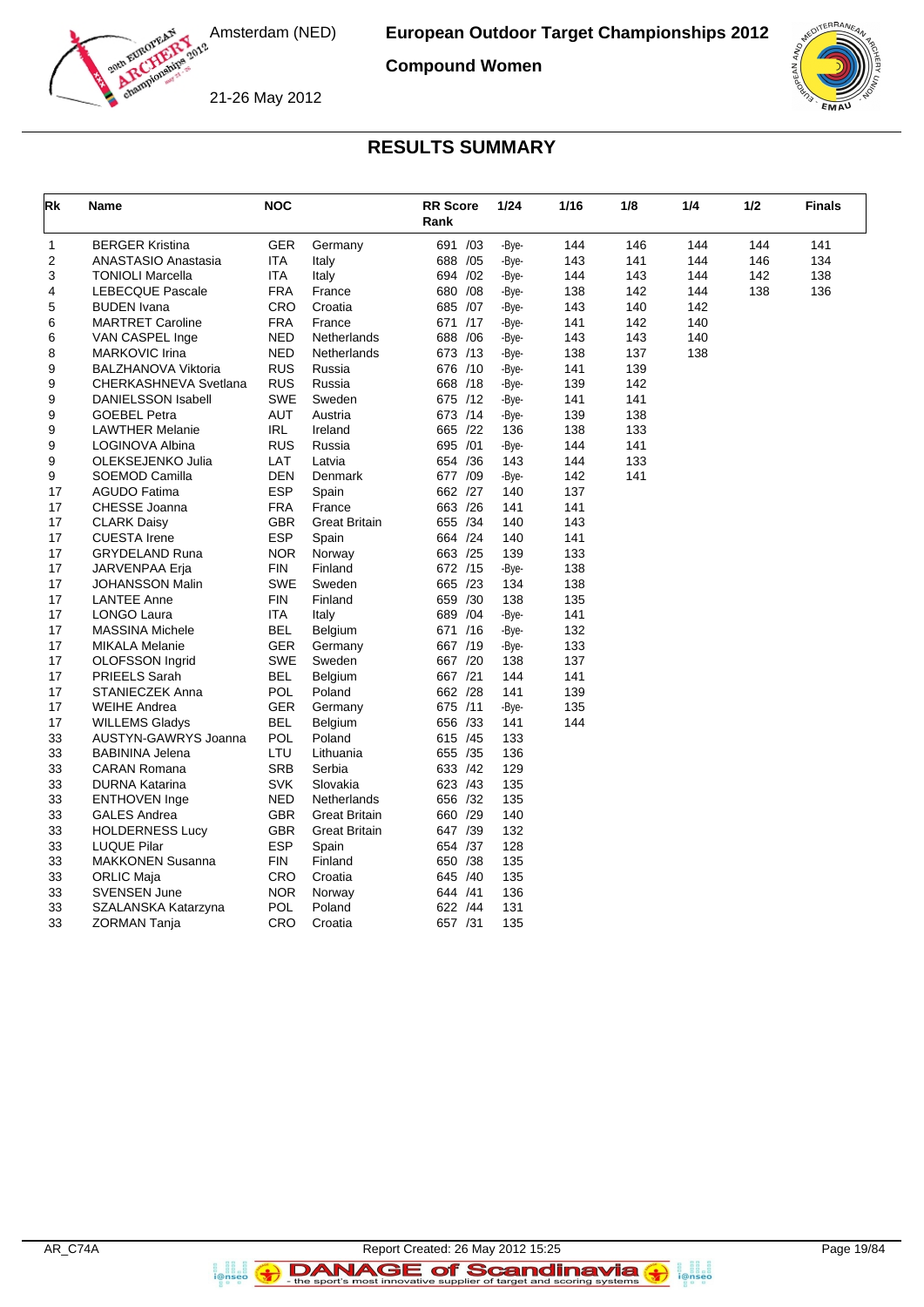

**CQT Men**





### **RESULTS SUMMARY**

| Rk       | Name                                              | <b>NOC</b>        |                       | <b>RR Score</b><br>Rank |            | 1/48           | $1/24$                      | 1/16           | 1/8    | 1/4          | 1/2           |                | <b>Finals</b> |
|----------|---------------------------------------------------|-------------------|-----------------------|-------------------------|------------|----------------|-----------------------------|----------------|--------|--------------|---------------|----------------|---------------|
| 1        | <b>MATZKIN Guy</b>                                | <b>ISR</b>        | Israel                | 656 /03                 |            | -Bye-          | -Bye-                       | $\overline{7}$ | 6      | 7            |               | 7              | 7             |
| 2        | VAN DEN OEVER Rick                                | <b>NED</b>        | Netherlands           | 655                     | /05        | -Bye-          | -Bye-                       | $\overline{7}$ | 6      | 6            |               | 6              | 3             |
| 3        | OLARU Dan                                         | MDA               | Moldova               | 622 /39                 |            | 6              | 6                           | 6              | 6      | 6            |               | 1              | 6             |
| 4        | <b>MAYR Camilo</b>                                | GER               | Germany               | 642 /16                 |            | -Bye-          | 7                           | 6              | 6      | 7            |               | $\overline{2}$ | 2             |
| 5        | VAN DEN BERG Sjef                                 | NED<br><b>TUR</b> | Netherlands           | 658                     | /02        | -Bye-          | -Bye-                       | 6<br>6         | 7<br>7 | 4            | (128)         |                |               |
| 6<br>7   | <b>YILMAZ Yagiz</b><br><b>DECKERS Michael</b>     | BEL               | Turkey<br>Belgium     | 651<br>618              | /09<br>/45 | -Bye-<br>6     | 6<br>6                      | 6              | 7      | 3<br>2       | (122)<br>(99) |                |               |
| 8        | <b>CURCHOD Alexandre</b>                          | <b>SUI</b>        | Switzerland           | 654 / 06                |            | -Bye-          | -Bye-                       | 6              | 6      | $\mathbf{1}$ | (99)          |                |               |
| 9        | DE BACKER Kurt                                    | <b>BEL</b>        | Belgium               | 638                     | /22        | -Bye-          | 6                           | 6              | 5      |              |               |                |               |
| 9        | <b>DJERF Sebastian</b>                            | SWE               | Sweden                | 621                     | /42        | 7              | 6                           | 6              | 2      |              |               |                |               |
| 9        | DOBROWOLSKI Rafal                                 | POL               | Poland                | 635 /25                 |            | -Bye-          | 6                           | 6              | 1      |              |               |                |               |
| 9        | <b>GROSS Jaanus</b>                               | EST               | Estonia               | 587 /77                 |            | 7              | 6                           | 6              | 3      |              |               |                |               |
| 9        | <b>KIRSEVER Kerem</b>                             | TUR               | Turkey                | 640                     | /18        | -Bye-          | 6                           | 6              | 3      |              |               |                |               |
| 9        | PRILEPAU Anton                                    | <b>BLR</b>        | <b>Belarus</b>        | 638 /21                 |            | -Bye-          | 6                           | 6              | 5      |              |               |                |               |
| 9        | <b>STRAJHAR Klemen</b>                            | <b>SLO</b>        | Slovenia              | 640                     | /19        | -Bye-          | 6                           | 7              | 4      |              |               |                |               |
| 9        | VAN DER VEN Rick<br><b>BODNAR Alexandru</b>       | NED<br>ROU        | Netherlands           | 661<br>630 /31          | /01        | -Bye-          | -Bye-                       | 6<br>0         | 4      |              |               |                |               |
| 17<br>17 | <b>FLOTO Florian</b>                              | GER               | Romania<br>Germany    | 651                     | /07        | 6<br>-Bye-     | 6<br>-Bye-                  | 4              |        |              |               |                |               |
| 17       | <b>HANLON Keith</b>                               | IRL               | Ireland               | 623                     | /38        | 7              | 7                           | 0              |        |              |               |                |               |
| 17       | <b>HATAVA Matti</b>                               | FIN               | Finland               | 621 /41                 |            | -Bye-          | 7                           | 5              |        |              |               |                |               |
| 17       | <b>HRISTOV Yavor Vasilev</b>                      | <b>BUL</b>        | <b>Bulgaria</b>       | 645                     | /13        | -Bye-          | 6                           | 4              |        |              |               |                |               |
| 17       | LOIZOU Konstantinos                               | <b>CYP</b>        | Cyprus                | 616 /48                 |            | 6              | 6                           | 5              |        |              |               |                |               |
| 17       | MARUSAU Mikalai                                   | BLR               | <b>Belarus</b>        | 631 /30                 |            | 6              | 6                           | 3              |        |              |               |                |               |
| 17       | <b>MULLER Axel</b>                                | SUI               | Switzerland           | 650 /11                 |            | -Bye-          | $\overline{7}$              | 5              |        |              |               |                |               |
| 17       | <b>NOWAK Piotr</b>                                | POL               | Poland                | 656                     | /04        | -Bye-          | -Bye-                       | 4              |        |              |               |                |               |
| 17       | PETERSSON Magnus                                  | SWE               | Sweden                | 650 /12                 |            | -Bye-          | 7                           | 4              |        |              |               |                |               |
| 17       | PETROSYAN Arshak                                  | ARM               | Armenia               | 579                     | /81        | 6              | 6                           | 2              |        |              |               |                |               |
| 17       | <b>ROHRBERG Sebastian</b>                         | <b>GER</b>        | Germany               | 643 /15                 |            | -Bye-          | 6                           | 0              |        |              |               |                |               |
| 17       | <b>TSYNGUEV Bato</b><br><b>VIRTANEN Aki</b>       | <b>RUS</b><br>FIN | Russia<br>Finland     | 651                     | /08        | -Bye-          | -Bye-                       | 0<br>2         |        |              |               |                |               |
| 17<br>17 | WEISS Johan                                       | DEN               | Denmark               | 651<br>634 /28          | /10        | -Bye-<br>-Bye- | 6<br>6                      | 1              |        |              |               |                |               |
| 17       | <b>ZLENDER Matija</b>                             | <b>SLO</b>        | Slovenia              | 615 /51                 |            | 6              | 6                           | 1              |        |              |               |                |               |
| 33       | <b>AMATNIEKS Janis</b>                            | LAT               | Latvia                | 610                     | /56        | 7              | 0                           |                |        |              |               |                |               |
| 33       | <b>APSITIS Janis</b>                              | LAT               | Latvia                | 595                     | /69        | 7              | 4                           |                |        |              |               |                |               |
| 33       | BERTSCHLER Alexander AUT                          |                   | Austria               | 597 /67                 |            | 6              | 2                           |                |        |              |               |                |               |
| 33       | <b>CINAR Sermet</b>                               | TUR               | Turkey                | 635                     | /27        | -Bye-          | 3                           |                |        |              |               |                |               |
| 33       | <b>CIORNEI Daniel</b>                             | ROU               | Romania               | 611 /54                 |            | 6              | 1                           |                |        |              |               |                |               |
| 33       | <b>DANCOV Dmitri</b>                              | AZE               | Azerbaijan            | 603                     | /64        | 6              | 1                           |                |        |              |               |                |               |
| 33       | <b>FABER Dominik</b>                              | <b>SUI</b>        | Switzerland           | 595 /70                 |            | 6              | 5                           |                |        |              |               |                |               |
| 33       | <b>HRISTOV Hristo</b>                             | BUL               | <b>Bulgaria</b>       | 589 /76                 |            | 6              | 0                           |                |        |              |               |                |               |
| 33<br>33 | <b>KOPNIN Alexei</b><br>KOZHIN Alexander          | AZE<br><b>RUS</b> | Azerbaijan<br>Russia  | 635<br>641 /17          | /26        | -Bye-<br>-Bye- | 4<br>0                      |                |        |              |               |                |               |
| 33       | KROGSHEDE Mads Juul                               | DEN               | Denmark               | 634 /29                 |            | -Bye-          | 4                           |                |        |              |               |                |               |
| 33       | <b>KUNDA Maxim</b>                                | <b>BLR</b>        | <b>Belarus</b>        | 611 /55                 |            | 6              | 0                           |                |        |              |               |                |               |
| 33       | KVLIVIDZE Irakli                                  | GEO               | Georgia               | 603 /63                 |            | -Bye-          | 0                           |                |        |              |               |                |               |
| 33       | <b>LAPSINS Eduards</b>                            | LAT               | Latvia                | 628 /34                 |            | 6              | 2                           |                |        |              |               |                |               |
| 33       | NOVOTNY Vojtech                                   | CZE               | <b>Czech Republic</b> | 612 /52                 |            | 6              | 5                           |                |        |              |               |                |               |
| 33       | O HANLON Brendan                                  | <b>IRL</b>        | Ireland               | 612 /53                 |            | 6              | 1                           |                |        |              |               |                |               |
| 33       | PAPAVASILEIOU Michail                             | GRE               | Greece                | 597 /66                 |            | 6              | 0                           |                |        |              |               |                |               |
| 33       | PKHAKADZE Lasha                                   | GEO               | Georgia               | 639 /20                 |            | -Bye-          | 2                           |                |        |              |               |                |               |
| 33       | PROC Jacek                                        | <b>POL</b>        | Poland                | 621 /40                 |            | 6              | 0                           |                |        |              |               |                |               |
| 33       | SANDORKA Robert                                   | CRO               | Croatia               | 629 /33                 |            | 6              | 5                           |                |        |              |               |                |               |
| 33<br>33 | <b>TEKONIEMI Antti</b><br>TSYBEKDORZHIEV Bair RUS | FIN               | Finland<br>Russia     | 644 /14<br>636 /24      |            | -Bye-<br>-Bye- | $\mathbf 2$<br>$\mathbf{1}$ |                |        |              |               |                |               |
| 33       | <b>VELIKOV Vencislav</b>                          | <b>BUL</b>        | <b>Bulgaria</b>       | 636 /23                 |            | -Bye-          | 4                           |                |        |              |               |                |               |
| 33       | <b>VENGEROV Roman</b>                             | AZE               | Azerbaijan            | 628 /35                 |            | 6              | 0                           |                |        |              |               |                |               |
| 57       | <b>BERNOTAS Lenardas</b>                          | LTU               | Lithuania             | 609 / 58                |            | 5              |                             |                |        |              |               |                |               |
| 57       | <b>CSOREGH Pal</b>                                | <b>HUN</b>        | Hungary               | 604 / 62                |            | 5              |                             |                |        |              |               |                |               |
| 57       | DEZSO Janos                                       | <b>HUN</b>        | Hungary               | 624 /36                 |            | 1              |                             |                |        |              |               |                |               |
| 57       | <b>DUB Vojtech</b>                                | CZE               | <b>Czech Republic</b> | 596 /68                 |            | 0              |                             |                |        |              |               |                |               |
| 57       | GAJDOS Csaba                                      | HUN               | Hungary               | 586 /78                 |            | 0              |                             |                |        |              |               |                |               |
| 57       | GILL Joe                                          | IRL               | Ireland               | 617 / 46                |            | 4              |                             |                |        |              |               |                |               |
| 57       | <b>GROZDANOVIC Luka</b>                           | <b>SRB</b>        | Serbia                | 615 /50                 |            | 0              |                             |                |        |              |               |                |               |
| 57       | <b>HABERL Hermann</b>                             | AUT               | Austria               | 591 /75                 |            | 1              |                             |                |        |              |               |                |               |

AR\_C74A Report Created: 26 May 2012 15:25 Page 20/84 **DANAGE of Scandinavia**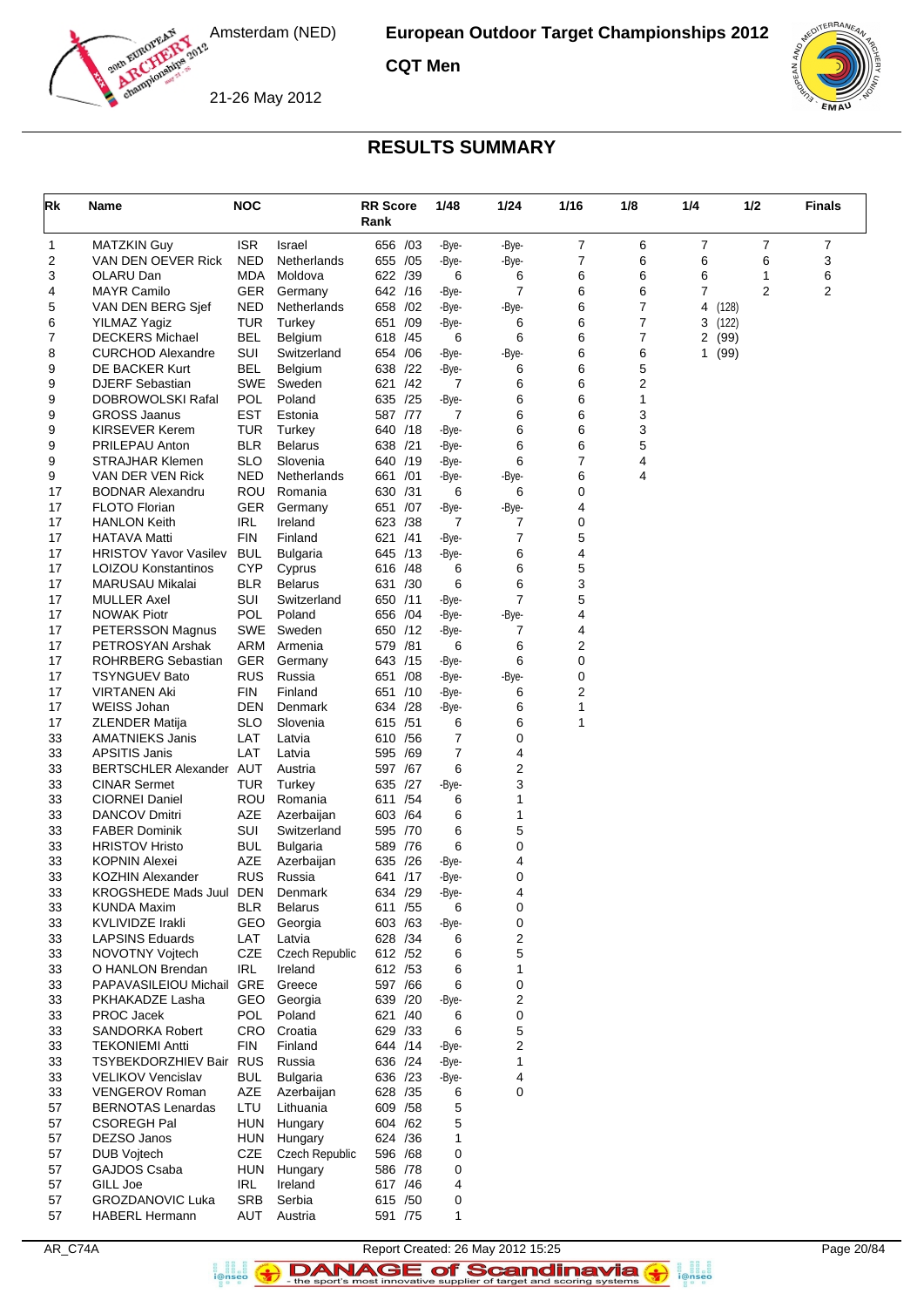

**CQT Men**





#### **RESULTS SUMMARY**

| Rk | <b>Name</b>                | <b>NOC</b> |                | <b>RR</b> Score |     | 1/48 | 1/24 | 1/16 | 1/8 | 1/4 | 1/2 | <b>Finals</b> |
|----|----------------------------|------------|----------------|-----------------|-----|------|------|------|-----|-----|-----|---------------|
|    |                            |            |                | Rank            |     |      |      |      |     |     |     |               |
| 57 | <b>HANZLIK Matus</b>       | <b>SVK</b> | Slovakia       | 592 /73         |     | 2    |      |      |     |     |     |               |
| 57 | <b>HUDEC Miroslav</b>      | CZE        | Czech Republic | 572 /82         |     | 2    |      |      |     |     |     |               |
| 57 | <b>KALOMOIRIS Georgios</b> | <b>GRE</b> | Greece         | 580 /80         |     | 0    |      |      |     |     |     |               |
| 57 | <b>KRAVACEK Daniel</b>     | <b>SVK</b> | Slovakia       | 623             | /37 | 2    |      |      |     |     |     |               |
| 57 | LOTT Jaan                  | <b>EST</b> | Estonia        | 616 /49         |     | 5    |      |      |     |     |     |               |
| 57 | <b>LUBYS Taurunas</b>      | <b>LTU</b> | Lithuania      | 600             | /65 | 5    |      |      |     |     |     |               |
| 57 | <b>MARCU Razvan</b>        | <b>ROU</b> | Romania        | 606             | /60 | 4    |      |      |     |     |     |               |
| 57 | <b>MORKELIUNAS Ignas</b>   | LTU        | Lithuania      | 610 /57         |     | 3    |      |      |     |     |     |               |
| 57 | OJAMAE Pearu Jakob         | EST        | Estonia        | 591             | /74 | 2    |      |      |     |     |     |               |
| 57 | PETROSYAN Hovanes          | ARM        | Armenia        | 581             | /79 | 2    |      |      |     |     |     |               |
| 57 | POLAKOVIC Martin           | <b>SVK</b> | Slovakia       | 619 /44         |     |      |      |      |     |     |     |               |
| 57 | <b>REBERNIG Erwin</b>      | AUT        | Austria        | 594             | /71 | 3    |      |      |     |     |     |               |
| 57 | RIZHAMADZE Tornike         | GEO        | Georgia        | 546             | /83 | 0    |      |      |     |     |     |               |
| 57 | SHAHNAZARYAN Vasil         | ARM        | Armenia        | 621             | /43 | 4    |      |      |     |     |     |               |
| 57 | <b>SKALBERG Andreas</b>    | SWE        | Sweden         | 629             | /32 | 4    |      |      |     |     |     |               |
| 57 | <b>SONNICHSEN Frederik</b> | <b>DEN</b> | Denmark        | 617 / 47        |     | 2    |      |      |     |     |     |               |
| 57 | SVILANOVIC Dragan          | <b>SRB</b> | Serbia         | 592 /72         |     | 0    |      |      |     |     |     |               |
| 57 | <b>THIRY Nico</b>          | BEL        | <b>Belgium</b> | 608             | /59 | 0    |      |      |     |     |     |               |
| 57 | <b>TSERKEZIS Stefanos</b>  | <b>GRE</b> | Greece         | 604 /61         |     | 4    |      |      |     |     |     |               |

a analis<br>i@nseo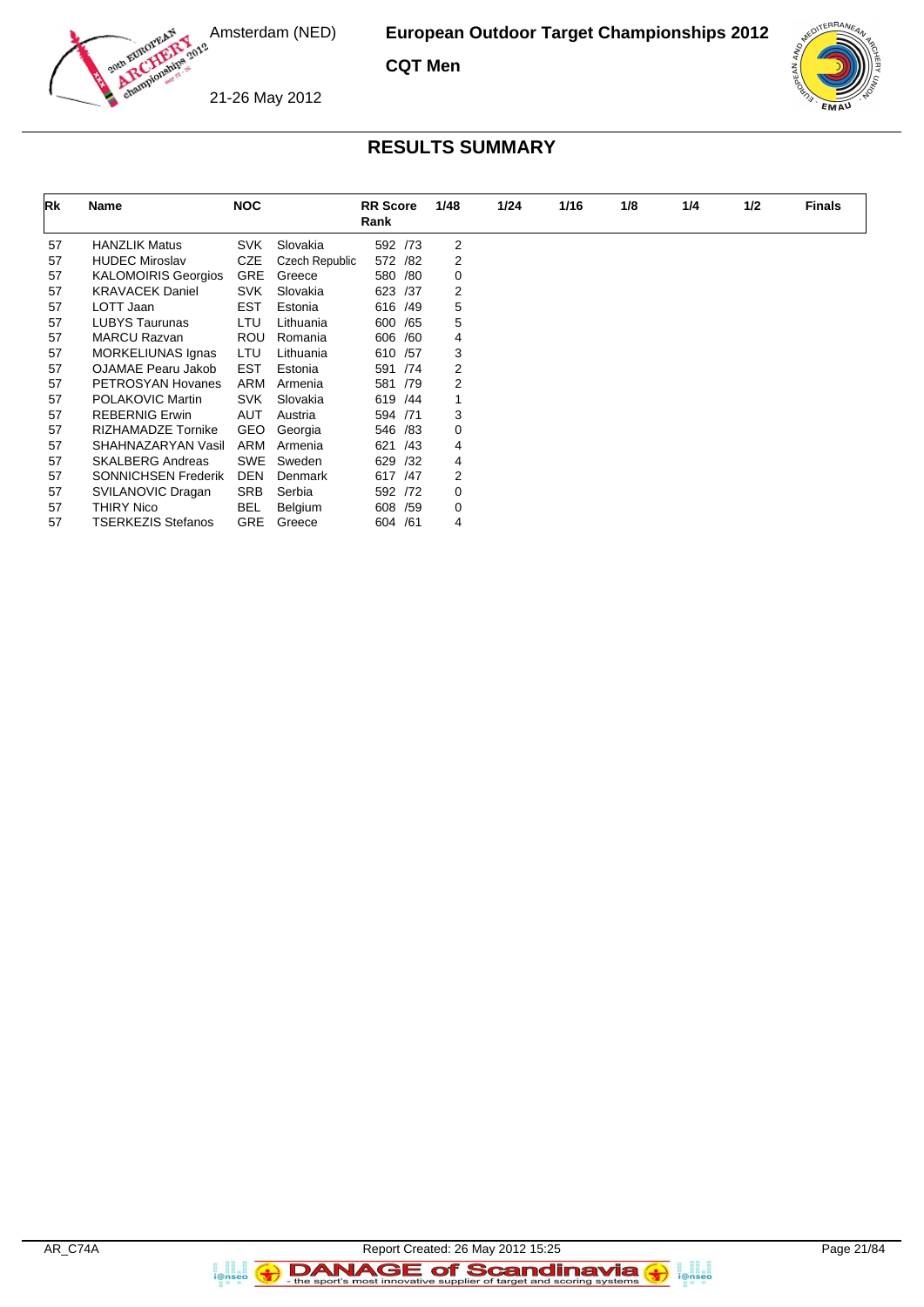

**CQT Women**

21-26 May 2012



### **RESULTS SUMMARY**

| Rk | Name                       | <b>NOC</b> |                | <b>RR</b> Score<br>Rank |     | 1/24   | 1/16           | 1/8            | 1/4    | 1/2            | <b>Finals</b>  |
|----|----------------------------|------------|----------------|-------------------------|-----|--------|----------------|----------------|--------|----------------|----------------|
| 1  | <b>GRANDAL Iria</b>        | <b>ESP</b> | Spain          | 625 /09                 |     | -Bye-  | 6              | 6              | 6      | 6              | $\overline{7}$ |
| 2  | <b>BJERENDAL Christine</b> | SWE        | Sweden         | 636 /02                 |     | -Bye-  | 6              | 6              | 6      | 6              | 3              |
| 3  | <b>RICHTER Elena</b>       | GER        | Germany        | 636 /03                 |     | -Bye-  | 6              | 6              | 6      | 5              | $\overline{7}$ |
| 4  | LOKLUOGLU Begul            | <b>TUR</b> | Turkey         | 632 /04                 |     | -Bye-  | 6              | $\overline{7}$ | 6      | $\overline{2}$ | 1              |
| 5  | <b>STRUYF Sabrina</b>      | <b>BEL</b> | Belgium        | 638 /01                 |     | -Bye-  | 7              | 6              | 4      | (124)          |                |
| 6  | <b>WINTER Karina</b>       | <b>GER</b> | Germany        | 625 /10                 |     | -Bye-  | 6              | 6              | 2      | (103)          |                |
| 7  | <b>PREIMANN Anneli</b>     | <b>EST</b> | Estonia        | 627 /05                 |     | -Bye-  | $\overline{7}$ | 6              | 2      | (97)           |                |
| 8  | PSARRA Evangelia           | GRE        | Greece         | 624 /11                 |     | -Bye-  | 6              | 7              | 2 (96) |                |                |
| 9  | ANDERSSON Ida              | <b>SWE</b> | Sweden         | 600                     | /26 | 6      | $\overline{7}$ | 5              |        |                |                |
| 9  | ATLA Anita-Evi             | <b>GRE</b> | Greece         | 620 /14                 |     | -Bye-  | 6              | 0              |        |                |                |
| 9  | <b>DIELEN Nathalie</b>     | SUI        | Switzerland    | 605 /21                 |     | 6      | 6              | 2              |        |                |                |
| 9  | <b>ERGIN Damla</b>         | <b>TUR</b> | Turkey         | 601 /25                 |     | 6      | 6              | 4              |        |                |                |
| 9  | <b>FERNANDEZ Helena</b>    | <b>ESP</b> | Spain          | 576 /38                 |     | 6      | 6              | 3              |        |                |                |
| 9  | <b>FOULON Magali</b>       | ESP        | Spain          | 612 /16                 |     | -Bye-  | 7              | 2              |        |                |                |
| 9  | <b>REIDY Maeve</b>         | IRL        | Ireland        | 606 /18                 |     | -Bye-  | 6              | 2              |        |                |                |
| 9  | <b>VASILYAN Nune</b>       | ARM        | Armenia        | 535 /45                 |     | 6      | 6              | 1              |        |                |                |
| 17 | <b>BACINSCHI Oana</b>      | <b>ROU</b> | Romania        | 591 /29                 |     | 6      | 5              |                |        |                |                |
| 17 | <b>BANCILA Simona</b>      | ROU        | Romania        | 625 /08                 |     | -Bye-  | 5              |                |        |                |                |
| 17 | <b>CUTHBERT Sinead</b>     | <b>IRL</b> | Ireland        | 589 /31                 |     | 6      | $\mathbf 2$    |                |        |                |                |
| 17 | DANAILOVA Dobromira        | <b>BUL</b> | Bulgaria       | 603 /24                 |     | 6      | 0              |                |        |                |                |
| 17 | <b>DE GIULI Valentine</b>  | <b>SUI</b> | Switzerland    | 621 /13                 |     | -Bye-  | 5              |                |        |                |                |
| 17 | JEPPSSON Jenny             | <b>SWE</b> | Sweden         | 604 /22                 |     | 6      | 5              |                |        |                |                |
| 17 | <b>MOUSIKOU Elena</b>      | <b>CYP</b> | Cyprus         | 626 /07                 |     | -Bye-  | 1              |                |        |                |                |
| 17 | <b>NASARIDZE Natalia</b>   | <b>TUR</b> | Turkey         | 603 /23                 |     | 6      | 4              |                |        |                |                |
| 17 | <b>PARNAT Reena</b>        | <b>EST</b> | Estonia        | 589 /32                 |     | 7      | 3              |                |        |                |                |
| 17 | <b>SARBU Luminita</b>      | ROU        | Romania        | 621 /12                 |     | -Bye-  | 2              |                |        |                |                |
| 17 | <b>SCHOBINGER Celine</b>   | SUI        | Switzerland    | 605 /19                 |     | 6      | 5              |                |        |                |                |
| 17 | SHAHNAZARYAN Gohar         | ARM        | Armenia        | 592 /28                 |     | 6      | 3              |                |        |                |                |
| 17 | <b>SUDRICHOVA Gabriela</b> | CZE        | Czech Republic | 610 /17                 |     | -Bye-  | 1              |                |        |                |                |
| 17 | <b>TOMAT Najka</b>         | <b>SLO</b> | Slovenia       | 616 /15                 |     | -Bye-  | 4              |                |        |                |                |
| 17 | <b>UNRUH Lisa</b>          | <b>GER</b> | Germany        | 627                     | /06 | -Bye-  | 2              |                |        |                |                |
| 17 | W. KISS Timea              | <b>HUN</b> | Hungary        | 579                     | /35 | 6      | 0              |                |        |                |                |
| 33 | <b>BERZINA Zane</b>        | LAT        | Latvia         | 577 /36                 |     | 5      |                |                |        |                |                |
| 33 | <b>BOZIC Brina</b>         | <b>SLO</b> | Slovenia       | 595 /27                 |     | 0      |                |                |        |                |                |
| 33 | <b>CHORTI Ariadni</b>      | <b>GRE</b> | Greece         | 575 /39                 |     | 4      |                |                |        |                |                |
| 33 | <b>FAZILOVA Leila</b>      | <b>AZE</b> | Azerbaijan     | 510                     | /46 | 2      |                |                |        |                |                |
| 33 | <b>HARCARIKOVA Lenka</b>   | SVK        | Slovakia       | 573 /40                 |     | 2      |                |                |        |                |                |
| 33 | <b>KOURULA Laura</b>       | FIN        | Finland        | 557 /43                 |     | 0      |                |                |        |                |                |
| 33 | KULHAVA Miroslava          | <b>CZE</b> | Czech Republic | 580 /34                 |     | 2      |                |                |        |                |                |
| 33 | <b>LUIK Siret</b>          | <b>EST</b> | Estonia        | 566 /42                 |     | 4      |                |                |        |                |                |
| 33 | MATVEJEVA Rimma            | LAT        | Latvia         | 582 /33                 |     | 1      |                |                |        |                |                |
| 33 | <b>MIRCA Alexandra</b>     | <b>MDA</b> | Moldova        | 605 /20                 |     | 5      |                |                |        |                |                |
| 33 | PANIKOVA Zuzana            | <b>CZE</b> | Czech Republic | 590 /30                 |     | 4      |                |                |        |                |                |
| 33 | SIMONOVA Svetlana          | AZE        | Azerbaijan     | 568                     | /41 | 2<br>4 |                |                |        |                |                |
| 33 | <b>UMER Ana</b>            | <b>SLO</b> | Slovenia       | 555 /44                 |     |        |                |                |        |                |                |
| 33 | ZOMMERE Liga               | LAT        | Latvia         | 576 /37                 |     | 5      |                |                |        |                |                |

a analis<br>i@nseo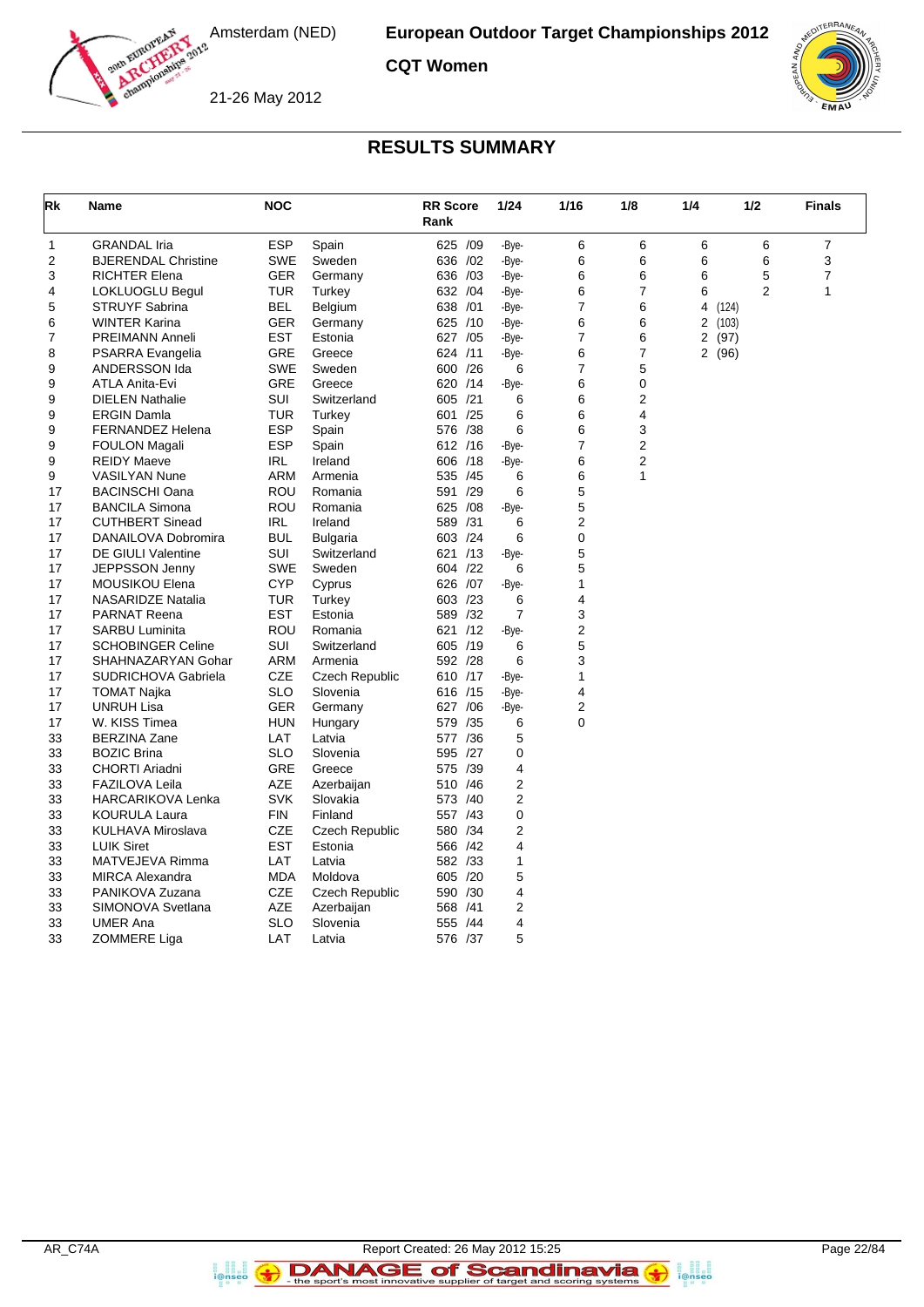

**Recurve Men Final Round**

21-26 May 2012

#### **RESULT BRACKETS**

|          | RR Rank /<br><b>Score</b> | No | <b>BkName</b>                         | <b>NOC</b><br>Code       | Quarterfinals                                    | <b>Semifinals</b>                         | <b>Finals</b>                        |                     |
|----------|---------------------------|----|---------------------------------------|--------------------------|--------------------------------------------------|-------------------------------------------|--------------------------------------|---------------------|
| 1/<br>9/ | 674<br>658                |    | 1 NESPOLI Mauro<br>9 IVASHKO Markiyan | <b>ITA</b><br><b>UKR</b> | 4 (28, 27, 27, 30, 27)<br>6 (26, 28, 28, 27, 28) | <b>IVASHKO M (UKR)</b><br>1 (27,24,27,24) | VAN DER VEN R (NED)<br>6(28, 28, 28) |                     |
| 44/      | 634                       | 44 | WEISS Johan                           | <b>DEN</b>               | 0(28, 26, 23)                                    | VAN DER VEN R (NED)                       |                                      | <b>GOLD</b>         |
| 4/       | 661                       |    | 4 VAN DER VEN Rick                    | <b>NED</b>               | 6(29, 28, 28)                                    | 7 (29, 28, 27, 28)                        |                                      | VAN DER VEN R (NED) |
| 3/       | 664                       |    | 3 TERRY Simon                         | <b>GBR</b>               | 3 (29, 29, 28, 27, 25)                           | <b>FAUCHERON T (FRA)</b>                  |                                      |                     |
| 6/       | 659                       |    | 6 FAUCHERON Thomas                    | <b>FRA</b>               | 7 (25,29,30,28,30)                               | 3 (29,27,26,25,27)                        | STRAJHAR K (SLO)                     |                     |
| 23/      | 651                       |    | 23 TSYNGUEV Bato                      | <b>RUS</b>               | 0(26, 25, 24)                                    | STRAJHAR K (SLO)                          | 0(19,27,25)                          | <b>SILVER</b>       |
| 34/      | 640                       |    | 34 STRAJHAR Klemen                    | <b>SLO</b>               | 6(27, 26, 26)                                    | 7 (29,25,27,26,28)                        |                                      | STRAJHAR K (SLO)    |



a anglica<br>i@nseo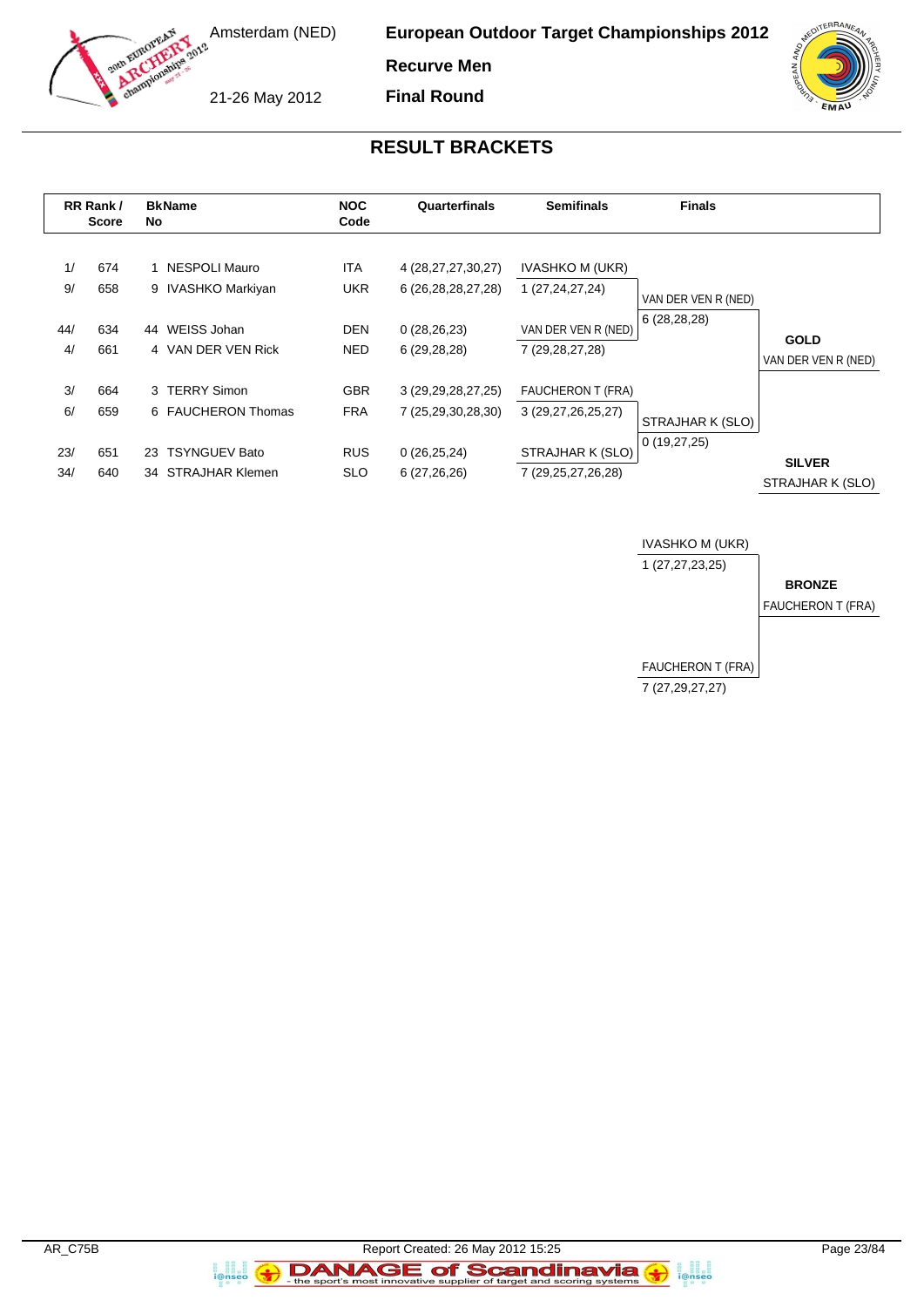

**European Outdoor Target Championships 2012**

**Recurve Men**

21-26 May 2012

**Elimination Round**



# **RESULT BRACKETS**

| <b>ITA</b><br><b>NESPOLI M (ITA)</b><br>1/<br>674<br>1 NESPOLI Mauro<br>pre-seeded in 1/16th<br>NESPOLI M (ITA)<br>6 (27, 29, 25, 27)<br>-Bye-<br><b>NESPOLI M (ITA)</b><br>7 (30,28,29,29,27)<br>33/<br><b>TUR</b><br>640<br>33 KIRSEVER Kerem<br>6 T.10 (26,27,27,28,26)<br>KIRSEVER K (TUR)<br>80/<br>80 CSOREGH Pal<br><b>HUN</b><br>604<br>5 T.9 (30,28,27,27,22)<br>2 (27, 26, 27, 27)<br>WILLS A (GBR)<br>2 (26,28,29,26)<br><b>NOR</b><br>81/<br>603<br>81 HALVORSEN Marius<br>0(26, 26, 21)<br>WILLS A (GBR)<br>32/<br>641<br>32 WILLS Alan<br><b>GBR</b><br>6 (27,28,29)<br>6 (27, 27, 27, 28)<br><b>NESPOLI M (ITA)</b><br>SUI<br>17/<br>654<br>17 CURCHOD Alexandre<br>6(27, 29, 24)<br>CURCHOD A (SUI)<br>96/<br>96 OJAMAE Pearu Jakob<br><b>EST</b><br>591<br>0(26,26,20)<br>0(27, 24, 28)<br>MARUSAU M (BLR)<br>6(27, 29, 28)<br>65/<br>65 SONNICHSEN Frederik<br><b>DEN</b><br>MARUSAU M (BLR)<br>617<br>4 (29,27,23,26,27)<br>48/<br>631<br>48 MARUSAU Mikalai<br><b>BLR</b><br>6 (28, 23, 26, 27, 28)<br>6(29, 28, 29)<br>MARUSAU M (BLR)<br>3 (25,28,29,29,24)<br>49 BODNAR Alexandru<br>ROU<br>49/<br>630<br>6 (26, 28, 21, 26)<br><b>BODNAR A (ROU)</b><br>64/<br>617<br>64 GILL Joe<br><b>IRL</b><br>2 (26,25,21,23)<br>6 (28, 25, 28, 27, 27)<br><b>BODNAR A (ROU)</b><br>0(24,25,25)<br>97 HABERL Hermann<br>AUT<br>VAN DEN OEVER R (NED)<br>97/<br>591<br>0(27, 25, 24)<br>16/<br><b>NED</b><br>655<br>16 VAN DEN OEVER Rick<br>6 (28,29,28)<br>4 (28,29,28,26,25) |      | RR Rank /<br><b>Score</b> | No | <b>BkName</b>      | <b>NOC</b><br>Code | 1/48<br>Elimin. Round | 1/24<br>Elimin. Round | 1/16<br>Elimin. Round | 1/8<br>Elimin. Round | Quarterfinals          |
|---------------------------------------------------------------------------------------------------------------------------------------------------------------------------------------------------------------------------------------------------------------------------------------------------------------------------------------------------------------------------------------------------------------------------------------------------------------------------------------------------------------------------------------------------------------------------------------------------------------------------------------------------------------------------------------------------------------------------------------------------------------------------------------------------------------------------------------------------------------------------------------------------------------------------------------------------------------------------------------------------------------------------------------------------------------------------------------------------------------------------------------------------------------------------------------------------------------------------------------------------------------------------------------------------------------------------------------------------------------------------------------------------------------------------------------------------------------------------------------------|------|---------------------------|----|--------------------|--------------------|-----------------------|-----------------------|-----------------------|----------------------|------------------------|
|                                                                                                                                                                                                                                                                                                                                                                                                                                                                                                                                                                                                                                                                                                                                                                                                                                                                                                                                                                                                                                                                                                                                                                                                                                                                                                                                                                                                                                                                                             |      |                           |    |                    |                    |                       |                       |                       |                      |                        |
|                                                                                                                                                                                                                                                                                                                                                                                                                                                                                                                                                                                                                                                                                                                                                                                                                                                                                                                                                                                                                                                                                                                                                                                                                                                                                                                                                                                                                                                                                             |      |                           |    |                    |                    |                       |                       |                       |                      |                        |
|                                                                                                                                                                                                                                                                                                                                                                                                                                                                                                                                                                                                                                                                                                                                                                                                                                                                                                                                                                                                                                                                                                                                                                                                                                                                                                                                                                                                                                                                                             |      |                           |    |                    |                    |                       |                       |                       |                      |                        |
|                                                                                                                                                                                                                                                                                                                                                                                                                                                                                                                                                                                                                                                                                                                                                                                                                                                                                                                                                                                                                                                                                                                                                                                                                                                                                                                                                                                                                                                                                             |      |                           |    |                    |                    |                       |                       |                       |                      |                        |
|                                                                                                                                                                                                                                                                                                                                                                                                                                                                                                                                                                                                                                                                                                                                                                                                                                                                                                                                                                                                                                                                                                                                                                                                                                                                                                                                                                                                                                                                                             |      |                           |    |                    |                    |                       |                       |                       |                      |                        |
|                                                                                                                                                                                                                                                                                                                                                                                                                                                                                                                                                                                                                                                                                                                                                                                                                                                                                                                                                                                                                                                                                                                                                                                                                                                                                                                                                                                                                                                                                             |      |                           |    |                    |                    |                       |                       |                       |                      |                        |
|                                                                                                                                                                                                                                                                                                                                                                                                                                                                                                                                                                                                                                                                                                                                                                                                                                                                                                                                                                                                                                                                                                                                                                                                                                                                                                                                                                                                                                                                                             |      |                           |    |                    |                    |                       |                       |                       |                      |                        |
|                                                                                                                                                                                                                                                                                                                                                                                                                                                                                                                                                                                                                                                                                                                                                                                                                                                                                                                                                                                                                                                                                                                                                                                                                                                                                                                                                                                                                                                                                             |      |                           |    |                    |                    |                       |                       |                       |                      |                        |
|                                                                                                                                                                                                                                                                                                                                                                                                                                                                                                                                                                                                                                                                                                                                                                                                                                                                                                                                                                                                                                                                                                                                                                                                                                                                                                                                                                                                                                                                                             |      |                           |    |                    |                    |                       |                       |                       |                      |                        |
|                                                                                                                                                                                                                                                                                                                                                                                                                                                                                                                                                                                                                                                                                                                                                                                                                                                                                                                                                                                                                                                                                                                                                                                                                                                                                                                                                                                                                                                                                             |      |                           |    |                    |                    |                       |                       |                       |                      |                        |
|                                                                                                                                                                                                                                                                                                                                                                                                                                                                                                                                                                                                                                                                                                                                                                                                                                                                                                                                                                                                                                                                                                                                                                                                                                                                                                                                                                                                                                                                                             |      |                           |    |                    |                    |                       |                       |                       |                      | 4 (28, 27, 27, 30, 27) |
|                                                                                                                                                                                                                                                                                                                                                                                                                                                                                                                                                                                                                                                                                                                                                                                                                                                                                                                                                                                                                                                                                                                                                                                                                                                                                                                                                                                                                                                                                             |      |                           |    |                    |                    |                       |                       |                       |                      |                        |
|                                                                                                                                                                                                                                                                                                                                                                                                                                                                                                                                                                                                                                                                                                                                                                                                                                                                                                                                                                                                                                                                                                                                                                                                                                                                                                                                                                                                                                                                                             |      |                           |    |                    |                    |                       |                       |                       |                      |                        |
|                                                                                                                                                                                                                                                                                                                                                                                                                                                                                                                                                                                                                                                                                                                                                                                                                                                                                                                                                                                                                                                                                                                                                                                                                                                                                                                                                                                                                                                                                             |      |                           |    |                    |                    |                       |                       |                       |                      |                        |
|                                                                                                                                                                                                                                                                                                                                                                                                                                                                                                                                                                                                                                                                                                                                                                                                                                                                                                                                                                                                                                                                                                                                                                                                                                                                                                                                                                                                                                                                                             |      |                           |    |                    |                    |                       |                       |                       |                      |                        |
|                                                                                                                                                                                                                                                                                                                                                                                                                                                                                                                                                                                                                                                                                                                                                                                                                                                                                                                                                                                                                                                                                                                                                                                                                                                                                                                                                                                                                                                                                             |      |                           |    |                    |                    |                       |                       |                       |                      |                        |
|                                                                                                                                                                                                                                                                                                                                                                                                                                                                                                                                                                                                                                                                                                                                                                                                                                                                                                                                                                                                                                                                                                                                                                                                                                                                                                                                                                                                                                                                                             |      |                           |    |                    |                    |                       |                       |                       |                      |                        |
|                                                                                                                                                                                                                                                                                                                                                                                                                                                                                                                                                                                                                                                                                                                                                                                                                                                                                                                                                                                                                                                                                                                                                                                                                                                                                                                                                                                                                                                                                             |      |                           |    |                    |                    |                       |                       |                       |                      |                        |
|                                                                                                                                                                                                                                                                                                                                                                                                                                                                                                                                                                                                                                                                                                                                                                                                                                                                                                                                                                                                                                                                                                                                                                                                                                                                                                                                                                                                                                                                                             |      |                           |    |                    |                    |                       |                       |                       |                      |                        |
|                                                                                                                                                                                                                                                                                                                                                                                                                                                                                                                                                                                                                                                                                                                                                                                                                                                                                                                                                                                                                                                                                                                                                                                                                                                                                                                                                                                                                                                                                             |      |                           |    |                    |                    |                       |                       |                       |                      |                        |
|                                                                                                                                                                                                                                                                                                                                                                                                                                                                                                                                                                                                                                                                                                                                                                                                                                                                                                                                                                                                                                                                                                                                                                                                                                                                                                                                                                                                                                                                                             |      |                           |    |                    |                    |                       |                       |                       |                      |                        |
|                                                                                                                                                                                                                                                                                                                                                                                                                                                                                                                                                                                                                                                                                                                                                                                                                                                                                                                                                                                                                                                                                                                                                                                                                                                                                                                                                                                                                                                                                             | $9/$ | 658                       |    | 9 IVASHKO Markiyan | <b>UKR</b>         | 6(30, 28, 27)         | IVASHKO M (UKR)       |                       |                      |                        |
| 572<br>104 HUDEC Miroslav<br>CZE<br>104/<br>0(26, 23, 24)<br>6 (28,28,28)<br><b>IVASHKO M (UKR)</b>                                                                                                                                                                                                                                                                                                                                                                                                                                                                                                                                                                                                                                                                                                                                                                                                                                                                                                                                                                                                                                                                                                                                                                                                                                                                                                                                                                                         |      |                           |    |                    |                    |                       |                       |                       |                      |                        |
| 6 T.10 (26,27,27,28,27)                                                                                                                                                                                                                                                                                                                                                                                                                                                                                                                                                                                                                                                                                                                                                                                                                                                                                                                                                                                                                                                                                                                                                                                                                                                                                                                                                                                                                                                                     |      |                           |    |                    |                    |                       |                       |                       |                      |                        |
| OLARU Dan<br><b>MDA</b><br>OLARU D (MDA)<br>57/<br>622<br>6 T.8 (29,24,28,26,28)<br>57<br>56/                                                                                                                                                                                                                                                                                                                                                                                                                                                                                                                                                                                                                                                                                                                                                                                                                                                                                                                                                                                                                                                                                                                                                                                                                                                                                                                                                                                               |      |                           |    |                    |                    |                       |                       |                       |                      |                        |
| <b>IRL</b><br>623<br>56 HANLON Keith<br>5 T.7 (27,27,28,26,28)<br>0(27,26,26)<br><b>IVASHKO M (UKR)</b>                                                                                                                                                                                                                                                                                                                                                                                                                                                                                                                                                                                                                                                                                                                                                                                                                                                                                                                                                                                                                                                                                                                                                                                                                                                                                                                                                                                     |      |                           |    |                    |                    |                       |                       |                       |                      |                        |
| 6(27, 28, 28)<br><b>POL</b><br>2 (23,25,29,23) CIORNEI D (ROU)<br>635<br>41 DOBROWOLSKI Rafal<br>41/                                                                                                                                                                                                                                                                                                                                                                                                                                                                                                                                                                                                                                                                                                                                                                                                                                                                                                                                                                                                                                                                                                                                                                                                                                                                                                                                                                                        |      |                           |    |                    |                    |                       |                       |                       |                      |                        |
| ROU<br>72/<br>611<br>72 CIORNEI Daniel<br>$6(26,26,25,29)$ 6 (29,27,26,26)                                                                                                                                                                                                                                                                                                                                                                                                                                                                                                                                                                                                                                                                                                                                                                                                                                                                                                                                                                                                                                                                                                                                                                                                                                                                                                                                                                                                                  |      |                           |    |                    |                    |                       |                       |                       |                      |                        |
| CIORNEI D (ROU)<br>5 T.9 (28,25,28,28,24)                                                                                                                                                                                                                                                                                                                                                                                                                                                                                                                                                                                                                                                                                                                                                                                                                                                                                                                                                                                                                                                                                                                                                                                                                                                                                                                                                                                                                                                   |      |                           |    |                    |                    |                       |                       |                       |                      |                        |
| <b>AUT</b><br>MULLER A (SUI)<br>89/<br>597<br>89 BERTSCHLER Alexander<br>2 (24,27,26,25)                                                                                                                                                                                                                                                                                                                                                                                                                                                                                                                                                                                                                                                                                                                                                                                                                                                                                                                                                                                                                                                                                                                                                                                                                                                                                                                                                                                                    |      |                           |    |                    |                    |                       |                       |                       |                      |                        |
| 24/<br>650<br>SUI<br>24 MULLER Axel<br>6 (27, 25, 27, 26)<br>2 (25,26,27,25)                                                                                                                                                                                                                                                                                                                                                                                                                                                                                                                                                                                                                                                                                                                                                                                                                                                                                                                                                                                                                                                                                                                                                                                                                                                                                                                                                                                                                |      |                           |    |                    |                    |                       |                       |                       |                      | <b>IVASHKO M (UKR)</b> |
| PETERSSON M (SWE)<br>25/<br>650<br>25 PETERSSON Magnus<br>SWE<br>6 (27,29,29)                                                                                                                                                                                                                                                                                                                                                                                                                                                                                                                                                                                                                                                                                                                                                                                                                                                                                                                                                                                                                                                                                                                                                                                                                                                                                                                                                                                                               |      |                           |    |                    |                    |                       |                       |                       |                      | 6 (26, 28, 28, 27, 28) |
| 88/<br>88 GUIDI Emanuele<br>597<br><b>SMR</b><br>0(18, 24, 25)<br>6 (25, 27, 28, 28)                                                                                                                                                                                                                                                                                                                                                                                                                                                                                                                                                                                                                                                                                                                                                                                                                                                                                                                                                                                                                                                                                                                                                                                                                                                                                                                                                                                                        |      |                           |    |                    |                    |                       |                       |                       |                      |                        |
| PETERSSON M (SWE)                                                                                                                                                                                                                                                                                                                                                                                                                                                                                                                                                                                                                                                                                                                                                                                                                                                                                                                                                                                                                                                                                                                                                                                                                                                                                                                                                                                                                                                                           |      |                           |    |                    |                    |                       |                       |                       |                      |                        |
| 2 (27,26,25,25)<br>73 KUNDA Maxim<br>KUNDA M (BLR)<br>73/<br><b>BLR</b><br>6 (28, 25, 22, 28, 27)<br>611                                                                                                                                                                                                                                                                                                                                                                                                                                                                                                                                                                                                                                                                                                                                                                                                                                                                                                                                                                                                                                                                                                                                                                                                                                                                                                                                                                                    |      |                           |    |                    |                    |                       |                       |                       |                      |                        |
| 40/<br>636<br>40 TSYBEKDORZHIEV Bair<br><b>RUS</b><br>2 (28, 25, 24, 27)<br>4 (26, 28, 28, 25, 26)<br>PREVOST G (FRA)                                                                                                                                                                                                                                                                                                                                                                                                                                                                                                                                                                                                                                                                                                                                                                                                                                                                                                                                                                                                                                                                                                                                                                                                                                                                                                                                                                       |      |                           |    |                    |                    |                       |                       |                       |                      |                        |
| 0(25,26,26)                                                                                                                                                                                                                                                                                                                                                                                                                                                                                                                                                                                                                                                                                                                                                                                                                                                                                                                                                                                                                                                                                                                                                                                                                                                                                                                                                                                                                                                                                 |      |                           |    |                    |                    |                       |                       |                       |                      |                        |
| -Bye-                                                                                                                                                                                                                                                                                                                                                                                                                                                                                                                                                                                                                                                                                                                                                                                                                                                                                                                                                                                                                                                                                                                                                                                                                                                                                                                                                                                                                                                                                       |      |                           |    |                    |                    |                       |                       |                       |                      |                        |
| PREVOST G (FRA)                                                                                                                                                                                                                                                                                                                                                                                                                                                                                                                                                                                                                                                                                                                                                                                                                                                                                                                                                                                                                                                                                                                                                                                                                                                                                                                                                                                                                                                                             |      |                           |    |                    |                    |                       |                       |                       |                      |                        |
| 6 (25, 29, 27, 26)<br>PREVOST G (FRA)<br>pre-seeded in 1/16th                                                                                                                                                                                                                                                                                                                                                                                                                                                                                                                                                                                                                                                                                                                                                                                                                                                                                                                                                                                                                                                                                                                                                                                                                                                                                                                                                                                                                               |      |                           |    |                    |                    |                       |                       |                       |                      |                        |
| <b>FRA</b><br>8/<br>658<br>8 PREVOST Gael                                                                                                                                                                                                                                                                                                                                                                                                                                                                                                                                                                                                                                                                                                                                                                                                                                                                                                                                                                                                                                                                                                                                                                                                                                                                                                                                                                                                                                                   |      |                           |    |                    |                    |                       |                       |                       |                      |                        |

a analis<br>i@nseo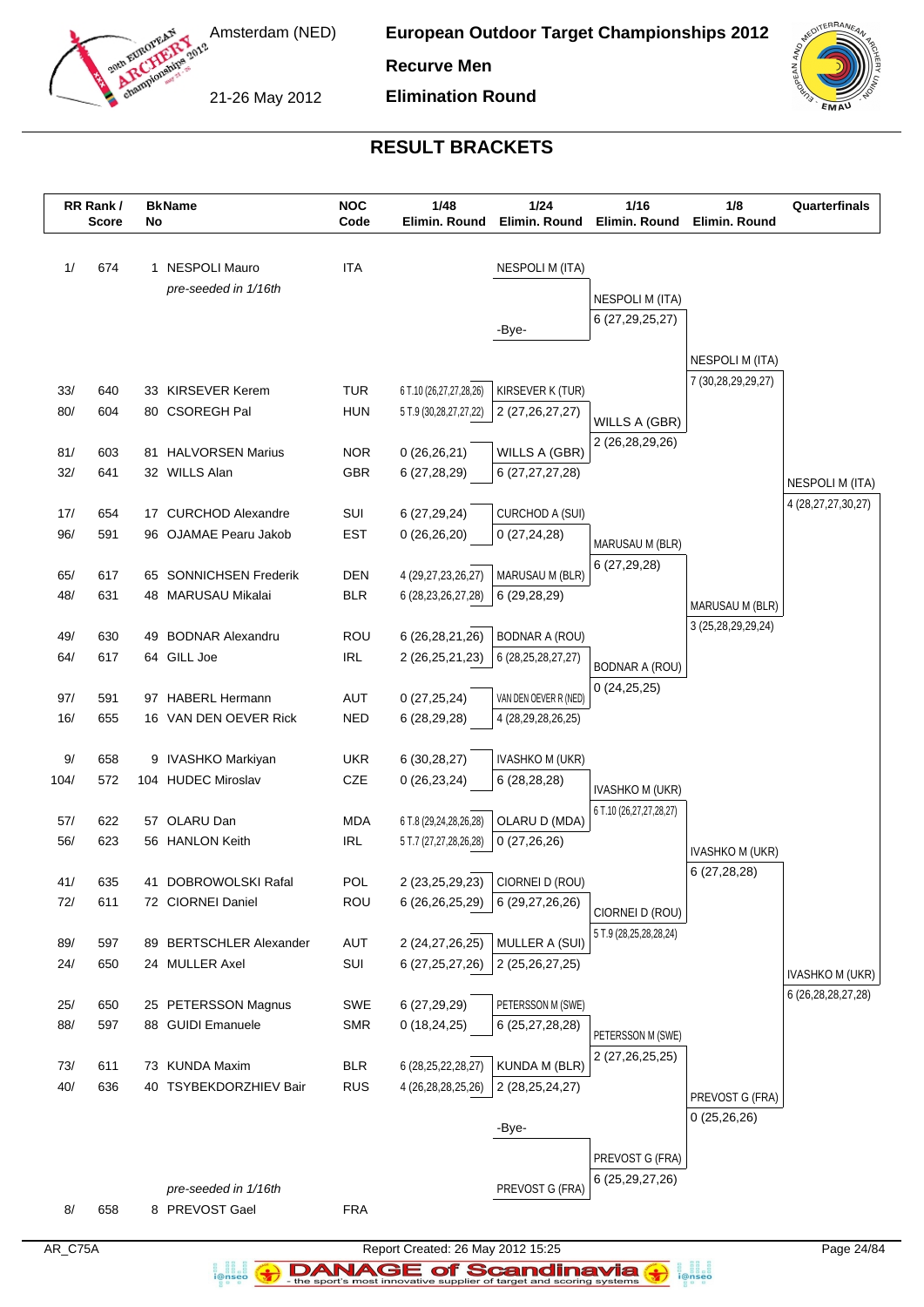

**European Outdoor Target Championships 2012**

**Recurve Men**

21-26 May 2012

**Elimination Round**



# **RESULT BRACKETS**

| 5/<br><b>ITA</b><br>FRANGILLI M (ITA)<br>660<br>5 FRANGILLI Michele<br>pre-seeded in 1/16th<br>FRANGILLI M (ITA)<br>6 (27, 28, 24, 27)<br>-Bye-<br>FRANGILLI M (ITA)<br>2 (25, 24, 27, 26)<br><b>BLR</b><br>PRILEPAU A (BLR)<br>37/<br>638<br>37 PRILEPAU Anton<br>7 (28,29,28,28)<br>76/<br>609<br>76 BERNOTAS Lenardas<br>LTU<br>1 (26,24,28,24)<br>4 (26,26,25,29,25)<br><b>TEKONIEMI A (FIN)</b><br>2 (25,27,27,26)<br>85/<br>85 LUBYS Taurunas<br>LTU<br>1 (26,22,27,20)<br>600<br><b>TEKONIEMI A (FIN)</b><br>28/<br>644<br>28 TEKONIEMI Antti<br><b>FIN</b><br>7 (30,26,27,23)<br>6 (29, 25, 28, 24, 26)<br>WEISS J (DEN)<br>0(28, 26, 23)<br>21/<br><b>UKR</b><br>FABER D (SUI)<br>651<br>21 HRACHOV Dmytro<br>4 (28,25,28,26,28)<br>92/<br>595<br>92 FABER Dominik<br>SUI<br>1 (26,25,24,23)<br>6 (28,27,26,28,28)<br>WEISS J (DEN)<br>6 (30,27,29,29)<br>WEISS J (DEN)<br><b>SLO</b><br>69/<br>69 ZLENDER Matija<br>0(26, 25, 26)<br>615<br>44/<br>44 WEISS Johan<br>634<br><b>DEN</b><br>6 (28,26,30)<br>7 (26,29,29,27)<br>WEISS J (DEN)<br>6 (25, 30, 27, 28)<br>53/<br>53 VENGEROV Roman<br>AZE<br>4 (25,27,19,29,24)<br>DJERF S (SWE)<br>628<br>60/<br>621<br>60 DJERF Sebastian<br>SWE<br>6 (26, 24, 22, 26, 26)<br>5 T.9 (29,27,28,27,28)<br>MATZKIN G (ISR)<br>2 (27, 28, 27, 27)<br>ARM<br>MATZKIN G (ISR)<br>101/<br>581<br>101 PETROSYAN Hovanes<br>0(20, 22, 22)<br>12/<br><b>ISR</b><br>656<br>12 MATZKIN Guy<br>6 (29,29,28)<br>6 T.10 (26,27,28,28,28)<br>13/<br>13 NOWAK Piotr<br>POL<br>NOWAK P (POL)<br>656<br>7 (28,28,28,28)<br>100/<br>100 GAJDOS Csaba<br><b>HUN</b><br>586<br>1 (27,27,28,25)<br>7 (27,28,26,26,28)<br>NOWAK P (POL)<br>1 (25,26,26,26)<br>61/<br>ARM<br>LAPSINS E (LAT)<br>621<br>61 SHAHNAZARYAN Vasil<br>4 (27,25,30,20,25)<br>52/<br>52 LAPSINS Eduards<br>LAT<br>628<br>6 (28,21,25,27,26)<br>3 (24, 25, 29, 26, 26)<br>VIRTANEN A (FIN)<br>2 (28,26,25,26)<br>KROGSHEDE MJ (DEN)<br><b>DEN</b><br>6 (27,28,24)<br>45 KROGSHEDE Mads Juul<br>45/<br>634<br>68/<br>68 GROZDANOVIC Luka<br><b>SRB</b><br>4 (25,27,28,25,20)<br>615<br>0(22, 25, 22)<br>VIRTANEN A (FIN)<br>7 (28, 26, 27, 27)<br>93/<br>594<br>93 REBERNIG Erwin<br><b>AUT</b><br>1 (27,24,24,26)<br>VIRTANEN A (FIN)<br>20/<br><b>FIN</b><br>651<br>20 VIRTANEN Aki<br>6 (28, 26, 21, 27, 28)<br>7 (27, 27, 26, 27)<br>VAN DER VEN R (NED)<br>6 (29,28,28)<br><b>GER</b><br><b>KRAUS S (LUX)</b><br>29/<br>643<br>29 ROHRBERG Sebastian<br>4 (26, 25, 27, 26, 26)<br>84/<br>LUX<br>601<br>84 KRAUS Stephane<br>6 (25,27,26,28,27)<br>0(27,26,26)<br><b>CUESTA E (ESP)</b><br>3 (27, 26, 28, 28, 26)<br>77 THIRY Nico<br>CUESTA E (ESP)<br>77/<br><b>BEL</b><br>0(26, 28, 26)<br>608<br>36/<br>36 CUESTA Elias<br><b>ESP</b><br>639<br>6 (30,27,30)<br>6 (29, 29, 27)<br>VAN DER VEN R (NED)<br>6 (26, 28, 28, 27)<br>-Bye-<br>VAN DER VEN R (NED)<br>7 (30,27,25,28,27)<br>VAN DER VEN R (NED)<br>pre-seeded in 1/16th<br>661<br><b>NED</b><br>4/<br>4 VAN DER VEN Rick | RR Rank /<br><b>Score</b> | No | <b>BkName</b> | <b>NOC</b><br>Code | 1/48<br>Elimin. Round | $1/24$<br>Elimin. Round | 1/16<br>Elimin. Round | 1/8<br>Elimin. Round | Quarterfinals |
|----------------------------------------------------------------------------------------------------------------------------------------------------------------------------------------------------------------------------------------------------------------------------------------------------------------------------------------------------------------------------------------------------------------------------------------------------------------------------------------------------------------------------------------------------------------------------------------------------------------------------------------------------------------------------------------------------------------------------------------------------------------------------------------------------------------------------------------------------------------------------------------------------------------------------------------------------------------------------------------------------------------------------------------------------------------------------------------------------------------------------------------------------------------------------------------------------------------------------------------------------------------------------------------------------------------------------------------------------------------------------------------------------------------------------------------------------------------------------------------------------------------------------------------------------------------------------------------------------------------------------------------------------------------------------------------------------------------------------------------------------------------------------------------------------------------------------------------------------------------------------------------------------------------------------------------------------------------------------------------------------------------------------------------------------------------------------------------------------------------------------------------------------------------------------------------------------------------------------------------------------------------------------------------------------------------------------------------------------------------------------------------------------------------------------------------------------------------------------------------------------------------------------------------------------------------------------------------------------------------------------------------------------------------------------------------------------------------------------------------------------------------------------------------------------------------------------------------------------------------------------------------------------------------------------------------------------------------------------------------------|---------------------------|----|---------------|--------------------|-----------------------|-------------------------|-----------------------|----------------------|---------------|
|                                                                                                                                                                                                                                                                                                                                                                                                                                                                                                                                                                                                                                                                                                                                                                                                                                                                                                                                                                                                                                                                                                                                                                                                                                                                                                                                                                                                                                                                                                                                                                                                                                                                                                                                                                                                                                                                                                                                                                                                                                                                                                                                                                                                                                                                                                                                                                                                                                                                                                                                                                                                                                                                                                                                                                                                                                                                                                                                                                                              |                           |    |               |                    |                       |                         |                       |                      |               |
|                                                                                                                                                                                                                                                                                                                                                                                                                                                                                                                                                                                                                                                                                                                                                                                                                                                                                                                                                                                                                                                                                                                                                                                                                                                                                                                                                                                                                                                                                                                                                                                                                                                                                                                                                                                                                                                                                                                                                                                                                                                                                                                                                                                                                                                                                                                                                                                                                                                                                                                                                                                                                                                                                                                                                                                                                                                                                                                                                                                              |                           |    |               |                    |                       |                         |                       |                      |               |
|                                                                                                                                                                                                                                                                                                                                                                                                                                                                                                                                                                                                                                                                                                                                                                                                                                                                                                                                                                                                                                                                                                                                                                                                                                                                                                                                                                                                                                                                                                                                                                                                                                                                                                                                                                                                                                                                                                                                                                                                                                                                                                                                                                                                                                                                                                                                                                                                                                                                                                                                                                                                                                                                                                                                                                                                                                                                                                                                                                                              |                           |    |               |                    |                       |                         |                       |                      |               |
|                                                                                                                                                                                                                                                                                                                                                                                                                                                                                                                                                                                                                                                                                                                                                                                                                                                                                                                                                                                                                                                                                                                                                                                                                                                                                                                                                                                                                                                                                                                                                                                                                                                                                                                                                                                                                                                                                                                                                                                                                                                                                                                                                                                                                                                                                                                                                                                                                                                                                                                                                                                                                                                                                                                                                                                                                                                                                                                                                                                              |                           |    |               |                    |                       |                         |                       |                      |               |
|                                                                                                                                                                                                                                                                                                                                                                                                                                                                                                                                                                                                                                                                                                                                                                                                                                                                                                                                                                                                                                                                                                                                                                                                                                                                                                                                                                                                                                                                                                                                                                                                                                                                                                                                                                                                                                                                                                                                                                                                                                                                                                                                                                                                                                                                                                                                                                                                                                                                                                                                                                                                                                                                                                                                                                                                                                                                                                                                                                                              |                           |    |               |                    |                       |                         |                       |                      |               |
|                                                                                                                                                                                                                                                                                                                                                                                                                                                                                                                                                                                                                                                                                                                                                                                                                                                                                                                                                                                                                                                                                                                                                                                                                                                                                                                                                                                                                                                                                                                                                                                                                                                                                                                                                                                                                                                                                                                                                                                                                                                                                                                                                                                                                                                                                                                                                                                                                                                                                                                                                                                                                                                                                                                                                                                                                                                                                                                                                                                              |                           |    |               |                    |                       |                         |                       |                      |               |
|                                                                                                                                                                                                                                                                                                                                                                                                                                                                                                                                                                                                                                                                                                                                                                                                                                                                                                                                                                                                                                                                                                                                                                                                                                                                                                                                                                                                                                                                                                                                                                                                                                                                                                                                                                                                                                                                                                                                                                                                                                                                                                                                                                                                                                                                                                                                                                                                                                                                                                                                                                                                                                                                                                                                                                                                                                                                                                                                                                                              |                           |    |               |                    |                       |                         |                       |                      |               |
|                                                                                                                                                                                                                                                                                                                                                                                                                                                                                                                                                                                                                                                                                                                                                                                                                                                                                                                                                                                                                                                                                                                                                                                                                                                                                                                                                                                                                                                                                                                                                                                                                                                                                                                                                                                                                                                                                                                                                                                                                                                                                                                                                                                                                                                                                                                                                                                                                                                                                                                                                                                                                                                                                                                                                                                                                                                                                                                                                                                              |                           |    |               |                    |                       |                         |                       |                      |               |
|                                                                                                                                                                                                                                                                                                                                                                                                                                                                                                                                                                                                                                                                                                                                                                                                                                                                                                                                                                                                                                                                                                                                                                                                                                                                                                                                                                                                                                                                                                                                                                                                                                                                                                                                                                                                                                                                                                                                                                                                                                                                                                                                                                                                                                                                                                                                                                                                                                                                                                                                                                                                                                                                                                                                                                                                                                                                                                                                                                                              |                           |    |               |                    |                       |                         |                       |                      |               |
|                                                                                                                                                                                                                                                                                                                                                                                                                                                                                                                                                                                                                                                                                                                                                                                                                                                                                                                                                                                                                                                                                                                                                                                                                                                                                                                                                                                                                                                                                                                                                                                                                                                                                                                                                                                                                                                                                                                                                                                                                                                                                                                                                                                                                                                                                                                                                                                                                                                                                                                                                                                                                                                                                                                                                                                                                                                                                                                                                                                              |                           |    |               |                    |                       |                         |                       |                      |               |
|                                                                                                                                                                                                                                                                                                                                                                                                                                                                                                                                                                                                                                                                                                                                                                                                                                                                                                                                                                                                                                                                                                                                                                                                                                                                                                                                                                                                                                                                                                                                                                                                                                                                                                                                                                                                                                                                                                                                                                                                                                                                                                                                                                                                                                                                                                                                                                                                                                                                                                                                                                                                                                                                                                                                                                                                                                                                                                                                                                                              |                           |    |               |                    |                       |                         |                       |                      |               |
|                                                                                                                                                                                                                                                                                                                                                                                                                                                                                                                                                                                                                                                                                                                                                                                                                                                                                                                                                                                                                                                                                                                                                                                                                                                                                                                                                                                                                                                                                                                                                                                                                                                                                                                                                                                                                                                                                                                                                                                                                                                                                                                                                                                                                                                                                                                                                                                                                                                                                                                                                                                                                                                                                                                                                                                                                                                                                                                                                                                              |                           |    |               |                    |                       |                         |                       |                      |               |
|                                                                                                                                                                                                                                                                                                                                                                                                                                                                                                                                                                                                                                                                                                                                                                                                                                                                                                                                                                                                                                                                                                                                                                                                                                                                                                                                                                                                                                                                                                                                                                                                                                                                                                                                                                                                                                                                                                                                                                                                                                                                                                                                                                                                                                                                                                                                                                                                                                                                                                                                                                                                                                                                                                                                                                                                                                                                                                                                                                                              |                           |    |               |                    |                       |                         |                       |                      |               |
|                                                                                                                                                                                                                                                                                                                                                                                                                                                                                                                                                                                                                                                                                                                                                                                                                                                                                                                                                                                                                                                                                                                                                                                                                                                                                                                                                                                                                                                                                                                                                                                                                                                                                                                                                                                                                                                                                                                                                                                                                                                                                                                                                                                                                                                                                                                                                                                                                                                                                                                                                                                                                                                                                                                                                                                                                                                                                                                                                                                              |                           |    |               |                    |                       |                         |                       |                      |               |
|                                                                                                                                                                                                                                                                                                                                                                                                                                                                                                                                                                                                                                                                                                                                                                                                                                                                                                                                                                                                                                                                                                                                                                                                                                                                                                                                                                                                                                                                                                                                                                                                                                                                                                                                                                                                                                                                                                                                                                                                                                                                                                                                                                                                                                                                                                                                                                                                                                                                                                                                                                                                                                                                                                                                                                                                                                                                                                                                                                                              |                           |    |               |                    |                       |                         |                       |                      |               |
|                                                                                                                                                                                                                                                                                                                                                                                                                                                                                                                                                                                                                                                                                                                                                                                                                                                                                                                                                                                                                                                                                                                                                                                                                                                                                                                                                                                                                                                                                                                                                                                                                                                                                                                                                                                                                                                                                                                                                                                                                                                                                                                                                                                                                                                                                                                                                                                                                                                                                                                                                                                                                                                                                                                                                                                                                                                                                                                                                                                              |                           |    |               |                    |                       |                         |                       |                      |               |
|                                                                                                                                                                                                                                                                                                                                                                                                                                                                                                                                                                                                                                                                                                                                                                                                                                                                                                                                                                                                                                                                                                                                                                                                                                                                                                                                                                                                                                                                                                                                                                                                                                                                                                                                                                                                                                                                                                                                                                                                                                                                                                                                                                                                                                                                                                                                                                                                                                                                                                                                                                                                                                                                                                                                                                                                                                                                                                                                                                                              |                           |    |               |                    |                       |                         |                       |                      |               |
|                                                                                                                                                                                                                                                                                                                                                                                                                                                                                                                                                                                                                                                                                                                                                                                                                                                                                                                                                                                                                                                                                                                                                                                                                                                                                                                                                                                                                                                                                                                                                                                                                                                                                                                                                                                                                                                                                                                                                                                                                                                                                                                                                                                                                                                                                                                                                                                                                                                                                                                                                                                                                                                                                                                                                                                                                                                                                                                                                                                              |                           |    |               |                    |                       |                         |                       |                      |               |
|                                                                                                                                                                                                                                                                                                                                                                                                                                                                                                                                                                                                                                                                                                                                                                                                                                                                                                                                                                                                                                                                                                                                                                                                                                                                                                                                                                                                                                                                                                                                                                                                                                                                                                                                                                                                                                                                                                                                                                                                                                                                                                                                                                                                                                                                                                                                                                                                                                                                                                                                                                                                                                                                                                                                                                                                                                                                                                                                                                                              |                           |    |               |                    |                       |                         |                       |                      |               |
|                                                                                                                                                                                                                                                                                                                                                                                                                                                                                                                                                                                                                                                                                                                                                                                                                                                                                                                                                                                                                                                                                                                                                                                                                                                                                                                                                                                                                                                                                                                                                                                                                                                                                                                                                                                                                                                                                                                                                                                                                                                                                                                                                                                                                                                                                                                                                                                                                                                                                                                                                                                                                                                                                                                                                                                                                                                                                                                                                                                              |                           |    |               |                    |                       |                         |                       |                      |               |
|                                                                                                                                                                                                                                                                                                                                                                                                                                                                                                                                                                                                                                                                                                                                                                                                                                                                                                                                                                                                                                                                                                                                                                                                                                                                                                                                                                                                                                                                                                                                                                                                                                                                                                                                                                                                                                                                                                                                                                                                                                                                                                                                                                                                                                                                                                                                                                                                                                                                                                                                                                                                                                                                                                                                                                                                                                                                                                                                                                                              |                           |    |               |                    |                       |                         |                       |                      |               |
|                                                                                                                                                                                                                                                                                                                                                                                                                                                                                                                                                                                                                                                                                                                                                                                                                                                                                                                                                                                                                                                                                                                                                                                                                                                                                                                                                                                                                                                                                                                                                                                                                                                                                                                                                                                                                                                                                                                                                                                                                                                                                                                                                                                                                                                                                                                                                                                                                                                                                                                                                                                                                                                                                                                                                                                                                                                                                                                                                                                              |                           |    |               |                    |                       |                         |                       |                      |               |
|                                                                                                                                                                                                                                                                                                                                                                                                                                                                                                                                                                                                                                                                                                                                                                                                                                                                                                                                                                                                                                                                                                                                                                                                                                                                                                                                                                                                                                                                                                                                                                                                                                                                                                                                                                                                                                                                                                                                                                                                                                                                                                                                                                                                                                                                                                                                                                                                                                                                                                                                                                                                                                                                                                                                                                                                                                                                                                                                                                                              |                           |    |               |                    |                       |                         |                       |                      |               |
|                                                                                                                                                                                                                                                                                                                                                                                                                                                                                                                                                                                                                                                                                                                                                                                                                                                                                                                                                                                                                                                                                                                                                                                                                                                                                                                                                                                                                                                                                                                                                                                                                                                                                                                                                                                                                                                                                                                                                                                                                                                                                                                                                                                                                                                                                                                                                                                                                                                                                                                                                                                                                                                                                                                                                                                                                                                                                                                                                                                              |                           |    |               |                    |                       |                         |                       |                      |               |
|                                                                                                                                                                                                                                                                                                                                                                                                                                                                                                                                                                                                                                                                                                                                                                                                                                                                                                                                                                                                                                                                                                                                                                                                                                                                                                                                                                                                                                                                                                                                                                                                                                                                                                                                                                                                                                                                                                                                                                                                                                                                                                                                                                                                                                                                                                                                                                                                                                                                                                                                                                                                                                                                                                                                                                                                                                                                                                                                                                                              |                           |    |               |                    |                       |                         |                       |                      |               |
|                                                                                                                                                                                                                                                                                                                                                                                                                                                                                                                                                                                                                                                                                                                                                                                                                                                                                                                                                                                                                                                                                                                                                                                                                                                                                                                                                                                                                                                                                                                                                                                                                                                                                                                                                                                                                                                                                                                                                                                                                                                                                                                                                                                                                                                                                                                                                                                                                                                                                                                                                                                                                                                                                                                                                                                                                                                                                                                                                                                              |                           |    |               |                    |                       |                         |                       |                      |               |
|                                                                                                                                                                                                                                                                                                                                                                                                                                                                                                                                                                                                                                                                                                                                                                                                                                                                                                                                                                                                                                                                                                                                                                                                                                                                                                                                                                                                                                                                                                                                                                                                                                                                                                                                                                                                                                                                                                                                                                                                                                                                                                                                                                                                                                                                                                                                                                                                                                                                                                                                                                                                                                                                                                                                                                                                                                                                                                                                                                                              |                           |    |               |                    |                       |                         |                       |                      |               |
|                                                                                                                                                                                                                                                                                                                                                                                                                                                                                                                                                                                                                                                                                                                                                                                                                                                                                                                                                                                                                                                                                                                                                                                                                                                                                                                                                                                                                                                                                                                                                                                                                                                                                                                                                                                                                                                                                                                                                                                                                                                                                                                                                                                                                                                                                                                                                                                                                                                                                                                                                                                                                                                                                                                                                                                                                                                                                                                                                                                              |                           |    |               |                    |                       |                         |                       |                      |               |
|                                                                                                                                                                                                                                                                                                                                                                                                                                                                                                                                                                                                                                                                                                                                                                                                                                                                                                                                                                                                                                                                                                                                                                                                                                                                                                                                                                                                                                                                                                                                                                                                                                                                                                                                                                                                                                                                                                                                                                                                                                                                                                                                                                                                                                                                                                                                                                                                                                                                                                                                                                                                                                                                                                                                                                                                                                                                                                                                                                                              |                           |    |               |                    |                       |                         |                       |                      |               |
|                                                                                                                                                                                                                                                                                                                                                                                                                                                                                                                                                                                                                                                                                                                                                                                                                                                                                                                                                                                                                                                                                                                                                                                                                                                                                                                                                                                                                                                                                                                                                                                                                                                                                                                                                                                                                                                                                                                                                                                                                                                                                                                                                                                                                                                                                                                                                                                                                                                                                                                                                                                                                                                                                                                                                                                                                                                                                                                                                                                              |                           |    |               |                    |                       |                         |                       |                      |               |
|                                                                                                                                                                                                                                                                                                                                                                                                                                                                                                                                                                                                                                                                                                                                                                                                                                                                                                                                                                                                                                                                                                                                                                                                                                                                                                                                                                                                                                                                                                                                                                                                                                                                                                                                                                                                                                                                                                                                                                                                                                                                                                                                                                                                                                                                                                                                                                                                                                                                                                                                                                                                                                                                                                                                                                                                                                                                                                                                                                                              |                           |    |               |                    |                       |                         |                       |                      |               |
|                                                                                                                                                                                                                                                                                                                                                                                                                                                                                                                                                                                                                                                                                                                                                                                                                                                                                                                                                                                                                                                                                                                                                                                                                                                                                                                                                                                                                                                                                                                                                                                                                                                                                                                                                                                                                                                                                                                                                                                                                                                                                                                                                                                                                                                                                                                                                                                                                                                                                                                                                                                                                                                                                                                                                                                                                                                                                                                                                                                              |                           |    |               |                    |                       |                         |                       |                      |               |
|                                                                                                                                                                                                                                                                                                                                                                                                                                                                                                                                                                                                                                                                                                                                                                                                                                                                                                                                                                                                                                                                                                                                                                                                                                                                                                                                                                                                                                                                                                                                                                                                                                                                                                                                                                                                                                                                                                                                                                                                                                                                                                                                                                                                                                                                                                                                                                                                                                                                                                                                                                                                                                                                                                                                                                                                                                                                                                                                                                                              |                           |    |               |                    |                       |                         |                       |                      |               |
|                                                                                                                                                                                                                                                                                                                                                                                                                                                                                                                                                                                                                                                                                                                                                                                                                                                                                                                                                                                                                                                                                                                                                                                                                                                                                                                                                                                                                                                                                                                                                                                                                                                                                                                                                                                                                                                                                                                                                                                                                                                                                                                                                                                                                                                                                                                                                                                                                                                                                                                                                                                                                                                                                                                                                                                                                                                                                                                                                                                              |                           |    |               |                    |                       |                         |                       |                      |               |
|                                                                                                                                                                                                                                                                                                                                                                                                                                                                                                                                                                                                                                                                                                                                                                                                                                                                                                                                                                                                                                                                                                                                                                                                                                                                                                                                                                                                                                                                                                                                                                                                                                                                                                                                                                                                                                                                                                                                                                                                                                                                                                                                                                                                                                                                                                                                                                                                                                                                                                                                                                                                                                                                                                                                                                                                                                                                                                                                                                                              |                           |    |               |                    |                       |                         |                       |                      |               |
|                                                                                                                                                                                                                                                                                                                                                                                                                                                                                                                                                                                                                                                                                                                                                                                                                                                                                                                                                                                                                                                                                                                                                                                                                                                                                                                                                                                                                                                                                                                                                                                                                                                                                                                                                                                                                                                                                                                                                                                                                                                                                                                                                                                                                                                                                                                                                                                                                                                                                                                                                                                                                                                                                                                                                                                                                                                                                                                                                                                              |                           |    |               |                    |                       |                         |                       |                      |               |
|                                                                                                                                                                                                                                                                                                                                                                                                                                                                                                                                                                                                                                                                                                                                                                                                                                                                                                                                                                                                                                                                                                                                                                                                                                                                                                                                                                                                                                                                                                                                                                                                                                                                                                                                                                                                                                                                                                                                                                                                                                                                                                                                                                                                                                                                                                                                                                                                                                                                                                                                                                                                                                                                                                                                                                                                                                                                                                                                                                                              |                           |    |               |                    |                       |                         |                       |                      |               |
|                                                                                                                                                                                                                                                                                                                                                                                                                                                                                                                                                                                                                                                                                                                                                                                                                                                                                                                                                                                                                                                                                                                                                                                                                                                                                                                                                                                                                                                                                                                                                                                                                                                                                                                                                                                                                                                                                                                                                                                                                                                                                                                                                                                                                                                                                                                                                                                                                                                                                                                                                                                                                                                                                                                                                                                                                                                                                                                                                                                              |                           |    |               |                    |                       |                         |                       |                      |               |
|                                                                                                                                                                                                                                                                                                                                                                                                                                                                                                                                                                                                                                                                                                                                                                                                                                                                                                                                                                                                                                                                                                                                                                                                                                                                                                                                                                                                                                                                                                                                                                                                                                                                                                                                                                                                                                                                                                                                                                                                                                                                                                                                                                                                                                                                                                                                                                                                                                                                                                                                                                                                                                                                                                                                                                                                                                                                                                                                                                                              |                           |    |               |                    |                       |                         |                       |                      |               |
|                                                                                                                                                                                                                                                                                                                                                                                                                                                                                                                                                                                                                                                                                                                                                                                                                                                                                                                                                                                                                                                                                                                                                                                                                                                                                                                                                                                                                                                                                                                                                                                                                                                                                                                                                                                                                                                                                                                                                                                                                                                                                                                                                                                                                                                                                                                                                                                                                                                                                                                                                                                                                                                                                                                                                                                                                                                                                                                                                                                              |                           |    |               |                    |                       |                         |                       |                      |               |
|                                                                                                                                                                                                                                                                                                                                                                                                                                                                                                                                                                                                                                                                                                                                                                                                                                                                                                                                                                                                                                                                                                                                                                                                                                                                                                                                                                                                                                                                                                                                                                                                                                                                                                                                                                                                                                                                                                                                                                                                                                                                                                                                                                                                                                                                                                                                                                                                                                                                                                                                                                                                                                                                                                                                                                                                                                                                                                                                                                                              |                           |    |               |                    |                       |                         |                       |                      |               |
|                                                                                                                                                                                                                                                                                                                                                                                                                                                                                                                                                                                                                                                                                                                                                                                                                                                                                                                                                                                                                                                                                                                                                                                                                                                                                                                                                                                                                                                                                                                                                                                                                                                                                                                                                                                                                                                                                                                                                                                                                                                                                                                                                                                                                                                                                                                                                                                                                                                                                                                                                                                                                                                                                                                                                                                                                                                                                                                                                                                              |                           |    |               |                    |                       |                         |                       |                      |               |

AR\_C75A Report Created: 26 May 2012 15:25 Page 25/84 **DANAGE of Scandinavia** 

a analis<br>i@nseo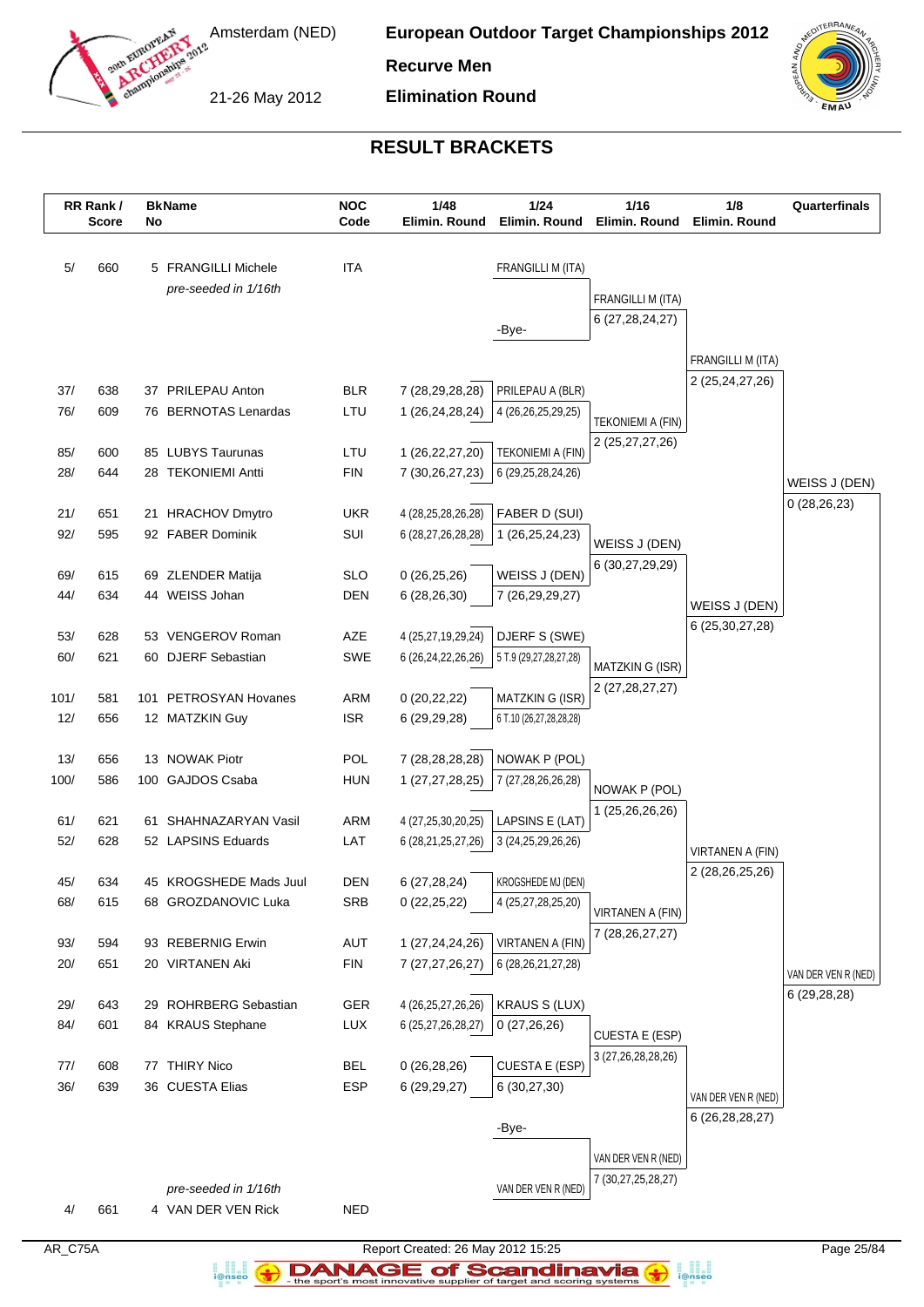

**European Outdoor Target Championships 2012**

**Recurve Men**

21-26 May 2012

**Elimination Round**



# **RESULT BRACKETS**

|            | RR Rank /<br><b>Score</b> | No | <b>BkName</b>                               | <b>NOC</b><br>Code       | 1/48<br>Elimin. Round                 | 1/24<br>Elimin. Round                | 1/16<br>Elimin. Round              | 1/8<br>Elimin. Round                | Quarterfinals          |
|------------|---------------------------|----|---------------------------------------------|--------------------------|---------------------------------------|--------------------------------------|------------------------------------|-------------------------------------|------------------------|
| 3/         | 664                       |    | 3 TERRY Simon                               | <b>GBR</b>               |                                       | TERRY S (GBR)                        |                                    |                                     |                        |
|            |                           |    | pre-seeded in 1/16th                        |                          |                                       |                                      | TERRY S (GBR)                      |                                     |                        |
|            |                           |    |                                             |                          |                                       | -Bye-                                | 6 T.9* (29,27,27,29,25)            |                                     |                        |
|            |                           |    |                                             |                          |                                       |                                      |                                    |                                     |                        |
|            |                           |    |                                             |                          |                                       |                                      |                                    | TERRY S (GBR)<br>6 (27,26,28,28,26) |                        |
| 35/        | 639                       |    | 35 PKHAKADZE Lasha                          | GEO                      | 6 (24, 25, 27, 26)                    | PKHAKADZE L (GEO)                    |                                    |                                     |                        |
| 78/        | 606                       |    | 78 MARCU Razvan                             | ROU                      | 2 (29, 23, 24, 24)                    | 1 (26,25,29,26)                      | MAYR C (GER)                       |                                     |                        |
| 83/        | 603                       |    | 83 DANCOV Dmitri                            | AZE                      | 2 (26,26,26,26)                       | MAYR C (GER)                         | 5 T.9 (28,27,29,27,27)             |                                     |                        |
| 30/        | 642                       |    | 30 MAYR Camilo                              | <b>GER</b>               | 6 (27, 28, 23, 30)                    | 7 (27,28,29,27)                      |                                    |                                     |                        |
|            |                           |    |                                             |                          |                                       |                                      |                                    |                                     | TERRY S (GBR)          |
| 19/        | 651                       |    | 19 YILMAZ Yagiz                             | <b>TUR</b>               | 6(29, 25, 27)                         | YILMAZ Y (TUR)                       |                                    |                                     | 3 (29, 29, 28, 27, 25) |
| 94/        | 592                       |    | 94 SVILANOVIC Dragan                        | <b>SRB</b>               | 0(24, 24, 26)                         | 2 (25, 26, 27, 27)                   | HAGEN PA (NOR)                     |                                     |                        |
| 66/        | 616                       |    | 66 LOIZOU Konstantinos                      | <b>CYP</b>               |                                       | HAGEN PA (NOR)                       | 2 (24, 28, 24, 22)                 |                                     |                        |
| 46/        | 634                       |    | 46 HAGEN Paul Andre                         | <b>NOR</b>               | 2 (28,26,26,24)<br>6 (27,28,28,26)    | 6 (27,27,26,28)                      |                                    |                                     |                        |
|            |                           |    |                                             |                          |                                       |                                      |                                    | FERNANDEZ A (ESP)                   |                        |
| 51/        | 629                       |    | 51 SANDORKA Robert                          | CRO                      | 2 (26,25,26,23)                       | POLAKOVIC M (SVK)                    |                                    | 4 (26,27,29,26,21)                  |                        |
| 62/        | 619                       |    | 62 POLAKOVIC Martin                         | <b>SVK</b>               | 6 (29,27,21,25)                       | 0(26, 25, 24)                        | FERNANDEZ A (ESP)                  |                                     |                        |
|            |                           |    |                                             |                          |                                       |                                      | 6 (26, 26, 28, 28)                 |                                     |                        |
| 99/<br>14/ | 587<br>655                | 99 | <b>GROSS Jaanus</b><br>14 FERNANDEZ Antonio | <b>EST</b><br><b>ESP</b> | 2 (23, 29, 25, 25)<br>6 (27,28,30,27) | FERNANDEZ A (ESP)<br>6(29,26,27)     |                                    |                                     |                        |
|            |                           |    |                                             |                          |                                       |                                      |                                    |                                     |                        |
| 11/        | 657                       |    | 11 GODFREY Laurence                         | GBR                      | 6(28, 30, 30)                         | GODFREY L (GBR)                      |                                    |                                     |                        |
| 102/       | 580                       |    | 102 KALOMOIRIS Georgios                     | GRE                      | 0(23, 27, 25)                         | 6(28, 29, 28)                        | GODFREY L (GBR)                    |                                     |                        |
|            |                           |    |                                             |                          |                                       |                                      | 6 (30, 30, 25, 29)                 |                                     |                        |
| 59/<br>54/ | 621                       | 59 | <b>HATAVA Matti</b><br>54 DEZSO Janos       | <b>FIN</b>               | 7 (26,28,24,25,28)                    | HATAVA M (FIN)                       |                                    |                                     |                        |
|            | 624                       |    |                                             | <b>HUN</b>               | 3 (26, 26, 27, 24, 26)                | 0(23, 28, 26)                        |                                    | GODFREY L (GBR)                     |                        |
| 43/        | 635                       |    | 43 CINAR Sermet                             | <b>TUR</b>               | 6 (27,25,25,30)                       | CINAR S (TUR)                        |                                    | 2 (28, 23, 28, 27)                  |                        |
| 70/        | 612                       |    | 70 NOVOTNY Vojtech                          | CZE                      |                                       | 2 (26,24,26,26)   6 (28,26,27,29,28) |                                    |                                     |                        |
|            |                           |    |                                             |                          |                                       |                                      | CINAR S (TUR)<br>2 (28,29,28,26)   |                                     |                        |
| 91/        | 595                       |    | 91 APSITIS Janis                            | LAT                      | 0(24,21,24)                           | <b>GIROUILLE R (FRA)</b>             |                                    |                                     |                        |
| 22/        | 651                       |    | 22 GIROUILLE Romain                         | <b>FRA</b>               | 6(27,26,27)                           | 4 (28, 29, 27, 26, 26)               |                                    |                                     | FAUCHERON T (FRA)      |
| 27/        | 645                       |    | 27 HRISTOV Yavor Vasilev                    | <b>BUL</b>               | 5 T.8 (27,29,26,27,27)                | SCHULER L (LUX)                      |                                    |                                     | 7 (25,29,30,28,30)     |
| 86/        | 599                       |    | 86 SCHULER Luc                              | LUX                      | 6 T.9 (25,25,29,27,28)                | 2 (27, 23, 25, 27)                   |                                    |                                     |                        |
|            |                           |    |                                             |                          |                                       |                                      | DE BACKER K (BEL)<br>0(27, 27, 25) |                                     |                        |
| 75/        | 610                       |    | 75 MORKELIUNAS Ignas                        | LTU                      | 0(22, 23, 22)                         | DE BACKER K (BEL)                    |                                    |                                     |                        |
| 38/        | 638                       |    | 38 DE BACKER Kurt                           | <b>BEL</b>               | 6 (27,28,24)                          | 6 (26, 27, 27, 29)                   |                                    | FAUCHERON T (FRA)                   |                        |
|            |                           |    |                                             |                          |                                       | -Bye-                                |                                    | 6 (29, 28, 27, 29)                  |                        |
|            |                           |    |                                             |                          |                                       |                                      |                                    |                                     |                        |
|            |                           |    |                                             |                          |                                       |                                      | FAUCHERON T (FRA)                  |                                     |                        |
|            |                           |    | pre-seeded in 1/16th                        |                          |                                       | FAUCHERON T (FRA)                    | 6(28, 28, 28)                      |                                     |                        |
| 6/         | 659                       |    | 6 FAUCHERON Thomas                          | <b>FRA</b>               |                                       |                                      |                                    |                                     |                        |

a analis<br>i@nseo

AR\_C75A Report Created: 26 May 2012 15:25 Page 26/84 **DANAGE of Scandinavia**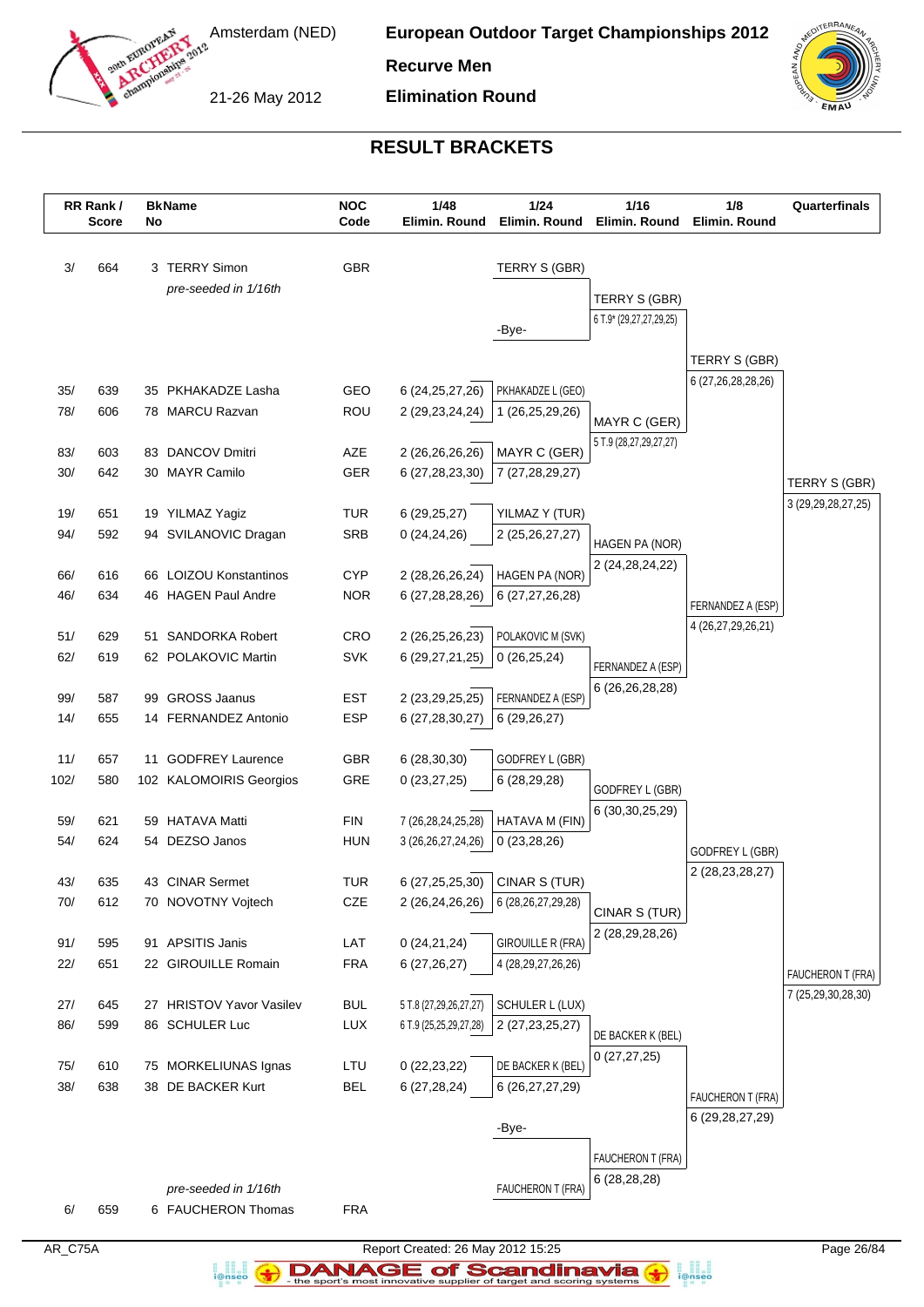

**European Outdoor Target Championships 2012**

**Recurve Men**

21-26 May 2012

**Elimination Round**



# **RESULT BRACKETS**

|             | RR Rank /<br><b>Score</b> | No | <b>BkName</b>                            | <b>NOC</b><br>Code | 1/48<br>Elimin. Round              | 1/24<br>Elimin. Round                   | 1/16<br>Elimin. Round                   | 1/8<br>Elimin. Round         | Quarterfinals           |
|-------------|---------------------------|----|------------------------------------------|--------------------|------------------------------------|-----------------------------------------|-----------------------------------------|------------------------------|-------------------------|
| 7/          | 658                       |    | 7 VAN DEN BERG Sjef                      | <b>NED</b>         |                                    | VAN DEN BERG S (NED)                    |                                         |                              |                         |
|             |                           |    | pre-seeded in 1/16th                     |                    |                                    |                                         | VAN DEN BERG S (NED)                    |                              |                         |
|             |                           |    |                                          |                    |                                    | -Bye-                                   | 4 (26,29,26,25,29)                      |                              |                         |
|             |                           |    |                                          |                    |                                    |                                         |                                         |                              |                         |
|             |                           |    |                                          |                    |                                    |                                         |                                         | RUBAN V (UKR)<br>0(25,26,28) |                         |
| 39/         | 636                       |    | 39 VELIKOV Vencislav                     | <b>BUL</b>         | 6(27, 27, 26)                      | VELIKOV V (BUL)                         |                                         |                              |                         |
| 74/         | 610                       |    | 74 AMATNIEKS Janis                       | LAT                | 0(22, 24, 23)                      | 1 (28, 26, 24, 26)                      | RUBAN V (UKR)                           |                              |                         |
| 87/         | 597                       |    | 87 PAPAVASILEIOU Michail                 | GRE                | 2 (27,27,26,25)                    | RUBAN V (UKR)                           | 6 (24, 27, 29, 29, 30)                  |                              |                         |
| 26/         | 647                       |    | 26 RUBAN Viktor                          | <b>UKR</b>         | 6 (30,25,28,26)                    | 7 (28,29,26,28)                         |                                         |                              |                         |
|             |                           |    |                                          |                    |                                    |                                         |                                         |                              | <b>TSYNGUEV B (RUS)</b> |
| 23/         | 651                       |    | 23 TSYNGUEV Bato                         | <b>RUS</b>         | 6 (28,26,28,29)                    | TSYNGUEV B (RUS)                        |                                         |                              | 0(26, 25, 24)           |
| 90/         | 596                       |    | 90 DUB Vojtech                           | CZE                | 2 (23, 28, 27, 25)                 | 6 (26,26,27,30)                         | TSYNGUEV B (RUS)                        |                              |                         |
| 71/         | 612                       |    | 71 O HANLON Brendan                      | <b>IRL</b>         | 5 T.7 (28,27,25,27,24)             | KOPNIN A (AZE)                          | 6 (27,28,26,26,27)                      |                              |                         |
| 42/         | 635                       |    | 42 KOPNIN Alexei                         | AZE                | 6 T.9 (27,25,27,27,27)             | 2 (24,27,26,28)                         |                                         |                              |                         |
|             |                           |    |                                          |                    |                                    |                                         |                                         | <b>TSYNGUEV B (RUS)</b>      |                         |
| 55/         | 623                       |    | 55 KRAVACEK Daniel                       | <b>SVK</b>         | 5 T.9 (25,25,27,27,27)             | PROC J (POL)                            |                                         | 6 (30,28,29)                 |                         |
| 58/         | 621                       |    | 58 PROC Jacek                            | POL                | 6 T.10 (27,27,26,27,23)            | 6 (27,27,24,23,29)                      | PROC J (POL)                            |                              |                         |
|             |                           |    |                                          |                    |                                    |                                         | 4 (26, 26, 27, 27, 20)                  |                              |                         |
| 103/<br>10/ | 579<br>657                |    | 103 PETROSYAN Arshak<br>10 HENCKELS Jeff | ARM<br><b>LUX</b>  | 6 (26,25,28,26)<br>2 (27,24,26,25) | PETROSYAN A (ARM)<br>4 (17,24,25,24,28) |                                         |                              |                         |
|             |                           |    |                                          |                    |                                    |                                         |                                         |                              |                         |
| 15/         | 655                       |    | 15 GALIAZZO Marco                        | <b>ITA</b>         | 6 T.8 (28,29,25,27,27)             | GALIAZZO M (ITA)                        |                                         |                              |                         |
| 98/         | 589                       |    | 98 HRISTOV Hristo                        | <b>BUL</b>         | 5 T.7 (28,28,26,27,27)             | 6 (29,30,26,29)                         | GALIAZZO M (ITA)                        |                              |                         |
|             |                           |    |                                          |                    |                                    |                                         | 4 (29, 25, 29, 25, 27)                  |                              |                         |
| 63/         | 618                       |    | 63 DECKERS Michael                       | <b>BEL</b>         | 0(25, 24, 24)                      | SKALBERG A (SWE)                        |                                         |                              |                         |
| $50/$       | 629                       |    | 50 SKALBERG Andreas                      | SWE                | 6 (26,27,29)                       | 2 (26, 27, 27, 26)                      |                                         | FLOTO F (GER)                |                         |
| 47/         | 633                       |    | 47 NESTENG Baard                         | <b>NOR</b>         | 6 (26,28,25)                       | <b>NESTENG B (NOR)</b>                  |                                         | 4 (28, 27, 25, 25, 27)       |                         |
| 66/         | 616                       |    | 66 LOTT Jaan                             | <b>EST</b>         | 0(22, 26, 24)                      | 0(27, 27, 27)                           |                                         |                              |                         |
|             |                           |    |                                          |                    |                                    |                                         | FLOTO F (GER)<br>6 (27, 26, 28, 29, 30) |                              |                         |
| 95/         | 592                       |    | 95 HANZLIK Matus                         | <b>SVK</b>         | 0(24, 27, 24)                      | FLOTO F (GER)                           |                                         |                              |                         |
| 18/         | 651                       |    | 18 FLOTO Florian                         | GER                | 6(27, 28, 27)                      | 6(28, 30, 29)                           |                                         |                              | STRAJHAR K (SLO)        |
| 31/         | 641                       | 31 | <b>KOZHIN Alexander</b>                  | <b>RUS</b>         | 7 (28,25,28,28)                    | KOZHIN A (RUS)                          |                                         |                              | 6 (27,26,26)            |
| 82/         | 603                       |    | 82 KVLIVIDZE Irakli                      | GEO                | 1 (26,25,26,22)                    | 2 (25,25,27,26)                         |                                         |                              |                         |
|             |                           |    |                                          |                    |                                    |                                         | STRAJHAR K (SLO)                        |                              |                         |
| 79/         | 604                       |    | 79 TSERKEZIS Stefanos                    | GRE                | 1 (26,28,23,25)                    | STRAJHAR K (SLO)                        | 6 T.9,10 (28,27,28,25,24)               |                              |                         |
| 34/         | 640                       |    | 34 STRAJHAR Klemen                       | <b>SLO</b>         | 7 (28,28,28,28)                    | 6 (27,26,26,28)                         |                                         | STRAJHAR K (SLO)             |                         |
|             |                           |    |                                          |                    |                                    |                                         |                                         | 6 (27, 27, 27, 26, 27)       |                         |
|             |                           |    |                                          |                    |                                    | -Bye-                                   |                                         |                              |                         |
|             |                           |    |                                          |                    |                                    |                                         | RODRIGUEZ JI (ESP)                      |                              |                         |
|             |                           |    | pre-seeded in 1/16th                     |                    |                                    | RODRIGUEZ JI (ESP)                      | 5 T.9,9 (27,28,26,25,29)                |                              |                         |
| 2/          | 671                       |    | 2 RODRIGUEZ Juan I.                      | <b>ESP</b>         |                                    |                                         |                                         |                              |                         |

a analis<br>i@nseo

AR\_C75A Report Created: 26 May 2012 15:25 Page 27/84 **DANAGE of Scandinavia**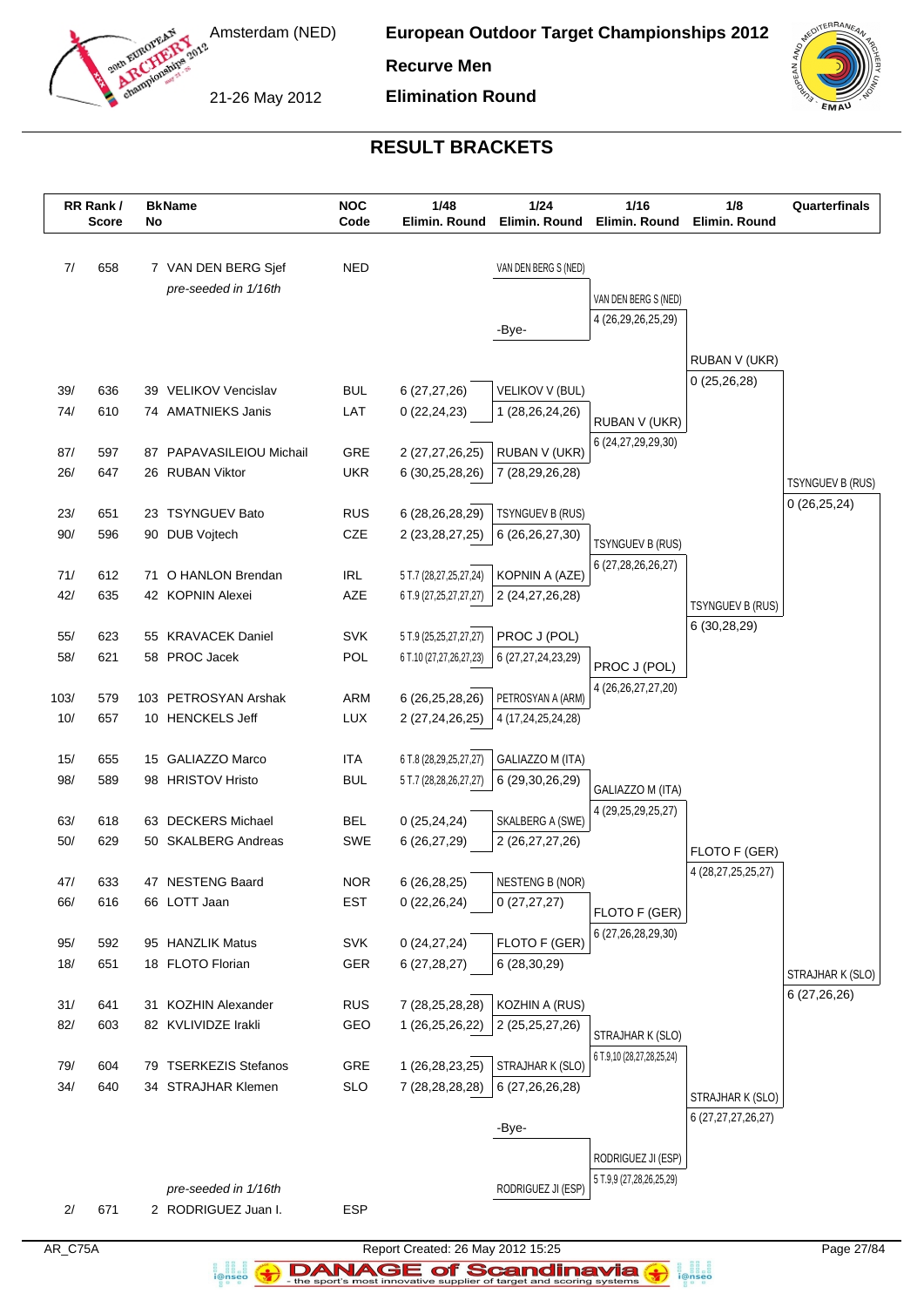

**Recurve Women Final Round**

21-26 May 2012



# **RESULT BRACKETS**

|                      | RR Rank /<br><b>Score</b> | <b>BkName</b><br>No                                                 | <b>NOC</b><br>Code       | Quarterfinals                                    | <b>Semifinals</b>                           | <b>Finals</b>                  |                                  |
|----------------------|---------------------------|---------------------------------------------------------------------|--------------------------|--------------------------------------------------|---------------------------------------------|--------------------------------|----------------------------------|
| 16/<br>8/            | 635<br>640                | 16 LESNIAK Natalia<br>8 FOLKARD Naomi                               | POL.<br><b>GBR</b>       | 2 (26,28,27,26)<br>6 (29,26,28,28)               | FOLKARD N (GBR)<br>7 (24,27,25,28,28)       | FOLKARD N (GBR)                |                                  |
| 5/<br>13/            | 644<br>636                | 5 SICHENIKOVA Lidija<br><b>CHRISTIANSEN Carina Rosenvinge</b><br>13 | <b>UKR</b><br><b>DEN</b> | 4 (29, 28, 28, 27, 26)<br>6 (30,25,26,29,27)     | CHRISTIANSEN CR (DEN)<br>3 (26,27,23,26,27) | 0(25,25,26)                    | <b>GOLD</b><br>PEROVA K (RUS)    |
| 30/<br>22/           | 622<br>627                | <b>COTRY Cyrielle</b><br>30<br>22 PREIMANN Anneli                   | <b>FRA</b><br><b>EST</b> | 7 (26,25,28,27)<br>1 (23, 25, 21, 24)            | COTRY C (FRA)<br>4 (25, 29, 27, 25, 25)     |                                |                                  |
| 7/<br>2 <sup>1</sup> | 641<br>647                | <b>WILLIAMSON Alison</b><br>2 PEROVA Ksenia                         | <b>GBR</b><br><b>RUS</b> | 3 (29, 26, 26, 27, 25)<br>7 (26, 29, 27, 27, 28) | PEROVA K (RUS)<br>6 (27,26,21,28,29)        | PEROVA K (RUS)<br>6 (27,29,28) | <b>SILVER</b><br>FOLKARD N (GBR) |



a<br>i@nseo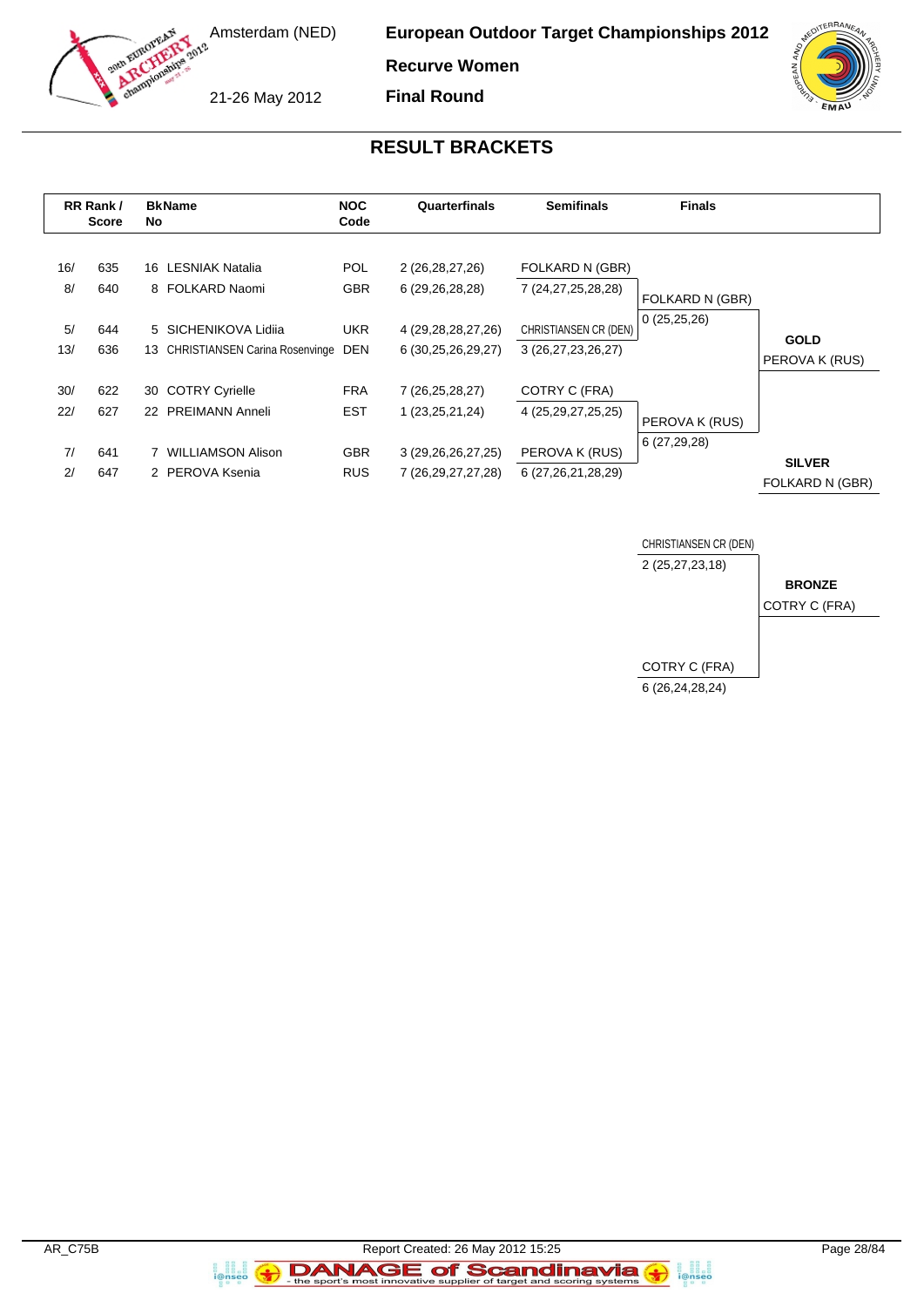

**European Outdoor Target Championships 2012**

**Recurve Women**

21-26 May 2012

**Elimination Round**



# **RESULT BRACKETS**

|     | RR Rank /<br><b>Score</b> | No | <b>BkName</b>               | <b>NOC</b><br>Code | 1/48<br>Elimin. Round  | 1/24<br>Elimin. Round            | 1/16<br>Elimin. Round  | 1/8<br>Elimin. Round   | Quarterfinals      |
|-----|---------------------------|----|-----------------------------|--------------------|------------------------|----------------------------------|------------------------|------------------------|--------------------|
|     |                           |    |                             |                    |                        |                                  |                        |                        |                    |
| 1/  | 657                       |    | 1 STEPANOVA Inna            | <b>RUS</b>         |                        | STEPANOVA I (RUS)                |                        |                        |                    |
|     |                           |    | pre-seeded in 1/16th        |                    |                        |                                  | STEPANOVA I (RUS)      |                        |                    |
|     |                           |    |                             |                    |                        |                                  | 6(27, 27, 29)          |                        |                    |
|     |                           |    |                             |                    |                        | -Bye-                            |                        |                        |                    |
|     |                           |    |                             |                    |                        |                                  |                        | STEPANOVA I (RUS)      |                    |
| 33/ | 621                       |    | 33 DE GIULI Valentine       | SUI                |                        | DE GIULI V (SUI)                 |                        | 4 (28, 28, 28, 25, 27) |                    |
|     |                           |    | -Bye-                       |                    |                        | 2 (26, 22, 24, 25)               |                        |                        |                    |
|     |                           |    |                             |                    |                        |                                  | <b>TOMASI J (ITA)</b>  |                        |                    |
|     |                           |    | -Bye-                       |                    |                        | TOMASI J (ITA)                   | 0(24,24,27)            |                        |                    |
| 32/ | 621                       |    | 32 TOMASI Jessica           | <b>ITA</b>         |                        | 6 (23,27,26,26)                  |                        |                        | LESNIAK N (POL)    |
|     |                           |    |                             |                    |                        |                                  |                        |                        | 2 (26, 28, 27, 26) |
| 17/ | 634                       | 17 | <b>TIMOFEYEVA Ekaterina</b> | <b>BLR</b>         |                        | TIMOFEYEVA E (BLR)               |                        |                        |                    |
|     |                           |    | -Bye-                       |                    |                        | 6 T.10* (24,29,25,24,28)         | TIMOFEYEVA E (BLR)     |                        |                    |
| 65/ | 576                       |    | 65 FERNANDEZ Helena         | <b>ESP</b>         | 6 (26, 23, 21, 27, 25) | FERNANDEZ H (ESP)                | 0(27,26,26)            |                        |                    |
| 48/ | 604                       |    | 48 JEPPSSON Jenny           | <b>SWE</b>         | 4 (25,27,25,22,21)     | 5 T.10 (24,14,27,27,23)          |                        |                        |                    |
|     |                           |    |                             |                    |                        |                                  |                        | LESNIAK N (POL)        |                    |
| 49/ | 603                       | 49 | <b>NASARIDZE Natalia</b>    | <b>TUR</b>         | 6 (27, 26, 25, 27, 24) | NASARIDZE N (TUR)                |                        | 6 (26, 29, 27, 27, 28) |                    |
| 64/ | 576                       |    | 64 ZOMMERE Liga             | LAT                | 4 (25,26,28,22,24)     | 0(24, 24, 24)                    | LESNIAK N (POL)        |                        |                    |
|     |                           |    |                             |                    |                        |                                  | 6(30,27,27)            |                        |                    |
| 16/ | 635                       |    | -Bye-<br>16 LESNIAK Natalia | POL                |                        | LESNIAK N (POL)<br>6(26, 29, 27) |                        |                        |                    |
|     |                           |    |                             |                    |                        |                                  |                        |                        |                    |
| 9/  | 639                       |    | 9 SZUKALSKA Anna            | POL                |                        | SZUKALSKA A (POL)                |                        |                        |                    |
|     |                           |    | -Bye-                       |                    |                        | 6 (29,28,29)                     | SZUKALSKA A (POL)      |                        |                    |
|     |                           |    |                             |                    |                        |                                  | 6 (27, 26, 27, 27, 26) |                        |                    |
| 57/ | 590                       | 57 | PANIKOVA Zuzana             | CZE                | 5 T.6 (22,26,26,26,24) | WYCZECHOWSKA P (POL)             |                        |                        |                    |
| 56/ | 591                       |    | 56 WYCZECHOWSKA Paula       | POL                | 6 T.9 (28,25,26,27,23) | 0(24,22,26)                      |                        | SZUKALSKA A (POL)      |                    |
| 41/ | 612                       |    | 41 JAGER Maja Buskbjerg     | DEN                | 6 (28,26,29)           | JAGER MB (DEN)                   |                        | 4 (29, 28, 28, 25, 18) |                    |
| 72/ | 535                       |    | 72 VASILYAN Nune            | ARM                | 0(23,20,26)            | 6 (25,28,28,27,28)               |                        |                        |                    |
|     |                           |    |                             |                    |                        |                                  | JAGER MB (DEN)         |                        |                    |
|     |                           |    | -Bye-                       |                    |                        | <b>BEZAULT C (FRA)</b>           | 4 (28, 27, 24, 20, 22) |                        |                    |
| 24/ | 626                       |    | 24 BEZAULT Celine           | <b>FRA</b>         |                        | 4 (28,28,28,24,25)               |                        |                        | FOLKARD N (GBR)    |
|     |                           |    |                             |                    |                        |                                  |                        |                        | 6 (29,26,28,28)    |
| 25/ | 626                       |    | 25 MOUSIKOU Elena           | <b>CYP</b>         |                        | MOUSIKOU E (CYP)                 |                        |                        |                    |
|     |                           |    | -Bye-                       |                    |                        | 4 (22, 26, 25, 21, 22)           | FAZILOVA L (AZE)       |                        |                    |
| 73/ | 510                       |    | 73 FAZILOVA Leila           | AZE                | 6 (25, 23, 26, 18, 24) | FAZILOVA L (AZE)                 | 1 (26, 22, 23, 22)     |                        |                    |
| 40/ | 612                       |    | 40 FOULON Magali            | <b>ESP</b>         | 4 (22, 26, 21, 26, 18) | 6 (27, 23, 18, 22, 23)           |                        |                        |                    |
|     |                           |    |                             |                    |                        |                                  |                        | FOLKARD N (GBR)        |                    |
|     |                           |    |                             |                    |                        | -Bye-                            |                        | 6 (27,28,28,27,26)     |                    |
|     |                           |    |                             |                    |                        |                                  | FOLKARD N (GBR)        |                        |                    |
|     |                           |    |                             |                    |                        |                                  | 7 (26, 27, 27, 24)     |                        |                    |
|     |                           |    | pre-seeded in 1/16th        |                    |                        | FOLKARD N (GBR)                  |                        |                        |                    |
| 8/  | 640                       |    | 8 FOLKARD Naomi             | GBR                |                        |                                  |                        |                        |                    |

AR\_C75A Report Created: 26 May 2012 15:25 Page 29/84 **DANAGE of Scandinavia** 

a analis<br>i@nseo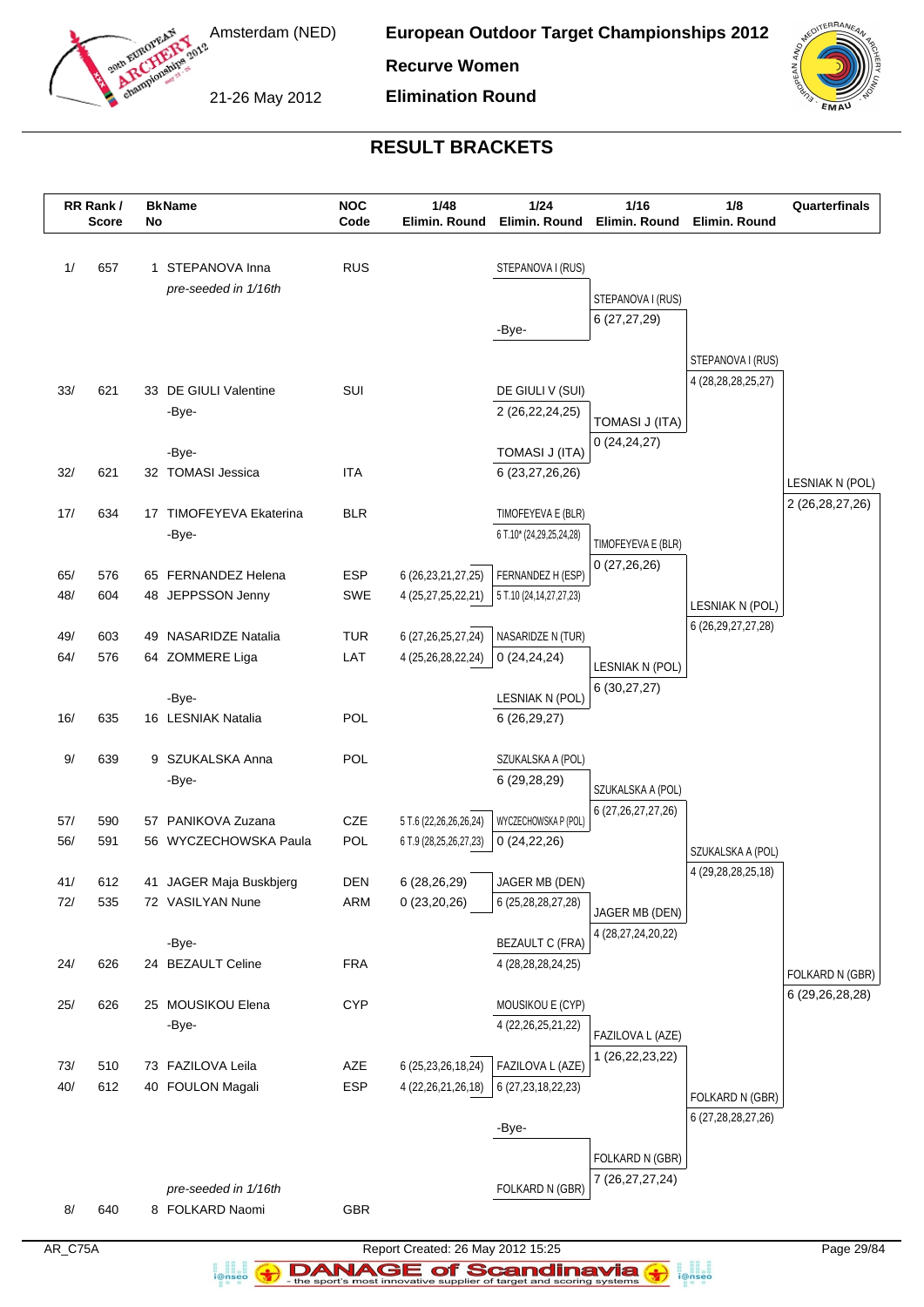

**European Outdoor Target Championships 2012**

**Recurve Women**

21-26 May 2012

**Elimination Round**



# **RESULT BRACKETS**

|            | RR Rank /<br><b>Score</b> | No | <b>BkName</b>                            | <b>NOC</b><br>Code | 1/48<br>Elimin. Round          | 1/24<br>Elimin. Round                       | 1/16<br>Elimin. Round                      | 1/8<br>Elimin. Round                    | Quarterfinals          |
|------------|---------------------------|----|------------------------------------------|--------------------|--------------------------------|---------------------------------------------|--------------------------------------------|-----------------------------------------|------------------------|
| 5/         | 644                       |    | 5 SICHENIKOVA Lidiia                     | <b>UKR</b>         |                                | SICHENIKOVA L (UKR)                         |                                            |                                         |                        |
|            |                           |    | pre-seeded in 1/16th                     |                    |                                |                                             |                                            |                                         |                        |
|            |                           |    |                                          |                    |                                |                                             | SICHENIKOVA L (UKR)                        |                                         |                        |
|            |                           |    |                                          |                    |                                | -Bye-                                       | 6(27, 28, 27)                              |                                         |                        |
|            |                           |    |                                          |                    |                                |                                             |                                            | SICHENIKOVA L (UKR)                     |                        |
|            |                           |    |                                          |                    |                                |                                             |                                            | 7 (26,27,28,29,27)                      |                        |
| 37/        | 618                       |    | 37 DIASAMIDZE Asmat<br>-Bye-             | GEO                |                                | DIASAMIDZE A (GEO)<br>0(23, 24, 24)         |                                            |                                         |                        |
|            |                           |    |                                          |                    |                                |                                             | WINTER K (GER)                             |                                         |                        |
|            |                           |    | -Bye-                                    |                    |                                | WINTER K (GER)                              | 0(25, 27, 25)                              |                                         |                        |
| 28/        | 625                       |    | 28 WINTER Karina                         | <b>GER</b>         |                                | 6(26, 27, 25)                               |                                            |                                         | SICHENIKOVA L (UKR)    |
|            |                           |    |                                          |                    |                                |                                             |                                            |                                         | 4 (29, 28, 28, 27, 26) |
| 21/        | 628                       |    | 21 OLIVER Amy                            | GBR                |                                | OLIVER A (GBR)                              |                                            |                                         |                        |
|            |                           |    | -Bye-                                    |                    |                                | 2 (25,24,26,24)                             | REIDY M (IRL)                              |                                         |                        |
| 69/        | 566                       |    | 69 LUIK Siret                            | <b>EST</b>         | 4 (19,23,26,23,27)             | REIDY M (IRL)                               | 7 (25,29,26,23,26)                         |                                         |                        |
| 44/        | 606                       |    | 44 REIDY Maeve                           | <b>IRL</b>         | 6 (29,26,26,20,27)             | 6 (26, 28, 25, 27)                          |                                            |                                         |                        |
|            |                           |    |                                          |                    |                                |                                             |                                            | REIDY M (IRL)<br>3 (29, 24, 28, 27, 25) |                        |
| 53/        | 595                       |    | 53 BOZIC Brina                           | <b>SLO</b>         | 6 (24, 24, 24, 23, 28)         | <b>BOZIC B (SLO)</b>                        |                                            |                                         |                        |
| 60/        | 582                       |    | 60 MATVEJEVA Rimma                       | LAT                | 4 (20,26,20,27,21)             | 0(26, 27, 27)                               | <b>BJERENDAL C (SWE)</b>                   |                                         |                        |
|            |                           |    | -Bye-                                    |                    |                                | <b>BJERENDAL C (SWE)</b>                    | 3 (24, 23, 26, 25, 25)                     |                                         |                        |
| 12/        | 636                       |    | 12 BJERENDAL Christine                   | <b>SWE</b>         |                                | 6(30,29,28)                                 |                                            |                                         |                        |
|            |                           |    |                                          |                    |                                |                                             |                                            |                                         |                        |
| 13/        | 636                       |    | 13 CHRISTIANSEN Carina Rosenvinge DEN    |                    |                                | CHRISTIANSEN CR (DEN)                       |                                            |                                         |                        |
|            |                           |    | -Bye-                                    |                    |                                | 7 (27,24,29,30,26)                          | CHRISTIANSEN CR (DEN)                      |                                         |                        |
|            |                           |    |                                          |                    |                                |                                             | 6 (25,27,27,28)                            |                                         |                        |
| 61/<br>52/ | 580<br>600                |    | 61 KULHAVA Miroslava<br>52 ANDERSSON Ida | CZE<br><b>SWE</b>  | 0(27, 25, 25)<br>6(28, 26, 27) | ANDERSSON I (SWE)<br>3 (27, 28, 27, 26, 21) |                                            |                                         |                        |
|            |                           |    |                                          |                    |                                |                                             |                                            | CHRISTIANSEN CR (DEN)                   |                        |
| 45/        | 605                       |    | 45 SCHOBINGER Celine                     | SUI                | 7 (23,28,28,24,25)             | SCHOBINGER C (SUI)                          |                                            | 6 (24, 27, 25, 28)                      |                        |
| 68/        | 568                       |    | 68 SIMONOVA Svetlana                     | AZE                | 3 (26, 24, 25, 24, 23)         | 4 (25,26,24,27,26)                          | PAVLOVA A (UKR)                            |                                         |                        |
|            |                           |    |                                          |                    |                                |                                             | 2 (28, 26, 25, 24)                         |                                         |                        |
|            |                           |    | -Bye-                                    |                    |                                | PAVLOVA A (UKR)                             |                                            |                                         |                        |
| 20/        | 631                       |    | 20 PAVLOVA Anastasia                     | <b>UKR</b>         |                                | 6 (26, 25, 25, 26, 27)                      |                                            |                                         | CHRISTIANSEN CR (DEN)  |
| 29/        | 624                       |    | 29 PSARRA Evangelia                      | GRE                |                                | PSARRA E (GRE)                              |                                            |                                         | 6 (30, 25, 26, 29, 27) |
|            |                           |    | -Bye-                                    |                    |                                | 5 T.9 (27,27,25,26,28)                      |                                            |                                         |                        |
|            |                           |    |                                          |                    |                                |                                             | MARUSAVA H (BLR)<br>5 T.8 (25,24,25,27,27) |                                         |                        |
|            |                           |    | -Bye-                                    |                    |                                | MARUSAVA H (BLR)                            |                                            |                                         |                        |
| 36/        | 619                       |    | 36 MARUSAVA Hanna                        | <b>BLR</b>         |                                | 6 T.10 (27,29,23,29,26)                     |                                            | ERDYNIYEVA N (RUS)                      |                        |
|            |                           |    |                                          |                    |                                |                                             |                                            | 2 (27, 25, 22, 26)                      |                        |
|            |                           |    |                                          |                    |                                | -Bye-                                       |                                            |                                         |                        |
|            |                           |    |                                          |                    |                                |                                             | ERDYNIYEVA N (RUS)                         |                                         |                        |
|            |                           |    | pre-seeded in 1/16th                     |                    |                                | ERDYNIYEVA N (RUS)                          | 6 T.10 (26,29,25,25,26)                    |                                         |                        |
| 4/         | 645                       |    | 4 ERDYNIYEVA Natalya                     | <b>RUS</b>         |                                |                                             |                                            |                                         |                        |

a analis<br>i@nseo

AR\_C75A Report Created: 26 May 2012 15:25 Page 30/84 **DANAGE of Scandinavia**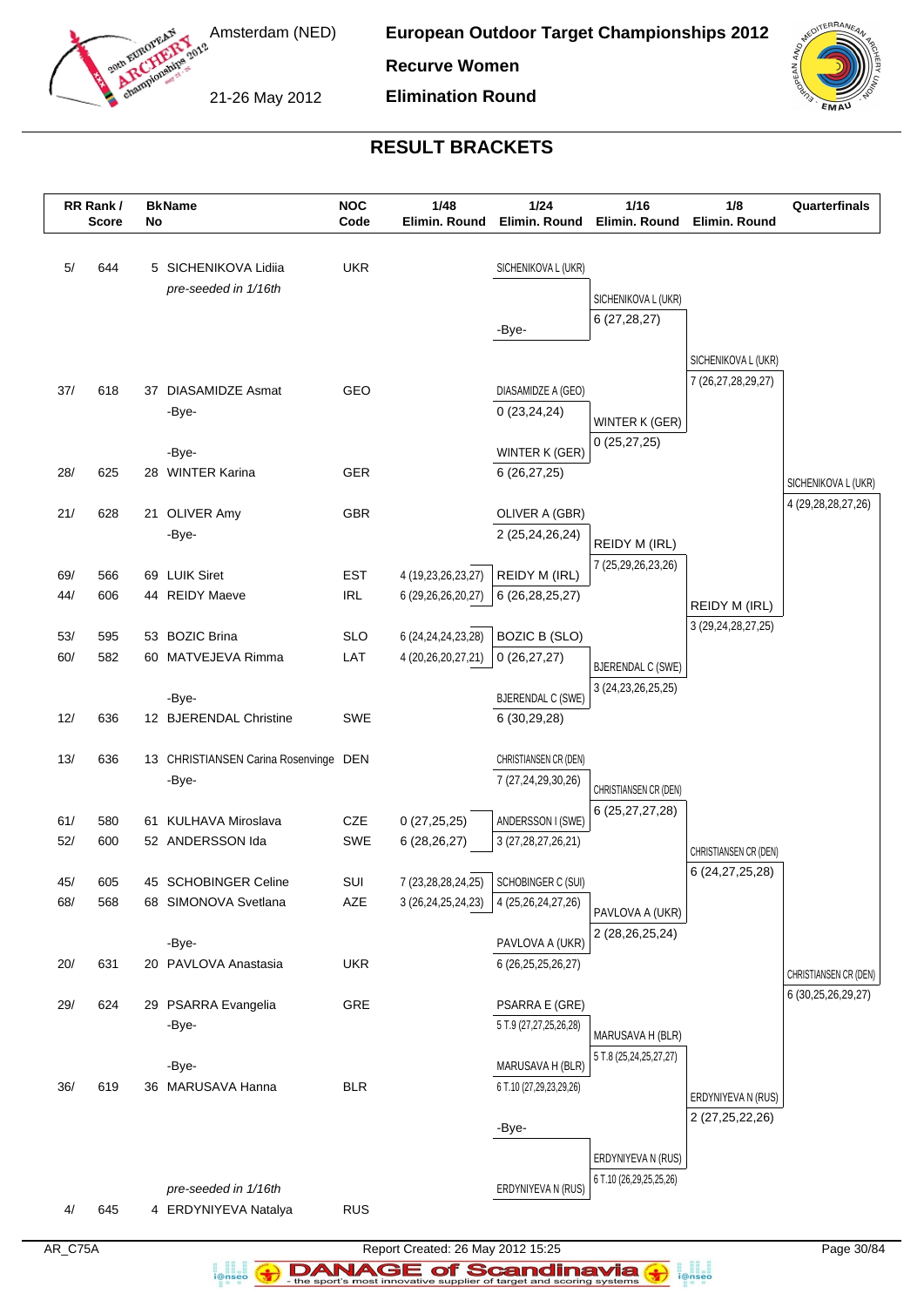

**European Outdoor Target Championships 2012**

**Recurve Women**

21-26 May 2012

**Elimination Round**



# **RESULT BRACKETS**

|            | RR Rank /<br><b>Score</b> | No | <b>BkName</b>                              | <b>NOC</b><br>Code       | 1/48<br>Elimin. Round                            | 1/24<br>Elimin. Round                            | 1/16<br>Elimin. Round                    | 1/8<br>Elimin. Round                    | Quarterfinals      |
|------------|---------------------------|----|--------------------------------------------|--------------------------|--------------------------------------------------|--------------------------------------------------|------------------------------------------|-----------------------------------------|--------------------|
|            |                           |    |                                            |                          |                                                  |                                                  |                                          |                                         |                    |
| 3/         | 647                       |    | 3 ESEBUA Kristine                          | GEO                      |                                                  | ESEBUA K (GEO)                                   |                                          |                                         |                    |
|            |                           |    | pre-seeded in 1/16th                       |                          |                                                  |                                                  | ESEBUA K (GEO)                           |                                         |                    |
|            |                           |    |                                            |                          |                                                  | -Bye-                                            | 0(26, 24, 25)                            |                                         |                    |
|            |                           |    |                                            |                          |                                                  |                                                  |                                          |                                         |                    |
|            |                           |    |                                            |                          |                                                  |                                                  |                                          | COTRY C (FRA)<br>6 (26, 24, 27, 29, 29) |                    |
| 35/        | 619                       |    | 35 PALEKHA Kateryna                        | <b>UKR</b>               |                                                  | PALEKHA K (UKR)                                  |                                          |                                         |                    |
|            |                           |    | -Bye-                                      |                          |                                                  | 4 (26, 30, 26, 27, 25)                           | COTRY C (FRA)                            |                                         |                    |
|            |                           |    | -Bye-                                      |                          |                                                  | COTRY C (FRA)                                    | 6(27, 25, 26)                            |                                         |                    |
| 30/        | 622                       |    | 30 COTRY Cyrielle                          | <b>FRA</b>               |                                                  | 6 (28, 28, 25, 29, 28)                           |                                          |                                         |                    |
|            |                           |    |                                            |                          |                                                  |                                                  |                                          |                                         | COTRY C (FRA)      |
| 19/        | 632                       |    | 19 LOKLUOGLU Begul                         | <b>TUR</b>               |                                                  | LOKLUOGLU B (TUR)                                |                                          |                                         | 7 (26, 25, 28, 27) |
|            |                           |    | -Bye-                                      |                          |                                                  | 6 (26,27,28)                                     | LOKLUOGLU B (TUR)                        |                                         |                    |
|            |                           |    |                                            |                          |                                                  |                                                  | 2 (27,26,24,26)                          |                                         |                    |
| 67/<br>46/ | 573<br>605                |    | 67 HARCARIKOVA Lenka<br>46 MIRCA Alexandra | <b>SVK</b><br><b>MDA</b> | 6 (24, 18, 27, 25, 28)<br>4 (24, 24, 26, 25, 22) | HARCARIKOVA L (SVK)<br>0(25,25,25)               |                                          |                                         |                    |
|            |                           |    |                                            |                          |                                                  |                                                  |                                          | NARIMANIDZE K (GEO)                     |                    |
| 51/        | 601                       |    | 51 ERGIN Damla                             | <b>TUR</b>               | 6 (27, 23, 26, 27)                               | ERGIN D (TUR)                                    |                                          | 4 (27, 24, 21, 25, 29)                  |                    |
| 62/        | 579                       |    | 62 W. KISS Timea                           | <b>HUN</b>               | 2 (26,24,24,25)                                  | 3 (26,27,26,22,22)                               | NARIMANIDZE K (GEO)                      |                                         |                    |
|            |                           |    |                                            |                          |                                                  |                                                  | 6 (27,27,28,26)                          |                                         |                    |
|            |                           |    | -Bye-                                      |                          |                                                  | NARIMANIDZE K (GEO)                              |                                          |                                         |                    |
| 14/        | 636                       |    | 14 NARIMANIDZE Khatuna                     | GEO                      |                                                  | 7 (25,28,26,29,28)                               |                                          |                                         |                    |
| 11/        | 638                       |    | 11 STRUYF Sabrina                          | <b>BEL</b>               |                                                  | STRUYF S (BEL)                                   |                                          |                                         |                    |
|            |                           |    | -Bye-                                      |                          |                                                  | 5 T.7 (24,27,22,28,28)                           |                                          |                                         |                    |
|            |                           |    |                                            |                          |                                                  |                                                  | PARNAT R (EST)<br>5 T.7 (26,19,26,26,26) |                                         |                    |
| 59/        | 589                       |    | 59 PARNAT Reena                            | <b>EST</b>               | 6 (27, 24, 26, 27, 27)                           | PARNAT R (EST)                                   |                                          |                                         |                    |
| 54/        | 592                       |    | 54 SHAHNAZARYAN Gohar                      | ARM                      | 4 (26, 24, 28, 27, 22)                           | 6 T.8 (25,23,23,28,21)                           |                                          | PREIMANN A (EST)                        |                    |
| 43/        | 610                       |    | 43 LAURSEN Louise                          | DEN                      | 6 (26,25,26)                                     | LAURSEN L (DEN)                                  |                                          | 6 (27, 26, 27, 25, 24)                  |                    |
| 70/        | 557                       |    | 70 KOURULA Laura                           | <b>FIN</b>               | 0(21,21,25)                                      | 3 (26,27,22,26,27)                               |                                          |                                         |                    |
|            |                           |    |                                            |                          |                                                  |                                                  | PREIMANN A (EST)                         |                                         |                    |
|            |                           |    | -Bye-                                      |                          |                                                  | PREIMANN A (EST)                                 | 6 T.8 (24, 27, 26, 25, 28)               |                                         |                    |
| 22/        | 627                       |    | 22 PREIMANN Anneli                         | <b>EST</b>               |                                                  | 7 (28, 27, 24, 24, 28)                           |                                          |                                         | PREIMANN A (EST)   |
|            |                           |    | 27 BANCILA Simona                          |                          |                                                  |                                                  |                                          |                                         | 1 (23, 25, 21, 24) |
| 27/        | 625                       |    | -Bye-                                      | ROU                      |                                                  | <b>BANCILA S (ROU)</b><br>3 (22, 27, 27, 26, 25) |                                          |                                         |                    |
|            |                           |    |                                            |                          |                                                  |                                                  | LIONETTI PC (ITA)                        |                                         |                    |
|            |                           |    | -Bye-                                      |                          |                                                  | LIONETTI PC (ITA)                                | 6 T.10* (26,27,29,26,28)                 |                                         |                    |
| 38/        | 616                       |    | 38 LIONETTI Pia Carmen                     | <b>ITA</b>               |                                                  | 7 (24, 28, 25, 26, 26)                           |                                          | LIONETTI PC (ITA)                       |                    |
|            |                           |    |                                            |                          |                                                  |                                                  |                                          | 4 (28,21,25,27,17)                      |                    |
|            |                           |    |                                            |                          |                                                  | -Bye-                                            |                                          |                                         |                    |
|            |                           |    |                                            |                          |                                                  |                                                  | VALEEVA N (ITA)                          |                                         |                    |
|            |                           |    | pre-seeded in 1/16th                       |                          |                                                  | VALEEVA N (ITA)                                  | 5 T.10 (27,27,28,29,27)                  |                                         |                    |
| 6/         | 641                       |    | 6 VALEEVA Natalia                          | <b>ITA</b>               |                                                  |                                                  |                                          |                                         |                    |

a analis<br>i@nseo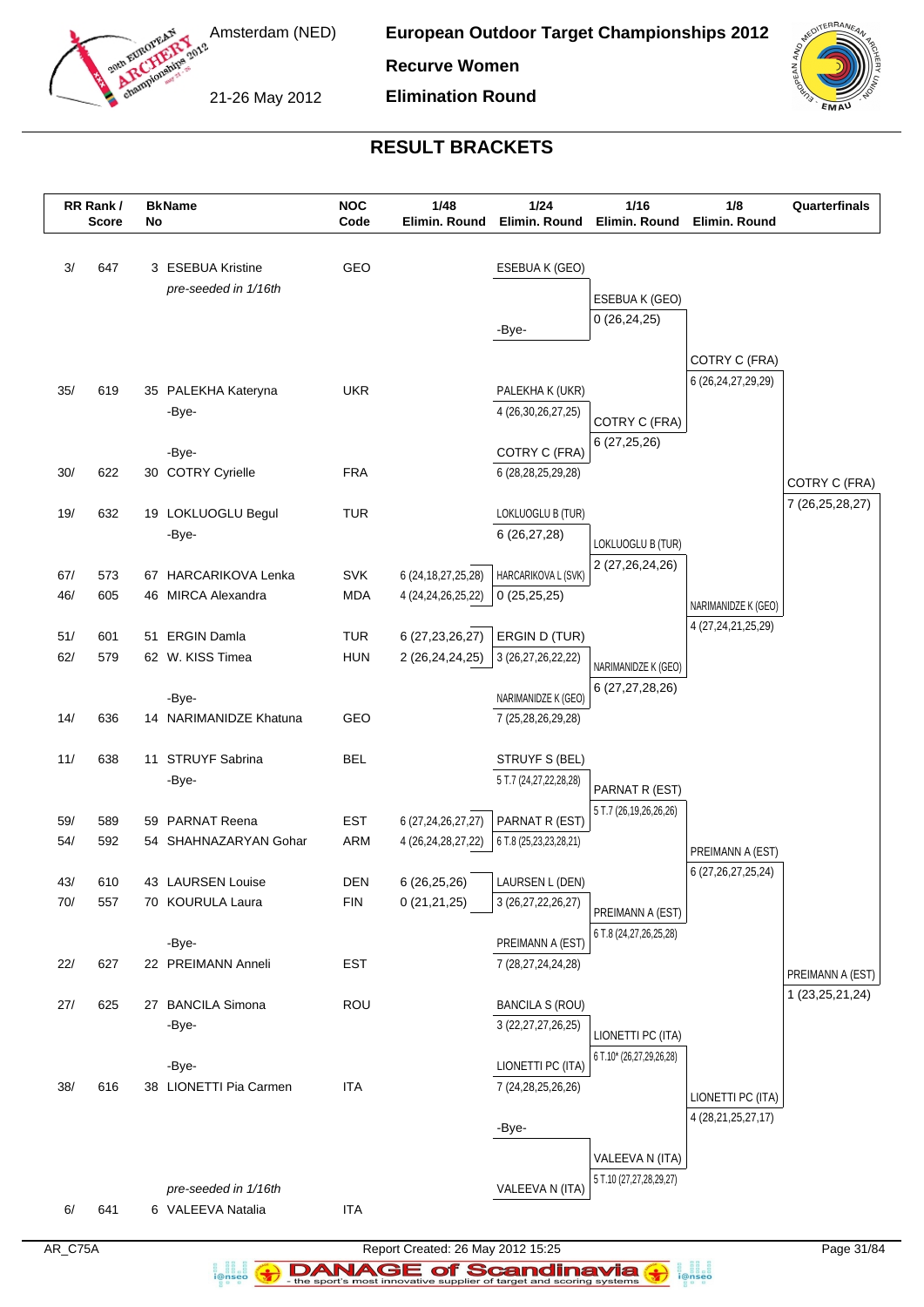

**European Outdoor Target Championships 2012**

**Recurve Women**

21-26 May 2012

**Elimination Round**



# **RESULT BRACKETS**

|            | RR Rank /<br><b>Score</b> | No | <b>BkName</b>                           | <b>NOC</b><br>Code                        | 1/48<br>Elimin. Round          | 1/24<br>Elimin. Round              | $1/16$<br>Elimin. Round                      | 1/8<br>Elimin. Round                      | Quarterfinals                            |
|------------|---------------------------|----|-----------------------------------------|-------------------------------------------|--------------------------------|------------------------------------|----------------------------------------------|-------------------------------------------|------------------------------------------|
|            |                           |    |                                         |                                           |                                |                                    |                                              |                                           |                                          |
| 7/         | 641                       |    | 7 WILLIAMSON Alison                     | GBR                                       |                                | WILLIAMSON A (GBR)                 |                                              |                                           |                                          |
|            |                           |    | pre-seeded in 1/16th                    |                                           |                                |                                    |                                              |                                           |                                          |
|            |                           |    |                                         |                                           |                                |                                    | WILLIAMSON A (GBR)<br>7 (28, 27, 23, 28, 28) |                                           |                                          |
|            |                           |    |                                         |                                           |                                | -Bye-                              |                                              |                                           |                                          |
|            |                           |    |                                         |                                           |                                |                                    |                                              | WILLIAMSON A (GBR)                        |                                          |
| 39/        | 616                       |    | 39 TOMAT Najka                          | <b>SLO</b>                                |                                | TOMAT N (SLO)                      |                                              | 6(28, 27, 28)                             |                                          |
|            |                           |    | -Bye-                                   |                                           |                                | 7 (29, 26, 27, 29)                 |                                              |                                           |                                          |
|            |                           |    |                                         |                                           |                                |                                    | TOMAT N (SLO)<br>3 (25,29,23,26,26)          |                                           |                                          |
|            |                           |    | -Bye-                                   |                                           |                                | GRANDAL I (ESP)                    |                                              |                                           |                                          |
| 26/        | 625                       |    | 26 GRANDAL Iria                         | <b>ESP</b>                                |                                | 1 (28,26,25,26)                    |                                              |                                           | WILLIAMSON A (GBR)                       |
| 23/        | 627                       |    | 23 UNRUH Lisa                           | GER                                       |                                | UNRUH L (GER)                      |                                              |                                           | 3 (29, 26, 26, 27, 25)                   |
|            |                           |    | -Bye-                                   |                                           |                                | 6(27, 27, 29)                      |                                              |                                           |                                          |
|            |                           |    |                                         |                                           |                                |                                    | UNRUH L (GER)                                |                                           |                                          |
| 71/        | 555                       |    | 71 UMER Ana                             | <b>SLO</b>                                | 6 (20,25,25,22)                | UMER A (SLO)                       | 2 (25,26,28,25)                              |                                           |                                          |
| 42/        | 610                       |    | 42 SUDRICHOVA Gabriela                  | CZE                                       | 2 (24, 21, 24, 17)             | 0(26,25,26)                        |                                              | SCHUH B (FRA)                             |                                          |
|            |                           |    |                                         |                                           |                                |                                    |                                              | 0(27,25,26)                               |                                          |
| 55/<br>58/ | 591<br>589                |    | 55 BACINSCHI Oana<br>58 CUTHBERT Sinead | ROU<br>$\ensuremath{\mathsf{IRL}}\xspace$ | 6(28, 27, 26)<br>0(26, 25, 25) | BACINSCHI O (ROU)<br>0(26, 24, 26) |                                              |                                           |                                          |
|            |                           |    |                                         |                                           |                                |                                    | SCHUH B (FRA)                                |                                           |                                          |
|            |                           |    | -Bye-                                   |                                           |                                | SCHUH B (FRA)                      | 6 (27,27,26,28)                              |                                           |                                          |
| 10/        | 638                       |    | 10 SCHUH Berengere                      | <b>FRA</b>                                |                                | 6(29, 27, 27)                      |                                              |                                           |                                          |
|            |                           |    |                                         |                                           |                                |                                    |                                              |                                           |                                          |
| 15/        | 636                       |    | 15 RICHTER Elena                        | GER                                       |                                | RICHTER E (GER)                    |                                              |                                           |                                          |
|            |                           |    | -Bye-                                   |                                           |                                | 7 (28,29,26,29,28)                 | RICHTER E (GER)                              |                                           |                                          |
| 63/        | 577                       |    | 63 BERZINA Zane                         | LAT                                       | 4 (23, 22, 26, 27, 22)         | DANAILOVA D (BUL)                  | 6 (27, 28, 27, 27)                           |                                           |                                          |
| 50/        | 603                       |    | 50 DANAILOVA Dobromira                  | <b>BUL</b>                                | 6 (25,26,24,25,29)             | 3 (29,21,26,28,25)                 |                                              |                                           |                                          |
|            |                           |    |                                         |                                           |                                |                                    |                                              | RICHTER E (GER)<br>5 T.7 (28,27,29,27,26) |                                          |
| 47/        | 605                       |    | 47 DIELEN Nathalie                      | SUI                                       | 6 (24, 25, 22, 24, 28)         | DIELEN N (SUI)                     |                                              |                                           |                                          |
| 66/        | 575                       |    | 66 CHORTI Ariadni                       | GRE                                       | 4 (27,20,22,24,25)             | 7 (27,28,28,25)                    | DIELEN N (SUI)                               |                                           |                                          |
|            |                           |    | -Bye-                                   |                                           |                                | YACHNIK E (BLR)                    | 2 (24, 29, 25, 25)                           |                                           |                                          |
| 18/        | 633                       |    | 18 YACHNIK Elena                        | <b>BLR</b>                                |                                | 1 (27,26,25,20)                    |                                              |                                           |                                          |
|            |                           |    |                                         |                                           |                                |                                    |                                              |                                           | PEROVA K (RUS)<br>7 (26, 29, 27, 27, 28) |
| 31/        | 621                       |    | 31 SARBU Luminita                       | <b>ROU</b>                                |                                | SARBU L (ROU)                      |                                              |                                           |                                          |
|            |                           |    | -Bye-                                   |                                           |                                | 6 T.10 (23,26,26,25,22)            | SARBU L (ROU)                                |                                           |                                          |
|            |                           |    | -Bye-                                   |                                           |                                | ATLA AE (GRE)                      | 4 (27,26,26,22,26)                           |                                           |                                          |
| 34/        | 620                       |    | 34 ATLA Anita-Evi                       | GRE                                       |                                | 5 T.8 (25,26,27,22,21)             |                                              |                                           |                                          |
|            |                           |    |                                         |                                           |                                |                                    |                                              | PEROVA K (RUS)                            |                                          |
|            |                           |    |                                         |                                           |                                | -Bye-                              |                                              | 6 T.9 (25,27,26,28,28)                    |                                          |
|            |                           |    |                                         |                                           |                                |                                    | PEROVA K (RUS)                               |                                           |                                          |
|            |                           |    |                                         |                                           |                                |                                    | 6 (25, 30, 25, 27, 28)                       |                                           |                                          |
| 2/         | 647                       |    | pre-seeded in 1/16th<br>2 PEROVA Ksenia | <b>RUS</b>                                |                                | PEROVA K (RUS)                     |                                              |                                           |                                          |
|            |                           |    |                                         |                                           |                                |                                    |                                              |                                           |                                          |

AR\_C75A Report Created: 26 May 2012 15:25 Page 32/84

a analis<br>i@nseo

**DANAGE of Scandinavia**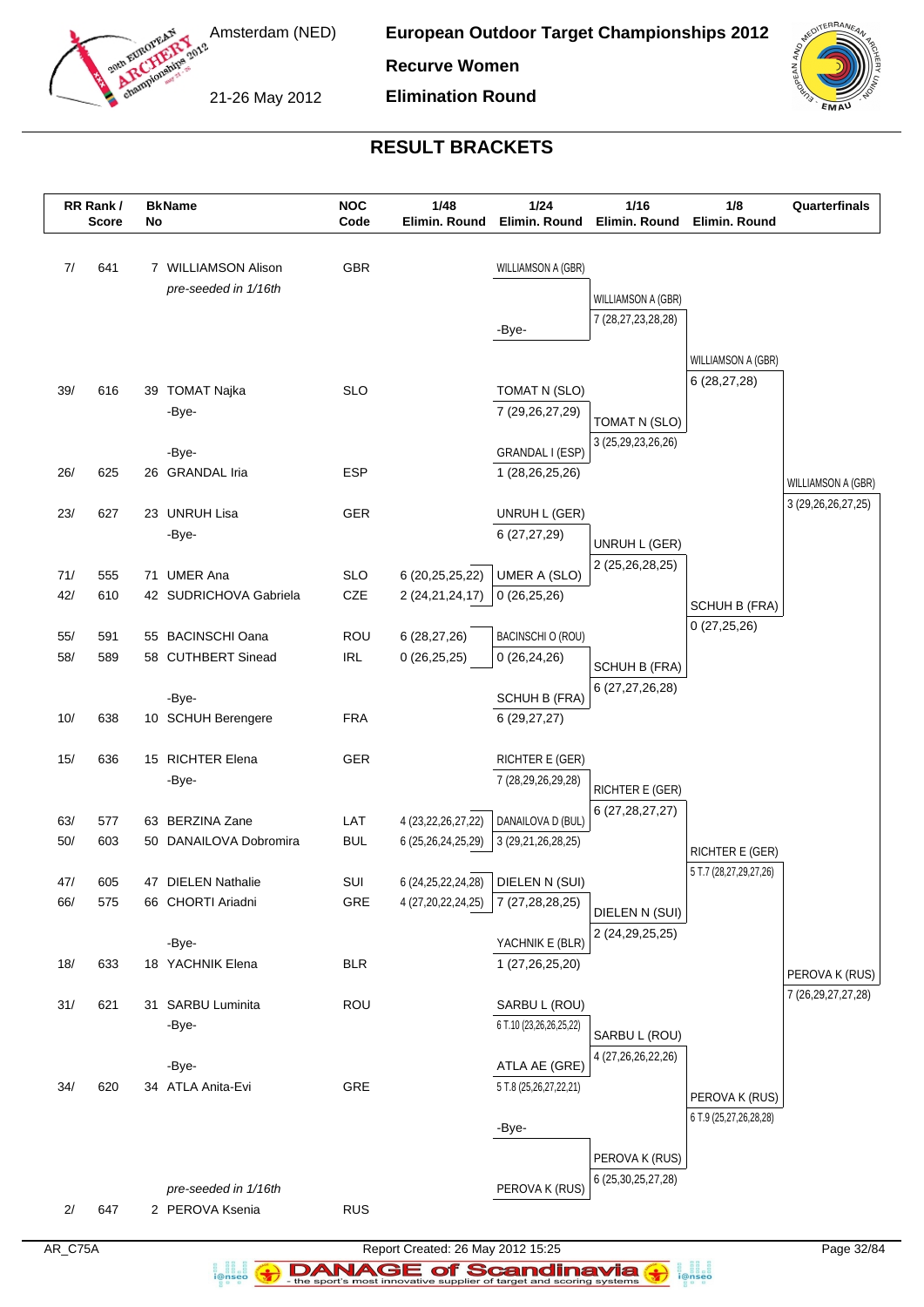

**Compound Men**

21-26 May 2012

**Final Round**



# **RESULT BRACKETS**

|           | RR Rank /<br><b>Score</b> | No | <b>BkName</b>                              | <b>NOC</b><br>Code       | Quarterfinals | <b>Semifinals</b>    | <b>Finals</b>        |                              |
|-----------|---------------------------|----|--------------------------------------------|--------------------------|---------------|----------------------|----------------------|------------------------------|
| 1/<br>25/ | 701<br>688                |    | 1 DELOCHE Pierre Julien<br>25 PAGNI Sergio | <b>FRA</b><br><b>ITA</b> | 145<br>147    | PAGNI S (ITA)<br>145 |                      |                              |
| 37/       | 682                       | 37 | <b>MOSER Daniel</b>                        | AUT                      | 145           | TITSCHER P (GER)     | PAGNI S (ITA)<br>145 |                              |
| 29/       | 686                       | 29 | <b>TITSCHER Paul</b>                       | <b>GER</b>               | 148           | 138                  |                      | <b>GOLD</b><br>PAGNI S (ITA) |
| 3/        | 700                       |    | 3 DAMSBO Martin                            | <b>DEN</b>               | 147 T.10*     | DAMSBO M (DEN)       |                      |                              |
| 6/        | 695                       |    | 6 BOE Morten                               | <b>NOR</b>               | 147 T.10      | 146                  | DAMSBO M (DEN)       |                              |
| 23/       | 688                       | 23 | DOUSSOT Christophe                         | <b>FRA</b>               | 144           | SIGAUSKAS V (LTU)    | 143                  | <b>SILVER</b>                |
| 15/       | 690                       | 15 | SIGAUSKAS Vladas                           | LTU                      | 147           | 140                  |                      | DAMSBO M (DEN)               |



a ana an<br>i@nseo

a anglica<br>i@nseo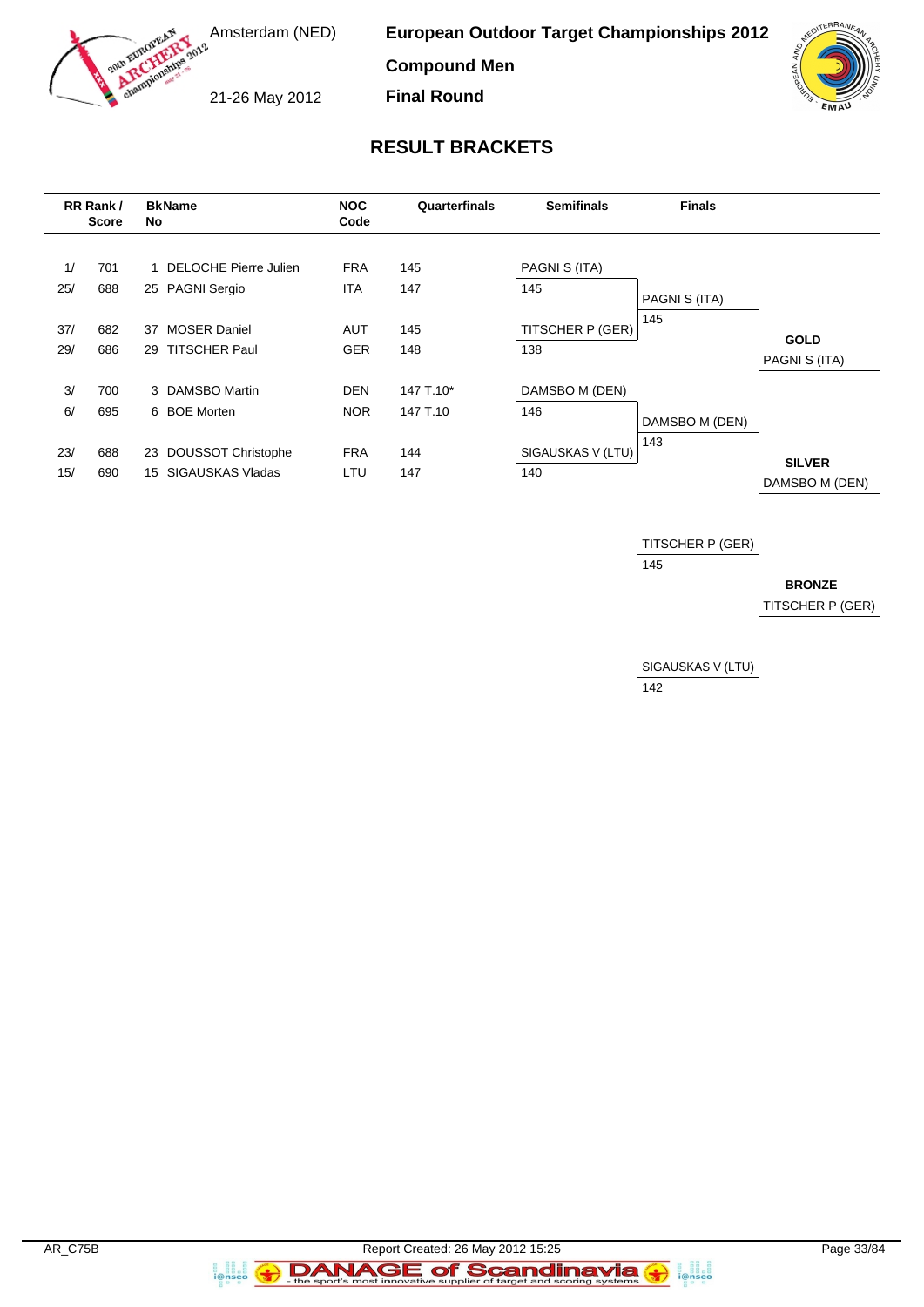

**European Outdoor Target Championships 2012**

**Compound Men**

21-26 May 2012

**Elimination Round**



# **RESULT BRACKETS**

|            | RR Rank /<br><b>Score</b> | No | <b>BkName</b>                                   | <b>NOC</b><br>Code       | 1/48<br>Elimin. Round | 1/24                           | 1/16<br>Elimin. Round Elimin. Round | 1/8<br>Elimin. Round | Quarterfinals    |
|------------|---------------------------|----|-------------------------------------------------|--------------------------|-----------------------|--------------------------------|-------------------------------------|----------------------|------------------|
| 1/         | 701                       |    | 1 DELOCHE Pierre Julien<br>pre-seeded in 1/16th | <b>FRA</b>               |                       | DELOCHE PJ (FRA)               | DELOCHE PJ (FRA)                    |                      |                  |
|            |                           |    |                                                 |                          |                       | -Bye-                          | 148                                 | DELOCHE PJ (FRA)     |                  |
| 33/        | 685                       |    | 33 CAUWE Michael<br>-Bye-                       | <b>BEL</b>               |                       | CAUWE M (BEL)<br>145 T.10      | CAUWE M (BEL)                       | 147                  |                  |
|            |                           |    | -Bye-                                           |                          |                       | FANTI L (ITA)                  | 144                                 |                      |                  |
| 32/        | 685                       |    | 32 FANTI Luca                                   | <b>ITA</b>               |                       | 145 T.9                        |                                     |                      | DELOCHE PJ (FRA) |
| 17/        | 689                       |    | 17 MATZNER Michael                              | <b>AUT</b>               |                       | MATZNER M (AUT)                |                                     |                      | 145              |
|            |                           |    | -Bye-                                           |                          |                       | 146                            | MATZNER M (AUT)                     |                      |                  |
| 65/        | 657                       |    | 65 BARANAUSKAS Mindaugas                        | LTU                      | 139                   | <b>BARANAUSKAS M (LTU)</b>     | 144                                 |                      |                  |
| 48/        | 675                       |    | 48 SMITH John                                   | <b>IRL</b>               | 138                   | 137                            |                                     | MATZNER M (AUT)      |                  |
|            |                           |    |                                                 |                          |                       |                                |                                     | 143                  |                  |
| 49/<br>64/ | 675<br>660                |    | 49 BLAZQUEZ Alberto                             | <b>ESP</b><br><b>NOR</b> | 144<br>141            | <b>BLAZQUEZ A (ESP)</b><br>144 |                                     |                      |                  |
|            |                           |    | 64 BOEE Kjell Terje                             |                          |                       |                                | BLAZQUEZ A (ESP)                    |                      |                  |
|            |                           |    | -Bye-                                           |                          |                       | VERDEYEN L (BEL)               | 141                                 |                      |                  |
| 16/        | 689                       |    | 16 VERDEYEN Luc                                 | <b>BEL</b>               |                       | 142                            |                                     |                      |                  |
| 9/         | 692                       |    | 9 GENET Dominique                               | <b>FRA</b>               |                       | <b>GENET D (FRA)</b>           |                                     |                      |                  |
|            |                           |    | -Bye-                                           |                          |                       | 149                            | <b>GENET D (FRA)</b>                |                      |                  |
| 57/        | 666                       |    | 57 DE LA TORRE Luis Miguel                      | <b>ESP</b>               | 142                   | DE LA TORRE LM (ESP)           | 146                                 |                      |                  |
| 56/        | 666                       |    | 56 BELLONI Fabrizio                             | <b>SMR</b>               | 136                   | 141                            |                                     | <b>GENET D (FRA)</b> |                  |
|            |                           |    |                                                 |                          |                       |                                |                                     | 146                  |                  |
| 41/<br>72/ | 678<br>649                |    | 41 SCRIBA Julian<br>72 KENT Kristo              | GER<br><b>EST</b>        | 145<br>134            | SCRIBA J (GER)<br>144          |                                     |                      |                  |
|            |                           |    |                                                 |                          |                       |                                | SCRIBA J (GER)<br>144               |                      |                  |
|            |                           |    | -Bye-                                           |                          |                       | GRIMWOOD L (GBR)               |                                     |                      |                  |
| 24/        | 688                       |    | 24 GRIMWOOD Liam                                | GBR                      |                       | 141                            |                                     |                      | PAGNI S (ITA)    |
| 25/        | 688                       |    | 25 PAGNI Sergio                                 | <b>ITA</b>               |                       | PAGNI S (ITA)                  |                                     |                      | 147              |
|            |                           |    | -Bye-                                           |                          |                       | 147                            | PAGNI S (ITA)                       |                      |                  |
|            |                           |    |                                                 |                          |                       |                                | 145 T.10,10                         |                      |                  |
| 73/        | 648                       |    | 73 SERNA Jonas                                  | LTU                      | 141                   | SITAR D (SLO)<br>145           |                                     |                      |                  |
| 40/        | 679                       |    | 40 SITAR Dejan                                  | <b>SLO</b>               | 143                   |                                |                                     | PAGNI S (ITA)        |                  |
|            |                           |    |                                                 |                          |                       | -Bye-                          |                                     | 148                  |                  |
|            |                           |    |                                                 |                          |                       |                                | JARVENPAA M (FIN)                   |                      |                  |
|            |                           |    |                                                 |                          |                       |                                | 145 T.10,9                          |                      |                  |
| 8/         | 692                       |    | pre-seeded in 1/16th<br>8 JARVENPAA Marko       | ${\sf FIN}$              |                       | JARVENPAA M (FIN)              |                                     |                      |                  |
|            |                           |    |                                                 |                          |                       |                                |                                     |                      |                  |

AR\_C75A Report Created: 26 May 2012 15:25 Page 34/84 **DANAGE of Scandinavia** 

a analis<br>i@nseo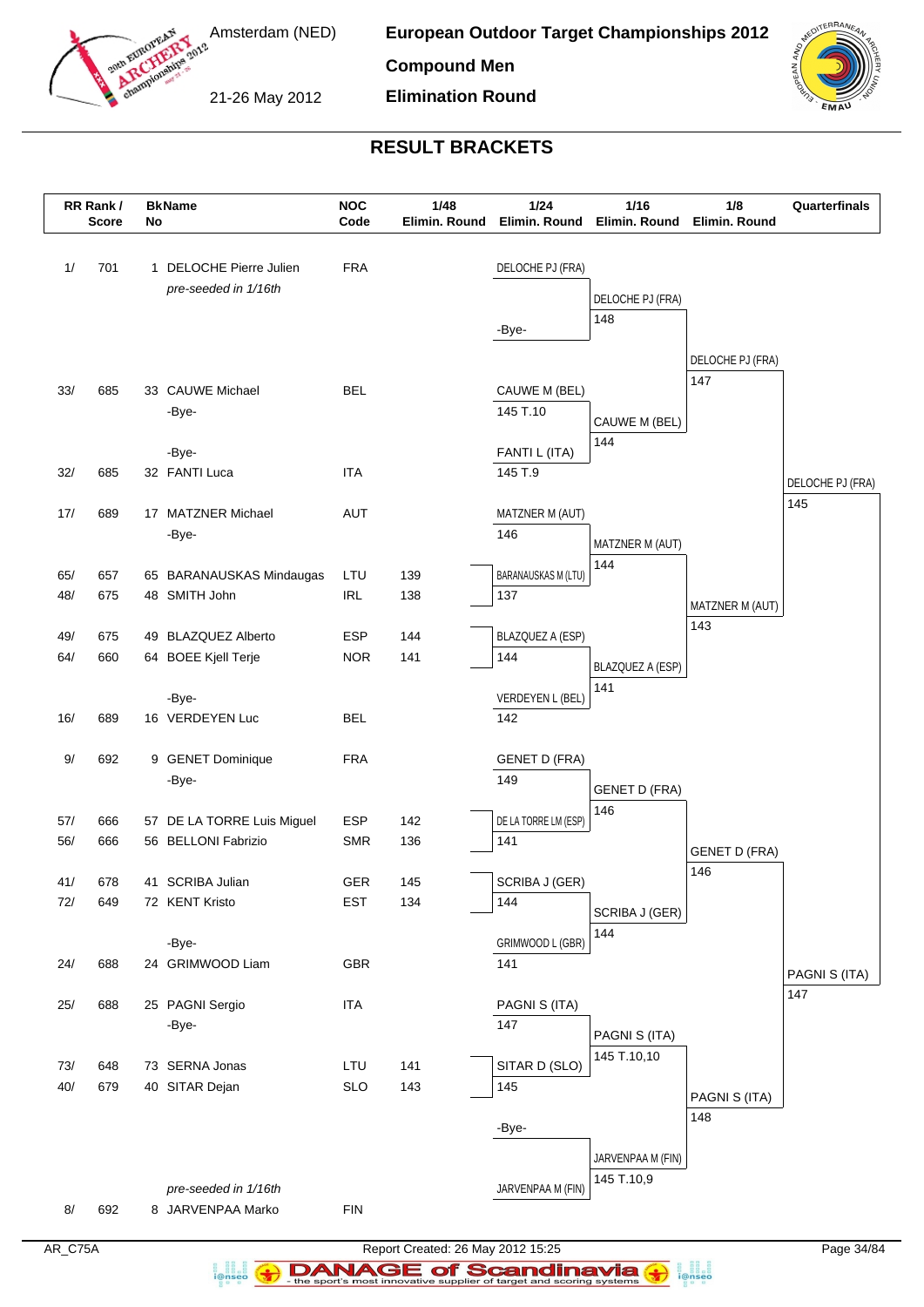

**Compound Men**

21-26 May 2012



# **RESULT BRACKETS**

**Elimination Round**

|            | RR Rank /<br><b>Score</b> | No | <b>BkName</b>                             | <b>NOC</b><br>Code       | 1/48<br>Elimin. Round | 1/24<br>Elimin. Round   | 1/16<br>Elimin. Round   | 1/8<br>Elimin. Round | Quarterfinals        |
|------------|---------------------------|----|-------------------------------------------|--------------------------|-----------------------|-------------------------|-------------------------|----------------------|----------------------|
| $5/$       | 699                       |    | 5 BUSBY Duncan                            | <b>GBR</b>               |                       | <b>BUSBY D (GBR)</b>    |                         |                      |                      |
|            |                           |    | pre-seeded in 1/16th                      |                          |                       |                         | <b>BUSBY D (GBR)</b>    |                      |                      |
|            |                           |    |                                           |                          |                       |                         | 144                     |                      |                      |
|            |                           |    |                                           |                          |                       | -Bye-                   |                         |                      |                      |
|            |                           |    |                                           |                          |                       |                         |                         | MOSER D (AUT)        |                      |
| 37/        | 682                       |    | 37 MOSER Daniel                           | <b>AUT</b>               | 145                   | MOSER D (AUT)           |                         | 147                  |                      |
| 76/        | 644                       |    | 76 SOMMER Max                             | AUT                      | 134                   | 145 T.10                |                         |                      |                      |
|            |                           |    |                                           |                          |                       |                         | MOSER D (AUT)           |                      |                      |
|            |                           |    | -Bye-                                     |                          |                       | DAMBAEV A (RUS)         | 145                     |                      |                      |
| 28/        | 687                       |    | 28 DAMBAEV Alexander                      | <b>RUS</b>               |                       | 145 T.9                 |                         |                      |                      |
|            |                           |    |                                           |                          |                       |                         |                         |                      | MOSER D (AUT)<br>145 |
| 21/        | 688                       | 21 | <b>BONELLI Giovanni Paolo</b>             | <b>SMR</b>               |                       | <b>BONELLI GP (SMR)</b> |                         |                      |                      |
|            |                           |    | -Bye-                                     |                          |                       | 143                     | <b>BONELLI GP (SMR)</b> |                      |                      |
|            |                           |    |                                           |                          |                       |                         | 144                     |                      |                      |
| 69/        | 653                       |    | 69 KRSTIC Borislav                        | <b>SRB</b>               | 136                   | LUNDIN M (SWE)          |                         |                      |                      |
| 44/        | 677                       |    | 44 LUNDIN Morgan                          | <b>SWE</b>               | 144                   | 142                     |                         | DRAGONI L (ITA)      |                      |
| 53/        | 671                       |    | 53 VINOGRADOV Roman                       | <b>UKR</b>               |                       | VERNER P (CZE)          |                         | 145                  |                      |
| 60/        | 663                       |    | 60 VERNER Petr                            | <b>CZE</b>               | -Bye-                 | 139                     |                         |                      |                      |
|            |                           |    |                                           |                          |                       |                         | DRAGONI L (ITA)         |                      |                      |
|            |                           |    | -Bye-                                     |                          |                       | DRAGONI L (ITA)         | 147                     |                      |                      |
| 12/        | 691                       |    | 12 DRAGONI Luigi                          | <b>ITA</b>               |                       | 143                     |                         |                      |                      |
|            |                           |    |                                           |                          |                       |                         |                         |                      |                      |
| 13/        | 690                       |    | 13 BLEYENDAAL Ruben                       | <b>NED</b>               |                       | BLEYENDAAL R (NED)      |                         |                      |                      |
|            |                           |    | -Bye-                                     |                          |                       | 144                     | BLEYENDAAL R (NED)      |                      |                      |
|            |                           |    |                                           |                          |                       |                         | 144                     |                      |                      |
| 61/        | 663                       | 61 | <b>DAVARCI Ali</b>                        | <b>TUR</b>               | 138                   | ZEMAN V (SVK)           |                         |                      |                      |
| 52/        | 671                       |    | 52 ZEMAN Viktor                           | <b>SVK</b>               | 140                   | 142                     |                         | MIOKOVIC D (SRB)     |                      |
|            |                           |    |                                           |                          |                       |                         |                         | 139                  |                      |
| 45/<br>68/ | 677<br>654                |    | 45 VIDAL Alfonso<br>68 ELMAAGACLI Demir   | <b>ESP</b><br><b>TUR</b> | 137<br>136            | VIDAL A (ESP)<br>140    |                         |                      |                      |
|            |                           |    |                                           |                          |                       |                         | MIOKOVIC D (SRB)        |                      |                      |
|            |                           |    | -Bye-                                     |                          |                       | MIOKOVIC D (SRB)        | 147                     |                      |                      |
| 20/        | 688                       |    | 20 MIOKOVIC Danilo                        | <b>SRB</b>               |                       | 141                     |                         |                      |                      |
|            |                           |    |                                           |                          |                       |                         |                         |                      | TITSCHER P (GER)     |
| 29/        | 686                       |    | 29 TITSCHER Paul                          | GER                      |                       | TITSCHER P (GER)        |                         |                      | 148                  |
|            |                           |    | -Bye-                                     |                          |                       | 148                     |                         |                      |                      |
|            |                           |    |                                           |                          |                       |                         | TITSCHER P (GER)<br>146 |                      |                      |
|            |                           |    | -Bye-                                     |                          |                       | HAGEN PO (NOR)          |                         |                      |                      |
| 36/        | 683                       |    | 36 HAGEN Paul Ole                         | <b>NOR</b>               |                       | 141                     |                         | TITSCHER P (GER)     |                      |
|            |                           |    |                                           |                          |                       |                         |                         | 147                  |                      |
|            |                           |    |                                           |                          |                       | -Bye-                   |                         |                      |                      |
|            |                           |    |                                           |                          |                       |                         | SCHLOESSER M (NED)      |                      |                      |
|            |                           |    |                                           |                          |                       | SCHLOESSER M (NED)      | 145                     |                      |                      |
| 4/         | 700                       |    | pre-seeded in 1/16th<br>4 SCHLOESSER Mike | <b>NED</b>               |                       |                         |                         |                      |                      |
|            |                           |    |                                           |                          |                       |                         |                         |                      |                      |

a analis<br>i@nseo

AR\_C75A Report Created: 26 May 2012 15:25 Page 35/84 **DANAGE of Scandinavia**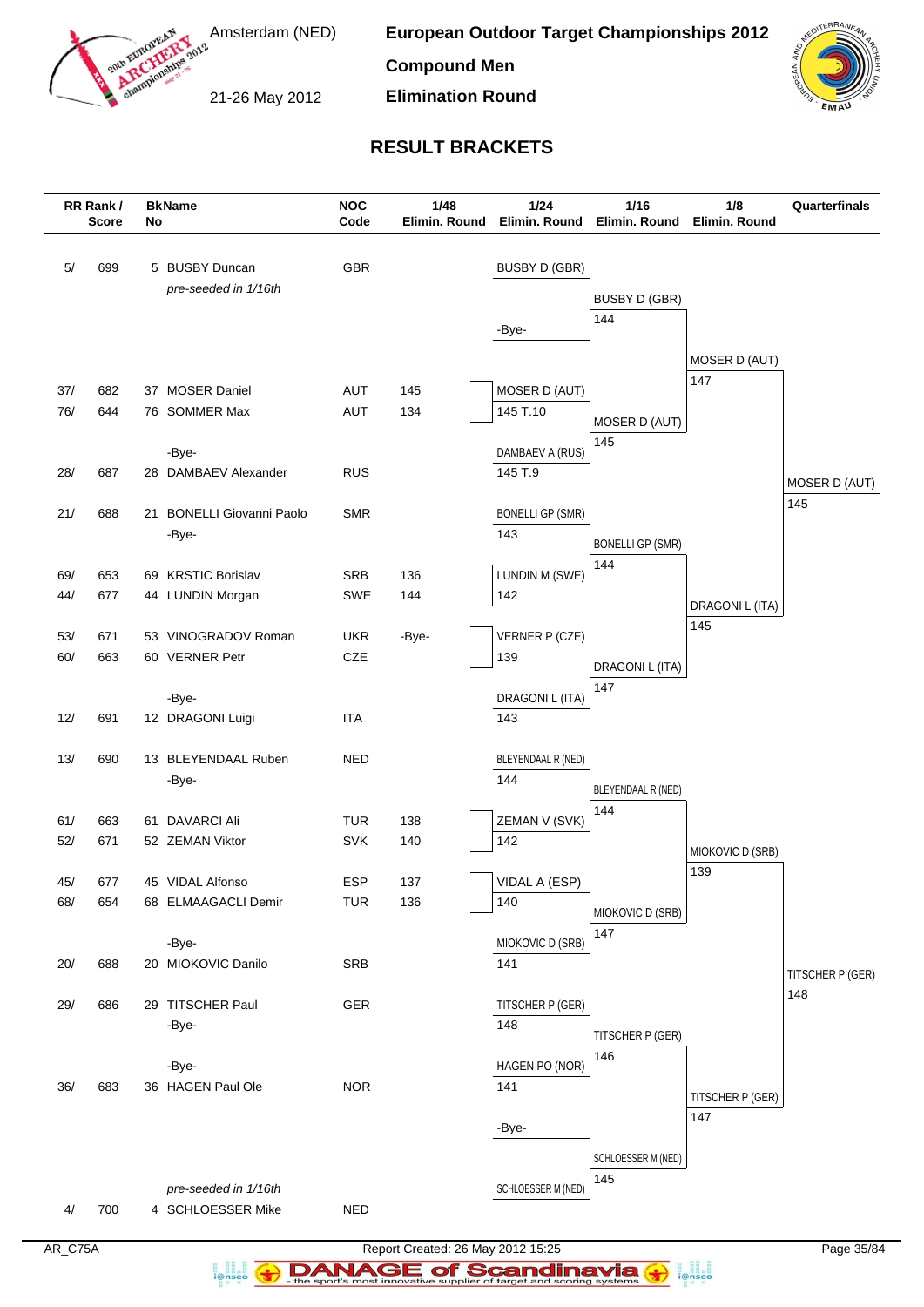

**European Outdoor Target Championships 2012**

**Compound Men**

21-26 May 2012

**Elimination Round**



# **RESULT BRACKETS**

|            | RR Rank /<br><b>Score</b> | No | <b>BkName</b>                           | <b>NOC</b><br>Code | 1/48<br>Elimin. Round | $1/24$                     | 1/16<br>Elimin. Round Elimin. Round | 1/8<br>Elimin. Round | Quarterfinals      |
|------------|---------------------------|----|-----------------------------------------|--------------------|-----------------------|----------------------------|-------------------------------------|----------------------|--------------------|
| 3/         | 700                       |    | 3 DAMSBO Martin<br>pre-seeded in 1/16th | <b>DEN</b>         |                       | DAMSBO M (DEN)             | DAMSBO M (DEN)<br>149               |                      |                    |
|            |                           |    |                                         |                    |                       | -Bye-                      |                                     | DAMSBO M (DEN)       |                    |
| 35/        | 684                       |    | 35 VAVRO Mario                          | CRO                |                       | VAVRO M (CRO)              |                                     | 147                  |                    |
|            |                           |    | -Bye-                                   |                    |                       | 146                        |                                     |                      |                    |
|            |                           |    |                                         |                    |                       |                            | VAVRO M (CRO)<br>142                |                      |                    |
|            |                           |    | -Bye-                                   |                    |                       | KYRITSOGLOU S (BEL)        |                                     |                      |                    |
| 30/        | 686                       |    | 30 KYRITSOGLOU Sam                      | <b>BEL</b>         |                       | 144                        |                                     |                      | DAMSBO M (DEN)     |
| 19/        | 689                       |    | 19 JOHANNESSEN Torben                   | <b>DEN</b>         |                       | JOHANNESSEN T (DEN)        |                                     |                      | 147 T.10*          |
|            |                           |    | -Bye-                                   |                    |                       | 142                        | HOFER P (SUI)                       |                      |                    |
|            |                           |    |                                         |                    |                       |                            | 144                                 |                      |                    |
| 67/        | 655                       |    | 67 GOLYGOWSKI Marcin                    | POL                | 138                   | HOFER P (SUI)<br>144       |                                     |                      |                    |
| 46/        | 677                       |    | 46 HOFER Patrizio                       | SUI                | 146                   |                            |                                     | HOFER P (SUI)        |                    |
| 51/        | 673                       |    | 51 LEHTONEN Kaj                         | <b>FIN</b>         | 140                   | LEHTONEN K (FIN)           |                                     | 145                  |                    |
| 62/        | 662                       |    | 62 POLAKOVIC Richard                    | <b>SVK</b>         | 131                   | 143                        | DURNY MJ (SVK)                      |                      |                    |
|            |                           |    |                                         |                    |                       |                            | 142                                 |                      |                    |
| 14/        | 690                       |    | -Bye-<br>14 DURNY Matus Jr.             | <b>SVK</b>         |                       | DURNY MJ (SVK)<br>147      |                                     |                      |                    |
|            |                           |    |                                         |                    |                       |                            |                                     |                      |                    |
| 11/        | 692                       |    | 11 LAUBE Marcus                         | GER                |                       | LAUBE M (GER)              |                                     |                      |                    |
|            |                           |    | -Bye-                                   |                    |                       | 145                        | LAUBE M (GER)                       |                      |                    |
|            |                           |    |                                         |                    |                       |                            | 146                                 |                      |                    |
| 59/<br>54/ | 665<br>670                |    | 59 BOKA Laszlo<br>54 GAWRYS Dariusz     | <b>HUN</b><br>POL  | 139<br>136            | <b>BOKA L (HUN)</b><br>141 |                                     |                      |                    |
|            |                           |    |                                         |                    |                       |                            |                                     | LAUBE M (GER)        |                    |
| 43/        | 678                       |    | 43 KILPIA Asko                          | <b>FIN</b>         | 144                   | KILPIA A (FIN)             |                                     | 145                  |                    |
| 70/        | 652                       |    | 70 TROYEPOLSKIY Stanislav               | <b>ISR</b>         | 137                   | 142                        | KILPIA A (FIN)                      |                      |                    |
|            |                           |    |                                         |                    |                       |                            | 143                                 |                      |                    |
| 22/        | 688                       |    | -Bye-<br>22 KIS Laszlo                  | <b>HUN</b>         |                       | KIS L (HUN)<br>141         |                                     |                      |                    |
|            |                           |    |                                         |                    |                       |                            |                                     |                      | <b>BOE M (NOR)</b> |
| $27/$      | 688                       |    | 27 LAURSEN Patrick                      | DEN                |                       | LAURSEN P (DEN)            |                                     |                      | 147 T.10           |
|            |                           |    | -Bye-                                   |                    |                       | 147                        | LAURSEN P (DEN)                     |                      |                    |
|            |                           |    |                                         |                    |                       |                            | 145                                 |                      |                    |
| 75/<br>38/ | 647<br>682                |    | 75 SHATRAVA Pavel<br>38 BURRI Kevin     | LAT<br>SUI         | 138<br>145            | <b>BURRIK (SUI)</b><br>144 |                                     |                      |                    |
|            |                           |    |                                         |                    |                       |                            |                                     | BOE M (NOR)          |                    |
|            |                           |    |                                         |                    |                       | -Bye-                      |                                     | 147                  |                    |
|            |                           |    |                                         |                    |                       |                            | BOE M (NOR)                         |                      |                    |
|            |                           |    | pre-seeded in 1/16th                    |                    |                       | <b>BOE M (NOR)</b>         | 147                                 |                      |                    |
| 6/         | 695                       |    | 6 BOE Morten                            | <b>NOR</b>         |                       |                            |                                     |                      |                    |
|            |                           |    |                                         |                    |                       |                            |                                     |                      |                    |

a analis<br>i@nseo

AR\_C75A Report Created: 26 May 2012 15:25 Page 36/84 **DANAGE of Scandinavia**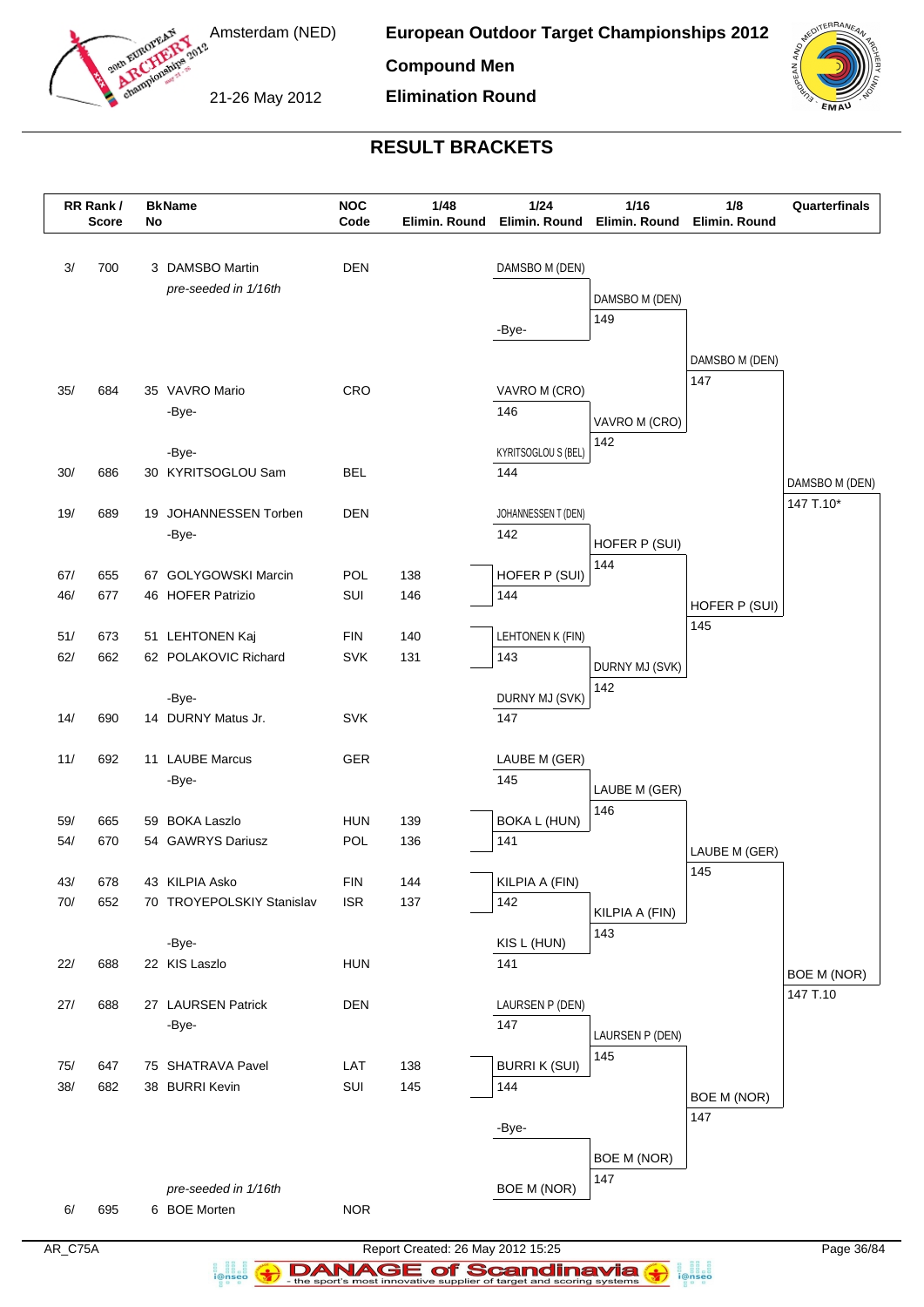

**European Outdoor Target Championships 2012**

**Compound Men**

21-26 May 2012

**Elimination Round**



## **RESULT BRACKETS**

|            | RR Rank /<br><b>Score</b> | No | <b>BkName</b>                          | <b>NOC</b><br>Code       | 1/48<br>Elimin. Round | 1/24<br>Elimin. Round            | 1/16<br>Elimin. Round | 1/8<br>Elimin. Round | Quarterfinals     |
|------------|---------------------------|----|----------------------------------------|--------------------------|-----------------------|----------------------------------|-----------------------|----------------------|-------------------|
| 7/         | 695                       |    | 7 CARLSSON Magnus                      | SWE                      |                       | CARLSSON M (SWE)                 |                       |                      |                   |
|            |                           |    | pre-seeded in 1/16th                   |                          |                       |                                  | CARLSSON M (SWE)      |                      |                   |
|            |                           |    |                                        |                          |                       | -Bye-                            | 143                   |                      |                   |
|            |                           |    |                                        |                          |                       |                                  |                       |                      |                   |
|            |                           |    |                                        |                          |                       |                                  |                       | WHITE C (GBR)<br>145 |                   |
| 39/        | 681                       |    | 39 KHALUDOROV Danzan                   | <b>RUS</b>               | 144                   | KHALUDOROV D (RUS)               |                       |                      |                   |
| 74/        | 647                       |    | 74 AVSJUKS Viktors                     | LAT                      | 126                   | 140                              | WHITE C (GBR)         |                      |                   |
|            |                           |    | -Bye-                                  |                          |                       | WHITE C (GBR)                    | 147                   |                      |                   |
| 26/        | 688                       |    | 26 WHITE Chris                         | <b>GBR</b>               |                       | 147                              |                       |                      |                   |
|            |                           |    |                                        |                          |                       |                                  |                       |                      | DOUSSOT C (FRA)   |
| 23/        | 688                       |    | 23 DOUSSOT Christophe                  | <b>FRA</b>               |                       | DOUSSOT C (FRA)                  |                       |                      | 144               |
|            |                           |    | -Bye-                                  |                          |                       | 146                              | DOUSSOT C (FRA)       |                      |                   |
| 71/        | 650                       |    | 71 ELARTS Kaspars                      | LAT                      | 129                   | <b>GRIFFIN C (IRL)</b>           | 143                   |                      |                   |
| 42/        | 678                       |    | 42 GRIFFIN Colin                       | <b>IRL</b>               | 139                   | 140                              |                       |                      |                   |
|            |                           |    |                                        |                          |                       |                                  |                       | DOUSSOT C (FRA)      |                   |
| 55/        | 670                       |    | 55 REITMEIER Filip                     | CZE                      | 138                   | REITMEIER F (CZE)                |                       | 149                  |                   |
| 58/        | 665                       |    | 58 TORMIS Priit                        | <b>EST</b>               | 137                   | 146 T.10                         | REITMEIER F (CZE)     |                      |                   |
|            |                           |    |                                        |                          |                       |                                  | 141                   |                      |                   |
| 10/        | 692                       |    | -Bye-<br>10 ONDRIK Tibor               | <b>HUN</b>               |                       | <b>ONDRIK T (HUN)</b><br>146 T.9 |                       |                      |                   |
|            |                           |    |                                        |                          |                       |                                  |                       |                      |                   |
| 15/        | 690                       |    | 15 SIGAUSKAS Vladas                    | LTU                      |                       | SIGAUSKAS V (LTU)                |                       |                      |                   |
|            |                           |    | -Bye-                                  |                          |                       | 143                              | SIGAUSKAS V (LTU)     |                      |                   |
|            |                           |    |                                        |                          |                       |                                  | 145                   |                      |                   |
| 63/<br>50/ | 661<br>674                |    | 63 HANCI Hasan Basri<br>50 HALL Robert | <b>TUR</b><br><b>IRL</b> | 141<br>145            | HALL R (IRL)<br>137              |                       |                      |                   |
|            |                           |    |                                        |                          |                       |                                  |                       | SIGAUSKAS V (LTU)    |                   |
| 47/        | 677                       |    | 47 KOZHIN Dmitry                       | <b>RUS</b>               | 148                   | KOZHIN D (RUS)                   |                       | 146                  |                   |
| 66/        | 656                       |    | 66 PIEKARSKI Boguslaw                  | POL                      | 136                   | 144                              | KOZHIN D (RUS)        |                      |                   |
|            |                           |    |                                        |                          |                       |                                  | 142                   |                      |                   |
| 18/        | 689                       |    | -Bye-<br>18 UROSEVIC Ljubisa           | <b>SRB</b>               |                       | UROSEVIC L (SRB)<br>143          |                       |                      |                   |
|            |                           |    |                                        |                          |                       |                                  |                       |                      | SIGAUSKAS V (LTU) |
| 31/        | 685                       |    | 31 BRADA Vladimir                      | CZE                      |                       | BRADA V (CZE)                    |                       |                      | 147               |
|            |                           |    | -Bye-                                  |                          |                       | 139                              | BRADA V (CZE)         |                      |                   |
|            |                           |    |                                        |                          |                       |                                  | 140                   |                      |                   |
|            |                           |    | -Bye-                                  |                          |                       | ANDERSSON JL (SWE)               |                       |                      |                   |
| 34/        | 684                       |    | 34 ANDERSSON Jonas Lennart SWE         |                          |                       | 138                              |                       | BRADA V (CZE)        |                   |
|            |                           |    |                                        |                          |                       | -Bye-                            |                       | 143                  |                   |
|            |                           |    |                                        |                          |                       |                                  |                       |                      |                   |
|            |                           |    |                                        |                          |                       |                                  | ELZINGA P (NED)       |                      |                   |
|            |                           |    | pre-seeded in 1/16th                   |                          |                       | ELZINGA P (NED)                  | 139                   |                      |                   |
| $2/$       | 701                       |    | 2 ELZINGA Peter                        | <b>NED</b>               |                       |                                  |                       |                      |                   |

a analis<br>i@nseo

AR\_C75A Report Created: 26 May 2012 15:25 Page 37/84 **DANAGE of Scandinavia**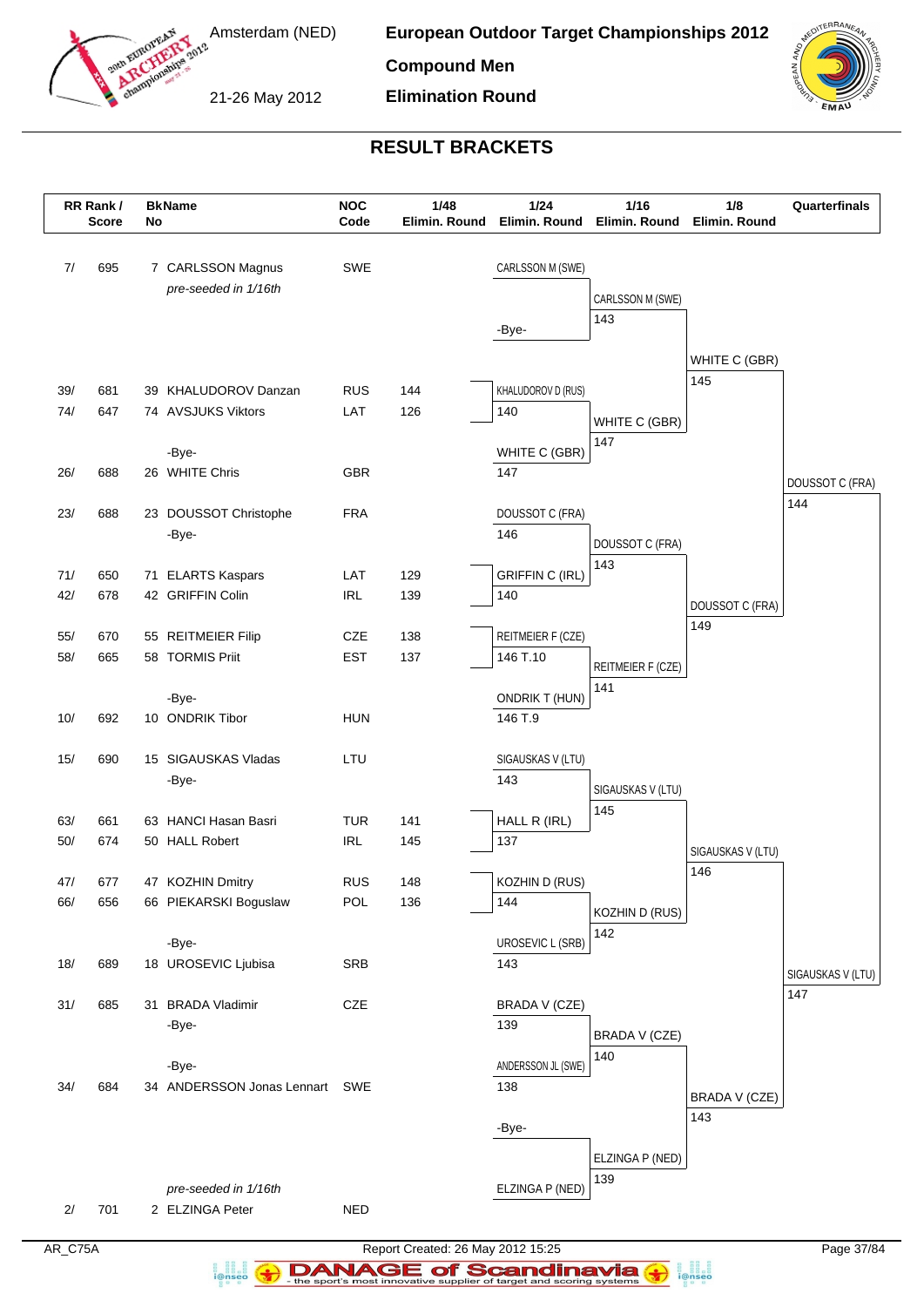

**Compound Women**

**Final Round**

21-26 May 2012

# **RESULT BRACKETS**

|           | RR Rank /<br><b>Score</b> | <b>BkName</b><br>No                                  |                          | Quarterfinals | <b>Semifinals</b>             | <b>Finals</b>     |                                      |
|-----------|---------------------------|------------------------------------------------------|--------------------------|---------------|-------------------------------|-------------------|--------------------------------------|
| 17/<br>8/ | 671<br>680                | <b>MARTRET Caroline</b><br>17<br>8 LEBECQUE Pascale  | <b>FRA</b><br><b>FRA</b> | 140<br>144    | LEBECQUE P (FRA)<br>138       | ANASTASIO A (ITA) |                                      |
| 5/<br>13/ | 688<br>673                | 5 ANASTASIO Anastasia<br><b>MARKOVIC Irina</b><br>13 | <b>ITA</b><br><b>NED</b> | 144<br>138    | ANASTASIO A (ITA)<br>146      | 134               | <b>GOLD</b><br><b>BERGER K (GER)</b> |
| 3/<br>6/  | 691<br>688                | 3 BERGER Kristina<br>6 VAN CASPEL Inge               | <b>GER</b><br><b>NED</b> | 144<br>140    | BERGER K (GER)<br>144         | BERGER K (GER)    |                                      |
| 7/<br>2/  | 685<br>694                | <b>BUDEN</b> Ivana<br>2 TONIOLI Marcella             | <b>CRO</b><br><b>ITA</b> | 142<br>144    | <b>TONIOLI M (ITA)</b><br>142 | 141               | <b>SILVER</b><br>ANASTASIO A (ITA)   |



a and<br>i@nseo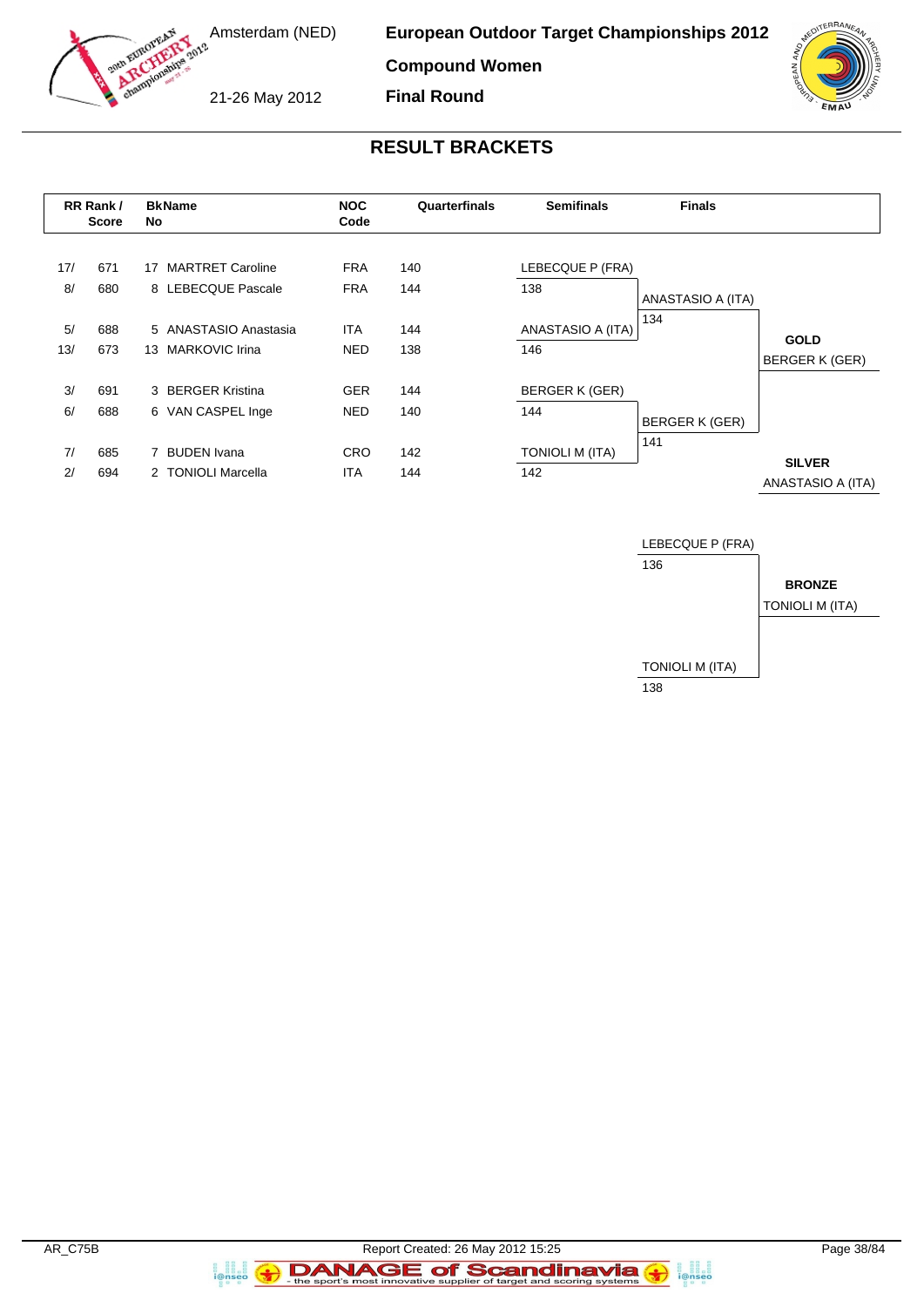

21-26 May 2012

**Elimination Round**



# **RESULT BRACKETS**

|            | RR Rank /<br><b>Score</b> | No | <b>BkName</b>                      | <b>NOC</b><br>Code | $1/24$<br>Elimin. Round | 1/16<br>Elimin. Round    | 1/8<br>Elimin. Round          | Quarterfinals          |
|------------|---------------------------|----|------------------------------------|--------------------|-------------------------|--------------------------|-------------------------------|------------------------|
|            |                           |    |                                    |                    |                         |                          |                               |                        |
| 1/         | 695                       |    | 1 LOGINOVA Albina                  | <b>RUS</b>         |                         | LOGINOVA A (RUS)         |                               |                        |
|            |                           |    | pre-seeded in 1/16th               |                    |                         | 144 T.9*                 |                               |                        |
|            |                           |    |                                    |                    |                         |                          | LOGINOVA A (RUS)              |                        |
| 33/        | 656                       |    | 33 WILLEMS Gladys                  | <b>BEL</b>         | 141                     | WILLEMS G (BEL)          | 141                           |                        |
| 32/        | 656                       |    | 32 ENTHOVEN Inge                   | NED                | 135                     | 144 T.9                  |                               | <b>MARTRET C (FRA)</b> |
|            |                           |    |                                    |                    |                         |                          |                               | 140                    |
| 17/        | 671                       |    | 17 MARTRET Caroline                | <b>FRA</b>         |                         | <b>MARTRET C (FRA)</b>   |                               |                        |
|            |                           |    | -Bye-                              |                    |                         | 141                      | <b>MARTRET C (FRA)</b>        |                        |
|            |                           |    |                                    |                    |                         |                          | 142                           |                        |
| 16/        | 671                       |    | -Bye-<br>16 MASSINA Michele        | <b>BEL</b>         |                         | MASSINA M (BEL)<br>132   |                               |                        |
|            |                           |    |                                    |                    |                         |                          |                               |                        |
| 9/         | 677                       |    | 9 SOEMOD Camilla                   | <b>DEN</b>         |                         | SOEMOD C (DEN)           |                               |                        |
|            |                           |    | -Bye-                              |                    |                         | 142                      |                               |                        |
|            |                           |    |                                    |                    |                         |                          | SOEMOD C (DEN)<br>141         |                        |
| 41/        | 644                       |    | 41 SVENSEN June                    | <b>NOR</b>         | 136                     | CUESTA I (ESP)           |                               |                        |
| 24/        | 664                       |    | 24 CUESTA Irene                    | <b>ESP</b>         | 140                     | 141                      |                               | LEBECQUE P (FRA)       |
|            |                           |    |                                    |                    |                         |                          |                               | 144                    |
| 25/<br>40/ | 663<br>645                |    | 25 GRYDELAND Runa<br>40 ORLIC Maja | <b>NOR</b><br>CRO  | 139<br>135              | GRYDELAND R (NOR)<br>133 |                               |                        |
|            |                           |    |                                    |                    |                         |                          | LEBECQUE P (FRA)              |                        |
|            |                           |    | pre-seeded in 1/16th               |                    |                         | LEBECQUE P (FRA)         | 142                           |                        |
| 8/         | 680                       |    | 8 LEBECQUE Pascale                 | <b>FRA</b>         |                         | 138                      |                               |                        |
|            |                           |    |                                    |                    |                         |                          |                               |                        |
| 5/         | 688                       |    | 5 ANASTASIO Anastasia              | <b>ITA</b>         |                         | ANASTASIO A (ITA)        |                               |                        |
|            |                           |    | pre-seeded in 1/16th               |                    |                         | 143                      | ANASTASIO A (ITA)             |                        |
|            |                           |    |                                    |                    |                         |                          | 141 T.10                      |                        |
| 37/        | 654                       |    | 37 LUQUE Pilar                     | ESP<br>POL         | 128                     | STANIECZEK A (POL)       |                               |                        |
| 28/        | 662                       |    | 28 STANIECZEK Anna                 |                    | 141                     | 139                      |                               | ANASTASIO A (ITA)      |
| 21/        | 667                       |    | 21 PRIEELS Sarah                   | <b>BEL</b>         | 144                     | PRIEELS S (BEL)          |                               | 144                    |
| 44/        | 622                       |    | 44 SZALANSKA Katarzyna             | POL                | 131                     | 141 T.10                 |                               |                        |
|            |                           |    |                                    |                    |                         |                          | DANIELSSON I (SWE)<br>141 T.6 |                        |
|            |                           |    | -Bye-                              |                    |                         | DANIELSSON I (SWE)       |                               |                        |
| 12/        | 675                       |    | 12 DANIELSSON Isabell              | SWE                |                         | 141 T.10*                |                               |                        |
|            |                           |    |                                    |                    |                         |                          |                               |                        |
| 13/        | 673                       |    | 13 MARKOVIC Irina                  | NED                |                         | MARKOVIC I (NED)         |                               |                        |
|            |                           |    | -Bye-                              |                    |                         | 138                      | MARKOVIC I (NED)              |                        |
| 45/        | 615                       |    | 45 AUSTYN-GAWRYS Joanna            | POL                | 133                     | OLOFSSON I (SWE)         | 137                           |                        |
| 20/        | 667                       |    | 20 OLOFSSON Ingrid                 | SWE                | 138                     | 137                      |                               |                        |
|            |                           |    |                                    |                    |                         |                          |                               | MARKOVIC I (NED)       |
| 29/        | 660                       |    | 29 GALES Andrea                    | <b>GBR</b>         | 140                     | OLEKSEJENKO J (LAT)      |                               | 138                    |
| 36/        | 654                       |    | 36 OLEKSEJENKO Julia               | LAT                | 143                     | 144                      | OLEKSEJENKO J (LAT)           |                        |
|            |                           |    |                                    |                    |                         |                          | 133                           |                        |
|            |                           |    | pre-seeded in 1/16th               |                    |                         | LONGO L (ITA)            |                               |                        |
| 4/         | 689                       |    | 4 LONGO Laura                      | <b>ITA</b>         |                         | 141                      |                               |                        |

a analis<br>i@nseo

AR\_C75A Report Created: 26 May 2012 15:25 Page 39/84 **DANAGE of Scandinavia**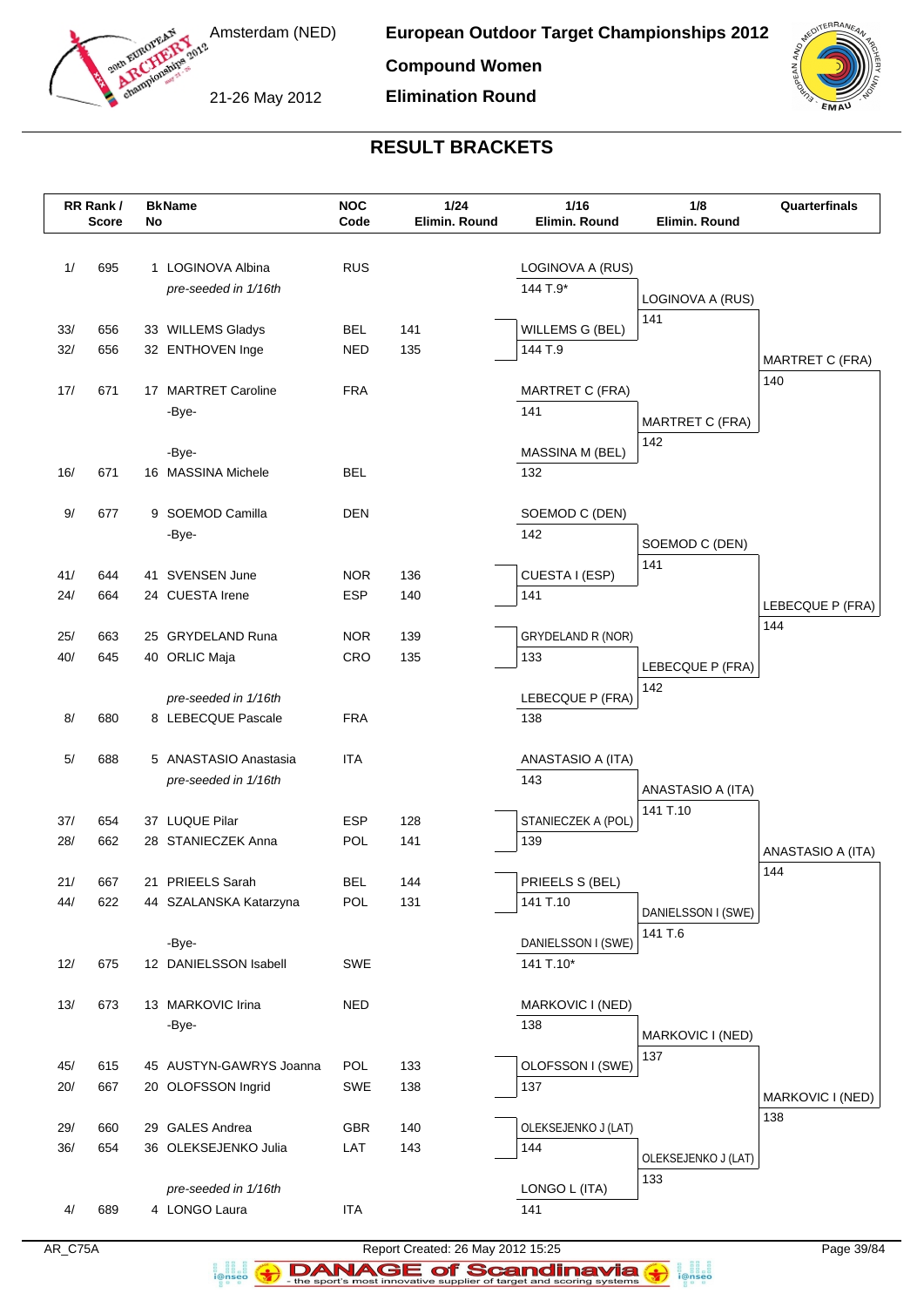



21-26 May 2012

# **RESULT BRACKETS**

**Elimination Round**

|            | RR Rank /<br><b>Score</b> | No | <b>BkName</b>                         | <b>NOC</b><br>Code | 1/24<br>Elimin. Round | 1/16<br>Elimin. Round    | 1/8<br>Elimin. Round   | Quarterfinals          |
|------------|---------------------------|----|---------------------------------------|--------------------|-----------------------|--------------------------|------------------------|------------------------|
|            |                           |    |                                       |                    |                       |                          |                        |                        |
| 3/         | 691                       |    | 3 BERGER Kristina                     | GER                |                       | BERGER K (GER)           |                        |                        |
|            |                           |    | pre-seeded in 1/16th                  |                    |                       | 144                      |                        |                        |
|            |                           |    |                                       |                    |                       |                          | BERGER K (GER)         |                        |
| 35/        | 655                       |    | 35 BABININA Jelena                    | LTU                | 136                   | LANTEE A (FIN)           | 146                    |                        |
| 30/        | 659                       |    | 30 LANTEE Anne                        | <b>FIN</b>         | 138                   | 135                      |                        | BERGER K (GER)         |
|            |                           |    |                                       |                    |                       |                          |                        | 144                    |
| 19/        | 667                       |    | 19 MIKALA Melanie                     | GER                |                       | MIKALA M (GER)           |                        |                        |
|            |                           |    | -Bye-                                 |                    |                       | 133                      | <b>GOEBEL P (AUT)</b>  |                        |
|            |                           |    |                                       |                    |                       |                          | 138                    |                        |
| 14/        | 673                       |    | -Bye-<br>14 GOEBEL Petra              | <b>AUT</b>         |                       | GOEBEL P (AUT)<br>139    |                        |                        |
|            |                           |    |                                       |                    |                       |                          |                        |                        |
| 11/        | 675                       |    | 11 WEIHE Andrea                       | <b>GER</b>         |                       | WEIHE A (GER)            |                        |                        |
|            |                           |    | -Bye-                                 |                    |                       | 135                      |                        |                        |
|            |                           |    |                                       |                    |                       |                          | LAWTHER M (IRL)<br>133 |                        |
| 43/        | 623                       |    | 43 DURNA Katarina                     | <b>SVK</b>         | 135                   | LAWTHER M (IRL)          |                        |                        |
| 22/        | 665                       |    | 22 LAWTHER Melanie                    | <b>IRL</b>         | 136                   | 138                      |                        | VAN CASPEL I (NED)     |
|            |                           |    |                                       |                    |                       |                          |                        | 140                    |
| 27/        | 662                       |    | 27 AGUDO Fatima                       | <b>ESP</b>         | 140                   | AGUDO F (ESP)            |                        |                        |
| 38/        | 650                       |    | 38 MAKKONEN Susanna                   | <b>FIN</b>         | 135                   | 137                      | VAN CASPEL I (NED)     |                        |
|            |                           |    | pre-seeded in 1/16th                  |                    |                       | VAN CASPEL I (NED)       | 143                    |                        |
| 6/         | 688                       |    | 6 VAN CASPEL Inge                     | <b>NED</b>         |                       | 143                      |                        |                        |
|            |                           |    |                                       |                    |                       |                          |                        |                        |
| 7/         | 685                       |    | 7 BUDEN Ivana                         | CRO                |                       | BUDEN I (CRO)            |                        |                        |
|            |                           |    | pre-seeded in 1/16th                  |                    |                       | 143                      | <b>BUDEN I (CRO)</b>   |                        |
|            |                           |    |                                       |                    |                       |                          | 140                    |                        |
| 39/        | 647                       |    | 39 HOLDERNESS Lucy                    | <b>GBR</b>         | 132                   | CHESSE J (FRA)           |                        |                        |
| 26/        | 663                       |    | 26 CHESSE Joanna                      | <b>FRA</b>         | 141                   | 141                      |                        | <b>BUDEN I (CRO)</b>   |
|            |                           |    |                                       |                    |                       |                          |                        | 142                    |
| 23/<br>42/ | 665<br>633                |    | 23 JOHANSSON Malin<br>42 CARAN Romana | SWE<br><b>SRB</b>  | 134<br>129            | JOHANSSON M (SWE)<br>138 |                        |                        |
|            |                           |    |                                       |                    |                       |                          | BALZHANOVA V (RUS)     |                        |
|            |                           |    | -Bye-                                 |                    |                       | BALZHANOVA V (RUS)       | 139                    |                        |
| 10/        | 676                       |    | 10 BALZHANOVA Viktoria                | <b>RUS</b>         |                       | 141                      |                        |                        |
|            |                           |    |                                       |                    |                       |                          |                        |                        |
| 15/        | 672                       |    | 15 JARVENPAA Erja                     | <b>FIN</b>         |                       | JARVENPAA E (FIN)        |                        |                        |
|            |                           |    | -Bye-                                 |                    |                       | 138                      | CHERKASHNEVA S (RUS)   |                        |
|            |                           |    |                                       |                    |                       |                          | 142                    |                        |
|            |                           |    | -Bye-                                 |                    |                       | CHERKASHNEVA S (RUS)     |                        |                        |
| 18/        | 668                       |    | 18 CHERKASHNEVA Svetlana              | <b>RUS</b>         |                       | 139                      |                        | <b>TONIOLI M (ITA)</b> |
| 31/        | 657                       |    | 31 ZORMAN Tanja                       | <b>CRO</b>         | 135                   | CLARK D (GBR)            |                        | 144                    |
| $34/$      | 655                       |    | 34 CLARK Daisy                        | <b>GBR</b>         | 140                   | 143                      |                        |                        |
|            |                           |    |                                       |                    |                       |                          | TONIOLI M (ITA)        |                        |
|            |                           |    | pre-seeded in 1/16th                  |                    |                       | <b>TONIOLI M (ITA)</b>   | 143                    |                        |
| 2/         | 694                       |    | 2 TONIOLI Marcella                    | <b>ITA</b>         |                       | 144                      |                        |                        |
|            |                           |    |                                       |                    |                       |                          |                        |                        |

a analis<br>i@nseo

AR\_C75A Report Created: 26 May 2012 15:25 Page 40/84 **DANAGE of Scandinavia**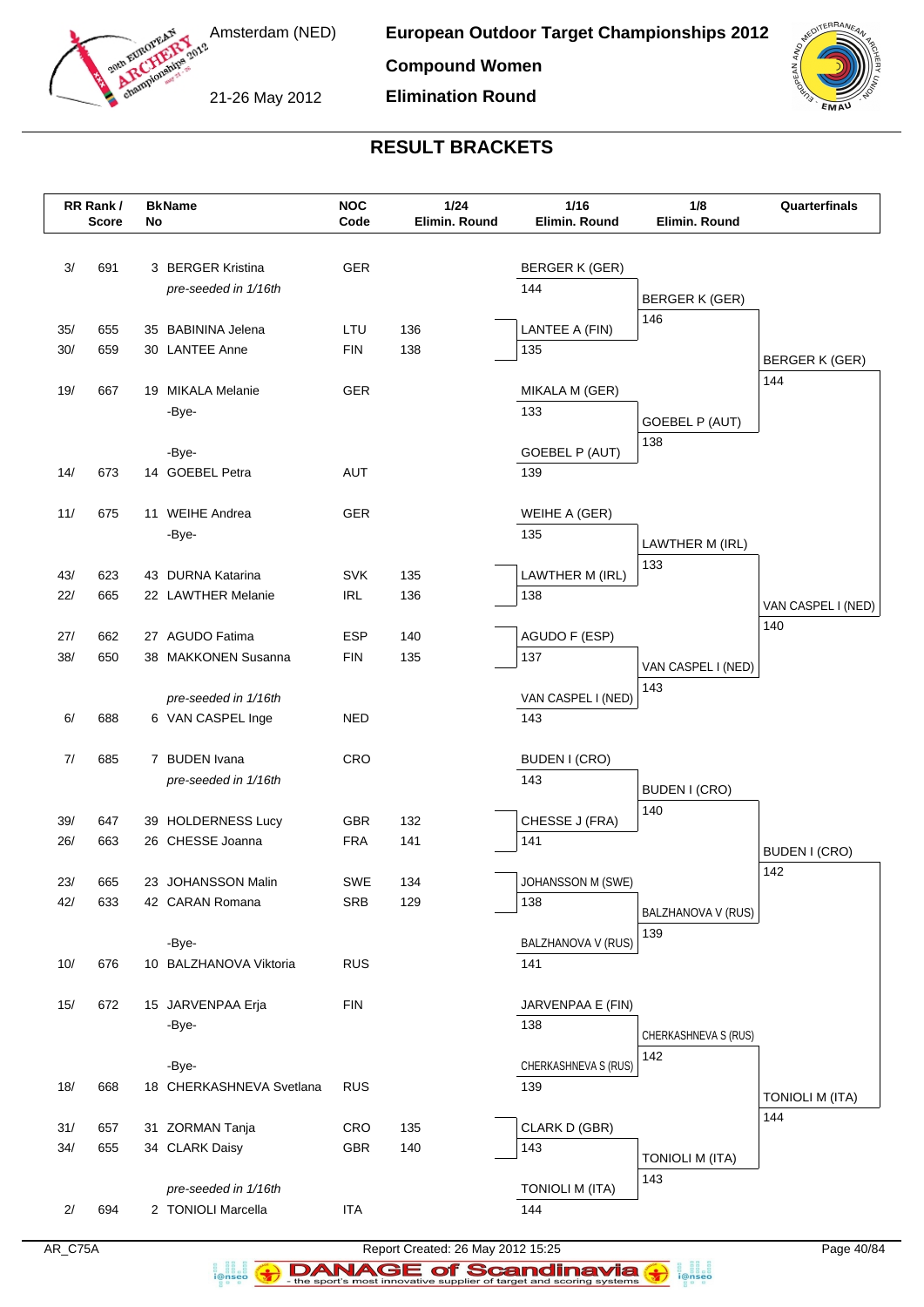

**CQT Men**

**Final Round**

21-26 May 2012

### **RESULT BRACKETS**

|           | RR Rank /<br><b>Score</b> |    | <b>BkName</b><br>No                            |                          | Quarterfinals                                    | <b>Semifinals</b>                           | <b>Finals</b>         |                                        |
|-----------|---------------------------|----|------------------------------------------------|--------------------------|--------------------------------------------------|---------------------------------------------|-----------------------|----------------------------------------|
| 16/<br>9/ | 642<br>651                | 16 | MAYR Camilo<br>9 YILMAZ Yagiz                  | <b>GER</b><br><b>TUR</b> | 7 (25, 27, 25, 21, 25)<br>3 (24, 25, 25, 24, 24) | MAYR C (GER)<br>2 (25,20,25,20)             | VAN DEN OEVER R (NED) |                                        |
| 5/<br>45/ | 655<br>618                | 45 | 5 VAN DEN OEVER Rick<br><b>DECKERS Michael</b> | <b>NED</b><br><b>BEL</b> | 6 (28,29,25,21)<br>2 (27,26,26,20)               | VAN DEN OEVER R (NED)<br>6 (24, 23, 26, 26) | 3 (25,24,26,26,24)    | <b>GOLD</b><br><b>MATZKIN G (ISR)</b>  |
| 3/<br>6/  | 656<br>654                |    | 3 MATZKIN Guy<br>6 CURCHOD Alexandre           | <b>ISR</b><br>SUI        | 7 (27, 25, 28, 25)<br>1 (25,25,25,24)            | MATZKIN G (ISR)<br>7 (27, 22, 28, 23)       | MATZKIN G (ISR)       |                                        |
| 39/<br>2/ | 622<br>658                | 39 | OLARU Dan<br>2 VAN DEN BERG Sief               | MDA<br><b>NED</b>        | 6 (29, 27, 25, 24, 27)<br>4 (25,27,25,25,26)     | OLARU D (MDA)<br>1 (27,21,20,18)            | 7 (23,29,26,27,27)    | <b>SILVER</b><br>VAN DEN OEVER R (NED) |



a<br>i@nseo

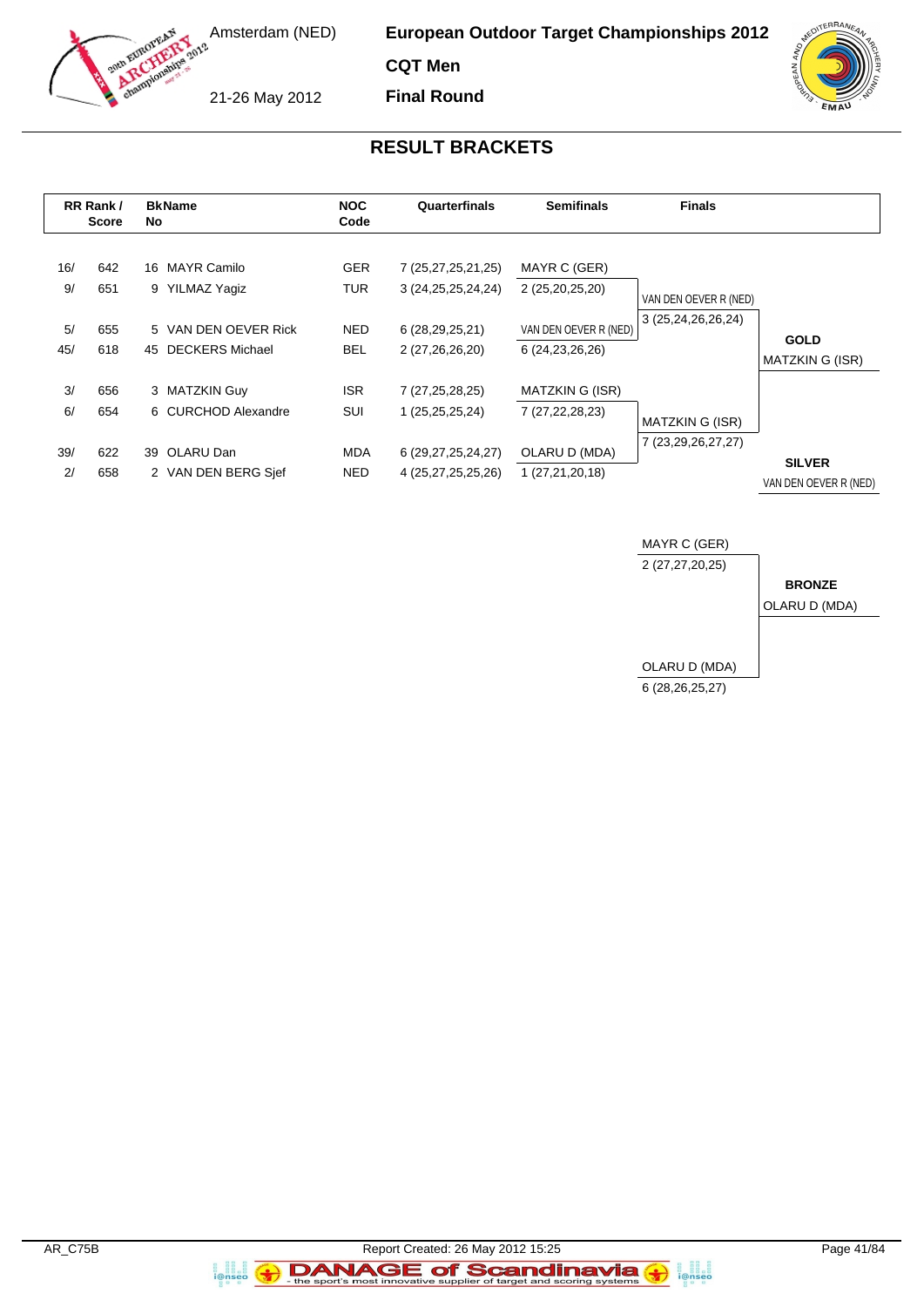

**CQT Men**

21-26 May 2012

**Elimination Round**



## **RESULT BRACKETS**

|            | RR Rank /<br><b>Score</b> | No | <b>BkName</b>                              | <b>NOC</b><br>Code | 1/48<br>Elimin. Round                        | 1/24<br>Elimin. Round              | 1/16<br>Elimin. Round                     | 1/8<br>Elimin. Round                          | Quarterfinals                            |
|------------|---------------------------|----|--------------------------------------------|--------------------|----------------------------------------------|------------------------------------|-------------------------------------------|-----------------------------------------------|------------------------------------------|
|            |                           |    |                                            |                    |                                              |                                    |                                           |                                               |                                          |
| 1/         | 661                       |    | 1 VAN DER VEN Rick                         | <b>NED</b>         |                                              | VAN DER VEN R (NED)                |                                           |                                               |                                          |
|            |                           |    | pre-seeded in 1/16th                       |                    |                                              |                                    | VAN DER VEN R (NED)                       |                                               |                                          |
|            |                           |    |                                            |                    |                                              | -Bye-                              | 6 (24, 27, 27, 28)                        |                                               |                                          |
|            |                           |    |                                            |                    |                                              |                                    |                                           |                                               |                                          |
|            |                           |    |                                            |                    |                                              |                                    |                                           | VAN DER VEN R (NED)<br>4 (27, 28, 27, 24, 25) |                                          |
| 33/        | 629                       |    | 33 SANDORKA Robert                         | CRO                | 6(23, 27, 26)                                | SANDORKA R (CRO)                   |                                           |                                               |                                          |
| 80/        | 580                       |    | 80 KALOMOIRIS Georgios                     | GRE                | 0(22, 24, 20)                                | 5 T.8,5 (27,26,22,24,28)           | PETROSYAN A (ARM)                         |                                               |                                          |
| 81/        | 579                       |    | 81 PETROSYAN Arshak                        | ARM                | 6 (26, 25, 21, 23, 24)                       | PETROSYAN A (ARM)                  | 2 (24, 27, 22, 21)                        |                                               |                                          |
| 32/        | 629                       |    | 32 SKALBERG Andreas                        | SWE                | 4 (24, 24, 23, 24, 22)                       | 6 T.8,7 (27,27,27,23,26)           |                                           |                                               | MAYR C (GER)                             |
|            |                           |    |                                            |                    |                                              |                                    |                                           |                                               | 7 (25,27,25,21,25)                       |
| 17/        | 641                       |    | 17 KOZHIN Alexander<br>-Bye-               | <b>RUS</b>         |                                              | KOZHIN A (RUS)<br>0(24,22,23)      |                                           |                                               |                                          |
|            |                           |    |                                            |                    |                                              |                                    | LOIZOU K (CYP)                            |                                               |                                          |
| 65/        | 600                       |    | 65 LUBYS Taurunas                          | LTU                | 5 T.8 (21,26,27,24,28)                       | LOIZOU K (CYP)                     | 5 T.9,9 (24,25,26,29,24)                  |                                               |                                          |
| 48/        | 616                       |    | 48 LOIZOU Konstantinos                     | <b>CYP</b>         | 6 T.10 (26,26,26,27,27)                      | 6(27, 27, 24)                      |                                           | MAYR C (GER)                                  |                                          |
| 49/        | 616                       |    | 49 LOTT Jaan                               | <b>EST</b>         | 5 T.7 (15,26,25,28,25)                       | DANCOV D (AZE)                     |                                           | 6 (26, 28, 27, 27, 29)                        |                                          |
| 64/        | 603                       |    | 64 DANCOV Dmitri                           | AZE                | 6 T.9 (23,26,25,24,25)                       | 1 (26,26,24,24)                    |                                           |                                               |                                          |
|            |                           |    |                                            |                    |                                              |                                    | MAYR C (GER)<br>6 T.9,9* (28,25,27,26,23) |                                               |                                          |
|            |                           |    | -Bye-                                      |                    |                                              | MAYR C (GER)                       |                                           |                                               |                                          |
| 16/        | 642                       |    | 16 MAYR Camilo                             | <b>GER</b>         |                                              | 7 (26, 27, 27, 25)                 |                                           |                                               |                                          |
| 9/         | 651                       |    | 9 YILMAZ Yagiz                             | <b>TUR</b>         |                                              | YILMAZ Y (TUR)                     |                                           |                                               |                                          |
|            |                           |    | -Bye-                                      |                    |                                              | 6(30, 24, 27)                      | YILMAZ Y (TUR)                            |                                               |                                          |
|            |                           |    |                                            |                    |                                              |                                    | 6 T.10 (26,25,28,25,27)                   |                                               |                                          |
| 57/<br>56/ | 610<br>610                |    | 57 MORKELIUNAS Ignas<br>56 AMATNIEKS Janis | LTU<br>LAT         | 3 (28, 26, 22, 22, 21)<br>7 (24,26,24,25,26) | AMATNIEKS J (LAT)<br>0(26, 22, 25) |                                           |                                               |                                          |
|            |                           |    |                                            |                    |                                              |                                    |                                           | YILMAZ Y (TUR)                                |                                          |
| 41/        | 621                       |    | 41 HATAVA Matti                            | <b>FIN</b>         |                                              | HATAVA M (FIN)                     |                                           | 7 (27,28,25,28)                               |                                          |
| 72/        | 592                       |    | 72 SVILANOVIC Dragan                       | <b>SRB</b>         | -Bye-                                        | 7 (24, 27, 26, 27)                 | HATAVA M (FIN)                            |                                               |                                          |
|            |                           |    | -Bye-                                      |                    |                                              | TSYBEKDORZHIEV B (RUS)             | 5 T.9 (26,26,26,26,26)                    |                                               |                                          |
| 24/        | 636                       |    | 24 TSYBEKDORZHIEV Bair                     | <b>RUS</b>         |                                              | 1 (24, 24, 23, 25)                 |                                           |                                               |                                          |
|            |                           |    |                                            |                    |                                              |                                    |                                           |                                               | YILMAZ Y (TUR)<br>3 (24, 25, 25, 24, 24) |
| 25/        | 635                       |    | 25 DOBROWOLSKI Rafal                       | POL                |                                              | DOBROWOLSKI R (POL)                |                                           |                                               |                                          |
|            |                           |    | -Bye-                                      |                    |                                              | 6(27, 28, 26)                      | DOBROWOLSKI R (POL)                       |                                               |                                          |
| 73/        | 592                       |    | 73 HANZLIK Matus                           | SVK                | 2 (22,27,22,22)                              | PROC J (POL)                       | 6 (25,27,26)                              |                                               |                                          |
| 40/        | 621                       |    | 40 PROC Jacek                              | POL                | 6 (25,26,24,25)                              | 0(25,26,24)                        |                                           | DOBROWOLSKI R (POL)                           |                                          |
|            |                           |    |                                            |                    |                                              |                                    |                                           | 1 (21,25,25,24)                               |                                          |
|            |                           |    |                                            |                    |                                              | -Bye-                              |                                           |                                               |                                          |
|            |                           |    |                                            |                    |                                              |                                    | TSYNGUEV B (RUS)                          |                                               |                                          |
|            |                           |    | pre-seeded in 1/16th                       |                    |                                              | TSYNGUEV B (RUS)                   | 0(24,24,25)                               |                                               |                                          |
| 8/         | 651                       |    | 8 TSYNGUEV Bato                            | <b>RUS</b>         |                                              |                                    |                                           |                                               |                                          |
|            |                           |    |                                            |                    |                                              |                                    |                                           |                                               |                                          |

a analis<br>i@nseo

AR\_C75A Report Created: 26 May 2012 15:25 Page 42/84 **DANAGE of Scandinavia**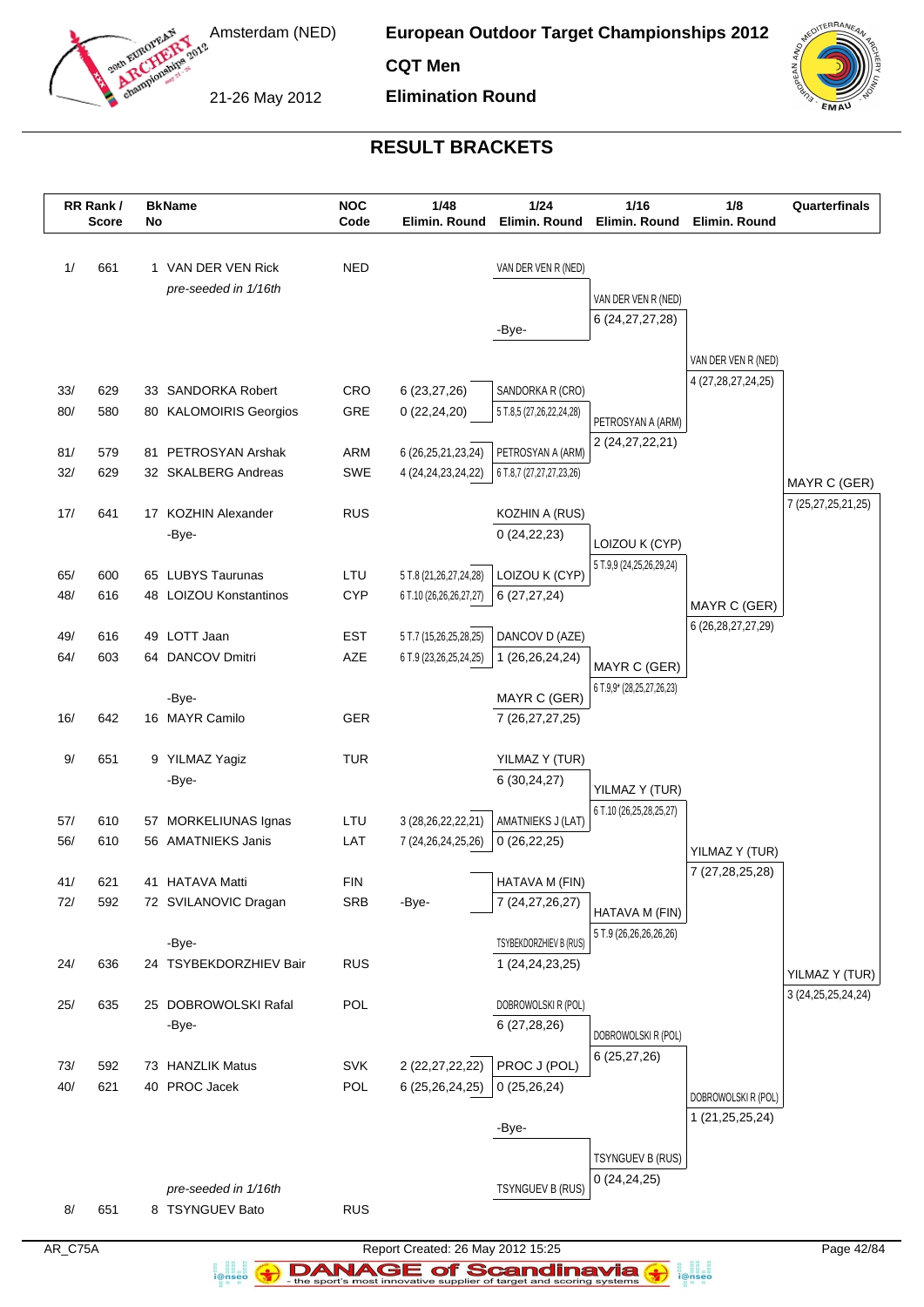

**CQT Men**

21-26 May 2012

**Elimination Round**



## **RESULT BRACKETS**

|            | RR Rank /<br><b>Score</b> | No | <b>BkName</b>                        | <b>NOC</b><br>Code | 1/48<br>Elimin. Round         | 1/24<br>Elimin. Round                        | 1/16<br>Elimin. Round                  | 1/8<br>Elimin. Round                    | Quarterfinals         |
|------------|---------------------------|----|--------------------------------------|--------------------|-------------------------------|----------------------------------------------|----------------------------------------|-----------------------------------------|-----------------------|
| 5/         | 655                       |    | 5 VAN DEN OEVER Rick                 | <b>NED</b>         |                               | VAN DEN OEVER R (NED)                        |                                        |                                         |                       |
|            |                           |    | pre-seeded in 1/16th                 |                    |                               |                                              | VAN DEN OEVER R (NED)                  |                                         |                       |
|            |                           |    |                                      |                    |                               |                                              | 7 (25,28,28,28)                        |                                         |                       |
|            |                           |    |                                      |                    |                               | -Bye-                                        |                                        |                                         |                       |
|            |                           |    |                                      |                    |                               |                                              |                                        | VAN DEN OEVER R (NED)                   |                       |
| 37/        | 623                       |    | 37 KRAVACEK Daniel                   | <b>SVK</b>         | 2 (24, 25, 25, 22)            | HRISTOV H (BUL)                              |                                        | 6 T.9 (26,27,26,28,24)                  |                       |
| 76/        | 589                       |    | 76 HRISTOV Hristo                    | <b>BUL</b>         | 6 (18,26,27,24)               | 0(23,26,27)                                  | WEISS J (DEN)                          |                                         |                       |
|            |                           |    |                                      |                    |                               |                                              | 1 (22, 28, 27, 24)                     |                                         |                       |
| 28/        | 634                       |    | -Bye-<br>28 WEISS Johan              | <b>DEN</b>         |                               | WEISS J (DEN)<br>6 (27,27,29)                |                                        |                                         |                       |
|            |                           |    |                                      |                    |                               |                                              |                                        |                                         | VAN DEN OEVER R (NED) |
| 21/        | 638                       |    | 21 PRILEPAU Anton                    | <b>BLR</b>         |                               | PRILEPAU A (BLR)                             |                                        |                                         | 6 (28, 29, 25, 21)    |
|            |                           |    | -Bye-                                |                    |                               | 6 (27, 30, 23, 26, 30)                       |                                        |                                         |                       |
|            |                           |    |                                      |                    |                               |                                              | PRILEPAU A (BLR)<br>6 (25,25,28,26,28) |                                         |                       |
| 69/        | 595                       |    | 69 APSITIS Janis                     | LAT                | 7 (25,22,24,24)               | APSITIS J (LAT)                              |                                        |                                         |                       |
| 44/        | 619                       |    | 44 POLAKOVIC Martin                  | <b>SVK</b>         | 1 (24, 22, 23, 22)            | 4 (27, 25, 26, 26, 23)                       |                                        | PRILEPAU A (BLR)                        |                       |
| 53/        | 612                       |    | 53 O HANLON Brendan                  | <b>IRL</b>         | 6 (27,24,26,26,27)            | O HANLON B (IRL)                             |                                        | 5 T.8 (28,27,24,26,28)                  |                       |
| 60/        | 606                       |    | 60 MARCU Razvan                      | ROU                | 4 (26,26,26,26,24)            | 1 (25,24,25,23)                              |                                        |                                         |                       |
|            |                           |    |                                      |                    |                               |                                              | PETERSSON M (SWE)                      |                                         |                       |
|            |                           |    | -Bye-                                |                    |                               | PETERSSON M (SWE)                            | 4 (24, 29, 25, 27, 27)                 |                                         |                       |
| 12/        | 650                       |    | 12 PETERSSON Magnus                  | <b>SWE</b>         |                               | 7 (25,26,29,27)                              |                                        |                                         |                       |
| 13/        | 645                       |    | 13 HRISTOV Yavor Vasilev             | <b>BUL</b>         |                               | HRISTOV YV (BUL)                             |                                        |                                         |                       |
|            |                           |    | -Bye-                                |                    |                               | 6 T.9 (28,26,28,25,24)                       |                                        |                                         |                       |
|            |                           |    |                                      |                    |                               |                                              | HRISTOV YV (BUL)                       |                                         |                       |
| 61/        | 604                       | 61 | <b>TSERKEZIS Stefanos</b>            | <b>GRE</b>         | 4 (24, 22, 22, 27, 26)        | NOVOTNY V (CZE)                              | 4 (27,27,25,27,25)                     |                                         |                       |
| 52/        | 612                       |    | 52 NOVOTNY Vojtech                   | CZE                | 6 (23, 23, 24, 26, 28)        | 5 T.6 (18,26,28,25,28)                       |                                        | DECKERS M (BEL)                         |                       |
|            |                           |    |                                      |                    |                               |                                              |                                        | 7 (23, 29, 25, 27, 27)                  |                       |
| 45/<br>68/ | 618<br>596                |    | 45 DECKERS Michael<br>68 DUB Vojtech | <b>BEL</b><br>CZE  | 6 (28,27,24)<br>0(25, 23, 23) | <b>DECKERS M (BEL)</b><br>6 (28, 28, 22, 26) |                                        |                                         |                       |
|            |                           |    |                                      |                    |                               |                                              | DECKERS M (BEL)                        |                                         |                       |
|            |                           |    | -Bye-                                |                    |                               | PKHAKADZE L (GEO)                            | 6 (26, 30, 27, 27, 25)                 |                                         |                       |
| 20/        | 639                       |    | 20 PKHAKADZE Lasha                   | GEO                |                               | 2 (24, 25, 27, 22)                           |                                        |                                         | DECKERS M (BEL)       |
|            |                           |    |                                      |                    |                               |                                              |                                        |                                         | 2 (27,26,26,20)       |
| 29/        | 634                       |    | 29 KROGSHEDE Mads Juul               | <b>DEN</b>         |                               | KROGSHEDE MJ (DEN)                           |                                        |                                         |                       |
|            |                           |    | -Bye-                                |                    |                               | 4 (27, 25, 27, 24, 23)                       | GROSS J (EST)                          |                                         |                       |
| 77/        | 587                       |    | 77 GROSS Jaanus                      | <b>EST</b>         | 7 (26,24,27,30)               | GROSS J (EST)                                | 6 (19,29,25,21,23)                     |                                         |                       |
| 36/        | 624                       |    | 36 DEZSO Janos                       | <b>HUN</b>         | 1 (25,24,26,25)               | 6 (26,27,21,25,26)                           |                                        |                                         |                       |
|            |                           |    |                                      |                    |                               |                                              |                                        | GROSS J (EST)<br>3 (24, 25, 25, 24, 26) |                       |
|            |                           |    |                                      |                    |                               | -Bye-                                        |                                        |                                         |                       |
|            |                           |    |                                      |                    |                               |                                              | NOWAK P (POL)                          |                                         |                       |
|            |                           |    | pre-seeded in 1/16th                 |                    |                               | NOWAK P (POL)                                | 4 (28, 25, 24, 25, 21)                 |                                         |                       |
| 4/         | 656                       |    | 4 NOWAK Piotr                        | <b>POL</b>         |                               |                                              |                                        |                                         |                       |
|            |                           |    |                                      |                    |                               |                                              |                                        |                                         |                       |

a analis<br>i@nseo

AR\_C75A Report Created: 26 May 2012 15:25 Page 43/84 **DANAGE of Scandinavia**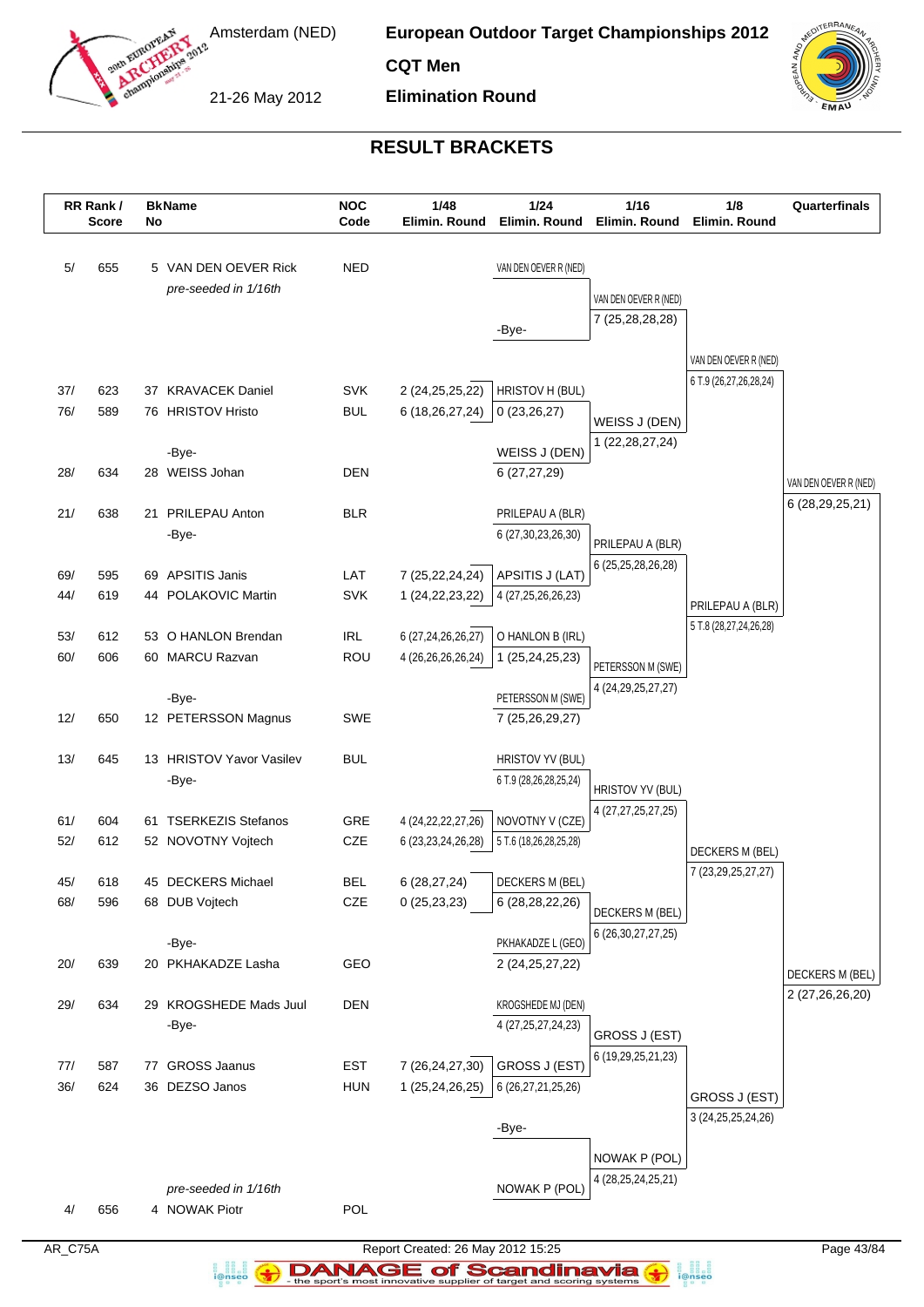

**CQT Men**

21-26 May 2012

**Elimination Round**



# **RESULT BRACKETS**

|            | RR Rank /<br><b>Score</b> | No | <b>BkName</b>                               | <b>NOC</b><br>Code       | 1/48<br>Elimin. Round                        | $1/24$<br>Elimin. Round                     | 1/16<br>Elimin. Round                        | 1/8<br>Elimin. Round       | Quarterfinals          |
|------------|---------------------------|----|---------------------------------------------|--------------------------|----------------------------------------------|---------------------------------------------|----------------------------------------------|----------------------------|------------------------|
| 3/         | 656                       |    | 3 MATZKIN Guy                               | <b>ISR</b>               |                                              | MATZKIN G (ISR)                             |                                              |                            |                        |
|            |                           |    | pre-seeded in 1/16th                        |                          |                                              |                                             | MATZKIN G (ISR)                              |                            |                        |
|            |                           |    |                                             |                          |                                              |                                             | 7 (28, 27, 24, 28, 28)                       |                            |                        |
|            |                           |    |                                             |                          |                                              | -Bye-                                       |                                              |                            |                        |
|            |                           |    |                                             |                          |                                              |                                             |                                              | MATZKIN G (ISR)            |                        |
| 35/        | 628                       |    | 35 VENGEROV Roman                           | AZE                      | 6(26, 23, 27)                                | VENGEROV R (AZE)                            |                                              | 6 (26, 27, 27, 27, 28)     |                        |
| 78/        | 586                       |    | 78 GAJDOS Csaba                             | <b>HUN</b>               | 0(22,20,24)                                  | 0(25, 22, 15)                               | MARUSAU M (BLR)                              |                            |                        |
|            |                           |    |                                             |                          |                                              |                                             | 3 (23, 27, 27, 24, 26)                       |                            |                        |
| 83/<br>30/ | 546<br>631                |    | 83 RIZHAMADZE Tornike<br>30 MARUSAU Mikalai | GEO<br><b>BLR</b>        | 0(23,21,23)<br>6 (26,27,28)                  | MARUSAU M (BLR)<br>6(26, 27, 26)            |                                              |                            |                        |
|            |                           |    |                                             |                          |                                              |                                             |                                              |                            | <b>MATZKIN G (ISR)</b> |
| 19/        | 640                       |    | 19 STRAJHAR Klemen                          | <b>SLO</b>               |                                              | STRAJHAR K (SLO)                            |                                              |                            | 7 (27,25,28,25)        |
|            |                           |    | -Bye-                                       |                          |                                              | 6 (28,25,29,25)                             | STRAJHAR K (SLO)                             |                            |                        |
|            |                           |    |                                             |                          |                                              |                                             | 7 (28, 25, 26, 27)                           |                            |                        |
| 67/<br>46/ | 597<br>617                |    | 67 BERTSCHLER Alexander<br>46 GILL Joe      | <b>AUT</b><br><b>IRL</b> | 6 (24, 25, 28, 28, 27)<br>4 (28,27,22,21,25) | BERTSCHLER A (AUT)<br>2 (26,25,22,25)       |                                              |                            |                        |
|            |                           |    |                                             |                          |                                              |                                             |                                              | STRAJHAR K (SLO)           |                        |
| 51/        | 615                       |    | 51 ZLENDER Matija                           | <b>SLO</b>               | 6 T.10 (24,26,19,26,23)                      | ZLENDER M (SLO)                             |                                              | 4 (27,27,27,26,24)         |                        |
| 62/        | 604                       |    | 62 CSOREGH Pal                              | <b>HUN</b>               | 5 T.9 (26,26,24,25,21)                       | 6 (26,26,29,27)                             | ZLENDER M (SLO)                              |                            |                        |
|            |                           |    |                                             |                          |                                              |                                             | 1 (25,25,24,26)                              |                            |                        |
|            |                           |    | -Bye-                                       | <b>FIN</b>               |                                              | TEKONIEMI A (FIN)                           |                                              |                            |                        |
| 14/        | 644                       |    | 14 TEKONIEMI Antti                          |                          |                                              | 2 (26,25,22,27)                             |                                              |                            |                        |
| 11/        | 650                       |    | 11 MULLER Axel                              | SUI                      |                                              | MULLER A (SUI)                              |                                              |                            |                        |
|            |                           |    | -Bye-                                       |                          |                                              | 7 (28,25,29,28)                             | MULLER A (SUI)                               |                            |                        |
|            |                           |    |                                             |                          |                                              |                                             | 5 T.8 (29,27,25,29,26)                       |                            |                        |
| 59/        | 608                       |    | 59 THIRY Nico                               | <b>BEL</b>               | 0(27, 25, 24)                                | CIORNEI D (ROU)                             |                                              |                            |                        |
| 54/        | 611                       |    | 54 CIORNEI Daniel                           | ROU                      | 6 (28,26,28)                                 | 1 (24, 24, 29, 27)                          |                                              | DE BACKER K (BEL)          |                        |
| 43/        | 621                       |    | 43 SHAHNAZARYAN Vasil                       | ARM                      | 4 (27,27,23,29,26)                           | FABER D (SUI)                               |                                              | 5 T.7 (29,26,22,27,28)     |                        |
| 70/        | 595                       |    | 70 FABER Dominik                            | SUI                      |                                              | 6 (28,27,23,26,27)   5 T.7 (21,26,22,27,26) |                                              |                            |                        |
|            |                           |    |                                             |                          |                                              |                                             | DE BACKER K (BEL)<br>6 T.8* (28,28,25,26,29) |                            |                        |
|            |                           |    | -Bye-                                       |                          |                                              | DE BACKER K (BEL)                           |                                              |                            |                        |
| 22/        | 638                       |    | 22 DE BACKER Kurt                           | <b>BEL</b>               |                                              | 6 T.9 (23,25,27,25,26)                      |                                              |                            | CURCHOD A (SUI)        |
| 27/        | 635                       |    | 27 CINAR Sermet                             | <b>TUR</b>               |                                              | CINAR S (TUR)                               |                                              |                            | 1 (25,25,25,24)        |
|            |                           |    | -Bye-                                       |                          |                                              | 3 (25,26,28,26,27)                          |                                              |                            |                        |
|            |                           |    |                                             |                          |                                              |                                             | HANLON K (IRL)<br>0(24, 26, 23)              |                            |                        |
| 75/        | 591                       |    | 75 HABERL Hermann                           | AUT                      | 1 (26,24,23,23)                              | HANLON K (IRL)                              |                                              |                            |                        |
| 38/        | 623                       |    | 38 HANLON Keith                             | <b>IRL</b>               | 7 (27,24,28,26)                              | 7 (27, 28, 27, 26, 28)                      |                                              | CURCHOD A (SUI)            |                        |
|            |                           |    |                                             |                          |                                              |                                             |                                              | 6 T.9 (22, 26, 28, 28, 27) |                        |
|            |                           |    |                                             |                          |                                              | -Bye-                                       |                                              |                            |                        |
|            |                           |    |                                             |                          |                                              |                                             | CURCHOD A (SUI)                              |                            |                        |
|            |                           |    | pre-seeded in 1/16th                        |                          |                                              | CURCHOD A (SUI)                             | 6(26, 27, 26)                                |                            |                        |
| 6/         | 654                       |    | 6 CURCHOD Alexandre                         | SUI                      |                                              |                                             |                                              |                            |                        |
|            |                           |    |                                             |                          |                                              |                                             |                                              |                            |                        |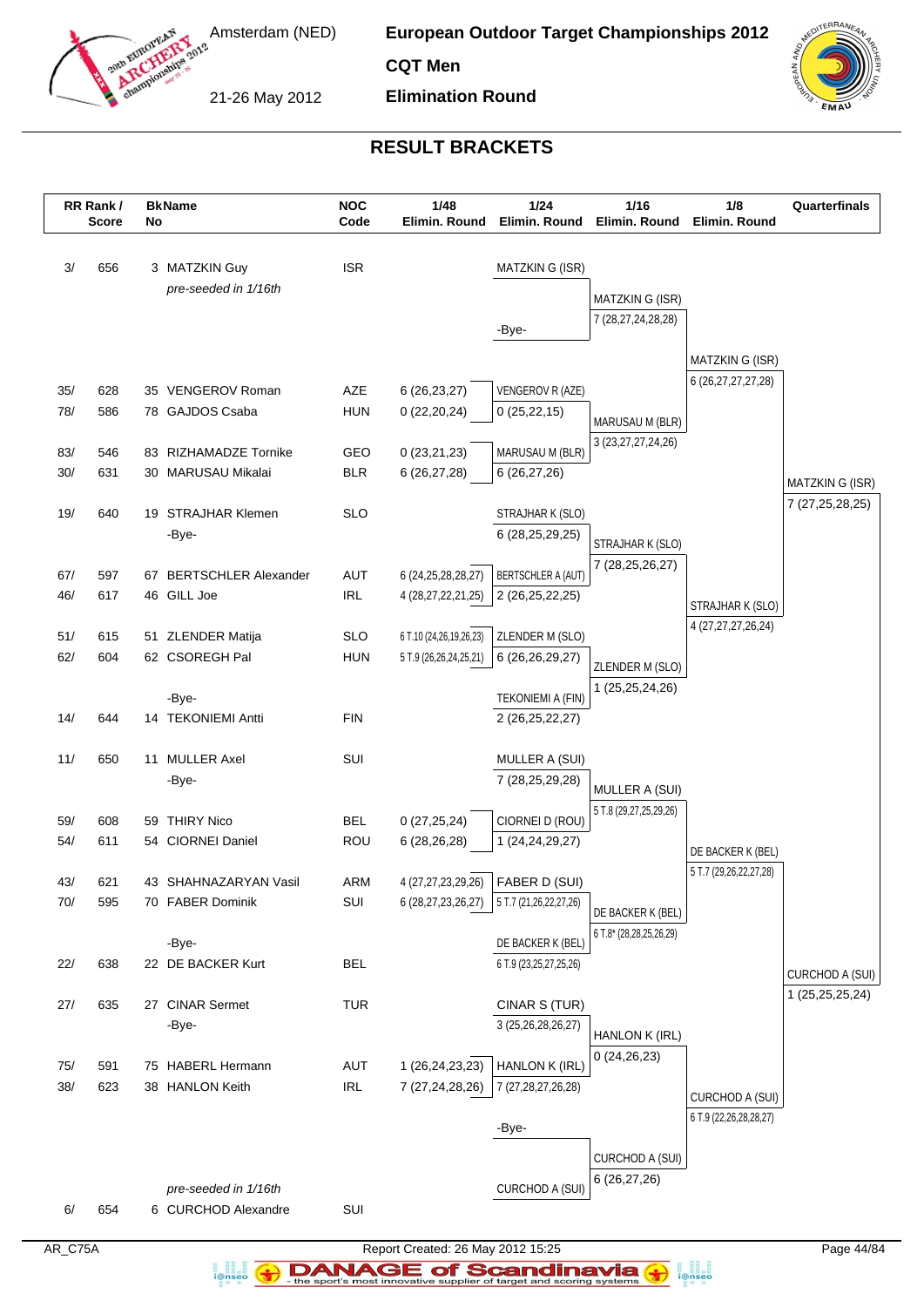

**CQT Men**

21-26 May 2012

**Elimination Round**



## **RESULT BRACKETS**

|            | RR Rank /<br><b>Score</b> | No | <b>BkName</b>            | <b>NOC</b><br>Code | 1/48<br>Elimin. Round                 | 1/24<br>Elimin. Round                       | 1/16<br>Elimin. Round             | 1/8<br>Elimin. Round   | Quarterfinals          |
|------------|---------------------------|----|--------------------------|--------------------|---------------------------------------|---------------------------------------------|-----------------------------------|------------------------|------------------------|
| 7/         | 651                       |    | 7 FLOTO Florian          | GER                |                                       | FLOTO F (GER)                               |                                   |                        |                        |
|            |                           |    | pre-seeded in 1/16th     |                    |                                       |                                             |                                   |                        |                        |
|            |                           |    |                          |                    |                                       |                                             | FLOTO F (GER)                     |                        |                        |
|            |                           |    |                          |                    |                                       | -Bye-                                       | 4 (28, 25, 25, 29, 23)            |                        |                        |
|            |                           |    |                          |                    |                                       |                                             |                                   | OLARU D (MDA)          |                        |
|            |                           |    |                          |                    |                                       |                                             |                                   | 6 (25,27,27,26)        |                        |
| 39/        | 622                       |    | 39 OLARU Dan             | <b>MDA</b>         | 6 (30,24,28,27)                       | OLARU D (MDA)                               |                                   |                        |                        |
| 74/        | 591                       |    | 74 OJAMAE Pearu Jakob    | <b>EST</b>         | 2 (18,27,23,22)                       | 6 (26, 23, 24, 25, 25)                      | OLARU D (MDA)                     |                        |                        |
|            |                           |    | -Bye-                    |                    |                                       | KOPNIN A (AZE)                              | 6 (26, 29, 29, 27, 25)            |                        |                        |
| 26/        | 635                       |    | 26 KOPNIN Alexei         | AZE                |                                       | 4 (23,26,14,26,21)                          |                                   |                        |                        |
|            |                           |    |                          |                    |                                       |                                             |                                   |                        | OLARU D (MDA)          |
| 23/        | 636                       |    | 23 VELIKOV Vencislav     | <b>BUL</b>         |                                       | VELIKOV V (BUL)                             |                                   |                        | 6 (29, 27, 25, 24, 27) |
|            |                           |    | -Bye-                    |                    |                                       | 4 (28,20,23,26,22)                          | DJERF S (SWE)                     |                        |                        |
|            |                           |    |                          |                    |                                       |                                             | 6 (26, 25, 27, 28)                |                        |                        |
| 71/        | 594                       |    | 71 REBERNIG Erwin        | <b>AUT</b>         | 3 (24, 26, 25, 26, 25)                | DJERF S (SWE)                               |                                   |                        |                        |
| 42/        | 621                       |    | 42 DJERF Sebastian       | SWE                | 7 (22, 27, 25, 28, 26)                | 6 (23,24,26,25,25)                          |                                   | DJERF S (SWE)          |                        |
| 55/        | 611                       |    | 55 KUNDA Maxim           | <b>BLR</b>         | 6 T.10 (29,28,24,29,24)               | KUNDA M (BLR)                               |                                   | 2 (25, 25, 24, 26)     |                        |
| 58/        | 609                       |    | 58 BERNOTAS Lenardas     | LTU                | 5 T.8 (24,28,28,26,27)                | 0(22, 27, 27)                               |                                   |                        |                        |
|            |                           |    |                          |                    |                                       |                                             | VIRTANEN A (FIN)                  |                        |                        |
|            |                           |    | -Bye-                    |                    |                                       | VIRTANEN A (FIN)                            | 2 (25,25,27,26)                   |                        |                        |
| 10/        | 651                       |    | 10 VIRTANEN Aki          | <b>FIN</b>         |                                       | 6(25,29,28)                                 |                                   |                        |                        |
|            |                           |    |                          |                    |                                       |                                             |                                   |                        |                        |
| 15/        | 643                       |    | 15 ROHRBERG Sebastian    | GER                |                                       | ROHRBERG S (GER)                            |                                   |                        |                        |
|            |                           |    | -Bye-                    |                    |                                       | 6 (24, 28, 27)                              | ROHRBERG S (GER)                  |                        |                        |
| 63/        | 603                       | 63 | KVLIVIDZE Irakli         | GEO                |                                       | KVLIVIDZE I (GEO)                           | 0(27,26,24)                       |                        |                        |
| 50/        | 615                       |    | 50 GROZDANOVIC Luka      | <b>SRB</b>         | -Bye-                                 | 0(22, 24, 20)                               |                                   |                        |                        |
|            |                           |    |                          |                    |                                       |                                             |                                   | KIRSEVER K (TUR)       |                        |
| 47/        | 617                       |    | 47 SONNICHSEN Frederik   | <b>DEN</b>         | 2 (29,24,26,24)                       | PAPAVASILEIOU M (GRE)                       |                                   | 3 (22, 28, 27, 25, 24) |                        |
| 66/        | 597                       |    | 66 PAPAVASILEIOU Michail | GRE                | 6(25,26,27,27)                        | 0(25, 24, 21)                               |                                   |                        |                        |
|            |                           |    |                          |                    |                                       |                                             | KIRSEVER K (TUR)<br>6(28, 28, 28) |                        |                        |
|            |                           |    | -Bye-                    |                    |                                       | KIRSEVER K (TUR)                            |                                   |                        |                        |
| 18/        | 640                       |    | 18 KIRSEVER Kerem        | <b>TUR</b>         |                                       | 6(26, 28, 26)                               |                                   |                        | VAN DEN BERG S (NED)   |
|            |                           |    | 31 BODNAR Alexandru      |                    |                                       |                                             |                                   |                        | 4 (25,27,25,25,26)     |
| 31/<br>82/ | 630<br>572                |    | 82 HUDEC Miroslav        | ROU<br>CZE         | 6 (27, 25, 27, 26)<br>2 (28,19,26,18) | <b>BODNAR A (ROU)</b><br>6 (24, 27, 26, 24) |                                   |                        |                        |
|            |                           |    |                          |                    |                                       |                                             | <b>BODNAR A (ROU)</b>             |                        |                        |
| 79/        | 581                       |    | 79 PETROSYAN Hovanes     | ARM                | 2 (18,25,24,20)                       | LAPSINS E (LAT)                             | 0(28, 23, 26)                     |                        |                        |
| 34/        | 628                       |    | 34 LAPSINS Eduards       | LAT                | 6 (23,22,26,28)                       | 2 (24, 25, 23, 24)                          |                                   |                        |                        |
|            |                           |    |                          |                    |                                       |                                             |                                   | VAN DEN BERG S (NED)   |                        |
|            |                           |    |                          |                    |                                       | -Bye-                                       |                                   | 7 (25,24,27,29,25)     |                        |
|            |                           |    |                          |                    |                                       |                                             | VAN DEN BERG S (NED)              |                        |                        |
|            |                           |    |                          |                    |                                       |                                             | 6 (29,27,29)                      |                        |                        |
|            |                           |    | pre-seeded in 1/16th     |                    |                                       | VAN DEN BERG S (NED)                        |                                   |                        |                        |
| 2/         | 658                       |    | 2 VAN DEN BERG Sjef      | <b>NED</b>         |                                       |                                             |                                   |                        |                        |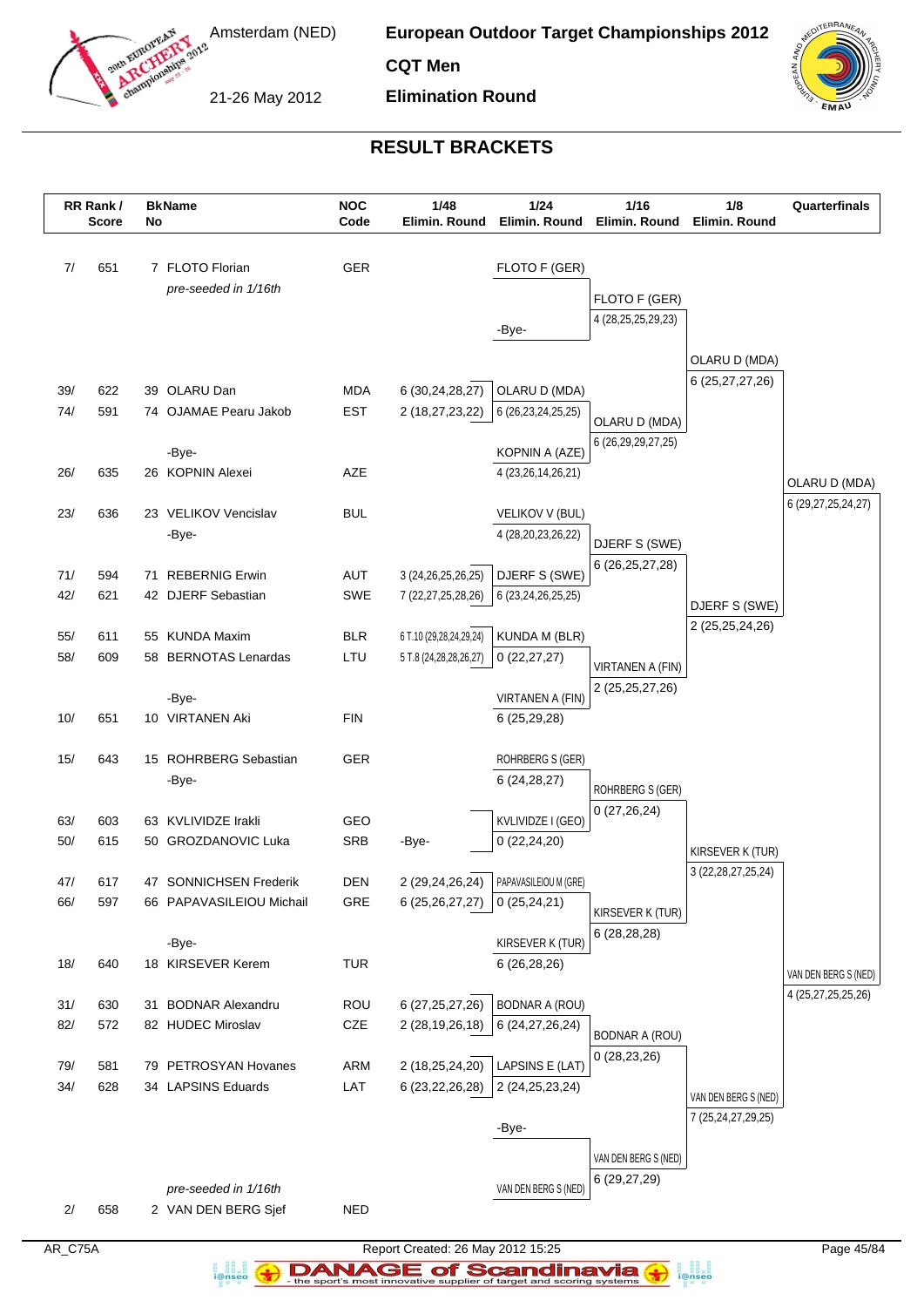

**CQT Women Final Round**

21-26 May 2012

## **RESULT BRACKETS**

|           | RR Rank /<br><b>Score</b> | <b>BkName</b><br><b>NOC</b><br>Quarterfinals<br><b>Semifinals</b><br>Code<br>No. |                          |                                              | <b>Finals</b>                                          |                          |                                           |
|-----------|---------------------------|----------------------------------------------------------------------------------|--------------------------|----------------------------------------------|--------------------------------------------------------|--------------------------|-------------------------------------------|
| 1/<br>9/  | 638<br>625                | <b>STRUYF Sabrina</b><br>9 GRANDAL Iria                                          | <b>BEL</b><br><b>ESP</b> | 4 (29, 29, 25, 19, 22)<br>6 (26,27,26,23,25) | GRANDAL I (ESP)<br>6 (20,27,24,25)                     | GRANDAL I (ESP)          |                                           |
| 5/<br>4/  | 627<br>632                | 5 PREIMANN Anneli<br>4 LOKLUOGLU Begul                                           | <b>EST</b><br><b>TUR</b> | 2 (24,26,22,25)<br>6 (27,24,28,27)           | LOKLUOGLU B (TUR)<br>2 (20,25,24,18)                   | 7 (27,21,22,22,28)       | <b>GOLD</b><br>GRANDAL I (ESP)            |
| 3/<br>11/ | 636<br>624                | 3 RICHTER Elena<br>PSARRA Evangelia<br>11                                        | <b>GER</b><br><b>GRE</b> | 6 (26, 25, 27, 24)<br>2 (22, 25, 25, 24)     | <b>RICHTER E (GER)</b><br>5 T.8 (20,20,28,26,24)       | <b>BJERENDAL C (SWE)</b> |                                           |
| 10/<br>2/ | 625<br>636                | <b>WINTER Karina</b><br>10<br>2 BJERENDAL Christine                              | <b>GER</b><br><b>SWE</b> | 2 (26,25,27,25)<br>6 (26, 26, 27, 28)        | <b>BJERENDAL C (SWE)</b><br>6 T.9 (22, 25, 24, 23, 24) | 3 (17,21,20,23,24)       | <b>SILVER</b><br><b>BJERENDAL C (SWE)</b> |



a<br>i@nseo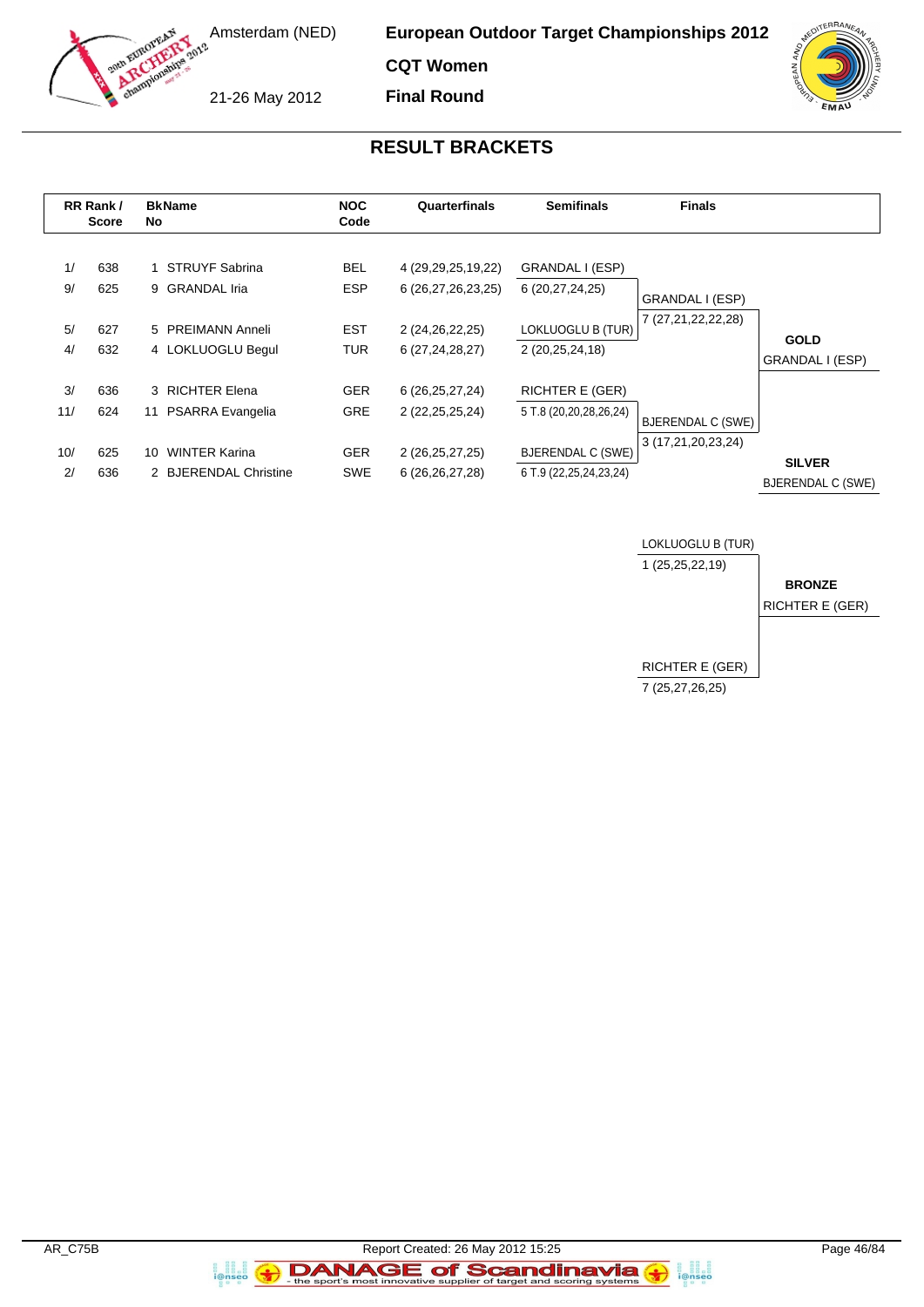

**CQT Women**

21-26 May 2012

**Elimination Round**



## **RESULT BRACKETS**

|     | RR Rank /<br><b>Score</b> | No | <b>BkName</b>          | <b>NOC</b><br>Code | 1/24<br>Elimin. Round   | 1/16<br>Elimin. Round                            | 1/8<br>Elimin. Round   | Quarterfinals      |
|-----|---------------------------|----|------------------------|--------------------|-------------------------|--------------------------------------------------|------------------------|--------------------|
|     |                           |    |                        |                    |                         |                                                  |                        |                    |
| 1/  | 638                       |    | 1 STRUYF Sabrina       | <b>BEL</b>         |                         | STRUYF S (BEL)                                   |                        |                    |
|     |                           |    | pre-seeded in 1/16th   |                    |                         | 7 (25,28,25,25,25)                               | STRUYF S (BEL)         |                    |
|     |                           |    |                        |                    |                         |                                                  | 6 (23, 22, 25, 30)     |                    |
| 33/ | 582                       |    | 33 MATVEJEVA Rimma     | LAT                | 1 (28, 19, 21, 18)      | PARNAT R (EST)                                   |                        |                    |
| 32/ | 589                       |    | 32 PARNAT Reena        | <b>EST</b>         | 7 (28, 24, 25, 26)      | 3 (26,23,25,23,23)                               |                        | STRUYF S (BEL)     |
| 17/ | 610                       |    | 17 SUDRICHOVA Gabriela | CZE                |                         | SUDRICHOVA G (CZE)                               |                        | 4 (29,29,25,19,22) |
|     |                           |    | -Bye-                  |                    |                         | 1 (21,21,26,22)                                  |                        |                    |
|     |                           |    |                        |                    |                         |                                                  | FOULON M (ESP)         |                    |
|     |                           |    | -Bye-                  |                    |                         | FOULON M (ESP)                                   | 2 (22, 23, 22, 26)     |                    |
| 16/ | 612                       |    | 16 FOULON Magali       | <b>ESP</b>         |                         | 7 (23,26,26,26)                                  |                        |                    |
|     |                           |    |                        |                    |                         |                                                  |                        |                    |
| 9/  | 625                       |    | 9 GRANDAL Iria         | <b>ESP</b>         |                         | GRANDAL I (ESP)                                  |                        |                    |
|     |                           |    | -Bye-                  |                    |                         | 6(27,25,27)                                      | GRANDAL I (ESP)        |                    |
|     |                           |    |                        |                    |                         |                                                  | 6 (21,28,25,23,27)     |                    |
| 41/ | 568                       |    | 41 SIMONOVA Svetlana   | AZE                | 2 (26, 19, 18, 19)      | DANAILOVA D (BUL)                                |                        |                    |
| 24/ | 603                       |    | 24 DANAILOVA Dobromira | <b>BUL</b>         | 6 (23, 25, 26, 24)      | 0(24, 23, 24)                                    |                        | GRANDAL I (ESP)    |
|     |                           |    |                        |                    |                         |                                                  |                        | 6 (26,27,26,23,25) |
| 25/ | 601                       | 25 | <b>ERGIN Damla</b>     | <b>TUR</b>         | 6 (27,28,19,29)         | ERGIN D (TUR)                                    |                        |                    |
| 40/ | 573                       |    | 40 HARCARIKOVA Lenka   | <b>SVK</b>         | 2 (24, 23, 21, 23)      | 6 T.10 (25,26,25,27,21)                          | ERGIN D (TUR)          |                    |
|     |                           |    | pre-seeded in 1/16th   |                    |                         |                                                  | 4 (29, 22, 25, 23, 22) |                    |
| 8/  | 625                       |    | 8 BANCILA Simona       | <b>ROU</b>         |                         | <b>BANCILA S (ROU)</b><br>5 T.8 (19,26,26,25,27) |                        |                    |
|     |                           |    |                        |                    |                         |                                                  |                        |                    |
| 5/  | 627                       |    | 5 PREIMANN Anneli      | EST                |                         | PREIMANN A (EST)                                 |                        |                    |
|     |                           |    | pre-seeded in 1/16th   |                    |                         | 7 (23, 25, 25, 27, 25)                           |                        |                    |
|     |                           |    |                        |                    |                         |                                                  | PREIMANN A (EST)       |                    |
| 37/ | 576                       |    | 37 ZOMMERE Liga        | LAT                | 5 T.7 (26,23,25,26,23)  | SHAHNAZARYAN G (ARM)                             | 6 (24, 28, 27, 28)     |                    |
| 28/ | 592                       |    | 28 SHAHNAZARYAN Gohar  | <b>ARM</b>         | 6 T.8 (24,24,25,20,25)  | 3 (23,21,26,25,23)                               |                        | PREIMANN A (EST)   |
|     |                           |    |                        |                    |                         |                                                  |                        | 2 (24,26,22,25)    |
| 21/ | 605                       | 21 | <b>DIELEN Nathalie</b> | SUI                | 6 (25, 27, 27, 25, 26)  | DIELEN N (SUI)                                   |                        |                    |
| 44/ | 555                       |    | 44 UMER Ana            | <b>SLO</b>         | 4 (27, 24, 24, 28, 19)  | 6 (27,26,26,24)                                  | DIELEN N (SUI)         |                    |
|     |                           |    |                        |                    |                         |                                                  | 2 (21,26,28,26)        |                    |
|     |                           |    | -Bye-                  |                    |                         | SARBU L (ROU)                                    |                        |                    |
| 12/ | 621                       |    | 12 SARBU Luminita      | ROU                |                         | 2 (23,24,26,24)                                  |                        |                    |
| 13/ | 621                       |    | 13 DE GIULI Valentine  | SUI                |                         | DE GIULI V (SUI)                                 |                        |                    |
|     |                           |    | -Bye-                  |                    |                         | 5 T.6 (27,21,27,16,26)                           |                        |                    |
|     |                           |    |                        |                    |                         |                                                  | VASILYAN N (ARM)       |                    |
| 45/ | 535                       |    | 45 VASILYAN Nune       | ARM                | 6 T.7 (23,21,20,28,22)  | VASILYAN N (ARM)                                 | 1 (25,26,14,24)        |                    |
| 20/ | 605                       |    | 20 MIRCA Alexandra     | <b>MDA</b>         | 5 T.6 (24,21,22,27,21)  | 6 T.7 (22, 26, 27, 22, 22)                       |                        |                    |
|     |                           |    |                        |                    |                         |                                                  |                        | LOKLUOGLU B (TUR)  |
| 29/ | 591                       |    | 29 BACINSCHI Oana      | ROU                | 6 T.8* (27,28,24,16,26) | <b>BACINSCHI O (ROU)</b>                         |                        | 6 (27, 24, 28, 27) |
| 36/ | 577                       |    | 36 BERZINA Zane        | LAT                | 5 T.8 (25,25,25,21,26)  | 5 T.6 (20,25,28,18,27)                           | LOKLUOGLU B (TUR)      |                    |
|     |                           |    |                        |                    |                         |                                                  | 7 (25,28,22,29)        |                    |
|     |                           |    | pre-seeded in 1/16th   |                    |                         | LOKLUOGLU B (TUR)                                |                        |                    |
| 4/  | 632                       |    | 4 LOKLUOGLU Begul      | <b>TUR</b>         |                         | 6 T.7 (27,25,25,28,20)                           |                        |                    |
|     |                           |    |                        |                    |                         |                                                  |                        |                    |



a analis<br>i@nseo

AR\_C75A Report Created: 26 May 2012 15:25 Page 47/84 **DANAGE of Scandinavia**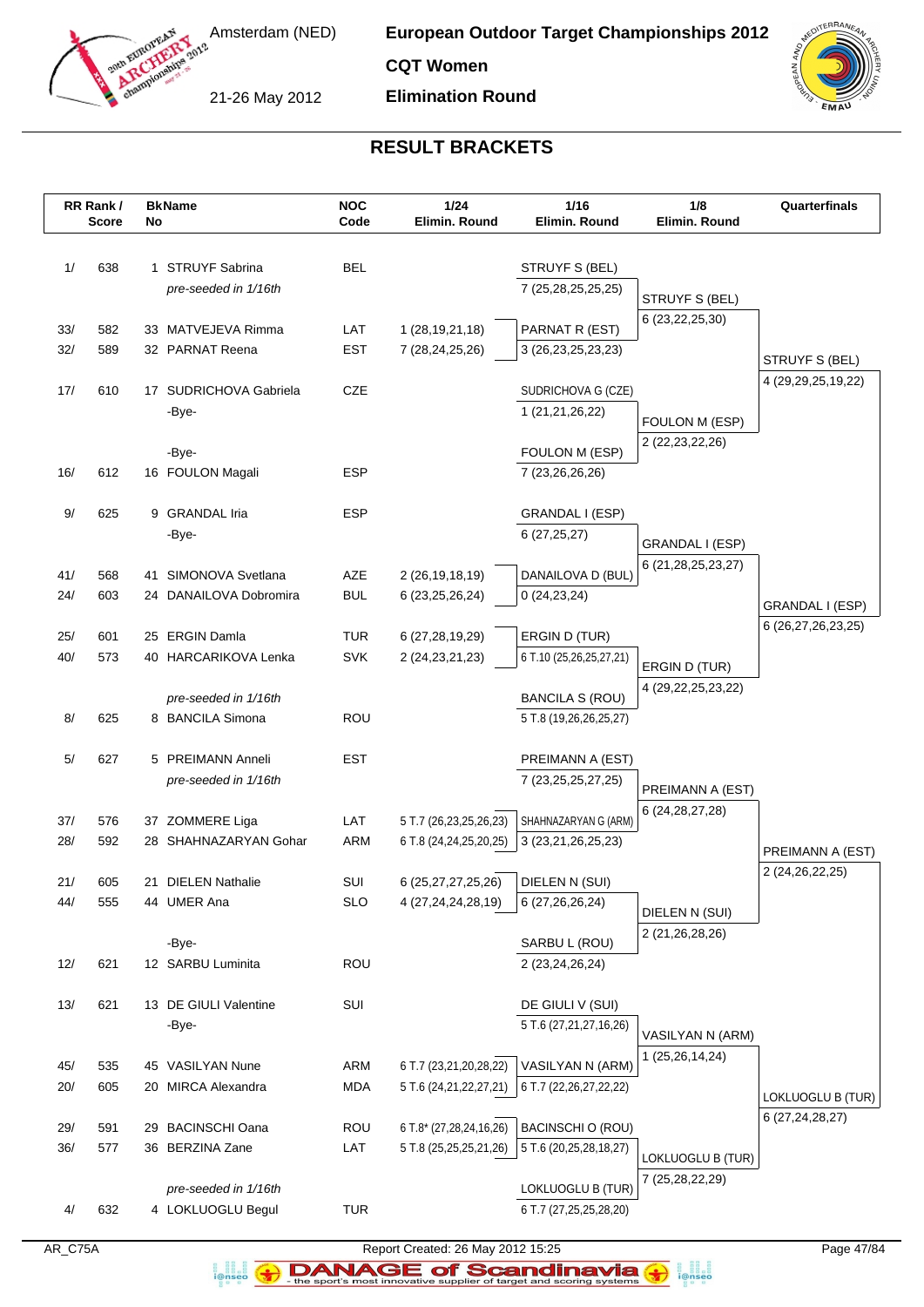

**CQT Women**

21-26 May 2012

**Elimination Round**



## **RESULT BRACKETS**

|            | RR Rank /<br><b>Score</b> | No | <b>BkName</b>           | <b>NOC</b><br>Code | 1/24<br>Elimin. Round                    | 1/16<br>Elimin. Round                   | 1/8<br>Elimin. Round                     | Quarterfinals                                  |
|------------|---------------------------|----|-------------------------|--------------------|------------------------------------------|-----------------------------------------|------------------------------------------|------------------------------------------------|
|            |                           |    |                         |                    |                                          |                                         |                                          |                                                |
| 3/         | 636                       |    | 3 RICHTER Elena         | <b>GER</b>         |                                          | RICHTER E (GER)                         |                                          |                                                |
|            |                           |    | pre-seeded in 1/16th    |                    |                                          | 6 (28,27,29)                            |                                          |                                                |
|            |                           |    |                         |                    |                                          |                                         | RICHTER E (GER)                          |                                                |
| 35/        | 579                       |    | 35 W. KISS Timea        | <b>HUN</b>         | 6 (24, 26, 22, 25, 28)                   | W. KISS T (HUN)                         | 6(25,25,26)                              |                                                |
| 30/        | 590                       |    | 30 PANIKOVA Zuzana      | CZE                | 4 (27, 23, 25, 24, 25)                   | 0(23,21,21)                             |                                          | <b>RICHTER E (GER)</b>                         |
|            |                           |    |                         |                    |                                          |                                         |                                          | 6 (26, 25, 27, 24)                             |
| 19/        | 605                       |    | 19 SCHOBINGER Celine    | SUI                | 6 (24, 29, 25, 27)                       | SCHOBINGER C (SUI)                      |                                          |                                                |
| 46/        | 510                       |    | 46 FAZILOVA Leila       | AZE                | 2 (26,21,23,23)                          | 5 T.8 (23,29,26,21,21)                  | ATLA AE (GRE)                            |                                                |
|            |                           |    | -Bye-                   |                    |                                          | ATLA AE (GRE)                           | 0(22, 24, 20)                            |                                                |
| 14/        | 620                       |    | 14 ATLA Anita-Evi       | <b>GRE</b>         |                                          | 6 T.9 (25,22,28,19,21)                  |                                          |                                                |
|            |                           |    |                         |                    |                                          |                                         |                                          |                                                |
| 11/        | 624                       |    | 11 PSARRA Evangelia     | GRE                |                                          | <b>PSARRA E (GRE)</b>                   |                                          |                                                |
|            |                           |    | -Bye-                   |                    |                                          | 6 T.8 (18,24,25,25,28)                  | PSARRA E (GRE)                           |                                                |
|            |                           |    |                         |                    |                                          |                                         | 7 (25,25,24,26,25)                       |                                                |
| 43/        | 557                       |    | 43 KOURULA Laura        | <b>FIN</b>         | 0(25, 22, 23)                            | JEPPSSON J (SWE)                        |                                          |                                                |
| 22/        | 604                       |    | 22 JEPPSSON Jenny       | SWE                | 6(26, 25, 24)                            | 5 T.7 (22,25,23,25,26)                  |                                          | PSARRA E (GRE)                                 |
| 27/        | 595                       |    | 27 BOZIC Brina          | <b>SLO</b>         |                                          | FERNANDEZ H (ESP)                       |                                          | 2 (22, 25, 25, 24)                             |
| 38/        | 576                       |    | 38 FERNANDEZ Helena     | ESP                | 0(24, 22, 21)<br>6(26, 25, 25)           | 6 (27, 25, 24, 27)                      |                                          |                                                |
|            |                           |    |                         |                    |                                          |                                         | FERNANDEZ H (ESP)                        |                                                |
|            |                           |    | pre-seeded in 1/16th    |                    |                                          | UNRUH L (GER)                           | 3 (18,27,20,26,19)                       |                                                |
| 6/         | 627                       |    | 6 UNRUH Lisa            | <b>GER</b>         |                                          | 2 (26,24,28,23)                         |                                          |                                                |
|            |                           |    |                         |                    |                                          |                                         |                                          |                                                |
| 7/         | 626                       |    | 7 MOUSIKOU Elena        | <b>CYP</b>         |                                          | MOUSIKOU E (CYP)                        |                                          |                                                |
|            |                           |    | pre-seeded in 1/16th    |                    |                                          | 1 (23, 23, 27, 25)                      | ANDERSSON I (SWE)                        |                                                |
|            |                           |    | 39 CHORTI Ariadni       |                    |                                          |                                         | 5 T.6 (22, 28, 26, 23, 25)               |                                                |
| 39/<br>26/ | 575<br>600                |    | 26 ANDERSSON Ida        | GRE<br>SWE         | 4 (26,21,26,22,25)<br>6 (25,27,24,24,26) | ANDERSSON I (SWE)<br>7 (26,27,27,26)    |                                          |                                                |
|            |                           |    |                         |                    |                                          |                                         |                                          | WINTER K (GER)                                 |
| 23/        | 603                       |    | 23 NASARIDZE Natalia    | <b>TUR</b>         | 6 (17,28,25,25,28)                       | NASARIDZE N (TUR)                       |                                          | 2 (26,25,27,25)                                |
| 42/        | 566                       |    | 42 LUIK Siret           | <b>EST</b>         | 4 (25,28,24,25,24)                       | 4 (27,21,27,26,26)                      |                                          |                                                |
|            |                           |    |                         |                    |                                          |                                         | WINTER K (GER)<br>6 T.7 (25,24,23,26,25) |                                                |
|            |                           |    | -Bye-                   |                    |                                          | WINTER K (GER)                          |                                          |                                                |
| 10/        | 625                       |    | 10 WINTER Karina        | GER                |                                          | 6 (24, 25, 29, 25, 27)                  |                                          |                                                |
|            |                           |    |                         |                    |                                          |                                         |                                          |                                                |
| 15/        | 616                       |    | 15 TOMAT Najka<br>-Bye- | <b>SLO</b>         |                                          | TOMAT N (SLO)<br>4 (26, 24, 24, 27, 23) |                                          |                                                |
|            |                           |    |                         |                    |                                          |                                         | REIDY M (IRL)                            |                                                |
|            |                           |    | -Bye-                   |                    |                                          | REIDY M (IRL)                           | 2 (22, 25, 22, 26)                       |                                                |
| 18/        | 606                       |    | 18 REIDY Maeve          | <b>IRL</b>         |                                          | 6 (22, 27, 24, 27, 29)                  |                                          |                                                |
|            |                           |    |                         |                    |                                          |                                         |                                          | <b>BJERENDAL C (SWE)</b><br>6 (26, 26, 27, 28) |
| 31/        | 589                       |    | 31 CUTHBERT Sinead      | <b>IRL</b>         | 6 (26, 25, 25, 23)                       | <b>CUTHBERT S (IRL)</b>                 |                                          |                                                |
| 34/        | 580                       |    | 34 KULHAVA Miroslava    | CZE                | 2 (23,24,28,21)                          | 2 (21, 24, 21, 24)                      | <b>BJERENDAL C (SWE)</b>                 |                                                |
|            |                           |    |                         |                    |                                          |                                         | 6 (26, 24, 25, 28)                       |                                                |
|            |                           |    | pre-seeded in 1/16th    |                    |                                          | <b>BJERENDAL C (SWE)</b>                |                                          |                                                |
| 2/         | 636                       |    | 2 BJERENDAL Christine   | <b>SWE</b>         |                                          | 6 (26, 23, 26, 26)                      |                                          |                                                |



a analis<br>i@nseo

AR\_C75A Report Created: 25 May 2012 08:42 Page 48/84 **DANAGE of Scandinavia**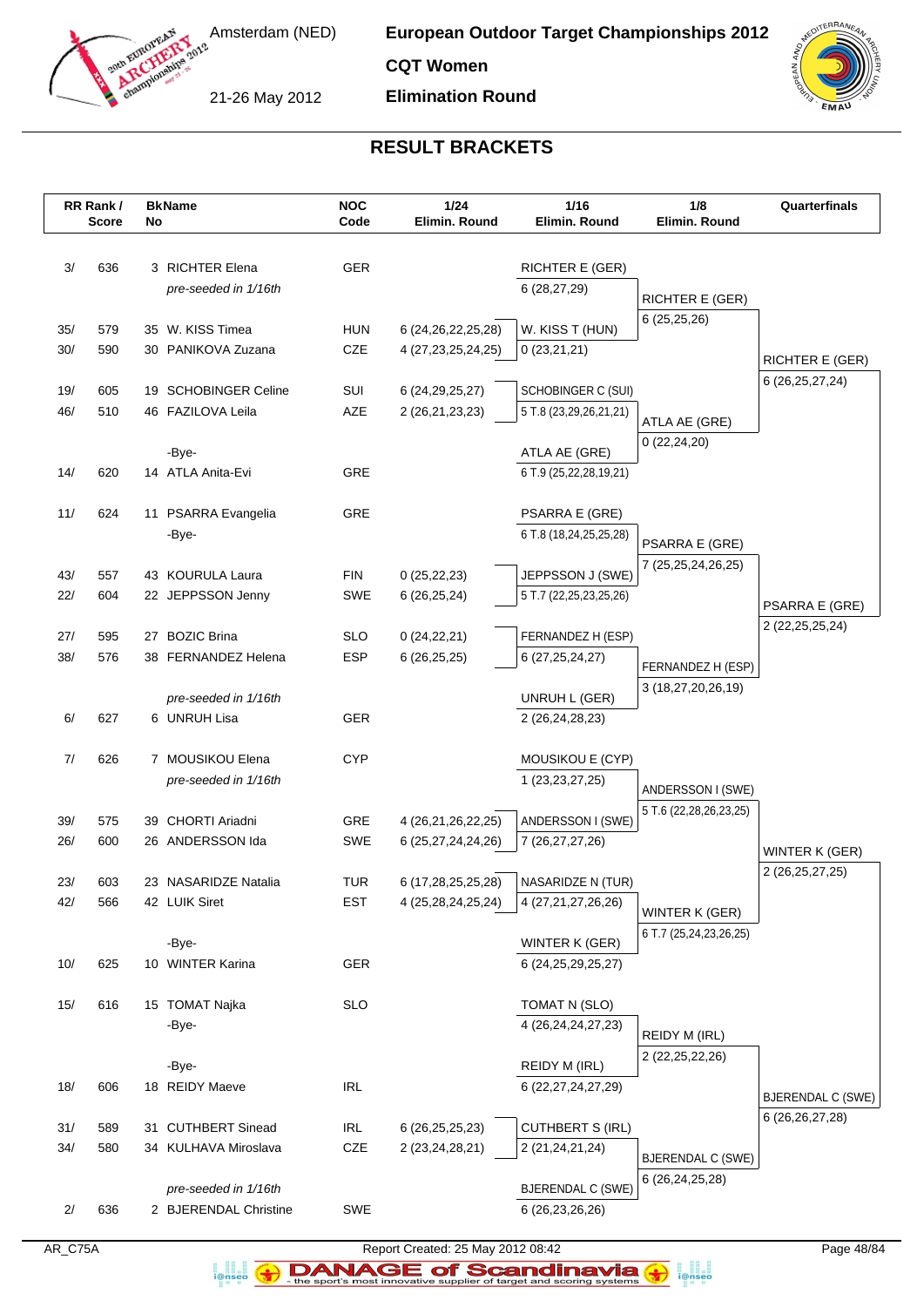**European Outdoor Target Championships 2012**

### **Recurve Men**

21-26 May 2012

**Qualification Round**



#### **RESULTS OFFICIAL After 72 Arrows**

| Rank           | <b>Back No. Name</b> |                                                      | <b>NOC</b>               | 70m-1 70m-2                         | 10's     | X's                  | <b>Score</b> |
|----------------|----------------------|------------------------------------------------------|--------------------------|-------------------------------------|----------|----------------------|--------------|
| $\mathbf{1}$   |                      | 008D NESPOLI Mauro                                   | <b>ITA</b>               | 335 / 4 339 / 1                     | 36       | 13                   | 674          |
| 2              |                      | 003B RODRIGUEZ Juan I.                               | <b>ESP</b>               | 336 / 3 335 / 3                     | 33       | 11                   | 671          |
| 3              |                      | 011A TERRY Simon                                     | <b>GBR</b>               | 338 / 1 326 / 21                    | 31       | 9                    | 664          |
| 4              |                      | 001D VAN DER VEN Rick                                | <b>NED</b>               | 337 / 2 324 / 28                    | 27       | 10                   | 661          |
| 5              |                      | 007D FRANGILLI Michele                               | <b>ITA</b>               | 325 /20 335 / 2                     | 32       | 13                   | 660          |
| 6              |                      | 020C FAUCHERON Thomas                                | <b>FRA</b>               | 328 /13 331 / 7                     | 28       | 9                    | 659          |
| $\overline{7}$ |                      | 003D VAN DEN BERG Sjef                               | <b>NED</b>               | 330 / 7 328 / 14                    | 27       | 9                    | 658 SO T.10  |
| 8              | 021C                 | PREVOST Gael                                         | <b>FRA</b>               | 325 /21 333 / 4                     | 27       | 5                    | 658 SO T.9   |
| 9              |                      | 018D IVASHKO Markiyan                                | <b>UKR</b>               | 328 /10 330 /10                     | 28       | 13                   | 658 SO T.7   |
| 10<br>11       |                      | 016C HENCKELS Jeff<br>010A GODFREY Laurence          | <b>LUX</b><br>GBR        | 327 /15 330 /11<br>328 /12 329 /13  | 28<br>27 | 3<br>6               | 657<br>657   |
| 12             | 027B                 | MATZKIN Guy                                          | <b>ISR</b>               | 331 / 6 325 / 26                    | 26       | 8                    | 656          |
| 13             |                      | 004B NOWAK Piotr                                     | POL                      | 329 / 8 327 /17                     | 26       | 6                    | 656          |
| 14             | 001B                 | <b>FERNANDEZ Antonio</b>                             | <b>ESP</b>               | 326 /17 329 /12                     | 28       | 11                   | 655          |
| 15             |                      | 009D GALIAZZO Marco                                  | <b>ITA</b>               | 324 /23 331 / 7                     | 25       | 10                   | 655          |
| 16             |                      | 002D VAN DEN OEVER Rick                              | <b>NED</b>               | 322 /28 333 / 5                     | 23       | $\overline{7}$       | 655          |
| 17             | 009A                 | CURCHOD Alexandre                                    | SUI                      | 328 /11 326 /20                     | 30       | 11                   | 654          |
| 18             |                      | 020D FLOTO Florian                                   | <b>GER</b>               | 331 / 5 320 / 37                    | 28       | 8                    | 651          |
| 19             |                      | 014A YILMAZ Yagiz                                    | <b>TUR</b>               | 325 /19 326 /24                     | 25       | 6                    | 651          |
| 20             | 010D                 | VIRTANEN Aki                                         | <b>FIN</b>               | 323 /24 328 /16                     | 24       | 10                   | 651          |
| 21             |                      | 016D HRACHOV Dmytro                                  | <b>UKR</b>               | 328 /14 323 /30                     | 24       | 8                    | 651          |
| 22             | 019C                 | <b>GIROUILLE Romain</b>                              | <b>FRA</b>               | 318 /37 333 / 6                     | 23       | 3                    | 651          |
| 23             | 024D                 | <b>TSYNGUEV Bato</b>                                 | <b>RUS</b>               | 320 /32 331 / 7                     | 21       | 8                    | 651          |
| 24             |                      | 008A MULLER Axel                                     | SUI                      | 326 /18 324 /27                     | 25       | 5                    | 650          |
| 25             |                      | 016A PETERSSON Magnus                                | <b>SWE</b>               | 323 /26 327 /19                     | 21       | 7                    | 650          |
| 26             |                      | 017D RUBAN Viktor                                    | <b>UKR</b>               | 324 /22 323 /31                     | 23       | 9                    | 647          |
| 27<br>28       | 011D                 | 010B HRISTOV Yavor Vasilev<br><b>TEKONIEMI Antti</b> | <b>BUL</b><br><b>FIN</b> | 317 /40 328 /14<br>329 / 8 315 / 51 | 24<br>24 | $\overline{7}$<br>10 | 645<br>644   |
| 29             |                      | 021D ROHRBERG Sebastian                              | <b>GER</b>               | 317 /42 326 /23                     | 16       | 5                    | 643          |
| 30             |                      | 019D MAYR Camilo                                     | <b>GER</b>               | 319 /35 323 /29                     | 23       | 11                   | 642          |
| 31             | 023D                 | KOZHIN Alexander                                     | <b>RUS</b>               | 314 /49 327 /17                     | 25       | 4                    | 641          |
| 32             |                      | 012A WILLS Alan                                      | <b>GBR</b>               | 320 /31 321 /35                     | 22       | 8                    | 641          |
| 33             | 015A                 | <b>KIRSEVER Kerem</b>                                | <b>TUR</b>               | 321 /30 319 /42                     | 25       | 8                    | 640          |
| 34             | 026B                 | <b>STRAJHAR Klemen</b>                               | <b>SLO</b>               | 314 /52 326 /22                     | 19       | 5                    | 640          |
| 35             |                      | 022B PKHAKADZE Lasha                                 | GEO                      | 318 /36 321 /34                     | 26       | 7                    | 639          |
| 36             |                      | 002B CUESTA Elias                                    | <b>ESP</b>               | 322 /27 317 /46                     | 20       | 3                    | 639          |
| 37             | 013C                 | <b>PRILEPAU Anton</b>                                | <b>BLR</b>               | 313 /54 325 /25                     | 25       | $\overline{7}$       | 638          |
| 38             |                      | 021B DE BACKER Kurt                                  | <b>BEL</b>               | 316 /43 322 /33                     | 20       | 7                    | 638          |
| 39             |                      | 012B VELIKOV Vencislav                               | <b>BUL</b>               | 323 /25 313 /56                     | 22       | 8                    | 636          |
| 40             | 022D                 | TSYBEKDORZHIEV Bair                                  | <b>RUS</b>               | 327 /16 309 /67                     | 17       | 5                    | 636          |
| 41             | 005B                 | DOBROWOLSKI Rafal                                    | POL                      | 321 /29 314 /53                     | 24       | 9                    | 635          |
| 42<br>43       |                      | 004A KOPNIN Alexei<br>013A CINAR Sermet              | AZE<br><b>TUR</b>        | 317 /40 318 /44<br>315 /46 320 /39  | 20<br>18 | 6<br>6               | 635<br>635   |
| 44             |                      | 016B WEISS Johan                                     | <b>DEN</b>               | 314 /50 320 /36                     | 24       | 11                   | 634          |
| 45             |                      | 017B KROGSHEDE Mads Juul                             | <b>DEN</b>               | 314 /51 320 /40                     | 19       | 7                    | 634          |
| 46             | 001C                 | <b>HAGEN Paul Andre</b>                              | <b>NOR</b>               | 318 /38 316 /48                     | 19       | 4                    | 634          |
| 47             | 003C                 | <b>NESTENG Baard</b>                                 | <b>NOR</b>               | 319 /33 314 /54                     | 22       | 4                    | 633          |
| 48             | 014C                 | MARUSAU Mikalai                                      | <b>BLR</b>               | 311 /58 320 /38                     | 23       | 8                    | 631          |
| 49             | 012C                 | <b>BODNAR Alexandru</b>                              | ROU                      | 314 /48 316 /49                     | 18       | 5                    | 630          |
| 50             |                      | 018A SKALBERG Andreas                                | <b>SWE</b>               | 317 /39 312 /59                     | 19       | 3                    | 629          |
| 51             | 027C                 | <b>SANDORKA Robert</b>                               | CRO                      | 307 /68 322 /32                     | 16       | 3                    | 629          |
| 52             | 022C                 | <b>LAPSINS Eduards</b>                               | LAT                      | 312 /55 316 /47                     | 18       | 7                    | 628          |
| 53             |                      | 005A VENGEROV Roman                                  | <b>AZE</b>               | 316 /44 312 /60                     | 16       | 5                    | 628          |
| 54             | 021A                 | DEZSO Janos                                          | <b>HUN</b>               | 311 /59 313 /55                     | 17       | 6                    | 624          |
| 55             | 014B                 | <b>KRAVACEK Daniel</b>                               | <b>SVK</b>               | 304 /73 319 /43                     | 17       | 4                    | 623          |
| 56             |                      | 009C HANLON Keith                                    | IRL                      | 312 /56 311 /62                     | 13       | 4                    | 623          |
| 57<br>58       |                      | 026D OLARU Dan<br>006B PROC Jacek                    | <b>MDA</b><br>POL        | 302 /80 320 /41<br>309 /62 312 /58  | 10<br>19 | 6<br>5               | 622<br>621   |
| 59             | 012D                 | <b>HATAVA Matti</b>                                  | <b>FIN</b>               | 319 /34 302 /84                     | 18       | 4                    | 621          |
| 60             | 017A                 | <b>DJERF Sebastian</b>                               | SWE                      | 315 /47 306 /74                     | 14       | 4                    | 621          |
| 61             | 005C                 | SHAHNAZARYAN Vasil                                   | <b>ARM</b>               | 312 /56 309 /68                     | 13       | 2                    | 621          |
| 62             |                      | 015B POLAKOVIC Martin                                | <b>SVK</b>               | 310 /60 309 /65                     | 16       | 6                    | 619          |
| 63             | 019B                 | <b>DECKERS Michael</b>                               | <b>BEL</b>               | 307 /67 311 /61                     | 14       | 3                    | 618          |
| 64             | 008C                 | GILL Joe                                             | IRL                      | 307 /64 310 /63                     | 17       | 6                    | 617          |
| 65             | 018B                 | SONNICHSEN Frederik                                  | <b>DEN</b>               | 307 /66 310 /64                     | 16       | 3                    | 617          |

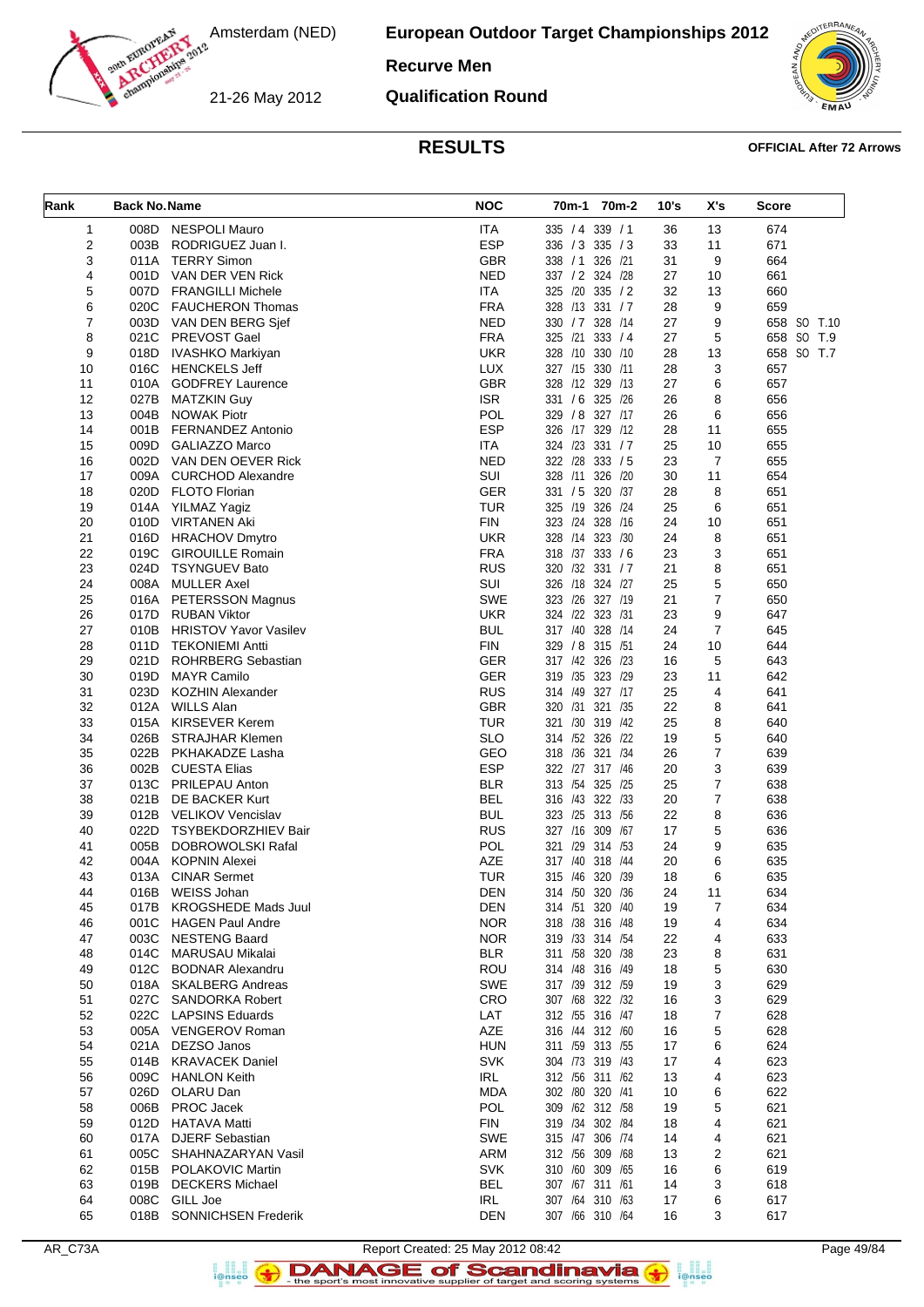**European Outdoor Target Championships 2012**

#### **Recurve Men**

21-26 May 2012

**Qualification Round**



#### **RESULTS OFFICIAL After 72 Arrows**

| Rank | <b>Back No. Name</b> |                             | <b>NOC</b> | 70m-1<br>70m-2             | 10's           | X's            | <b>Score</b> |
|------|----------------------|-----------------------------|------------|----------------------------|----------------|----------------|--------------|
| 66   | 025D                 | <b>LOIZOU Konstantinos</b>  | <b>CYP</b> | 302 /79 314 /52            | 18             | 3              | 616 CT       |
| 66   | 015D                 | LOTT Jaan                   | <b>EST</b> | 299 /84 317 /45            | 18             | 3              | 616 CT       |
| 68   | 025A                 | GROZDANOVIC Luka            | <b>SRB</b> | 313 /53<br>302<br>/85      | 17             | 6              | 615          |
| 69   | 025B                 | <b>ZLENDER Matija</b>       | <b>SLO</b> | 307 /69<br>308<br>/69      | 10             | 1              | 615          |
| 70   | 008B                 | <b>NOVOTNY Voitech</b>      | CZE        | 303 /76<br>309<br>/66      | 14             | $\overline{2}$ | 612          |
| 71   | 007C                 | O HANLON Brendan            | <b>IRL</b> | /86<br>313 /57<br>299      | 10             | 4              | 612          |
| 72   | 011C                 | <b>CIORNEI Daniel</b>       | ROU        | 305 /71<br>306<br>/75      | 14             | 2              | 611          |
| 73   | 015C                 | <b>KUNDA Maxim</b>          | <b>BLR</b> | 315 /45<br>296<br>/96      | 12             | 5              | 611          |
| 74   | 023C                 | <b>AMATNIEKS Janis</b>      | LAT        | 295 /92 315<br>/50         | 14             | 6              | 610          |
| 75   | 023A                 | MORKELIUNAS Ignas           | LTU        | 305 /70 305 /77            | 14             | 3              | 610          |
| 76   | 022A                 | <b>BERNOTAS Lenardas</b>    | LTU        | 310 /61<br>299<br>/90      | 11             | 2              | 609          |
| 77   | 020B                 | <b>THIRY Nico</b>           | <b>BEL</b> | 303 /76<br>305<br>/77      | 11             | $\overline{2}$ | 608          |
| 78   | 010C                 | <b>MARCU Razvan</b>         | ROU        | 303 /75 303 /82            | 10             | 3              | 606          |
| 79   | 004D                 | <b>TSERKEZIS Stefanos</b>   | GRE        | /83<br>304 /79<br>300      | 11             | 3              | 604          |
| 80   | 020A                 | <b>CSOREGH Pal</b>          | <b>HUN</b> | 305 /72 299<br>/91         | 9              | 3              | 604          |
| 81   | 002C                 | <b>HALVORSEN Marius</b>     | <b>NOR</b> | 307 /63 296<br>/95         | 15             | 3              | 603          |
| 82   | 023B                 | <b>KVLIVIDZE Irakli</b>     | GEO        | 300<br>/88<br>303 /78      | 11             | 3              | 603          |
| 83   | 006A                 | <b>DANCOV Dmitri</b>        | <b>AZE</b> | /90<br>307 /72<br>296      | 7              | 2              | 603          |
| 84   | 018C                 | <b>KRAUS Stephane</b>       | <b>LUX</b> | /81<br>300<br>/89<br>301   | 6              | 0              | 601          |
| 85   | 024A                 | <b>LUBYS Taurunas</b>       | LTU        | /88<br>302<br>/83<br>298   | 13             | 6              | 600          |
| 86   | 017C                 | <b>SCHULER Luc</b>          | <b>LUX</b> | 298 /87 301 /87            | 14             | 4              | 599          |
| 87   | 005D                 | PAPAVASILEIOU Michail       | GRE        | /93 303 /81<br>294         | 18             | 8              | 597          |
| 88   | 025C                 | <b>GUIDI Emanuele</b>       | <b>SMR</b> | /98<br>307 /70<br>290      | 14             | $\overline{7}$ | 597          |
| 89   | 003A                 | <b>BERTSCHLER Alexander</b> | <b>AUT</b> | 293 /95<br>304<br>/80      | 13             | 4              | 597          |
| 90   | 007B                 | <b>DUB Voitech</b>          | CZE        | /100 306<br>/76<br>290     | $\overline{7}$ | $\overline{2}$ | 596          |
| 91   | 024C                 | APSITIS Janis               | LAT        | /82 295<br>/97<br>300      | 12             | 3              | 595          |
| 92   |                      | 007A FABER Dominik          | <b>SUI</b> | 303 /74 292 /98            | 10             | 3              | 595          |
| 93   | 001A                 | <b>REBERNIG Erwin</b>       | <b>AUT</b> | 293 /96<br>301<br>/86      | 15             | 6              | 594          |
| 94   | 026A                 | SVILANOVIC Dragan           | <b>SRB</b> | /101<br>306<br>286<br>/73  | 12             | 4              | 592          |
| 95   | 013B                 | <b>HANZLIK Matus</b>        | <b>SVK</b> | 307 /65 285<br>/104        | 11             | 3              | 592          |
| 96   | 014D                 | <b>OJAMAE Pearu Jakob</b>   | <b>EST</b> | 293 /94<br>298<br>/93      | 13             | 3              | 591          |
| 97   | 002A                 | <b>HABERL Hermann</b>       | <b>AUT</b> | 292 /97 299<br>/92         | 10             | 3              | 591          |
| 98   | 011B                 | <b>HRISTOV Hristo</b>       | <b>BUL</b> | 282 /104 307 /71           | 9              | $\mathbf{1}$   | 589          |
| 99   | 013D                 | <b>GROSS Jaanus</b>         | <b>EST</b> | 295 /91<br>292<br>/99      | 8              | 3              | 587          |
| 100  | 019A                 | <b>GAJDOS Csaba</b>         | <b>HUN</b> | /85 287<br>/102<br>299     | 7              | 3              | 586          |
| 101  | 006C                 | PETROSYAN Hovanes           | <b>ARM</b> | /89<br>283<br>/106<br>298  | 7              | 1              | 581          |
| 102  | 006D                 | <b>KALOMOIRIS Georgios</b>  | GRE        | /94<br>284 /103<br>296     | 8              | $\overline{2}$ | 580          |
| 103  | 004C                 | PETROSYAN Arshak            | <b>ARM</b> | 290 /99<br>289<br>/100     | 5              | $\mathbf{1}$   | 579          |
| 104  | 009B                 | <b>HUDEC Miroslav</b>       | <b>CZE</b> | /102 288<br>/101<br>284    | 12             | 0              | 572          |
| 105  | 027A                 | LUZHNICA Bardhyl            | <b>KOS</b> | /107<br>285<br>/103<br>271 | 6              | 2              | 556          |
| 105  | 026C                 | <b>TURA Paolo</b>           | <b>SMR</b> | /106<br>283<br>/105<br>273 | 6              | 2              | 556          |
| 107  | 024B                 | <b>RIZHAMADZE Tornike</b>   | GEO        | 277 /105 269 /107          | 10             | $\overline{2}$ | 546          |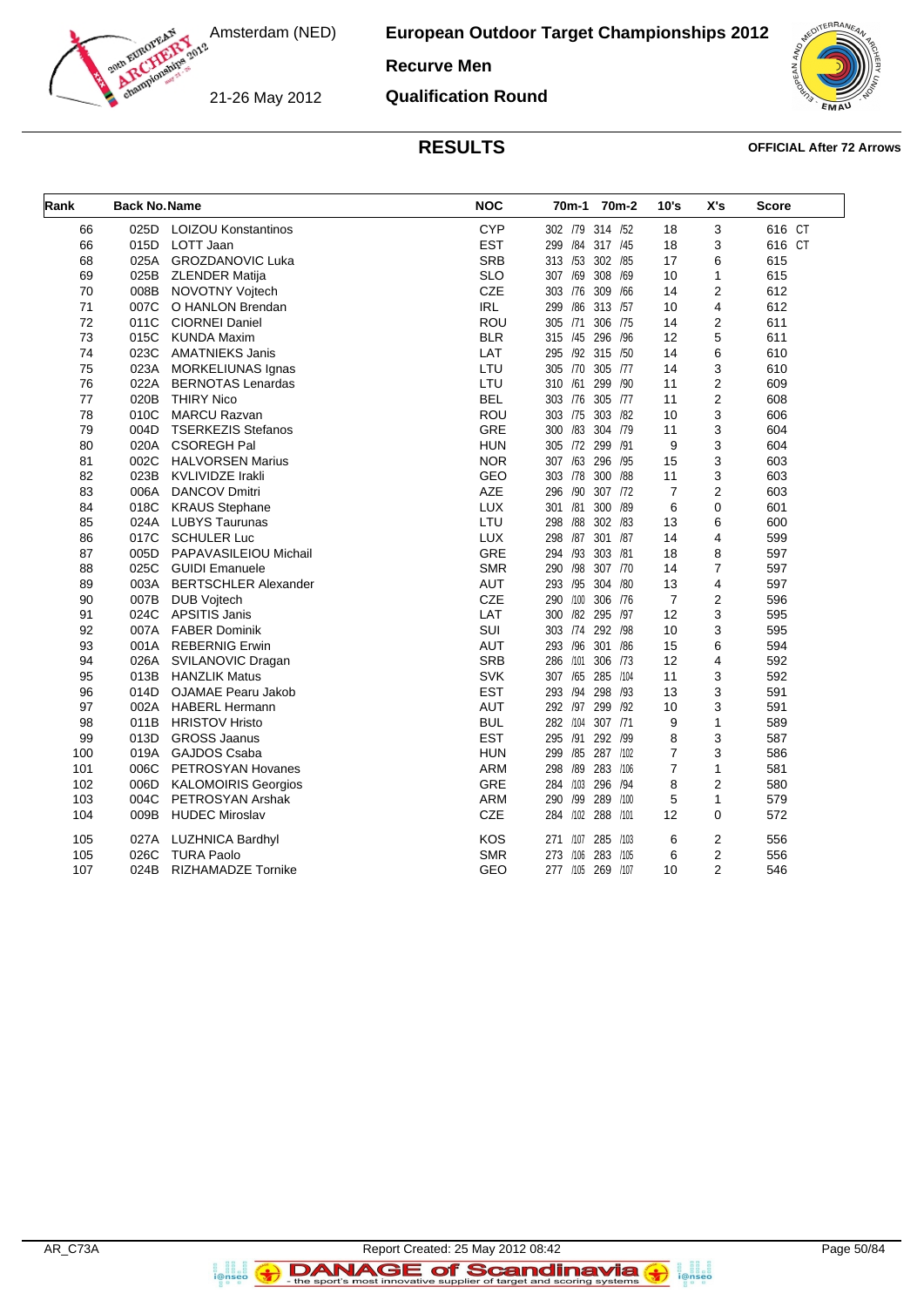

#### **Recurve Women**

21-26 May 2012

**Qualification Round**



#### **RESULTS OFFICIAL After 72 Arrows**

| Rank | <b>Back No. Name</b> |                                     | <b>NOC</b> | 70m-1 70m-2           | 10's | X's                     | <b>Score</b> |
|------|----------------------|-------------------------------------|------------|-----------------------|------|-------------------------|--------------|
| 1    |                      | 041A STEPANOVA Inna                 | <b>RUS</b> | 318 /11 339 / 1       | 25   | 9                       | 657          |
| 2    |                      | 043A PEROVA Ksenia                  | <b>RUS</b> | 323 / 3 324 / 4       | 26   | 10                      | 647          |
| 3    |                      | 040D ESEBUA Kristine                | GEO        | 324 / 2 323 / 6       | 26   | $\overline{7}$          | 647          |
| 4    |                      | 042A ERDYNIYEVA Natalya             | <b>RUS</b> | 322 / 6 323 / 6       | 18   | 8                       | 645          |
| 5    | 041B                 | SICHENIKOVA Lidiia                  | <b>UKR</b> | 320 / 7 324 / 5       | 22   | 5                       | 644          |
| 6    |                      | 037B VALEEVA Natalia                | <b>ITA</b> | 327 / 2<br>314 /21    | 23   | 5                       | 641          |
| 7    | 037C                 | <b>WILLIAMSON Alison</b>            | <b>GBR</b> | 315 /19 326 / 3       | 16   | $\overline{2}$          | 641          |
| 8    | 036C                 | FOLKARD Naomi                       | <b>GBR</b> | 327 / 1 313 / 29      | 23   | $\overline{7}$          | 640          |
| 9    |                      | 034C SZUKALSKA Anna                 | <b>POL</b> | 316 /18 323 / 6       | 17   | $\overline{7}$          | 639          |
| 10   |                      | 036A SCHUH Berengere                | <b>FRA</b> | 316 /16 322 /10       | 23   | 10                      | 638          |
| 11   | 047C                 | <b>STRUYF Sabrina</b>               | <b>BEL</b> | 323 / 4 315 / 25      | 17   | $\mathbf{1}$            | 638          |
| 12   | 043D                 | <b>BJERENDAL Christine</b>          | <b>SWE</b> | 320 / 8 316 /23       | 19   | $\overline{7}$          | 636          |
| 13   |                      | 030C CHRISTIANSEN Carina Rosenvinge | <b>DEN</b> | 322 / 5 314 /28       | 17   | 8                       | 636          |
| 14   | 039D                 | NARIMANIDZE Khatuna                 | GEO        | 318 /12 318 /18       | 16   | 6                       | 636          |
| 15   |                      | 038A RICHTER Elena                  | <b>GER</b> | 317 /13 319 /16       | 15   | 5                       | 636          |
| 16   | 033C                 | <b>LESNIAK Natalia</b>              | <b>POL</b> | 314 /20 321 /13       | 24   | 4                       | 635          |
| 17   | 033B                 | TIMOFEYEVA Ekaterina                | <b>BLR</b> | 317 /14 317 /21       | 15   | 4                       | 634          |
| 18   |                      | 032B YACHNIK Elena                  | <b>BLR</b> | 312 /28 321 /14       | 20   | 4                       | 633          |
| 19   |                      | 032D LOKLUOGLU Begul                | <b>TUR</b> | 314 /23 318 /19       | 16   | 4                       | 632          |
| 20   | 042B                 | PAVLOVA Anastasia                   | <b>UKR</b> | 319 / 9 312 /32       | 15   | 5                       | 631          |
| 21   | 035C                 | <b>OLIVER Amy</b>                   | <b>GBR</b> | 310 /29 318 /17       | 21   | 6                       | 628          |
| 22   | 040B                 | <b>PREIMANN Anneli</b>              | <b>EST</b> | 316 /17 311 /36       | 13   | 4                       | 627          |
| 23   | 039A                 | <b>UNRUH Lisa</b>                   | <b>GER</b> | 313 /27 314 /27       | 13   | 3                       | 627          |
|      |                      |                                     | <b>FRA</b> |                       | 13   | 4                       |              |
| 24   | 035A                 | <b>BEZAULT Celine</b>               |            | 314 /23 312 /32       |      |                         | 626          |
| 25   | 046A                 | <b>MOUSIKOU Elena</b>               | <b>CYP</b> | 314 /26 312 /31       | 12   | 4                       | 626          |
| 26   | 043C                 | <b>GRANDAL Iria</b>                 | <b>ESP</b> | 321 /11<br>304 /41    | 21   | 8                       | 625          |
| 27   | 031B                 | <b>BANCILA Simona</b>               | ROU        | 306 /37 319 /15       | 19   | 6                       | 625          |
| 28   | 040A                 | <b>WINTER Karina</b>                | GER        | 302 /43 323 /6        | 15   | 6                       | 625          |
| 29   |                      | 033A PSARRA Evangelia               | GRE        | 310 /29 314 /26       | 17   | 4                       | 624          |
| 30   | 037A                 | <b>COTRY Cyrielle</b>               | <b>FRA</b> | 306 /36 316 /22       | 21   | 10                      | 622          |
| 31   | 030B                 | <b>SARBU Luminita</b>               | ROU        | 310 /31 311 /35       | 16   | 3                       | 621          |
| 32   | 036B                 | TOMASI Jessica                      | <b>ITA</b> | 300 /49 321 /12       | 13   | 5                       | 621          |
| 33   | 038C                 | DE GIULI Valentine                  | SUI        | 318 /10 303 /51       | 13   | 3                       | 621          |
| 34   | 032A                 | ATLA Anita-Evi                      | GRE        | 316 /15 304 /48       | 18   | 8                       | 620          |
| 35   | 043B                 | PALEKHA Kateryna                    | <b>UKR</b> | 304 /40 315 /24       | 18   | $\mathbf 2$             | 619          |
| 36   | 034B                 | MARUSAVA Hanna                      | <b>BLR</b> | 314 /25 305 /45       | 15   | 3                       | 619          |
| 37   | 038D                 | DIASAMIDZE Asmat                    | GEO        | 305 /38 313 /30       | 13   | 5                       | 618          |
| 38   |                      | 035B LIONETTI Pia Carmen            | <b>ITA</b> | 299<br>/50<br>317 /20 | 17   | $\overline{7}$          | 616          |
| 39   |                      | 029D TOMAT Najka                    | <b>SLO</b> | 309 /32 307 /40       | 15   | 2                       | 616          |
| 40   | 042C                 | FOULON Magali                       | <b>ESP</b> | 314 /22 298 /56       | 15   | 6                       | 612          |
| 41   | 029C                 | JAGER Maja Buskbjerg                | DEN        | 308 /34 304 /49       | 10   | 2                       | 612          |
| 42   | 036D                 | SUDRICHOVA Gabriela                 | <b>CZE</b> | 301 /44 309 /38       | 15   | 4                       | 610          |
| 43   | 031C                 | <b>LAURSEN Louise</b>               | <b>DEN</b> | 304 /42 306 /42       | 12   | 6                       | 610          |
| 44   |                      | 044A REIDY Maeve                    | <b>IRL</b> | 309 /33 297 /59       | 14   | 2                       | 606          |
| 45   | 040C                 | <b>SCHOBINGER Celine</b>            | SUI        | 296 /53 309 /37       | 14   | 2                       | 605          |
| 46   | 047B                 | <b>MIRCA Alexandra</b>              | <b>MDA</b> | 298 /52 307 /39       | 13   | 3                       | 605          |
| 47   | 039C                 | <b>DIELEN Nathalie</b>              | SUI        | 300 /47 305 /47       | 9    | 3                       | 605          |
| 48   | 042D                 | JEPPSSON Jenny                      | <b>SWE</b> | 299 /51 305 /46       | 10   | 3                       | 604          |
| 49   | 033D                 | NASARIDZE Natalia                   | <b>TUR</b> | 306 /35 297 /60       | 16   | 7                       | 603          |
| 50   | 044D                 | DANAILOVA Dobromira                 | <b>BUL</b> | 301 /45 302 /53       | 9    | $\mathbf{1}$            | 603          |
| 51   | 034D                 | <b>ERGIN Damla</b>                  | <b>TUR</b> | 290 /57 311 /34       | 19   | 8                       | 601          |
| 52   |                      | 041D ANDERSSON Ida                  | <b>SWE</b> | 305 /39 295 /64       | 10   | $\overline{2}$          | 600          |
| 53   | 031D                 | <b>BOZIC Brina</b>                  | <b>SLO</b> | 289 /60 306 /43       | 8    | $\mathbf{1}$            | 595          |
| 54   | 044B                 | SHAHNAZARYAN Gohar                  | ARM        | 289 /59 303 /50       | 10   | $\overline{2}$          | 592          |
| 55   | 029B                 | <b>BACINSCHI Oana</b>               | ROU        | 289 /58 302 /53       | 10   | $\mathbf{1}$            | 591          |
| 56   |                      | 032C WYCZECHOWSKA Paula             | POL        | 295 /54 296 /62       | 9    | 2                       | 591          |
| 57   | 037D                 | PANIKOVA Zuzana                     | <b>CZE</b> | 285 /63 305 /44       | 13   | 4                       | 590          |
| 58   | 045A                 | <b>CUTHBERT Sinead</b>              | IRL        | 300 /46 289 /66       | 13   | $\overline{\mathbf{c}}$ | 589          |
| 59   | 039B                 | <b>PARNAT Reena</b>                 | <b>EST</b> | 293 /56 296 /61       | 10   | 1                       | 589          |
|      |                      |                                     |            |                       |      |                         |              |
| 60   | 030A                 | MATVEJEVA Rimma                     | LAT        | 280 /65 302 /52       | 12   | 4                       | 582          |
| 61   | 035D                 | KULHAVA Miroslava                   | CZE        | 294 /55 286 /68       | 6    | $\overline{\mathbf{c}}$ | 580          |
| 62   | 046C                 | W. KISS Timea                       | <b>HUN</b> | 284 /64 295 /63       | 11   | 5                       | 579          |
| 63   | 031A                 | <b>BERZINA Zane</b>                 | LAT        | 279 /66 298 /57       | 10   | 3                       | 577          |
| 64   |                      | 029A ZOMMERE Liga                   | LAT        | 278 /67 298 /58       | 10   | $\mathbf{1}$            | 576          |
| 65   |                      | 041C FERNANDEZ Helena               | <b>ESP</b> | 269 /71 307 /41       | 9    | 1                       | 576          |

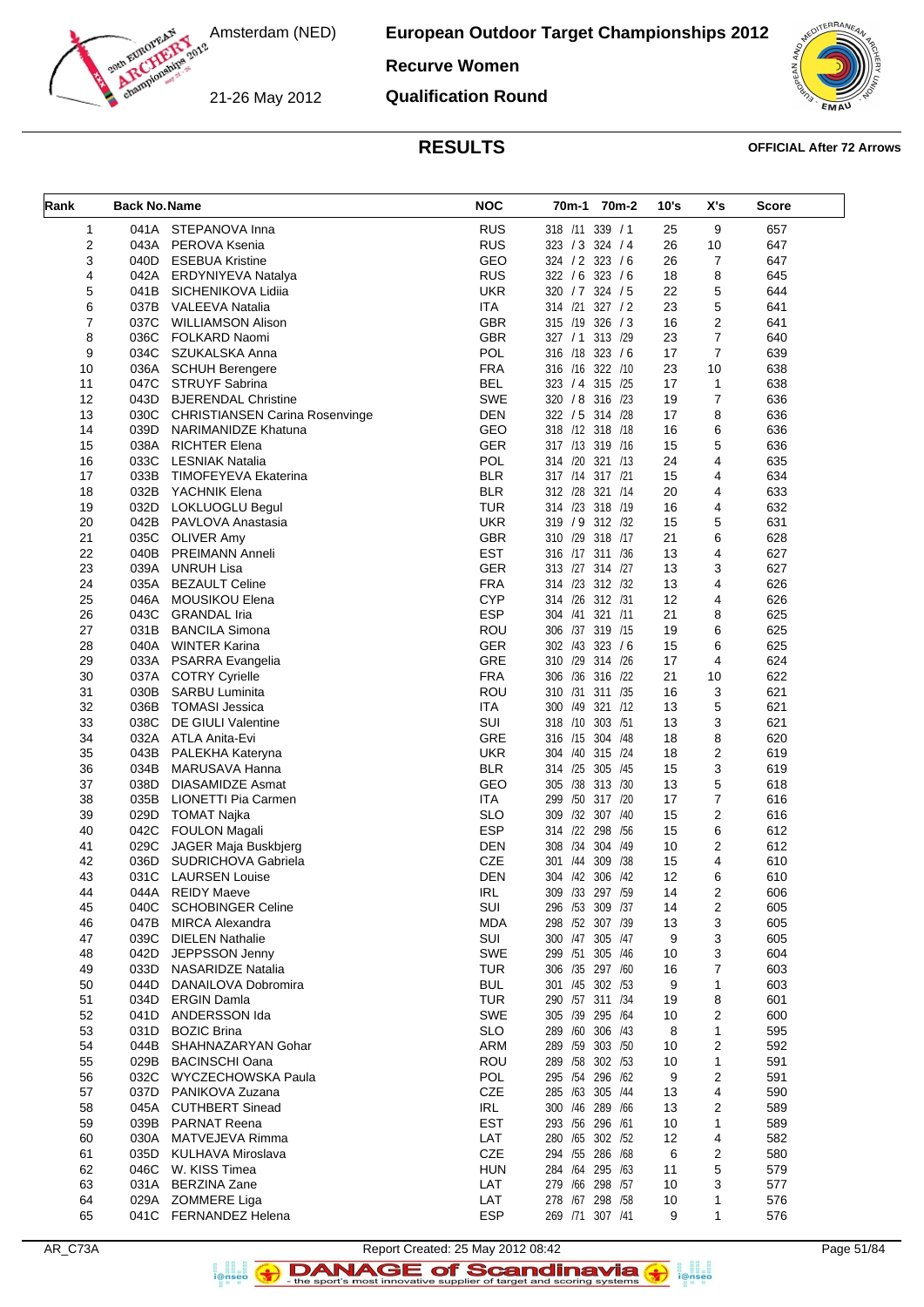

**Recurve Women**

21-26 May 2012

**Qualification Round**



#### **RESULTS OFFICIAL After 72 Arrows**

| Rank | <b>Back No. Name</b> |                          | <b>NOC</b> | 70m-1          | 70m-2          | 10's | X's | <b>Score</b> |
|------|----------------------|--------------------------|------------|----------------|----------------|------|-----|--------------|
| 66   | 034A                 | CHORTI Ariadni           | <b>GRE</b> | 275            | /69 300<br>/55 | 10   |     | 575          |
| 67   | 046D                 | <b>HARCARIKOVA Lenka</b> | <b>SVK</b> | 300            | /48 273 /70    | 8    | 3   | 573          |
| 68   |                      | 044C SIMONOVA Svetlana   | <b>AZE</b> | 277<br>/68     | 291<br>/65     | 11   | 3   | 568          |
| 69   | 038B                 | <b>LUIK Siret</b>        | <b>EST</b> | 286 /62 280    | /69            |      |     | 566          |
| 70   | 047A                 | KOURULA Laura            | <b>FIN</b> | 288<br>/61     | 269<br>/71     | 3    |     | 557          |
| 71   | 030D                 | <b>UMER Ana</b>          | <b>SLO</b> | 266 72 289 /67 |                |      | 4   | 555          |
| 72   | 045B                 | <b>VASILYAN Nune</b>     | <b>ARM</b> | 274 /70 261    | 172            | 6    |     | 535          |
| 73   |                      | 045C FAZILOVA Leila      | AZE        | 264 73 246     | /73            | 10   |     | 510          |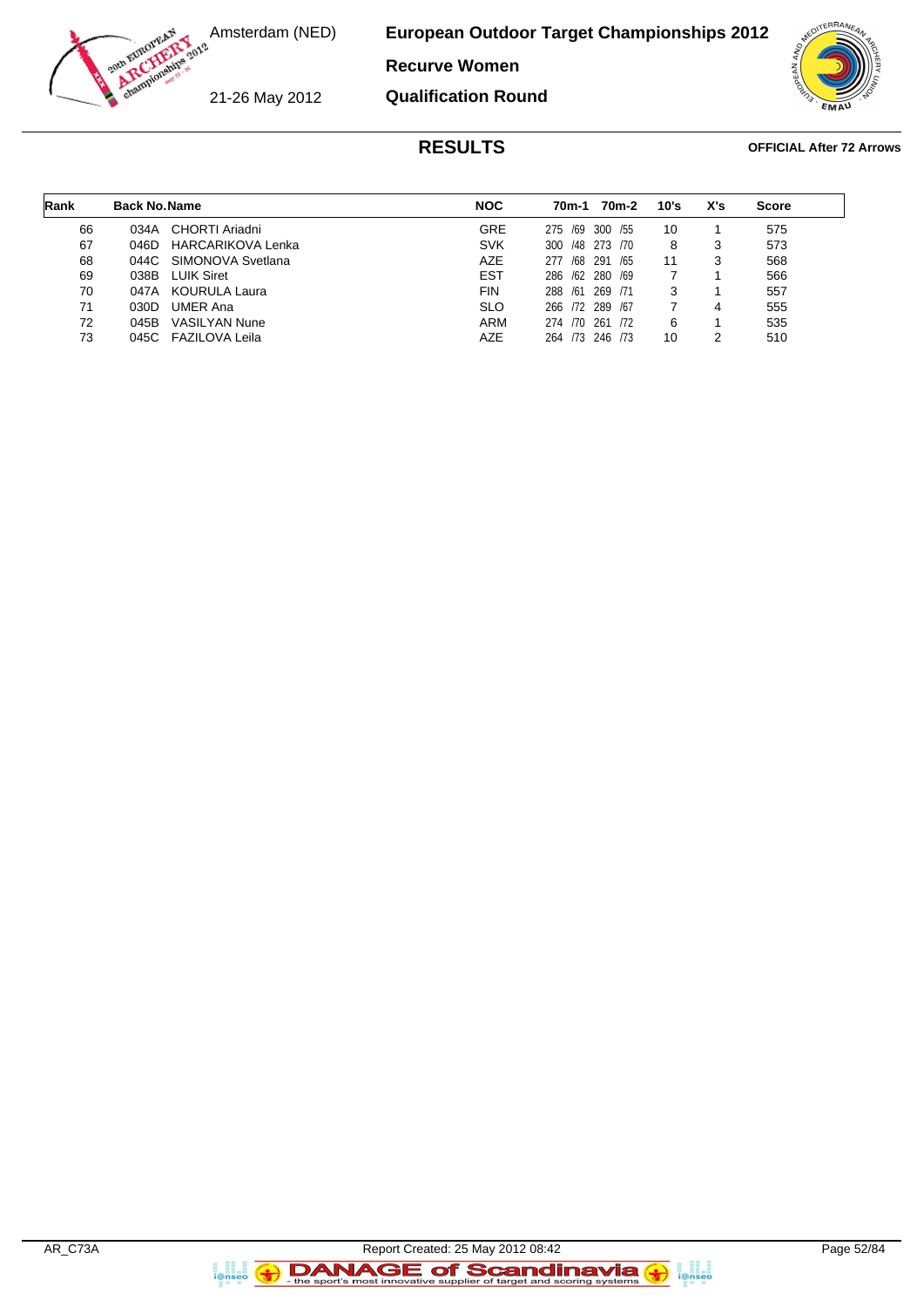

#### **Compound Men**

21-26 May 2012

**Qualification Round**



## **RESULTS After 72 Arrows**

| Rank     | <b>Back No. Name</b> |                                                      | <b>NOC</b>               | 50m-1 50m-2                           | 10's     | X's      | <b>Score</b>             |
|----------|----------------------|------------------------------------------------------|--------------------------|---------------------------------------|----------|----------|--------------------------|
| 1        |                      | 006B DELOCHE Pierre Julien                           | <b>FRA</b>               | 351 / 3 350 / 3                       | 53       | 27       | 701                      |
| 2        |                      | 016A ELZINGA Peter                                   | <b>NED</b>               | 351 / 2 350 / 5                       | 53       | 25       | 701                      |
| 3        | 013B                 | <b>DAMSBO Martin</b>                                 | <b>DEN</b>               | 348 / 7 352 / 1                       | 53       | 23       | 700                      |
| 4        |                      | 017A SCHLOESSER Mike                                 | <b>NED</b>               | 350 / 5 350 / 4                       | 52       | 20       | 700                      |
| 5        |                      | 004A BUSBY Duncan                                    | <b>GBR</b>               | 352 / 1 347 / 10                      | 51       | 14       | 699                      |
| 6        | 009D                 | <b>BOE Morten</b>                                    | <b>NOR</b>               | 346 /15 349 / 6                       | 50       | 25       | 695                      |
| 7        |                      | 002A CARLSSON Magnus                                 | <b>SWE</b>               | 349 / 6 346 / 13                      | 49       | 11       | 695                      |
| 8        | 004D                 | JARVENPAA Marko                                      | <b>FIN</b>               | 342 /36 350 / 2                       | 48       | 20       | 692 SO T.10              |
| 9        |                      | 004B GENET Dominique                                 | <b>FRA</b>               | 346 /13 346 /11                       | 48       | 20       | 692 SO T.8               |
| 10       | 012B                 | <b>ONDRIK Tibor</b><br><b>LAUBE Marcus</b>           | <b>HUN</b><br><b>GER</b> | 348 / 7 344 / 18<br>346 /19 346 /14   | 46       | 21       | 692 SO T.9<br>692 SO T.8 |
| 11<br>12 | 009B<br>011C         | DRAGONI Luigi                                        | ITA                      | 345 /23 346 /12                       | 45<br>48 | 18<br>19 | 691                      |
| 13       |                      | 018A BLEYENDAAL Ruben                                | <b>NED</b>               | 350 / 4 340 / 39                      | 48       | 15       | 690                      |
| 14       |                      | 013A DURNY Matus Jr.                                 | <b>SVK</b>               | 342 /35 348 / 8                       | 46       | 14       | 690                      |
| 15       | 003C                 | SIGAUSKAS Vladas                                     | LTU                      | 348 / 7 342 / 34                      | 42       | 20       | 690                      |
| 16       |                      | 002B VERDEYEN Luc                                    | <b>BEL</b>               | 346 /16 343 /20                       | 46       | 18       | 689                      |
| 17       |                      | 008A MATZNER Michael                                 | <b>AUT</b>               | 348 / 7 341 / 35                      | 44       | 16       | 689                      |
| 18       | 010A                 | <b>UROSEVIC Liubisa</b>                              | <b>SRB</b>               | 346 /17 343 /25                       | 44       | 14       | 689                      |
| 19       | 014B                 | JOHANNESSEN Torben                                   | <b>DEN</b>               | 346 /22 343 /23                       | 43       | 15       | 689                      |
| 20       |                      | 011A MIOKOVIC Danilo                                 | <b>SRB</b>               | 344 /26 344 /17                       | 47       | 22       | 688                      |
| 21       | 018B                 | <b>BONELLI Giovanni Paolo</b>                        | <b>SMR</b>               | 341 /37 347 / 9                       | 46       | 22       | 688                      |
| 22       |                      | 010B KIS Laszlo                                      | <b>HUN</b>               | 345 /24 343 /22                       | 44       | 17       | 688                      |
| 23       | 005B                 | <b>DOUSSOT Christophe</b>                            | <b>FRA</b>               | 346 /18 342 /29                       | 44       | 14       | 688                      |
| 24       | 006A                 | <b>GRIMWOOD Liam</b>                                 | <b>GBR</b>               | 346 /12 342 /32                       | 43       | 20       | 688                      |
| 25       | 012C                 | <b>PAGNI Sergio</b>                                  | <b>ITA</b>               | 346 /20 342 /28                       | 43       | 19       | 688                      |
| 26       |                      | 005A WHITE Chris                                     | <b>GBR</b>               | 346 /20 342 /31                       | 42       | 13       | 688                      |
| 27       | 015B                 | <b>LAURSEN Patrick</b>                               | <b>DEN</b>               | 343 /32 345 /16                       | 40       | 16       | 688                      |
| 28       | 002D                 | DAMBAEV Alexander                                    | <b>RUS</b>               | 344 /29 343 /21                       | 44       | 22       | 687                      |
| 29       | 008B                 | <b>TITSCHER Paul</b>                                 | <b>GER</b>               | 337 /48 349 / 7                       | 48       | 15       | 686                      |
| 30       | 001B                 | KYRITSOGLOU Sam                                      | <b>BEL</b>               | 344 /27 342 /33                       | 42       | 20       | 686                      |
| 31       | 015D                 | <b>BRADA Vladimir</b>                                | <b>CZE</b>               | 343 /31<br>342 /27                    | 43       | 18       | 685                      |
| 32       | 010C<br>003B         | FANTI Luca                                           | <b>ITA</b><br><b>BEL</b> | 341 /41 344 /19<br>346 /11<br>339 /42 | 41       | 12<br>16 | 685                      |
| 33<br>34 |                      | <b>CAUWE Michael</b><br>001A ANDERSSON Jonas Lennart | <b>SWE</b>               | 346 /14 338 /43                       | 40<br>44 | 11       | 685<br>684               |
| 35       | 019D                 | VAVRO Mario                                          | CRO                      | 344 /28 340 /40                       | 42       | 23       | 684                      |
| 36       |                      | 007D HAGEN Paul Ole                                  | <b>NOR</b>               | 341 /38 342 /30                       | 40       | 21       | 683                      |
| 37       | 009A                 | <b>MOSER Daniel</b>                                  | <b>AUT</b>               | 341 /40 341 /37                       | 39       | 17       | 682                      |
| 38       | 016B                 | <b>BURRI Kevin</b>                                   | SUI                      | 339 /44 343 /23                       | 38       | 18       | 682                      |
| 39       |                      | 001D KHALUDOROV Danzan                               | <b>RUS</b>               | 338 /45 343 /26                       | 41       | 17       | 681                      |
| 40       |                      | 019A SITAR Dejan                                     | <b>SLO</b>               | 334 /57 345 /15                       | 41       | 16       | 679                      |
| 41       | 007B                 | <b>SCRIBA Julian</b>                                 | <b>GER</b>               | 342 /34 336 /50                       | 37       | 16       | 678                      |
| 42       | 015C                 | <b>GRIFFIN Colin</b>                                 | <b>IRL</b>               | 337 /49 341 /38                       | 37       | 10       | 678                      |
| 43       | 005D                 | KILPIA Asko                                          | <b>FIN</b>               | 341 /42 337 /47                       | 36       | 20       | 678                      |
| 44       |                      | 003A LUNDIN Morgan                                   | <b>SWE</b>               | 340 /43 337 /48                       | 35       | 8        | 677                      |
| 45       |                      | 007C VIDAL Alfonso                                   | ESP                      | 345 /25 332 /61                       | 34       | 15       | 677                      |
| 46       |                      | 017B HOFER Patrizio                                  | SUI                      | 343 /30 334 /56                       | 34       | 8        | 677                      |
| 47       |                      | 003D KOZHIN Dmitry                                   | <b>RUS</b>               | 338 /47 339 /41                       | 33       | 11       | 677                      |
| 48       |                      | 014C SMITH John                                      | IRL                      | 334 /58 341 /36                       | 38       | 14       | 675                      |
| 49       |                      | 008C BLAZQUEZ Alberto                                | <b>ESP</b>               | 337 /52 338 /46                       | 33       | 9        | 675                      |
| 50       |                      | 013C HALL Robert                                     | IRL                      | 336 /53 338 /45                       | 34       | 7        | 674                      |
| 51       |                      | 006D LEHTONEN Kaj                                    | <b>FIN</b>               | 341 /39 332 /60                       | 35       | 15       | 673                      |
| 52       |                      | 015A ZEMAN Viktor                                    | <b>SVK</b>               | 335 /56 336 /49                       | 32       | 12       | 671                      |
| 53       |                      | 019C VINOGRADOV Roman                                | <b>UKR</b>               | 337 /51 334 /55<br>335 /55 335 /51    | 32       | 9        | 671                      |
| 54<br>55 |                      | 017C GAWRYS Dariusz<br>013D REITMEIER Filip          | POL<br>CZE               | 337 /50 333 /58                       | 33<br>31 | 12<br>13 | 670<br>670               |
| 56       |                      | 019B BELLONI Fabrizio                                | <b>SMR</b>               | 342 /33 324 /73                       | 31       | 16       | 666                      |
| 57       |                      | 009C DE LA TORRE Luis Miguel                         | <b>ESP</b>               | 328 /68 338 /44                       | 31       | 10       | 666                      |
| 58       |                      | 016D TORMIS Priit                                    | <b>EST</b>               | 335 /54 330 /63                       | 34       | 12       | 665                      |
| 59       |                      | 011B BOKA Laszlo                                     | <b>HUN</b>               | 330 /64 335 /54                       | 28       | 13       | 665                      |
| 60       |                      | 014D VERNER Petr                                     | CZE                      | 338 /46 325 /68                       | 32       | 14       | 663                      |
| 61       |                      | 011D DAVARCI Ali                                     | <b>TUR</b>               | 331 /63 332 /59                       | 27       | 6        | 663                      |
| 62       |                      | 014A POLAKOVIC Richard                               | <b>SVK</b>               | 327 /69 335 /52                       | 27       | 9        | 662                      |
| 63       |                      | 010D HANCI Hasan Basri                               | <b>TUR</b>               | 331 /62 330 /62                       | 27       | 14       | 661                      |
| 64       |                      | 008D BOEE Kjell Terje                                | <b>NOR</b>               | 325 /71 335 /52                       | 30       | 8        | 660                      |
| 65       |                      | 002C BARANAUSKAS Mindaugas                           | LTU                      | 331 /61 326 /67                       | 28       | 9        | 657                      |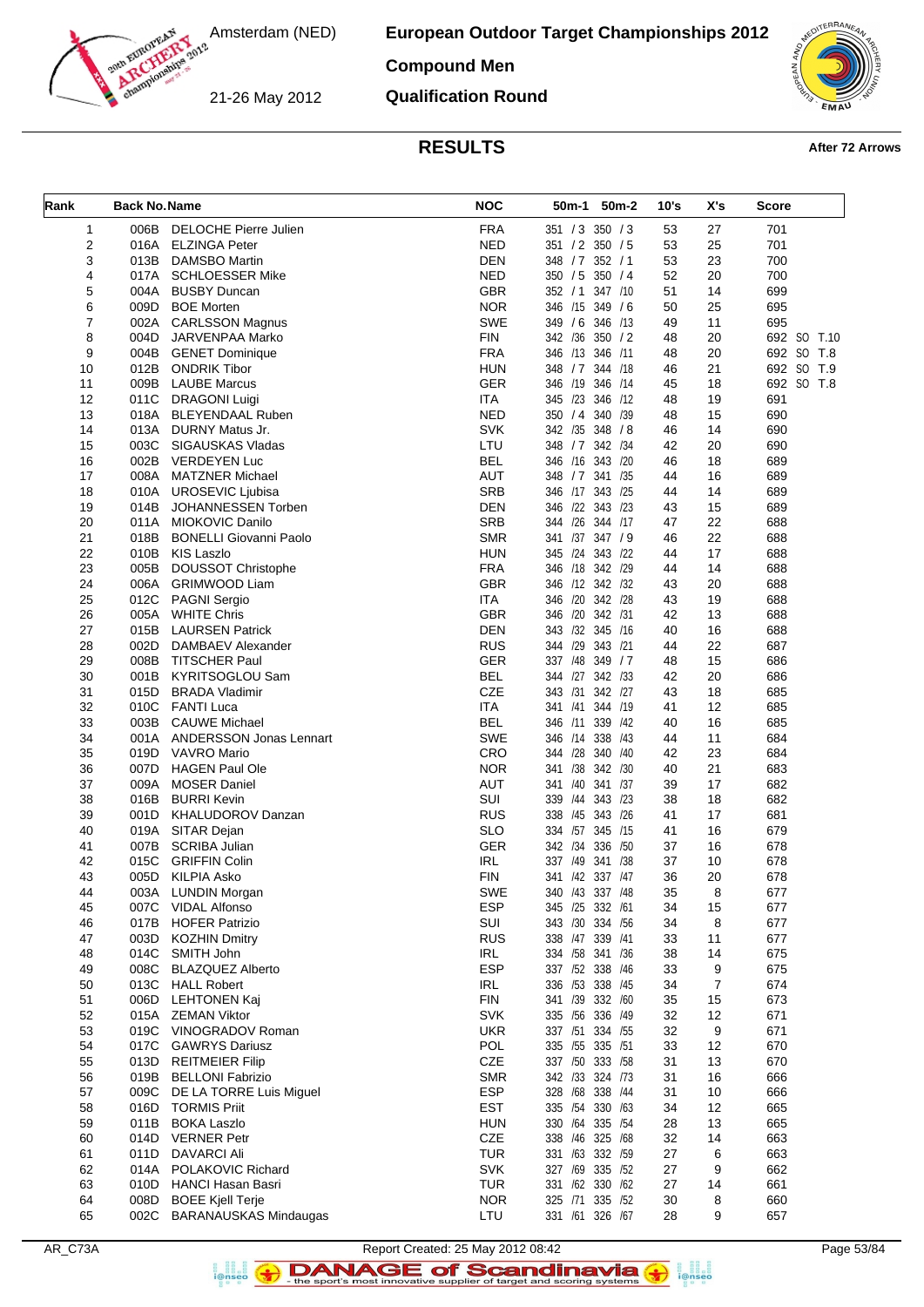

#### **Compound Men**

21-26 May 2012

**Qualification Round**



## **RESULTS After 72 Arrows**

| Rank | <b>Back No. Name</b> |                               | <b>NOC</b> | 50m-1           | 50m-2       | 10's | X's | <b>Score</b> |
|------|----------------------|-------------------------------|------------|-----------------|-------------|------|-----|--------------|
| 66   | 018C                 | PIEKARSKI Boguslaw            | <b>POL</b> | 332             | /60 324 /72 | 25   | 6   | 656          |
| 67   | 016C                 | GOLYGOWSKI Marcin             | <b>POL</b> | 327             | /70 328 /64 | 26   | 6   | 655          |
| 68   | 012D                 | ELMAAGACLI Demir              | TUR        | 330 /65 324 /69 |             | 29   | 9   | 654          |
| 69   | 012A                 | <b>KRSTIC Borislav</b>        | <b>SRB</b> | 333 /59 320 /75 |             | 25   | 9   | 653          |
| 70   | 018D                 | <b>TROYEPOLSKIY Stanislav</b> | <b>ISR</b> | 325 72 327      | /66         | 26   | 11  | 652          |
| 71   | 006C                 | <b>ELARTS Kaspars</b>         | LAT        | 322 /75 328 /65 |             | 23   | 8   | 650          |
| 72   | 017D                 | <b>KENT Kristo</b>            | <b>EST</b> | 328 /67 321     | /74         | 26   | 10  | 649          |
| 73   |                      | 001C SERNA Jonas              | LTU        | 315 /76 333 /57 |             | 28   | 8   | 648          |
| 74   | 005C                 | AVSJUKS Viktors               | LAT        | 323 73 324 71   |             | 22   | 11  | 647          |
| 75   |                      | 004C SHATRAVA Pavel           | LAT        | 323 /74 324 /70 |             | 22   | 6   | 647          |
| 76   | 007A                 | SOMMER Max                    | AUT        | 329             | /66 315 /76 | 20   | 9   | 644          |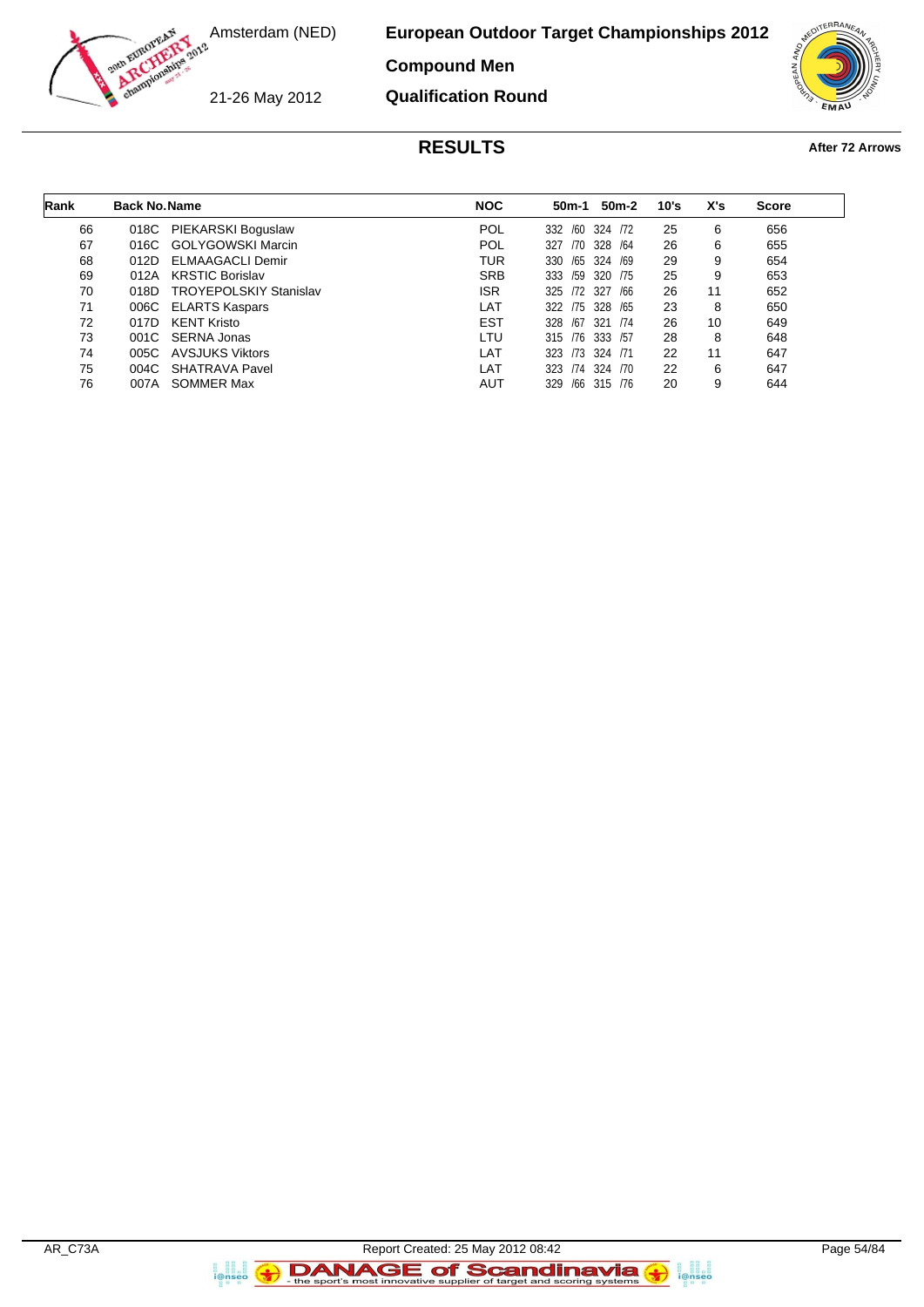**European Outdoor Target Championships 2012 Compound Women**

21-26 May 2012

**Qualification Round**



### **RESULTS After 72 Arrows**

| Rank           | <b>Back No. Name</b> |                            | <b>NOC</b> | 50 <sub>m</sub> -1<br>50 <sub>m</sub> -2 | 10's | X's | <b>Score</b> |
|----------------|----------------------|----------------------------|------------|------------------------------------------|------|-----|--------------|
| 1              | 024B                 | <b>LOGINOVA Albina</b>     | <b>RUS</b> | 351 / 1<br>344 / 8                       | 47   | 23  | 695          |
| $\overline{2}$ | 029A                 | <b>TONIOLI Marcella</b>    | <b>ITA</b> | 347 / 2 347 / 3                          | 48   | 17  | 694          |
| 3              | 028D                 | <b>BERGER Kristina</b>     | <b>GER</b> | 345 / 3<br>346 / 5                       | 46   | 22  | 691          |
| 4              | 030A                 | LONGO Laura                | <b>ITA</b> | 342 / 6 347 / 1                          | 43   | 18  | 689          |
| 5              | 028A                 | ANASTASIO Anastasia        | <b>ITA</b> | 347/1<br>341 / 7                         | 43   | 19  | 688          |
| 6              | 022D                 | VAN CASPEL Inge            | <b>NED</b> | 341 / 8 347 / 4                          | 41   | 15  | 688          |
| 7              | 024A                 | <b>BUDEN</b> Ivana         | <b>CRO</b> | 339 /13 346 / 6                          | 39   | 11  | 685          |
| 8              | 023C                 | <b>LEBECQUE Pascale</b>    | <b>FRA</b> | 339 /12 341 /10                          | 35   | 13  | 680          |
| 9              | 032C                 | SOEMOD Camilla             | <b>DEN</b> | 339 /11<br>338 /13                       | 35   | 10  | 677          |
| 10             | 022B                 | <b>BALZHANOVA Viktoria</b> | <b>RUS</b> | 332 /23 344 / 7                          | 37   | 16  | 676          |
| 11             | 029D                 | <b>WEIHE Andrea</b>        | <b>GER</b> | 339<br>/10 336 /15                       | 39   | 16  | 675          |
| 12             | 027C                 | <b>DANIELSSON Isabell</b>  | <b>SWE</b> | 334 /19<br>341 / 9                       | 39   | 13  | 675          |
| 13             | 023D                 | <b>MARKOVIC Irina</b>      | <b>NED</b> | 342 / 5<br>331 /23                       | 39   | 19  | 673          |
| 14             | 033C                 | <b>GOEBEL Petra</b>        | <b>AUT</b> | 336 /17 337 /14                          | 33   | 14  | 673          |
| 15             | 029B                 | JARVENPAA Erja             | <b>FIN</b> | 338 /15 334 /18                          | 35   | 9   | 672          |
| 16             | 030C                 | <b>MASSINA Michele</b>     | <b>BEL</b> | 338 /14 333 /20                          | 37   | 9   | 671          |
| 17             | 022C                 | <b>MARTRET Caroline</b>    | <b>FRA</b> | /21<br>338 /12<br>333                    | 30   | 13  | 671          |
| 18             | 023B                 | CHERKASHNEVA Svetlana      | <b>RUS</b> | 336 /18 332 /22                          | 25   | 11  | 668          |
| 19             | 030D                 | <b>MIKALA Melanie</b>      | <b>GER</b> | 327 /33<br>340<br>/9                     | 36   | 12  | 667          |
| 20             | 026C                 | OLOFSSON Ingrid            | <b>SWE</b> | 333 /22 334 /17                          | 31   | 12  | 667          |
| 21             | 029C                 | <b>PRIEELS Sarah</b>       | <b>BEL</b> | 324 /40<br>343 / 4                       | 30   | 11  | 667          |
| 22             | 031B                 | <b>LAWTHER Melanie</b>     | <b>IRL</b> | 327 /34 338 /11                          | 32   | 11  | 665          |
| 23             | 025C                 | <b>JOHANSSON Malin</b>     | <b>SWE</b> | /16 327 /35<br>338                       | 29   | 10  | 665          |
| 24             | 026A                 | <b>CUESTA Irene</b>        | <b>ESP</b> | 330 /28 334 /19                          | 32   | 9   | 664          |
| 25             | 031A                 | <b>GRYDELAND Runa</b>      | <b>NOR</b> | 332 /24 331 /24                          | 26   | 8   | 663          |
| 26             | 024C                 | CHESSE Joanna              | <b>FRA</b> | /20<br>330 /26<br>333                    | 24   | 4   | 663          |
| 27             | 027A                 | <b>AGUDO Fatima</b>        | <b>ESP</b> | 329<br>/31<br>333 /21                    | 27   | 14  | 662          |
| 28             | 025B                 | <b>STANIECZEK Anna</b>     | POL        | 335 /16<br>/36<br>327                    | 26   | 10  | 662          |
| 29             | 027D                 | <b>GALES Andrea</b>        | <b>GBR</b> | /25<br>329 /28<br>331                    | 28   | 12  | 660          |
| 30             | 030B                 | <b>LANTEE Anne</b>         | <b>FIN</b> | /32<br>331 /25<br>328                    | 26   | 10  | 659          |
| 31             | 023A                 | <b>ZORMAN Tanja</b>        | <b>CRO</b> | 328 /30<br>/30<br>329                    | 29   | 10  | 657          |
| 32             | 024D                 | <b>ENTHOVEN Inge</b>       | <b>NED</b> | /26<br>325 /37<br>331                    | 26   | 9   | 656          |
| 33             | 028C                 | <b>WILLEMS Gladys</b>      | <b>BEL</b> | 329 /29<br>327 /37                       | 22   | 9   | 656          |
| 34             | 026D                 | <b>CLARK Daisy</b>         | <b>GBR</b> | /26<br>324 /39<br>331                    | 27   | 13  | 655          |
| 35             | 033A                 | <b>BABININA Jelena</b>     | LTU        | /29<br>325 /38<br>330                    | 24   | 5   | 655          |
| 36             | 032B                 | OLEKSEJENKO Julia          | LAT        | 327 /35<br>327 /34                       | 28   | 5   | 654          |
| 37             | 025A                 | <b>LUQUE Pilar</b>         | <b>ESP</b> | 328<br>/33<br>326 /36                    | 24   | 8   | 654          |
| 38             | 028B                 | <b>MAKKONEN Susanna</b>    | <b>FIN</b> | /39<br>329 /27<br>321                    | 29   | 12  | 650          |
| 39             | 025D                 | <b>HOLDERNESS Lucy</b>     | <b>GBR</b> | 328 /31<br>319<br>/41                    | 25   | 10  | 647          |
| 40             | 022A                 | <b>ORLIC Maja</b>          | <b>CRO</b> | 317 /42 328 /32                          | 20   | 6   | 645          |
| 41             | 032A                 | <b>SVENSEN June</b>        | <b>NOR</b> | 322 /38<br>322 /41                       | 18   | 9   | 644          |
| 42             | 031C                 | <b>CARAN Romana</b>        | <b>SRB</b> | /43 318 /42<br>315                       | 21   | 8   | 633          |
| 43             | 033D                 | DURNA Katarina             | <b>SVK</b> | 312 /44 311 /44                          | 16   | 4   | 623          |
| 44             | 026B                 | SZALANSKA Katarzyna        | <b>POL</b> | 315 /43<br>/45<br>307                    | 22   | 4   | 622          |
| 45             | 027B                 | AUSTYN-GAWRYS Joanna       | POL        | 321 /40 294 /45                          | 15   | 5   | 615          |
|                |                      |                            |            |                                          |      |     |              |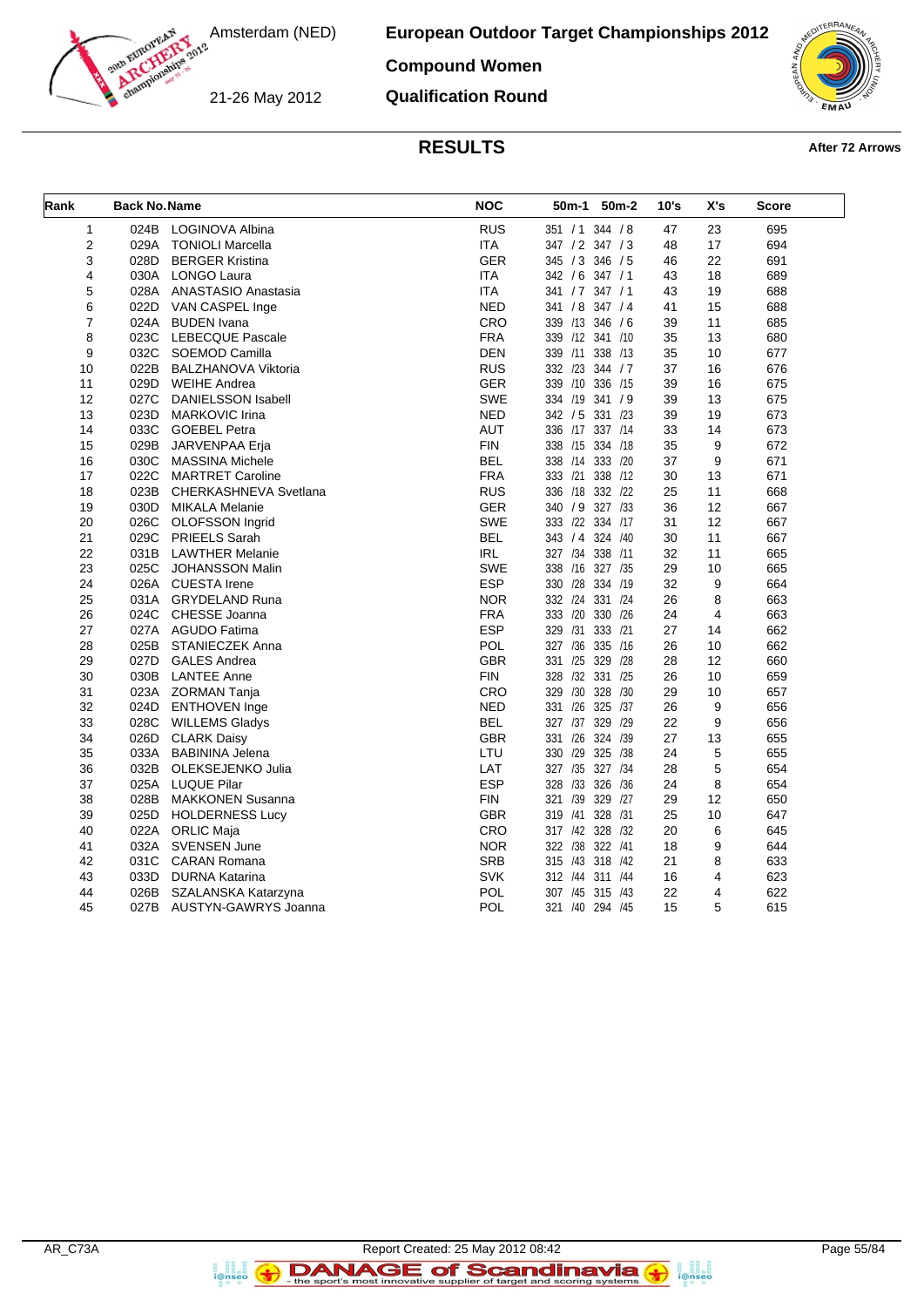**European Outdoor Target Championships 2012**

**CQT Men**

21-26 May 2012

**Qualification Round**



#### **RESULTS OFFICIAL After 72 Arrows**

| Rank     | <b>Back No. Name</b> |                                               | <b>NOC</b>               | 70m-1 70m-2                        | 10's           | X's            | <b>Score</b> |
|----------|----------------------|-----------------------------------------------|--------------------------|------------------------------------|----------------|----------------|--------------|
| 1        |                      | 001D VAN DER VEN Rick                         | <b>NED</b>               | 337 / 1 324 / 16                   | 27             | 10             | 661          |
| 2        | 003D                 | VAN DEN BERG Sjef                             | <b>NED</b>               | 330 / 4 328 / 3                    | 27             | 9              | 658          |
| 3        | 027B                 | <b>MATZKIN Guy</b>                            | <b>ISR</b>               | 331 / 3 325 / 14                   | 26             | 8              | 656          |
| 4        | 004B                 | <b>NOWAK Piotr</b>                            | POL                      | 329 / 6 327 / 6                    | 26             | 6              | 656          |
| 5        | 002D                 | VAN DEN OEVER Rick                            | <b>NED</b>               | 322 /14 333 / 1                    | 23             | $\overline{7}$ | 655          |
| 6        | 009A                 | <b>CURCHOD Alexandre</b>                      | SUI                      | 328 / 7 326 / 9                    | 30             | 11             | 654          |
| 7        | 020D                 | <b>FLOTO Florian</b>                          | GER                      | 331 / 2 320 / 22                   | 28             | 8              | 651 SO T.8   |
| 8        | 024D                 | <b>TSYNGUEV Bato</b>                          | <b>RUS</b>               | 320 /17 331 / 2                    | 21             | 8              | 651 SO T.7   |
| 9        | 014A                 | YILMAZ Yagiz                                  | <b>TUR</b>               | 325 /10 326 /12                    | 25             | 6              | 651 SO T.7   |
| 10       | 010D                 | <b>VIRTANEN Aki</b>                           | <b>FIN</b>               | 323 /11 328 / 5                    | 24             | 10             | 651 SO T.7   |
| 11       | 008A                 | <b>MULLER Axel</b>                            | SUI                      | 326 / 9 324 /15                    | 25             | 5              | 650          |
| 12       |                      | 016A PETERSSON Magnus                         | SWE                      | 323 /13 327 /8                     | 21             | $\overline{7}$ | 650          |
| 13       |                      | 010B HRISTOV Yavor Vasilev                    | <b>BUL</b>               | 317 /22 328 / 3                    | 24             | $\overline{7}$ | 645          |
| 14       | 011D                 | <b>TEKONIEMI Antti</b>                        | <b>FIN</b>               | 329 / 5 315 /34                    | 24             | 10             | 644          |
| 15       | 021D                 | ROHRBERG Sebastian                            | <b>GER</b>               | 317 /24 326 /11                    | 16             | 5              | 643          |
| 16<br>17 | 019D<br>023D         | <b>MAYR Camilo</b><br><b>KOZHIN Alexander</b> | <b>GER</b><br><b>RUS</b> | 319 /19 323 /17<br>314 /31 327 / 6 | 23<br>25       | 11<br>4        | 642<br>641   |
| 18       | 015A                 | KIRSEVER Kerem                                | <b>TUR</b>               | 321 /16 319 /27                    | 25             | 8              | 640          |
| 19       |                      | 026B STRAJHAR Klemen                          | <b>SLO</b>               | 314 /34 326 /10                    | 19             | 5              | 640          |
| 20       | 022B                 | PKHAKADZE Lasha                               | GEO                      | 318 /20 321 /20                    | 26             | $\overline{7}$ | 639          |
| 21       | 013C                 | <b>PRILEPAU Anton</b>                         | <b>BLR</b>               | 313 /36 325 /13                    | 25             | $\overline{7}$ | 638          |
| 22       | 021B                 | DE BACKER Kurt                                | <b>BEL</b>               | 316 /25 322 /19                    | 20             | $\overline{7}$ | 638          |
| 23       |                      | 012B VELIKOV Vencislav                        | <b>BUL</b>               | 323 /12 313 /38                    | 22             | 8              | 636          |
| 24       | 022D                 | TSYBEKDORZHIEV Bair                           | <b>RUS</b>               | 327 / 8 309 / 49                   | 17             | 5              | 636          |
| 25       | 005B                 | <b>DOBROWOLSKI Rafal</b>                      | POL                      | 321 /15 314 /36                    | 24             | 9              | 635          |
| 26       | 004A                 | KOPNIN Alexei                                 | AZE                      | 317 /22 318 /29                    | 20             | 6              | 635          |
| 27       | 013A                 | <b>CINAR Sermet</b>                           | <b>TUR</b>               | 315 /28 320 /24                    | 18             | 6              | 635          |
| 28       | 016B                 | WEISS Johan                                   | <b>DEN</b>               | 314 /32 320 /21                    | 24             | 11             | 634          |
| 29       | 017B                 | <b>KROGSHEDE Mads Juul</b>                    | <b>DEN</b>               | 314 /33 320 /25                    | 19             | $\overline{7}$ | 634          |
| 30       | 014C                 | MARUSAU Mikalai                               | BLR                      | 311 /40 320 /23                    | 23             | 8              | 631          |
| 31       | 012C                 | <b>BODNAR Alexandru</b>                       | ROU                      | 314 /30 316 /32                    | 18             | 5              | 630          |
| 32       |                      | 018A SKALBERG Andreas                         | <b>SWE</b>               | 317 /21 312 /41                    | 19             | 3              | 629          |
| 33       | 027C                 | SANDORKA Robert                               | CRO                      | 307 /49 322 /18                    | 16             | 3              | 629          |
| 34       | 022C                 | <b>LAPSINS Eduards</b>                        | LAT                      | 312 /37 316 /31                    | 18             | $\overline{7}$ | 628          |
| 35       |                      | 005A VENGEROV Roman                           | AZE                      | 316 /26 312 /42                    | 16             | 5              | 628          |
| 36       | 021A                 | DEZSO Janos                                   | <b>HUN</b>               | 311 /41 313 /37                    | 17             | 6              | 624          |
| 37       | 014B                 | <b>KRAVACEK Daniel</b>                        | <b>SVK</b><br><b>IRL</b> | 304 /54 319 /28<br>312 /38 311 /44 | 17             | 4<br>4         | 623          |
| 38<br>39 | 009C<br>026D         | <b>HANLON Keith</b><br>OLARU Dan              | <b>MDA</b>               | 302 /61 320 /26                    | 13<br>10       | 6              | 623<br>622   |
| 40       | 006B                 | PROC Jacek                                    | POL                      | 309 /44 312 /40                    | 19             | 5              | 621          |
| 41       | 012D                 | <b>HATAVA Matti</b>                           | <b>FIN</b>               | 319 /18 302 /65                    | 18             | 4              | 621          |
| 42       | 017A                 | <b>DJERF Sebastian</b>                        | <b>SWE</b>               | 315 /29 306 /55                    | 14             | 4              | 621          |
| 43       | 005C                 | SHAHNAZARYAN Vasil                            | <b>ARM</b>               | 312 /38 309 /50                    | 13             | $\overline{2}$ | 621          |
| 44       |                      | 015B POLAKOVIC Martin                         | <b>SVK</b>               | 310 /42 309 /47                    | 16             | 6              | 619          |
| 45       | 019B                 | <b>DECKERS Michael</b>                        | <b>BEL</b>               | 307 /48 311 /43                    | 14             | 3              | 618          |
| 46       | 008C                 | GILL Joe                                      | IRL                      | 307 /45 310 /45                    | 17             | 6              | 617          |
| 47       | 018B                 | SONNICHSEN Frederik                           | <b>DEN</b>               | 307 /47 310 /46                    | 16             | 3              | 617          |
| 48       | 025D                 | <b>LOIZOU Konstantinos</b>                    | <b>CYP</b>               | 302 /60 314 /35                    | 18             | 3              | 616 CT       |
| 49       | 015D                 | LOTT Jaan                                     | <b>EST</b>               | 299 /64 317 /30                    | 18             | 3              | 616 CT       |
| 50       |                      | 025A GROZDANOVIC Luka                         | <b>SRB</b>               | 313 /35 302 /66                    | 17             | 6              | 615          |
| 51       | 025B                 | <b>ZLENDER Matija</b>                         | <b>SLO</b>               | 307 /50 308 /51                    | 10             | 1              | 615          |
| 52       | 008B                 | NOVOTNY Voitech                               | CZE                      | 303 /57 309 /48                    | 14             | 2              | 612          |
| 53       | 007C                 | O HANLON Brendan                              | <b>IRL</b>               | 299 /66 313 /39                    | 10             | 4              | 612          |
| 54       | 011C                 | <b>CIORNEI Daniel</b>                         | ROU                      | 305 /52 306 /56                    | 14             | 2              | 611          |
| 55       | 015C<br>023C         | <b>KUNDA Maxim</b><br><b>AMATNIEKS Janis</b>  | <b>BLR</b><br>LAT        | 315 /27 296 /74<br>295 /71 315 /33 | 12<br>14       | 5              | 611<br>610   |
| 56<br>57 | 023A                 | <b>MORKELIUNAS Ignas</b>                      | LTU                      | 305 /51 305 /58                    | 14             | 6<br>3         | 610          |
| 58       | 022A                 | <b>BERNOTAS Lenardas</b>                      | LTU                      | 310 /43 299 /69                    | 11             | 2              | 609          |
| 59       | 020B                 | <b>THIRY Nico</b>                             | <b>BEL</b>               | 303 /57 305 /58                    | 11             | 2              | 608          |
| 60       | 010C                 | <b>MARCU Razvan</b>                           | <b>ROU</b>               | 303 /56 303 /63                    | 10             | 3              | 606          |
| 61       | 004D                 | <b>TSERKEZIS Stefanos</b>                     | GRE                      | 300 /63 304 /60                    | 11             | 3              | 604          |
| 62       | 020A                 | <b>CSOREGH Pal</b>                            | <b>HUN</b>               | 305 /53 299 /70                    | 9              | 3              | 604          |
| 63       | 023B                 | KVLIVIDZE Irakli                              | GEO                      | 303 /59 300 /68                    | 11             | 3              | 603          |
| 64       | 006A                 | <b>DANCOV Dmitri</b>                          | AZE                      | 296 /69 307 /53                    | $\overline{7}$ | 2              | 603          |
| 65       | 024A                 | <b>LUBYS Taurunas</b>                         | LTU                      | 298 /67 302 /64                    | 13             | 6              | 600          |
|          |                      |                                               |                          |                                    |                |                |              |

Report Created: 25 May 2012 08:42<br>Page 56/84<br>For the sport's most innovative supplier of target and scoring systems  $\bullet$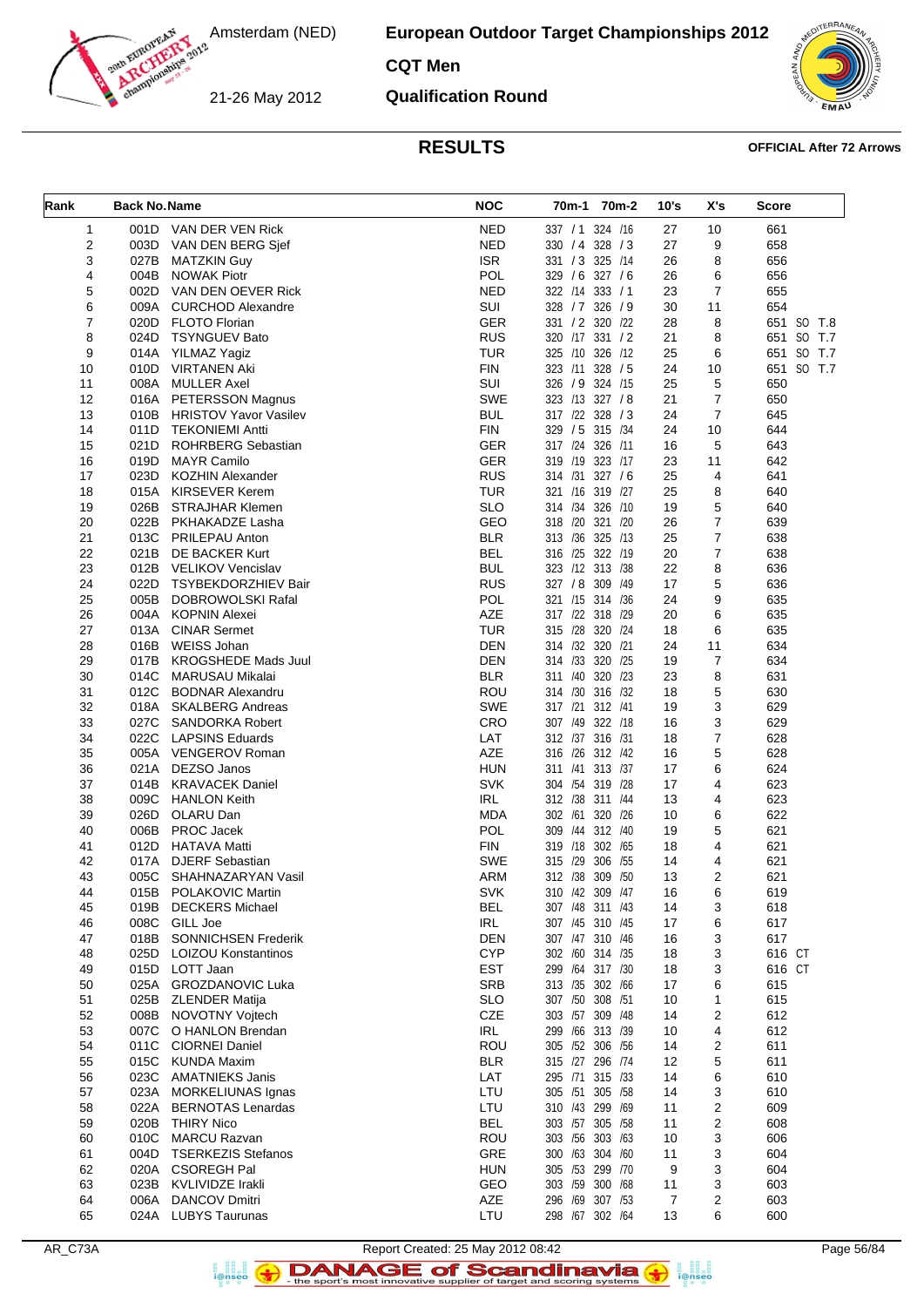**European Outdoor Target Championships 2012**

**CQT Men**

21-26 May 2012

**Qualification Round**



#### **RESULTS OFFICIAL After 72 Arrows**

| Rank | <b>Back No. Name</b> |                             | <b>NOC</b> | 70m-1 70m-2    |            |                | X's | <b>Score</b> |
|------|----------------------|-----------------------------|------------|----------------|------------|----------------|-----|--------------|
| 66   | 005D                 | PAPAVASILEIOU Michail       | <b>GRE</b> | /72<br>294     | 303<br>/62 | 18             | 8   | 597          |
| 67   | 003A                 | <b>BERTSCHLER Alexander</b> | AUT        | /74<br>293     | 304<br>/61 | 13             | 4   | 597          |
| 68   | 007B                 | <b>DUB Vojtech</b>          | <b>CZE</b> | /78<br>290     | 306<br>/57 | 7              | 2   | 596          |
| 69   | 024C                 | APSITIS Janis               | LAT        | /62<br>300     | 295<br>/75 | 12             | 3   | 595          |
| 70   | 007A                 | <b>FABER Dominik</b>        | SUI        | 303<br>/55     | 292<br>/76 | 10             | 3   | 595          |
| 71   | 001A                 | <b>REBERNIG Erwin</b>       | <b>AUT</b> | 293<br>/75     | 301<br>/67 | 15             | 6   | 594          |
| 72   | 026A                 | SVILANOVIC Dragan           | <b>SRB</b> | 286<br>/79     | 306<br>/54 | 12             | 4   | 592          |
| 73   | 013B                 | <b>HANZLIK Matus</b>        | <b>SVK</b> | /46<br>307     | 285<br>/82 | 11             | 3   | 592          |
| 74   | 014D                 | OJAMAE Pearu Jakob          | <b>EST</b> | 293<br>/73     | 298<br>172 | 13             | 3   | 591          |
| 75   | 002A                 | <b>HABERL Hermann</b>       | <b>AUT</b> | /76<br>292     | 299<br>/71 | 10             | 3   | 591          |
| 76   | 011B                 | <b>HRISTOV Hristo</b>       | <b>BUL</b> | 282<br>/82 307 | /52        | 9              |     | 589          |
| 77   | 013D                 | <b>GROSS Jaanus</b>         | <b>EST</b> | 295<br>/70     | 292<br>/77 | 8              | 3   | 587          |
| 78   | 019A                 | GAJDOS Csaba                | HUN        | 299<br>/65     | 287<br>/80 | $\overline{7}$ | 3   | 586          |
| 79   | 006C                 | PETROSYAN Hovanes           | ARM        | /68<br>298     | 283<br>/83 | 7              |     | 581          |
| 80   | 006D                 | <b>KALOMOIRIS Georgios</b>  | <b>GRE</b> | /81<br>284     | 296<br>/73 | 8              | 2   | 580          |
| 81   | 004C                 | PETROSYAN Arshak            | ARM        | 290<br>/77     | 289<br>/78 | 5              |     | 579          |
| 82   | 009B                 | <b>HUDEC Miroslav</b>       | CZE        | /80<br>284     | 288<br>/79 | 12             | 0   | 572          |
| 83   | 024B                 | <b>RIZHAMADZE Tornike</b>   | GEO        | 277<br>/83     | 269<br>/83 | 10             | 2   | 546          |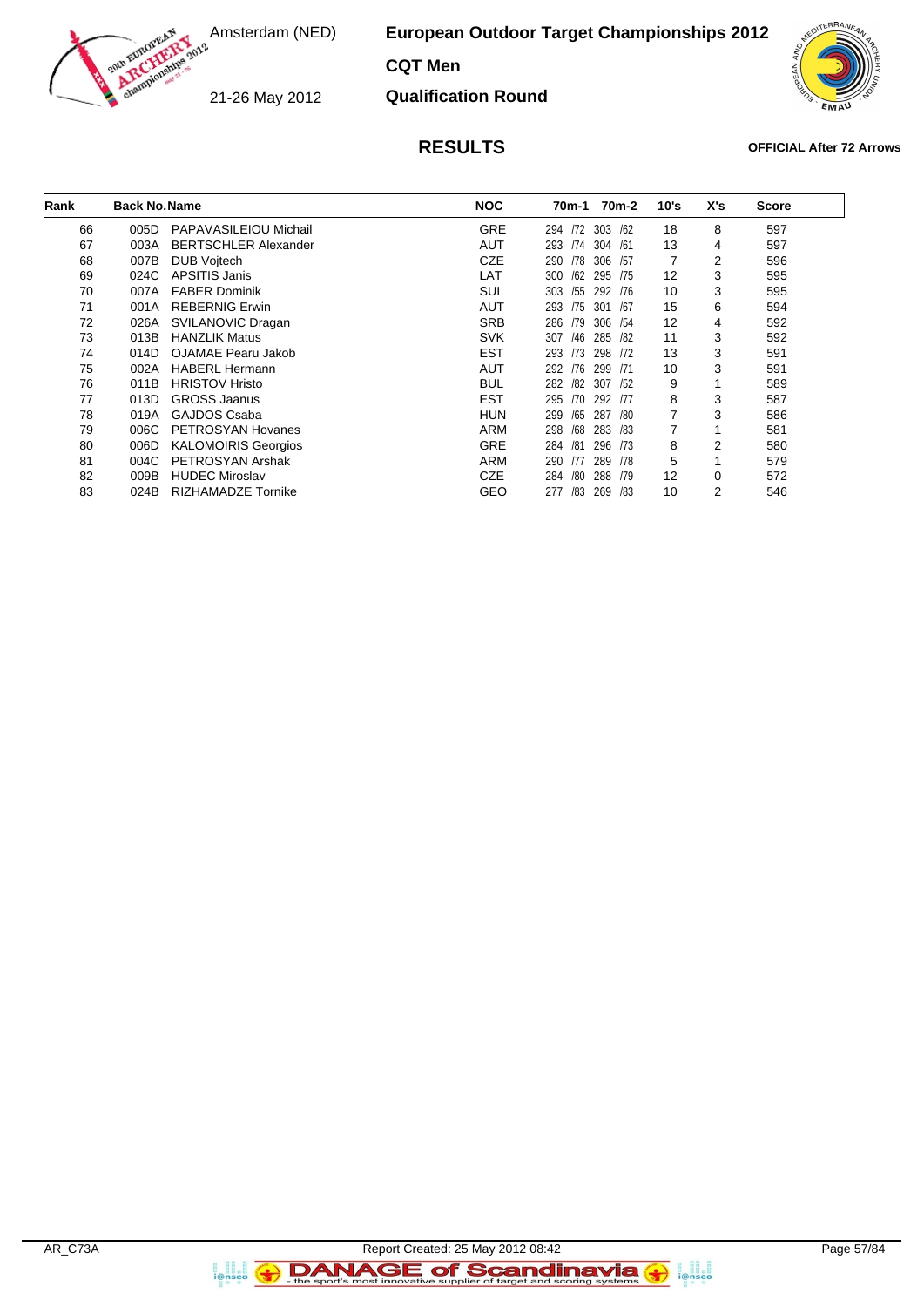**European Outdoor Target Championships 2012**

### **CQT Women**

21-26 May 2012

**Qualification Round**



#### **RESULTS OFFICIAL After 72 Arrows**

| Rank                    | <b>Back No. Name</b> |                            | <b>NOC</b> | 70 <sub>m</sub> -1<br>70 <sub>m</sub> -2 | 10's           | X's            | <b>Score</b> |
|-------------------------|----------------------|----------------------------|------------|------------------------------------------|----------------|----------------|--------------|
| $\mathbf 1$             | 047C                 | <b>STRUYF Sabrina</b>      | <b>BEL</b> | 323 / 1 315 / 7                          | 17             | 1              | 638          |
| $\overline{\mathbf{c}}$ | 043D                 | <b>BJERENDAL Christine</b> | <b>SWE</b> | 320 / 2 316 / 6                          | 19             | $\overline{7}$ | 636          |
| 3                       | 038A                 | <b>RICHTER Elena</b>       | <b>GER</b> | 317 / 4 319 / 4                          | 15             | 5              | 636          |
| 4                       | 032D                 | LOKLUOGLU Begul            | <b>TUR</b> | 314 / 7 318 / 5                          | 16             | 4              | 632          |
| 5                       | 040B                 | PREIMANN Anneli            | <b>EST</b> | 316 / 6 311 /13                          | 13             | 4              | 627          |
| 6                       | 039A                 | <b>UNRUH Lisa</b>          | <b>GER</b> | 313 /10 314 / 8                          | 13             | 3              | 627          |
| 7                       | 046A                 | MOUSIKOU Elena             | <b>CYP</b> | 314 / 7 312 / 10                         | 12             | 4              | 626          |
| 8                       | 031B                 | <b>BANCILA Simona</b>      | <b>ROU</b> | 306 /16 319 / 3                          | 19             | 6              | 625 SO T.9*  |
| 9                       | 043C                 | <b>GRANDAL Iria</b>        | <b>ESP</b> | 304 /18 321 / 2                          | 21             | 8              | 625 SO T.7   |
| 10                      | 040A                 | <b>WINTER Karina</b>       | <b>GER</b> | 302 /19 323 / 1                          | 15             | 6              | 625 SO T.9   |
| 11                      | 033A                 | PSARRA Evangelia           | <b>GRE</b> | 310 /11 314 / 8                          | 17             | 4              | 624          |
| 12                      | 030B                 | SARBU Luminita             | <b>ROU</b> | 310 /12 311 /12                          | 16             | 3              | 621          |
| 13                      | 038C                 | <b>DE GIULI Valentine</b>  | <b>SUI</b> | 318 / 3 303 / 25                         | 13             | 3              | 621          |
| 14                      | 032A                 | ATLA Anita-Evi             | <b>GRE</b> | 316 / 5<br>304 /23                       | 18             | 8              | 620          |
| 15                      | 029D                 | TOMAT Najka                | <b>SLO</b> | 309 /13 307 /17                          | 15             | 2              | 616          |
| 16                      | 042C                 | <b>FOULON Magali</b>       | <b>ESP</b> | 314 / 7 298 / 30                         | 15             | 6              | 612          |
| 17                      | 036D                 | SUDRICHOVA Gabriela        | <b>CZE</b> | 301 /20<br>309 /15                       | 15             | 4              | 610          |
| 18                      | 044A                 | <b>REIDY Maeve</b>         | <b>IRL</b> | 309 /14<br>297 /33                       | 14             | $\overline{2}$ | 606          |
| 19                      | 040C                 | <b>SCHOBINGER Celine</b>   | SUI        | 296 /27<br>309<br>/14                    | 14             | $\overline{2}$ | 605          |
| 20                      | 047B                 | <b>MIRCA Alexandra</b>     | <b>MDA</b> | 298 /26 307 /16                          | 13             | 3              | 605          |
| 21                      | 039C                 | <b>DIELEN Nathalie</b>     | SUI        | 300 /23<br>305 /22                       | 9              | 3              | 605          |
| 22                      | 042D                 | JEPPSSON Jenny             | <b>SWE</b> | 299 /25 305 /21                          | 10             | 3              | 604          |
| 23                      | 033D                 | <b>NASARIDZE Natalia</b>   | <b>TUR</b> | 306 /15 297 /34                          | 16             | $\overline{7}$ | 603          |
| 24                      | 044D                 | DANAILOVA Dobromira        | <b>BUL</b> | 301 /21<br>302 /27                       | 9              | 1              | 603          |
| 25                      | 034D                 | <b>ERGIN Damla</b>         | <b>TUR</b> | 290 /30 311 /11                          | 19             | 8              | 601          |
| 26                      | 041D                 | ANDERSSON Ida              | <b>SWE</b> | 305 /17 295 /37                          | 10             | $\overline{2}$ | 600          |
| 27                      | 031D                 | <b>BOZIC Brina</b>         | <b>SLO</b> | /33<br>306 /19<br>289                    | 8              | 1              | 595          |
| 28                      | 044B                 | SHAHNAZARYAN Gohar         | <b>ARM</b> | 289 /32 303 /24                          | 10             | 2              | 592          |
| 29                      | 029B                 | <b>BACINSCHI Oana</b>      | <b>ROU</b> | 302 /27<br>/31<br>289                    | 10             | 1              | 591          |
| 30                      | 037D                 | PANIKOVA Zuzana            | CZE        | 285 /36 305 /20                          | 13             | 4              | 590          |
| 31                      | 045A                 | <b>CUTHBERT Sinead</b>     | <b>IRL</b> | 300 /22 289<br>/39                       | 13             | 2              | 589          |
| 32                      | 039B                 | <b>PARNAT Reena</b>        | <b>EST</b> | 293 /29<br>296 /35                       | 10             | 1              | 589          |
| 33                      | 030A                 | MATVEJEVA Rimma            | LAT        | 280 /38<br>302 /26                       | 12             | 4              | 582          |
| 34                      | 035D                 | KULHAVA Miroslava          | CZE        | 294 /28<br>286 /41                       | 6              | $\overline{2}$ | 580          |
| 35                      | 046C                 | W. KISS Timea              | <b>HUN</b> | 284 /37<br>295 /36                       | 11             | 5              | 579          |
| 36                      |                      | 031A BERZINA Zane          | LAT        | 298<br>/31<br>279<br>/39                 | 10             | 3              | 577          |
| 37                      | 029A                 | ZOMMERE Liga               | LAT        | 298 /32<br>278 /40                       | 10             | 1              | 576          |
| 38                      | 041C                 | <b>FERNANDEZ Helena</b>    | <b>ESP</b> | 307 /18<br>269<br>/44                    | 9              | 1              | 576          |
| 39                      |                      | 034A CHORTI Ariadni        | GRE        | 275 /42 300<br>/29                       | 10             | 1              | 575          |
| 40                      | 046D                 | <b>HARCARIKOVA Lenka</b>   | <b>SVK</b> | 300 /24 273 /43                          | 8              | 3              | 573          |
| 41                      | 044C                 | SIMONOVA Svetlana          | <b>AZE</b> | 277 /41 291 /38                          | 11             | 3              | 568          |
| 42                      | 038B                 | <b>LUIK Siret</b>          | <b>EST</b> | 286 /35 280<br>/42                       | $\overline{7}$ | 1              | 566          |
| 43                      | 047A                 | KOURULA Laura              | <b>FIN</b> | 288 /34 269<br>/44                       | 3              | 1              | 557          |
| 44                      | 030D                 | <b>UMER Ana</b>            | <b>SLO</b> | 266 /45 289<br>/40                       | $\overline{7}$ | $\overline{4}$ | 555          |
| 45                      | 045B                 | <b>VASILYAN Nune</b>       | <b>ARM</b> | 274 /43 261<br>/45                       | 6              | 1              | 535          |
| 46                      | 045C                 | FAZILOVA Leila             | <b>AZE</b> | 264 /46 246 /46                          | 10             | $\overline{2}$ | 510          |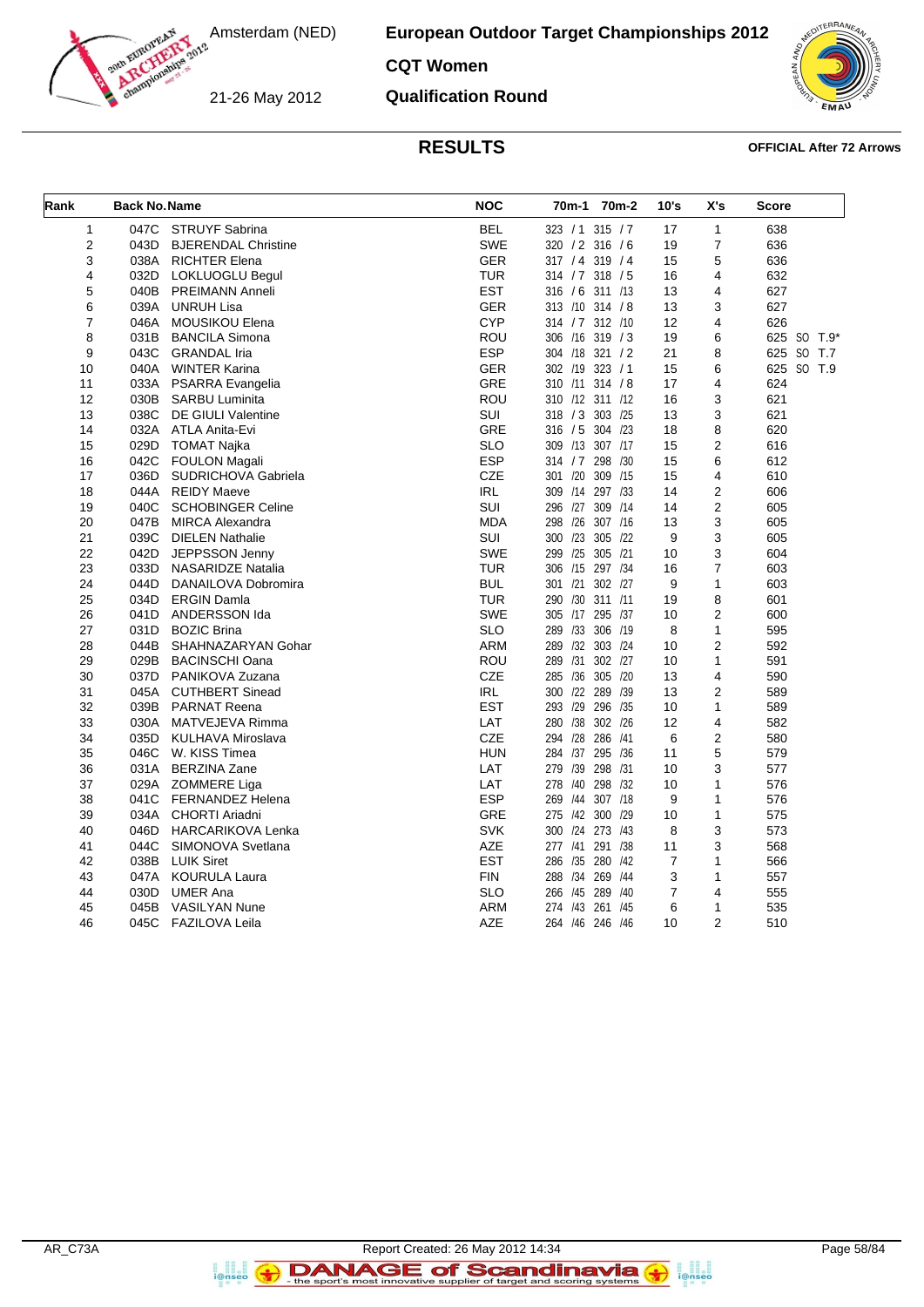

**Recurve Men Team**

21-26 May 2012



## **RESULTS SUMMARY**

| Rk             | <b>NOC</b>                 | <b>BackName</b><br>No                                                    | <b>RR Score</b><br>Rank | 1/8 | 1/4 | 1/2 | <b>Finals</b> |
|----------------|----------------------------|--------------------------------------------------------------------------|-------------------------|-----|-----|-----|---------------|
| $\mathbf{1}$   | NED - Netherlands          | 2A VAN DER VEN Rick<br>2B VAN DEN BERG Sjef<br>2C VAN DEN OEVER Rick     | 1974 /02                | 218 | 208 | 219 | 215           |
| $\overline{c}$ | ITA - Italy                | 1A NESPOLI Mauro<br>1B FRANGILLI Michele<br>1C GALIAZZO Marco            | 1989 /01                | 212 | 216 | 216 | 212           |
| 3              | UKR - Ukraine              | 6A IVASHKO Markiyan<br>6B HRACHOV Dmytro<br>6C RUBAN Viktor              | 1956 / 06               | 213 | 212 | 214 | 204           |
| 4              | <b>GBR</b> - Great Britain | 5A TERRY Simon<br>5B GODFREY Laurence<br>5C WILLS Alan                   | 1962 / 05               | 211 | 210 | 213 | 200           |
| 5              | FRA - France               | 3A FAUCHERON Thomas<br>3B PREVOST Gael<br>3C GIROUILLE Romain            | 1968 /03                | 210 | 210 |     |               |
| 6              | ESP - Spain                | 4A RODRIGUEZ Juan I.<br>4B FERNANDEZ Antonio<br>4C CUESTA Elias          | 1965 / 04               | 207 | 208 |     |               |
| 7              | TUR - Turkey               | 9A YILMAZ Yagiz<br>9B KIRSEVER Kerem<br>9C CINAR Sermet                  | 1926 /09                | 203 | 205 |     |               |
| 8              | GER - Germany              | 7A FLOTO Florian<br>7B ROHRBERG Sebastian<br>7C MAYR Camilo              | 1936 /07                | 215 | 200 |     |               |
| 9              | <b>BLR</b> - Belarus       | 15A PRILEPAU Anton<br>15B MARUSAU Mikalai<br>15C KUNDA Maxim             | 1880 /15                | 203 |     |     |               |
| 9              | BUL - Bulgaria             | 16A HRISTOV Yavor Vasilev<br>16B VELIKOV Vencislav<br>16C HRISTOV Hristo | 1870 /16                | 205 |     |     |               |
| 9              | DEN - Denmark              | 14A WEISS Johan<br>14B KROGSHEDE Mads Juul<br>14C SONNICHSEN Frederik    | 1885 /14                | 194 |     |     |               |
| 9              | FIN - Finland              | 10A VIRTANEN Aki<br>10B TEKONIEMI Antti<br>10C HATAVA Matti              | 1916 /10                | 198 |     |     |               |
| 9              | POL - Poland               | 11A NOWAK Piotr<br>11B DOBROWOLSKI Rafal<br>11C PROC Jacek               | 1912 /11                | 208 |     |     |               |
| 9              | RUS - Russia               | 8A TSYNGUEV Bato<br>8B KOZHIN Alexander<br>8C TSYBEKDORZHIEV Bair        | 1928 / 08               | 201 |     |     |               |
| 9              | SUI - Switzerland          | 13A CURCHOD Alexandre<br>13B MULLER Axel<br>13C FABER Dominik            | 1899 /13                | 197 |     |     |               |
| 9              | SWE - Sweden               | 12A PETERSSON Magnus<br>12B SKALBERG Andreas<br>12C DJERF Sebastian      | 1900 /12                | 204 |     |     |               |
| 17             | NOR - Norway               | 17A HAGEN Paul Andre<br>17B NESTENG Baard<br>17C HALVORSEN Marius        | 1870 /17                |     |     |     |               |
| 18             | AZE - Azerbaijan           | 18A KOPNIN Alexei                                                        | 1866 /18                |     |     |     |               |

AR\_C74B Report Created: 26 May 2012 14:34 Page 59/84

DANAGE of Scandinavia **B**<br>**i**@nseo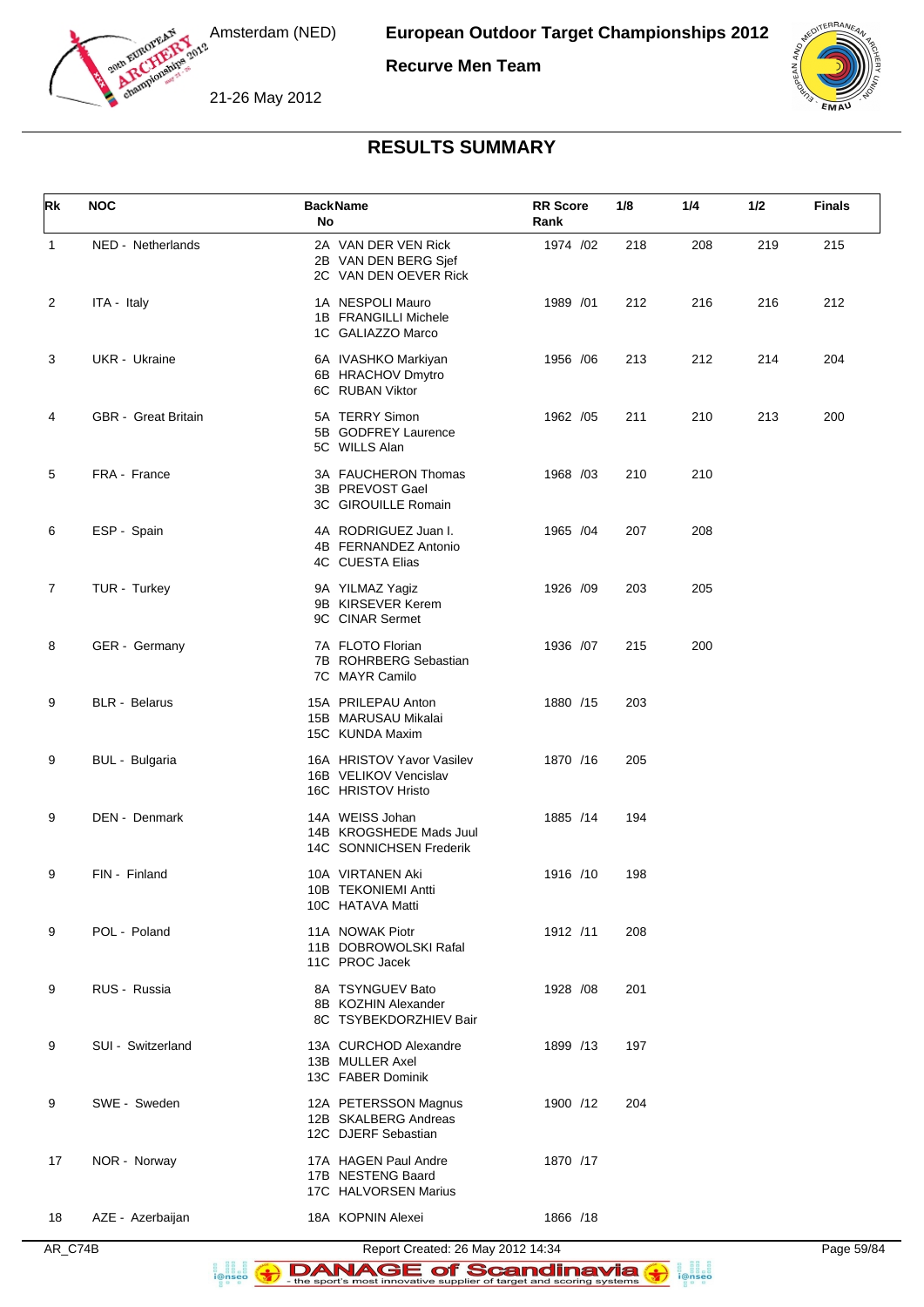

**European Outdoor Target Championships 2012**

**Recurve Men Team**

21-26 May 2012



## **RESULTS SUMMARY**

| Rk | <b>NOC</b>           | <b>BackName</b><br>No                                                          | <b>RR</b> Score<br>1/8<br>Rank | 1/4 | 1/2 | <b>Finals</b> |
|----|----------------------|--------------------------------------------------------------------------------|--------------------------------|-----|-----|---------------|
|    |                      | 18B VENGEROV Roman<br>18C DANCOV Dmitri                                        |                                |     |     |               |
| 19 | BEL - Belgium        | 19A DE BACKER Kurt<br>19B DECKERS Michael<br>19C THIRY Nico                    | 1864 /19                       |     |     |               |
| 20 | LUX - Luxembourg     | 20A HENCKELS Jeff<br>20B KRAUS Stephane<br>20C SCHULER Luc                     | 1857 /20                       |     |     |               |
| 21 | IRL - Ireland        | 21A HANLON Keith<br>21B GILL Joe<br>21C O HANLON Brendan                       | 1852 /21                       |     |     |               |
| 22 | ROU - Romania        | 22A BODNAR Alexandru<br>22B CIORNEI Daniel<br>22C MARCU Razvan                 | 1847 /22                       |     |     |               |
| 23 | SVK - Slovakia       | 23A KRAVACEK Daniel<br>23B POLAKOVIC Martin<br>23C HANZLIK Matus               | 1834 /23                       |     |     |               |
| 24 | LAT - Latvia         | 24A LAPSINS Eduards<br>24B AMATNIEKS Janis<br>24C APSITIS Janis                | 1833 /24                       |     |     |               |
| 25 | LTU - Lithuania      | 25A MORKELIUNAS Ignas<br>25B BERNOTAS Lenardas<br>25C LUBYS Taurunas           | 1819 /25                       |     |     |               |
| 26 | HUN - Hungary        | 26A DEZSO Janos<br>26B CSOREGH Pal<br>26C GAJDOS Csaba                         | 1814 /26                       |     |     |               |
| 27 | EST - Estonia        | 27A LOTT Jaan<br>27B OJAMAE Pearu Jakob<br>27C GROSS Jaanus                    | 1794 /27                       |     |     |               |
| 28 | GEO - Georgia        | 28A PKHAKADZE Lasha<br>28B KVLIVIDZE Irakli<br>28C RIZHAMADZE Tornike          | 1788 /28                       |     |     |               |
| 29 | AUT - Austria        | 29A BERTSCHLER Alexander<br>29B REBERNIG Erwin<br>29C HABERL Hermann           | 1782 /29                       |     |     |               |
| 30 | GRE - Greece         | 30A TSERKEZIS Stefanos<br>30B PAPAVASILEIOU Michail<br>30C KALOMOIRIS Georgios | 1781 /30                       |     |     |               |
| 31 | ARM - Armenia        | 31A SHAHNAZARYAN Vasil<br>31B PETROSYAN Hovanes<br>31C PETROSYAN Arshak        | 1781 /31                       |     |     |               |
| 32 | CZE - Czech Republic | 32A NOVOTNY Vojtech<br>32B DUB Vojtech<br>32C HUDEC Miroslav                   | 1780 /32                       |     |     |               |

a an<br>i@nseo

Report Created: 26 May 2012 14:34<br>Page 60/84<br>For the sport's most innovative supplier of target and scoring systems  $\bullet$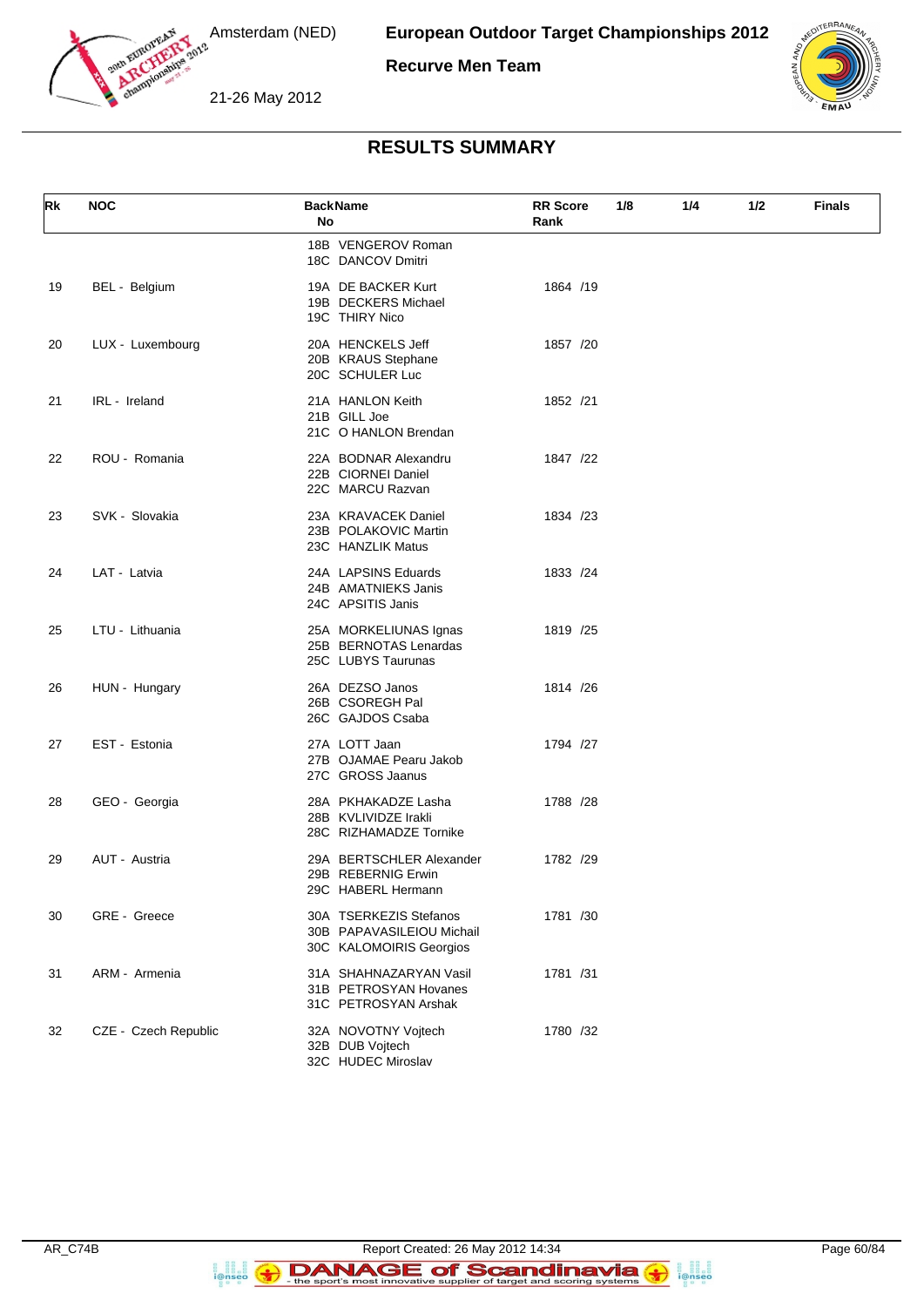

**Recurve Women Team**





## **RESULTS SUMMARY**

| <b>Rk</b>      | <b>NOC</b>                 | <b>BackName</b><br>No                                                                | <b>RR Score</b><br>Rank | 1/8 | 1/4 | 1/2 | <b>Finals</b> |
|----------------|----------------------------|--------------------------------------------------------------------------------------|-------------------------|-----|-----|-----|---------------|
| $\mathbf{1}$   | FRA - France               | 6A SCHUH Berengere<br>6B BEZAULT Celine<br>6C COTRY Cyrielle                         | 1886 / 06               | 195 | 214 | 210 | 200           |
| 2              | ESP - Spain                | 16A GRANDAL Iria<br>16B FOULON Magali<br>16C FERNANDEZ Helena                        | 1813 /16                | 201 | 204 | 210 | 198           |
| 3              | GER - Germany              | 5A RICHTER Elena<br>5B UNRUH Lisa<br>5C WINTER Karina                                | 1888 / 05               | 207 | 201 | 205 | 197           |
| 4              | DEN - Denmark              | 10A CHRISTIANSEN Carina Rosenvinge<br>10B JAGER Maja Buskbjerg<br>10C LAURSEN Louise | 1858 /10                | 207 | 202 | 204 | 196           |
| 5              | GEO - Georgia              | 3A ESEBUA Kristine<br>3B NARIMANIDZE Khatuna<br>3C DIASAMIDZE Asmat                  | 1901 /03                | 191 | 198 |     |               |
| 6              | ITA - Italy                | 8A VALEEVA Natalia<br>8B TOMASI Jessica<br>8C LIONETTI Pia Carmen                    | 1878 / 08               | 196 | 195 |     |               |
| $\overline{7}$ | GRE - Greece               | 15A PSARRA Evangelia<br>15B ATLA Anita-Evi<br>15C CHORTI Ariadni                     | 1819 /15                | 212 | 194 |     |               |
| 8              | UKR - Ukraine              | 4A SICHENIKOVA Lidiia<br>4B PAVLOVA Anastasia<br>4C PALEKHA Kateryna                 | 1894 / 04               | 205 | 191 |     |               |
| 9              | <b>BLR</b> - Belarus       | 7A TIMOFEYEVA Ekaterina<br>7B YACHNIK Elena<br>7C MARUSAVA Hanna                     | 1886 /07                | 183 |     |     |               |
| 9              | <b>GBR</b> - Great Britain | 2A WILLIAMSON Alison<br>2B FOLKARD Naomi<br>2C OLIVER Amy                            | 1909 /02                | 200 |     |     |               |
| 9              | POL - Poland               | 9A SZUKALSKA Anna<br>9B LESNIAK Natalia<br>9C WYCZECHOWSKA Paula                     | 1865 /09                | 191 |     |     |               |
| 9              | ROU - Romania              | 12A BANCILA Simona<br>12B SARBU Luminita<br>12C BACINSCHI Oana                       | 1837 /12                | 187 |     |     |               |
| 9              | RUS - Russia               | 1A STEPANOVA Inna<br>1B PEROVA Ksenia<br>1C ERDYNIYEVA Natalya                       | 1949 /01                | 195 |     |     |               |
| 9              | SUI - Switzerland          | 14A DE GIULI Valentine<br>14B SCHOBINGER Celine<br>14C DIELEN Nathalie               | 1831 /14                | 178 |     |     |               |
| 9              | SWE - Sweden               | 11A BJERENDAL Christine<br>11B JEPPSSON Jenny<br>11C ANDERSSON Ida                   | 1840 /11                | 188 |     |     |               |
| 9              | TUR - Turkey               | 13A LOKLUOGLU Begul<br>13B NASARIDZE Natalia<br>13C ERGIN Damla                      | 1836 /13                | 196 |     |     |               |
| 17             | EST - Estonia              | 17A PREIMANN Anneli<br>17B PARNAT Reena<br>17C LUIK Siret                            | 1782 /17                |     |     |     |               |
| 18             | CZE - Czech Republic       | 18A SUDRICHOVA Gabriela                                                              | 1780 /18                |     |     |     |               |

AR\_C74B Report Created: 26 May 2012 14:34 Page 61/84

DANAGE of Scandinavia a an<br>i@nseo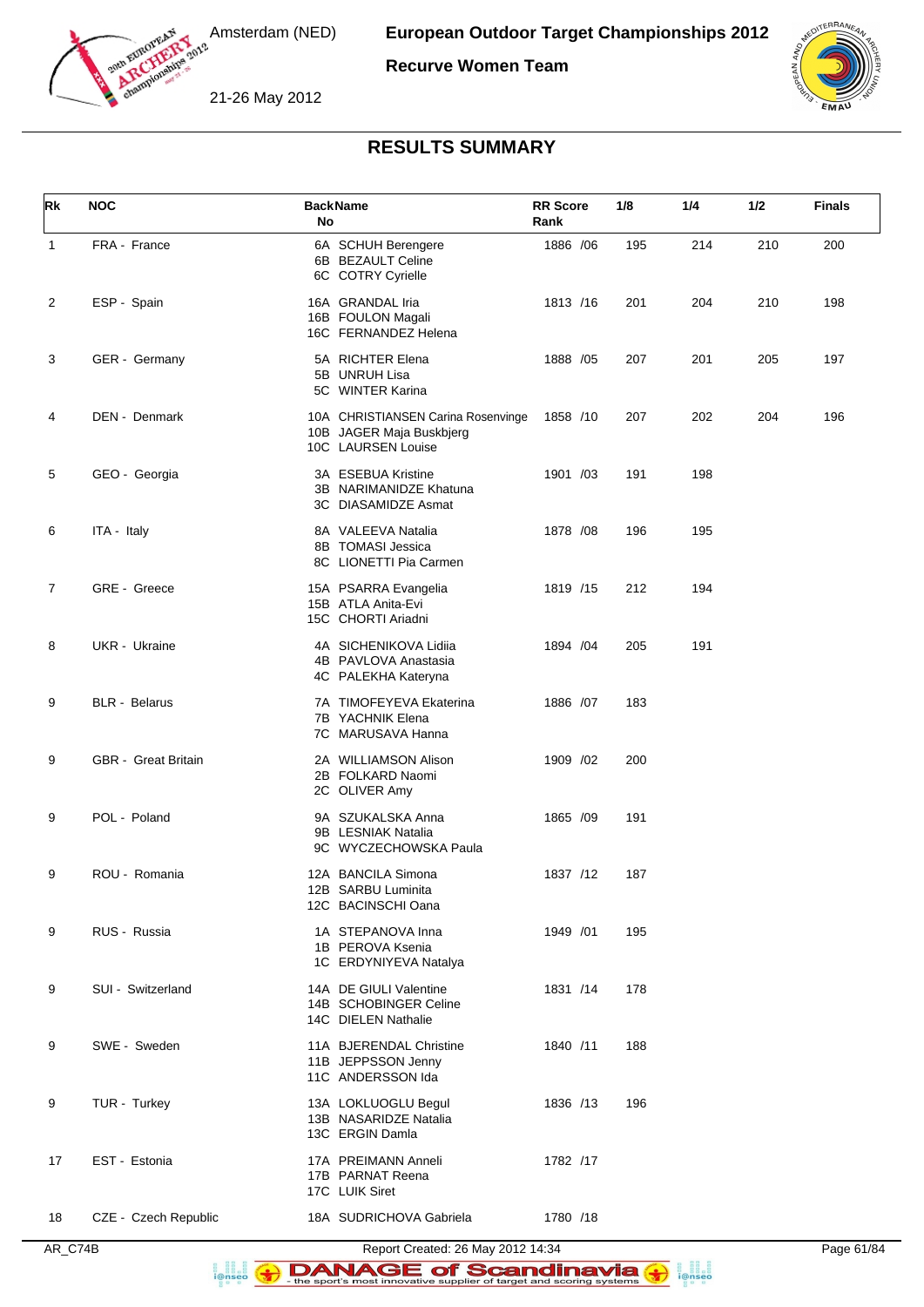

**European Outdoor Target Championships 2012**

**Recurve Women Team**



21-26 May 2012

# **RESULTS SUMMARY**

| <b>Rk</b> | <b>NOC</b>     | <b>BackName</b><br>No                                       | <b>RR</b> Score<br>Rank | 1/8 | 1/4 | 1/2 | <b>Finals</b> |
|-----------|----------------|-------------------------------------------------------------|-------------------------|-----|-----|-----|---------------|
|           |                | 18B PANIKOVA Zuzana<br>18C KULHAVA Miroslava                |                         |     |     |     |               |
| 19        | SLO - Slovenia | 19A TOMAT Najka<br>19B BOZIC Brina<br>19C UMER Ana          | 1766 /19                |     |     |     |               |
| 20        | LAT - Latvia   | 20A MATVEJEVA Rimma<br>20B BERZINA Zane<br>20C ZOMMERE Liga | 1735 /20                |     |     |     |               |

**B**<br>**i**@nseo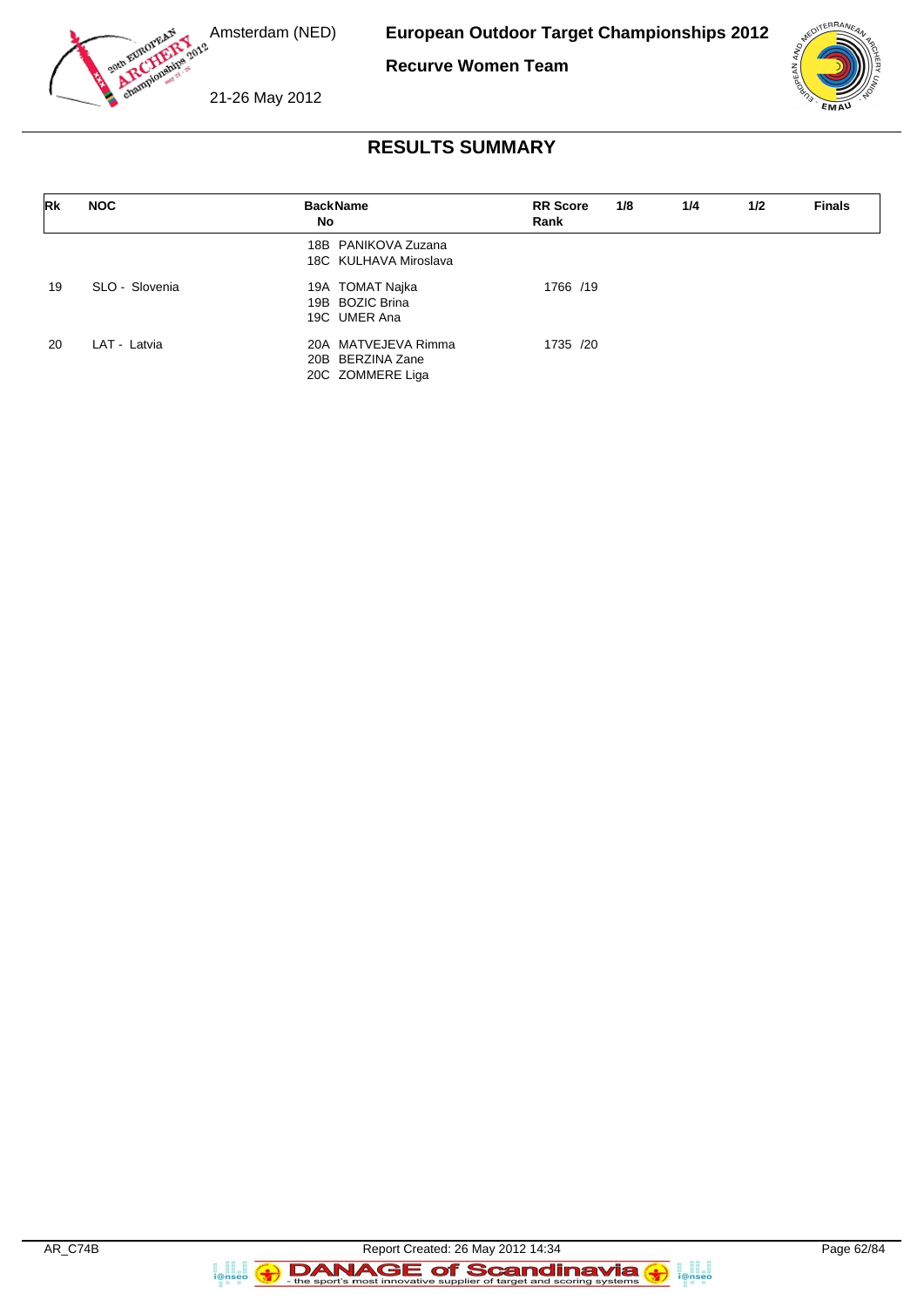

**Recurve Mixed Team**

21-26 May 2012



## **RESULTS SUMMARY**

| Rk             | <b>NOC</b>           | <b>BackName</b><br>No                                | <b>RR</b> Score<br>Rank | 1/8 | 1/4 | 1/2 | <b>Finals</b> |
|----------------|----------------------|------------------------------------------------------|-------------------------|-----|-----|-----|---------------|
| $\mathbf{1}$   | ITA - Italy          | 1A NESPOLI Mauro<br>1B VALEEVA Natalia               | 1315 /01                | 149 | 146 | 150 | 140           |
| 2              | POL - Poland         | 7A NOWAK Piotr<br>7B SZUKALSKA Anna                  | 1295 /07                | 145 | 141 | 148 | 134           |
| 3              | TUR - Turkey         | 11A YILMAZ Yagiz<br>11B LOKLUOGLU Begul              | 1283 /11                | 143 | 146 | 141 | 143           |
| 4              | SUI - Switzerland    | 13A CURCHOD Alexandre<br>13B DE GIULI Valentine      | 1275 /13                | 146 | 141 | 141 | 137           |
| 5              | DEN - Denmark        | 15A WEISS Johan<br>15B JAGER Maja Buskbjerg          | 1270 /15                | 149 | 138 |     |               |
| 6              | GEO - Georgia        | 9A PKHAKADZE Lasha<br>9B ESEBUA Kristine             | 1286 /09                | 143 | 137 |     |               |
| $\overline{7}$ | BEL - Belgium        | 12A DE BACKER Kurt<br>12B STRUYF Sabrina             | 1276 /12                | 146 | 136 |     |               |
| 7              | GBR - Great Britain  | 3A TERRY Simon<br>3B WILLIAMSON Alison               | 1305 /03                | 145 | 136 |     |               |
| 9              | <b>BLR</b> - Belarus | 14A MARUSAU Mikalai<br>14B TIMOFEYEVA Ekaterina      | 1272 /14                | 135 |     |     |               |
| 9              | ESP - Spain          | 6A RODRIGUEZ Juan I.<br>6B GRANDAL Iria              | 1296 / 06               | 142 |     |     |               |
| 9              | FRA - France         | 5A FAUCHERON Thomas<br>5B SCHUH Berengere            | 1297 / 05               | 140 |     |     |               |
| 9              | GER - Germany        | 8A FLOTO Florian<br>8B RICHTER Elena                 | 1287 / 08               | 139 |     |     |               |
| 9              | RUS - Russia         | 2A TSYNGUEV Bato<br>2B STEPANOVA Inna                | 1308 / 02               | 147 |     |     |               |
| 9              | SLO - Slovenia       | 16A STRAJHAR Klemen<br>16B TOMAT Najka               | 1256 /16                | 140 |     |     |               |
| 9              | SWE - Sweden         | 10A PETERSSON Magnus<br>10B BJERENDAL Christine      | 1286 /10                | 141 |     |     |               |
| 9              | <b>UKR</b> - Ukraine | 4A IVASHKO Markiyan<br>4B SICHENIKOVA Lidiia         | 1302 /04                | 143 |     |     |               |
| 17             | ROU - Romania        | 17A BODNAR Alexandru<br>17B BANCILA Simona           | 1255 /17                |     |     |     |               |
| 18             | BUL - Bulgaria       | 18A HRISTOV Yavor Vasilev<br>18B DANAILOVA Dobromira | 1248 /18                |     |     |     |               |
| 19             | EST - Estonia        | 19A LOTT Jaan<br>19B PREIMANN Anneli                 | 1243 /19                |     |     |     |               |
| 20             | CYP - Cyprus         | 20A LOIZOU Konstantinos<br>20B MOUSIKOU Elena        | 1242 /20                |     |     |     |               |
| 21             | IRL - Ireland        | 21A HANLON Keith<br>21B REIDY Maeve                  | 1229 /21                |     |     |     |               |
| 22             | GRE - Greece         | 22A TSERKEZIS Stefanos<br>22B PSARRA Evangelia       | 1228 /22                |     |     |     |               |
| 23             | MDA - Moldova        | 23A OLARU Dan<br>23B MIRCA Alexandra                 | 1227 /23                |     |     |     |               |
| 24             | CZE - Czech Republic | 24A NOVOTNY Vojtech<br>24B SUDRICHOVA Gabriela       | 1222 /24                |     |     |     |               |

a an<br>i@nseo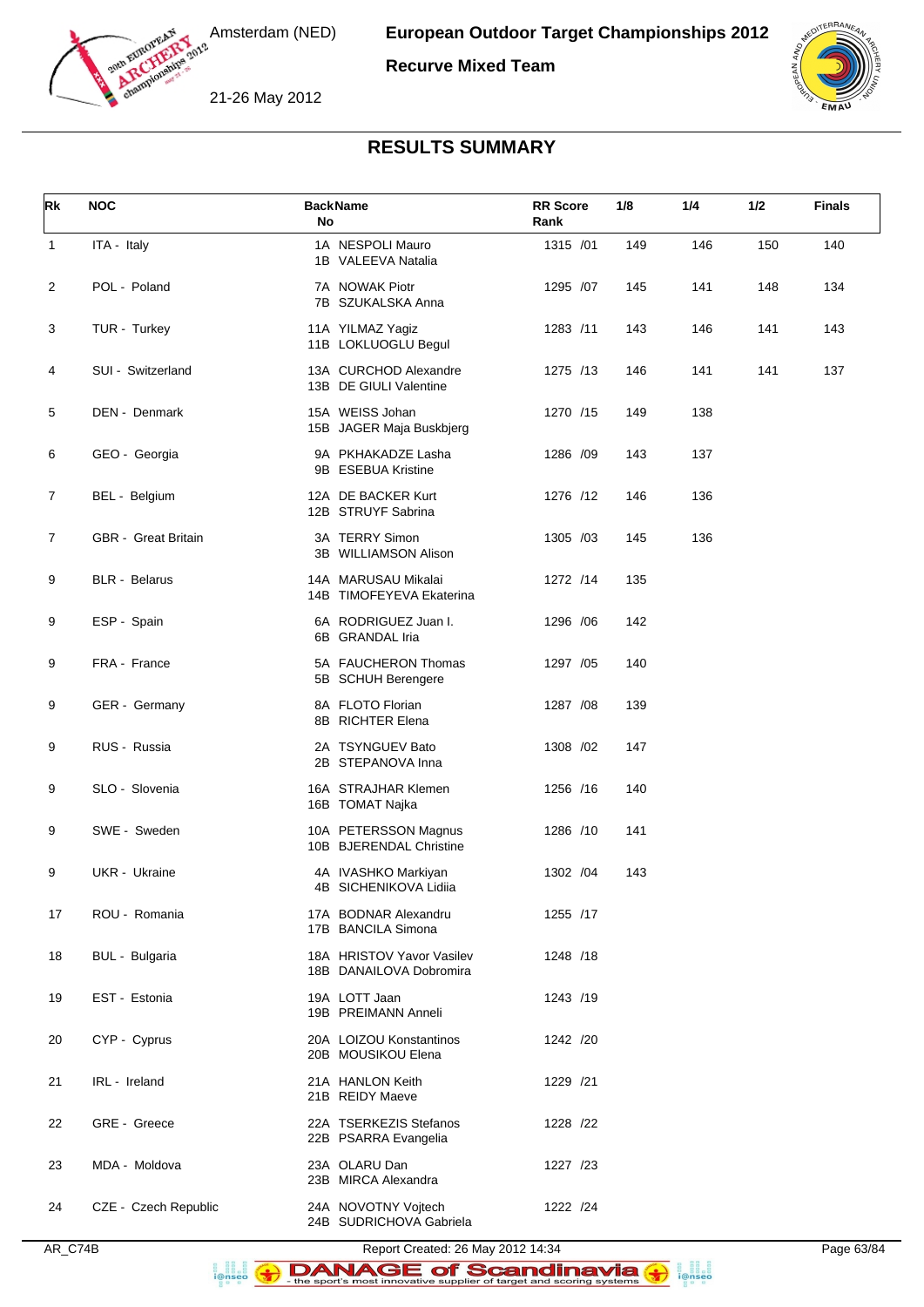

**Recurve Mixed Team**





### **RESULTS SUMMARY**

| Rk | <b>NOC</b>       | <b>BackName</b><br>No                               | <b>RR</b> Score<br>Rank | 1/8 | 1/4 | 1/2 | <b>Finals</b> |
|----|------------------|-----------------------------------------------------|-------------------------|-----|-----|-----|---------------|
| 25 | ARM - Armenia    | SHAHNAZARYAN Vasil<br>25A<br>25B SHAHNAZARYAN Gohar | 1213 /25                |     |     |     |               |
| 26 | LAT - Latvia     | 26A LAPSINS Eduards<br>26B MATVEJEVA Rimma          | 1210 /26                |     |     |     |               |
| 27 | FIN - Finland    | <b>VIRTANEN Aki</b><br>27A<br>27B KOURULA Laura     | 1208 /27                |     |     |     |               |
| 28 | AZE - Azerbaijan | 28A KOPNIN Alexei<br>28B SIMONOVA Svetlana          | 1203 /28                |     |     |     |               |
| 29 | HUN - Hungary    | DEZSO Janos<br>29A<br>W. KISS Timea<br>29B          | 1203 /29                |     |     |     |               |
| 30 | SVK - Slovakia   | 30A KRAVACEK Daniel<br>30B HARCARIKOVA Lenka        | 1196 /30                |     |     |     |               |

**B**<br>**i**@nseo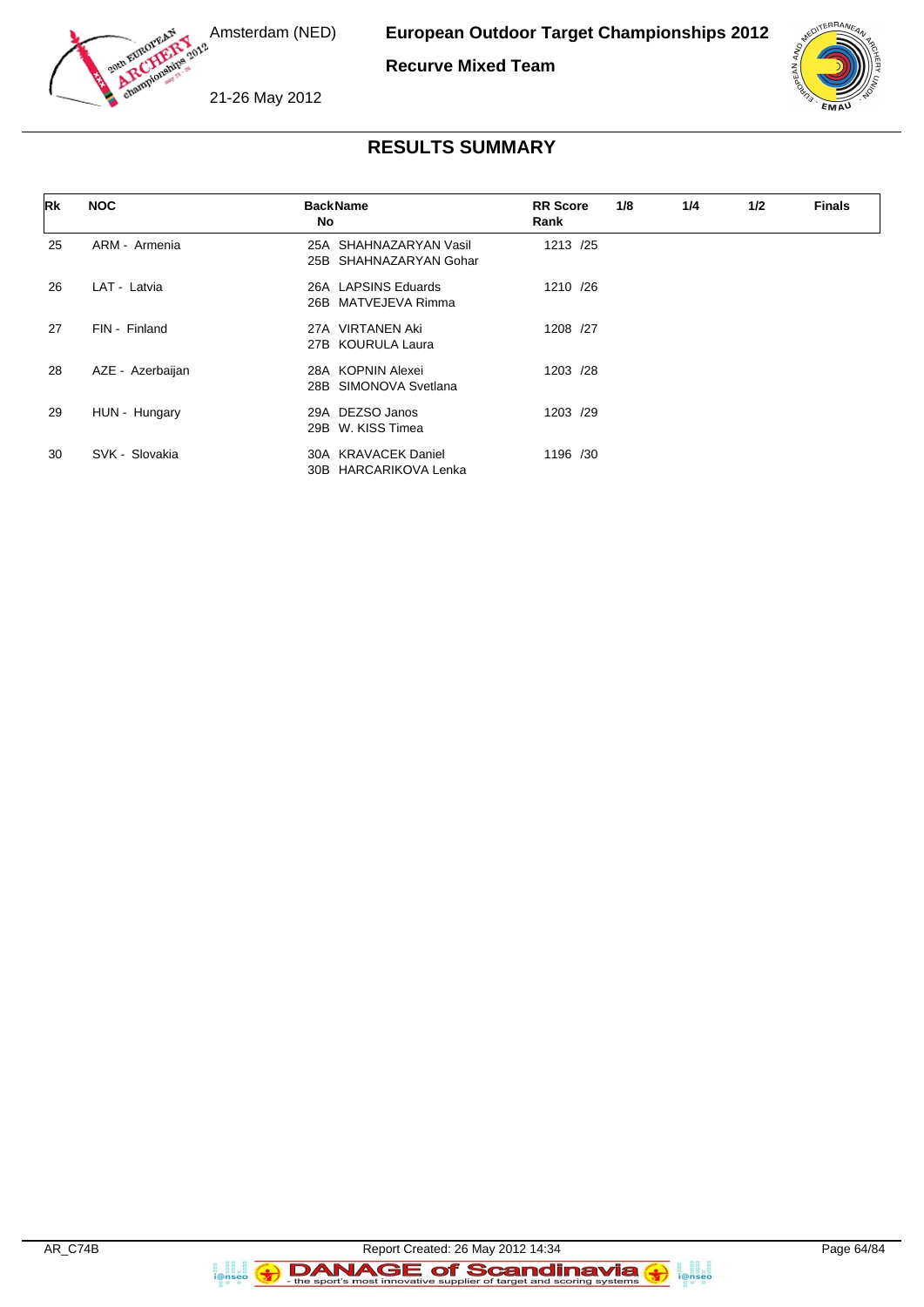

**Compound Men Team**





## **RESULTS SUMMARY**

| Rk           | <b>NOC</b>                 | <b>BackName</b><br>No                                                    | <b>RR Score</b><br>Rank | 1/8 | 1/4 | 1/2 | <b>Finals</b> |
|--------------|----------------------------|--------------------------------------------------------------------------|-------------------------|-----|-----|-----|---------------|
| $\mathbf{1}$ | FRA - France               | 2A DELOCHE Pierre Julien<br>2B GENET Dominique<br>2C DOUSSOT Christophe  | 2081 /02                | 229 | 226 | 230 | 229           |
| 2            | <b>GBR</b> - Great Britain | 4A BUSBY Duncan<br>4B GRIMWOOD Liam<br>4C WHITE Chris                    | 2075 /04                | 224 | 227 | 228 | 227           |
| 3            | NED - Netherlands          | 1A ELZINGA Peter<br>1B SCHLOESSER Mike<br>1C BLEYENDAAL Ruben            | 2091 /01                | 231 | 228 | 227 | 226           |
| 4            | BEL - Belgium              | 6A VERDEYEN Luc<br>6B KYRITSOGLOU Sam<br>6C CAUWE Michael                | 2060 / 06               | 222 | 223 | 219 | 216           |
| 5            | ITA - Italy                | 5A DRAGONI Luigi<br>5B PAGNI Sergio<br>5C FANTI Luca                     | 2064 / 05               | 230 | 224 |     |               |
| 6            | GER - Germany              | 7A LAUBE Marcus<br>7B TITSCHER Paul<br>7C SCRIBA Julian                  | 2056 /07                | 222 | 221 |     |               |
| 7            | DEN - Denmark              | 3A DAMSBO Martin<br>3B JOHANNESSEN Torben<br>3C LAURSEN Patrick          | 2077 /03                | 231 | 219 |     |               |
| 8            | SWE - Sweden               | 8A CARLSSON Magnus<br>8B ANDERSSON Jonas Lennart<br>8C LUNDIN Morgan     | 2056 /08                | 218 | 215 |     |               |
| 9            | ESP - Spain                | 16A VIDAL Alfonso<br>16B BLAZQUEZ Alberto<br>16C DE LA TORRE Luis Miguel | 2018 /16                | 225 |     |     |               |
| 9            | FIN - Finland              | 11A JARVENPAA Marko<br>11B KILPIA Asko<br>11C LEHTONEN Kaj               | 2043 /11                | 219 |     |     |               |
| 9            | HUN - Hungary              | 9A ONDRIK Tibor<br>9B KIS Laszlo<br>9C BOKA Laszlo                       | 2045 /09                | 218 |     |     |               |
| 9            | IRL - Ireland              | 14A GRIFFIN Colin<br>14B SMITH John<br>14C HALL Robert                   | 2027 /14                | 220 |     |     |               |
| 9            | NOR - Norway               | 12A BOE Morten<br>12B HAGEN Paul Ole<br>12C BOEE Kjell Terje             | 2038 /12                | 219 |     |     |               |
| 9            | RUS - Russia               | 10A DAMBAEV Alexander<br>10B KHALUDOROV Danzan<br>10C KOZHIN Dmitry      | 2045 /10                | 217 |     |     |               |
| 9            | SRB - Serbia               | 13A UROSEVIC Ljubisa<br>13B MIOKOVIC Danilo<br>13C KRSTIC Borislav       | 2030 /13                | 212 |     |     |               |
| 9            | SVK - Slovakia             | 15A DURNY Matus Jr.<br>15B ZEMAN Viktor<br>15C POLAKOVIC Richard         | 2023 /15                | 221 |     |     |               |
| 17           | CZE - Czech Republic       | 17A BRADA Vladimir<br>17B REITMEIER Filip<br>17C VERNER Petr             | 2018 /17                |     |     |     |               |
| 18           | AUT - Austria              | 18A MATZNER Michael                                                      | 2015 /18                |     |     |     |               |

AR\_C74B Report Created: 26 May 2012 14:34 Page 65/84

DANAGE of Scandinavia a ana an<br>i@nseo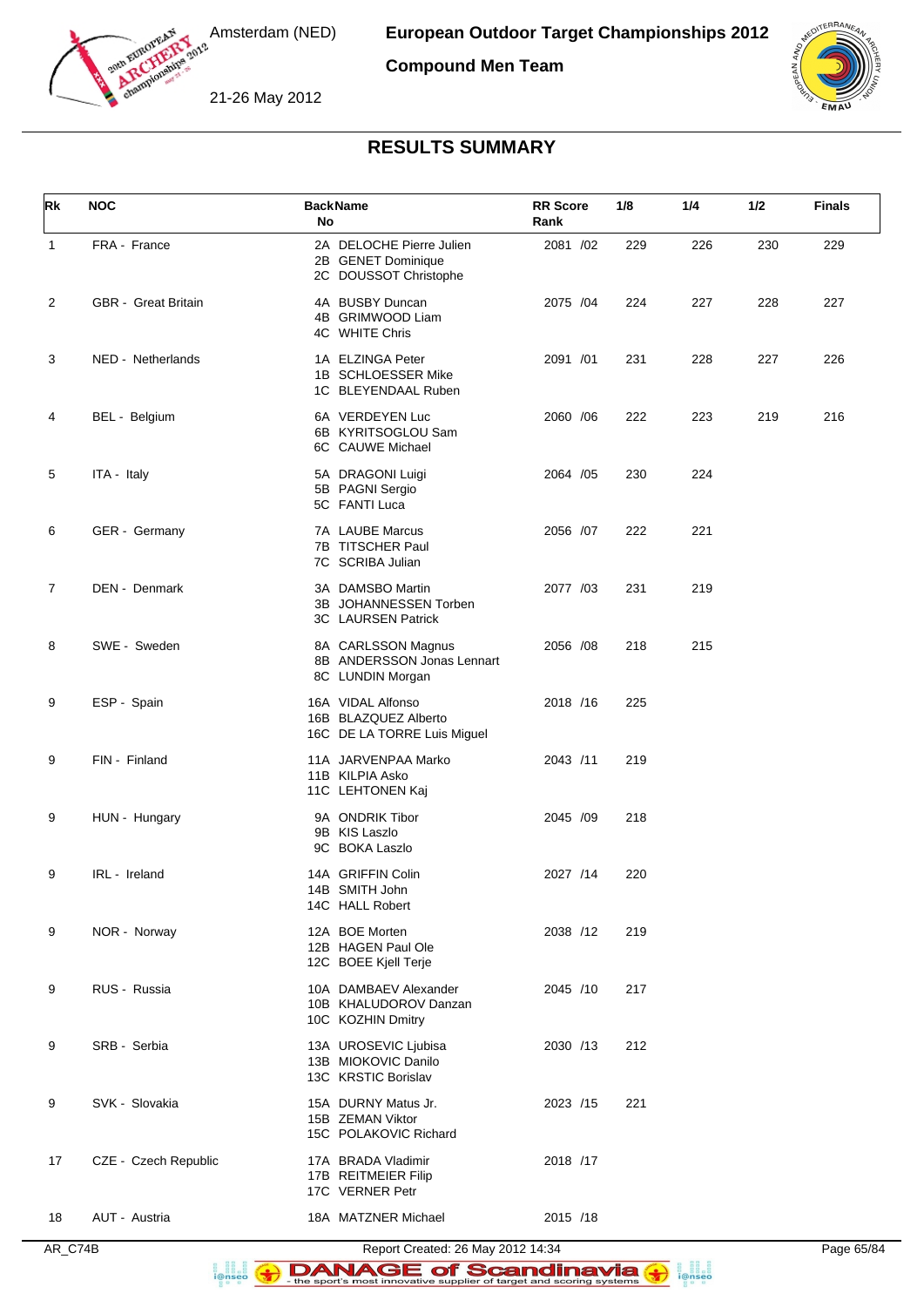

**European Outdoor Target Championships 2012**

**Compound Men Team**



21-26 May 2012

# **RESULTS SUMMARY**

| Rk | <b>NOC</b>      | <b>BackName</b><br>No                                                 | <b>RR</b> Score<br>Rank | 1/8 | 1/4 | 1/2 | <b>Finals</b> |
|----|-----------------|-----------------------------------------------------------------------|-------------------------|-----|-----|-----|---------------|
|    |                 | <b>MOSER Daniel</b><br>18B<br>18C SOMMER Max                          |                         |     |     |     |               |
| 19 | LTU - Lithuania | 19A SIGAUSKAS Vladas<br>19B BARANAUSKAS Mindaugas<br>19C SERNA Jonas  | 1995 /19                |     |     |     |               |
| 20 | POL - Poland    | 20A GAWRYS Dariusz<br>20B PIEKARSKI Boguslaw<br>20C GOLYGOWSKI Marcin | 1981 /20                |     |     |     |               |
| 21 | TUR - Turkey    | 21A DAVARCI Ali<br>21B HANCI Hasan Basri<br>21C ELMAAGACLI Demir      | 1978 /21                |     |     |     |               |
| 22 | LAT - Latvia    | 22A ELARTS Kaspars<br>22B AVSJUKS Viktors<br>22C SHATRAVA Pavel       | 1944 /22                |     |     |     |               |

a ana an<br>i@nseo

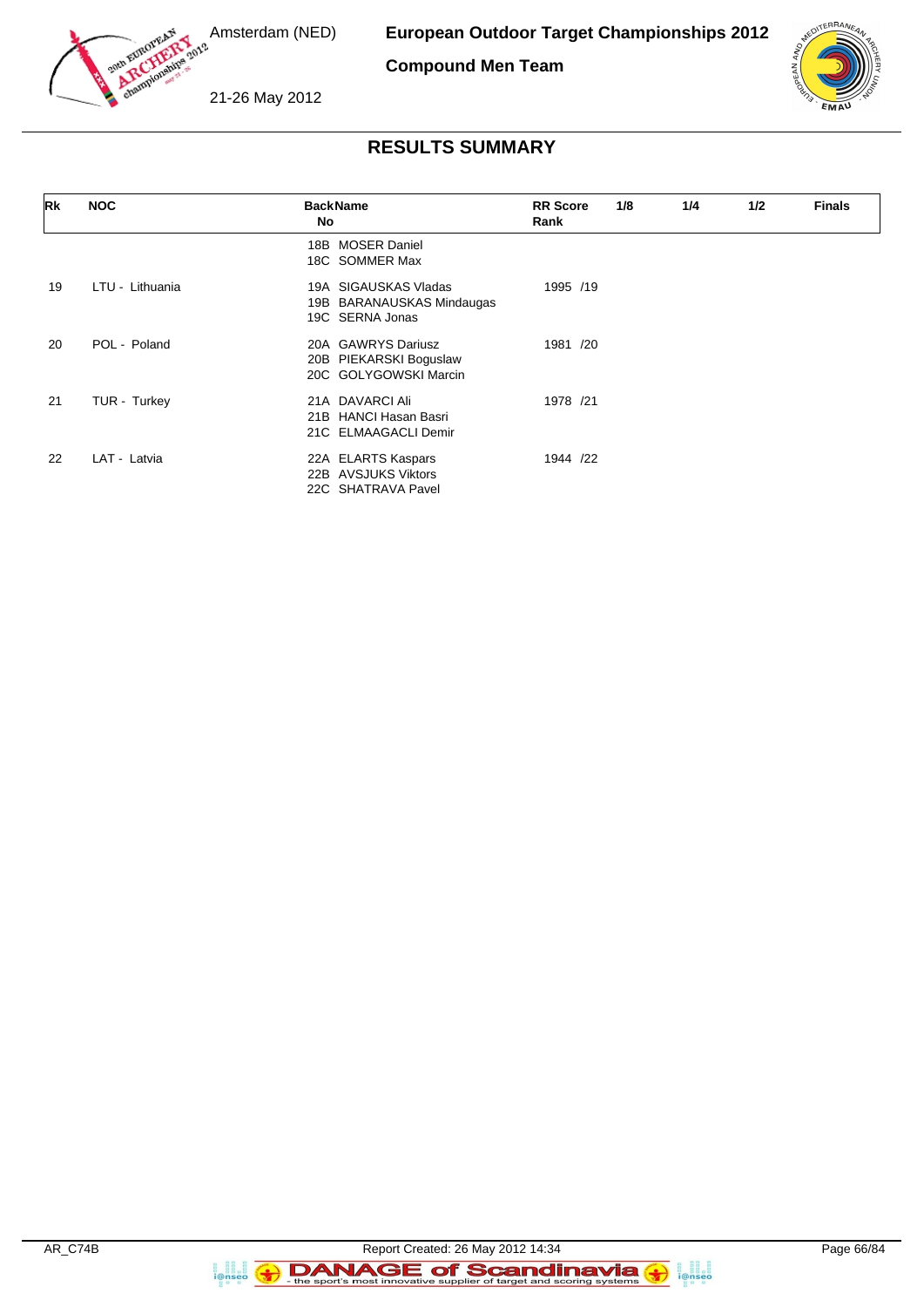

**Compound Women Team**





## **RESULTS SUMMARY**

| Rk             | <b>NOC</b>                 | <b>BackName</b><br>No                                                      | <b>RR</b> Score<br>Rank | 1/8   | 1/4 | 1/2 | <b>Finals</b> |
|----------------|----------------------------|----------------------------------------------------------------------------|-------------------------|-------|-----|-----|---------------|
| $\mathbf{1}$   | GER - Germany              | 3A BERGER Kristina<br>3B WEIHE Andrea<br>3C MIKALA Melanie                 | 2033 /03                | -Bye- | 223 | 222 | 222           |
| 2              | ITA - Italy                | 1A TONIOLI Marcella<br>1B LONGO Laura<br>1C ANASTASIO Anastasia            | 2071 /01                | -Bye- | 222 | 222 | 216           |
| 3              | FRA - France               | 5A LEBECQUE Pascale<br>5B MARTRET Caroline<br>5C CHESSE Joanna             | 2014 / 05               | 222   | 223 | 219 | 223           |
| 4              | RUS - Russia               | 2A LOGINOVA Albina<br>2B BALZHANOVA Viktoria<br>2C CHERKASHNEVA Svetlana   | 2039 /02                | -Bye- | 220 | 221 | 221           |
| 5              | NED - Netherlands          | 4A VAN CASPEL Inge<br>4B MARKOVIC Irina<br>4C ENTHOVEN Inge                | 2017 /04                | -Bye- | 218 |     |               |
| 6              | BEL - Belgium              | 7A MASSINA Michele<br>7B PRIEELS Sarah<br>7C WILLEMS Gladys                | 1994 /07                | 213   | 217 |     |               |
| $\overline{7}$ | SWE - Sweden               | 6A DANIELSSON Isabell<br>6B OLOFSSON Ingrid<br>6C JOHANSSON Malin          | 2007 / 06               | 225   | 216 |     |               |
| 8              | FIN - Finland              | 9A JARVENPAA Erja<br>9B LANTEE Anne<br>9C MAKKONEN Susanna                 | 1981 /09                | 216   | 210 |     |               |
| 9              | CRO - Croatia              | 8A BUDEN Ivana<br>8B ZORMAN Tanja<br>8C ORLIC Maja                         | 1987 /08                | 207   |     |     |               |
| 9              | ESP - Spain                | 10A CUESTA Irene<br>10B AGUDO Fatima<br>10C LUQUE Pilar                    | 1980 /10                | 211   |     |     |               |
| 9              | <b>GBR</b> - Great Britain | 11A GALES Andrea<br>11B CLARK Daisy<br>11C HOLDERNESS Lucy                 | 1962 /11                | 220   |     |     |               |
| 9              | POL - Poland               | 12A STANIECZEK Anna<br>12B SZALANSKA Katarzyna<br>12C AUSTYN-GAWRYS Joanna | 1899 /12                | 211   |     |     |               |

**B**<br>**i**@nseo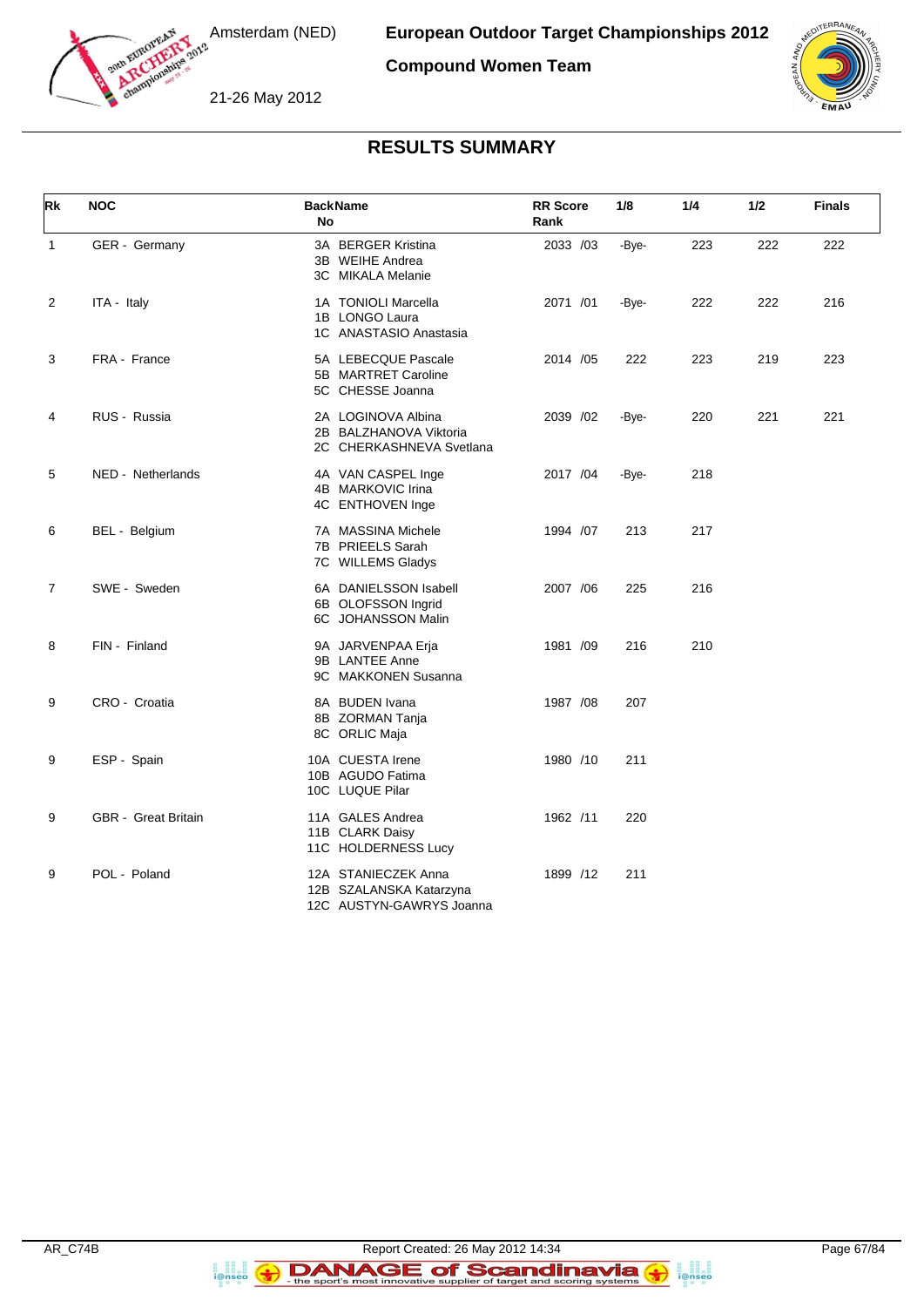

**Compound Mixed Team**





## **RESULTS SUMMARY**

| Rk             | <b>NOC</b>          | <b>BackName</b><br>No                           | <b>RR</b> Score<br>Rank | 1/8 | 1/4 | 1/2 | <b>Finals</b> |
|----------------|---------------------|-------------------------------------------------|-------------------------|-----|-----|-----|---------------|
| $\mathbf{1}$   | NED - Netherlands   | 1A ELZINGA Peter<br>1B VAN CASPEL Inge          | 1389 /01                | 158 | 153 | 156 | 149           |
| 2              | ITA - Italy         | 2A PAGNI Sergio<br>2B TONIOLI Marcella          | 1385 /02                | 157 | 156 | 158 | 147           |
| 3              | RUS - Russia        | 4A KOZHIN Dmitry<br>4B LOGINOVA Albina          | 1382 / 04               | 158 | 155 | 155 | 155           |
| 4              | LTU - Lithuania     | 14A SIGAUSKAS Vladas<br>14B BABININA Jelena     | 1345 /14                | 153 | 156 | 150 | 150           |
| 5              | DEN - Denmark       | 6A DAMSBO Martin<br>6B SOEMOD Camilla           | 1377 / 06               | 153 | 152 |     |               |
| 5              | FRA - France        | 5A DELOCHE Pierre Julien<br>5B LEBECQUE Pascale | 1381 /05                | 153 | 152 |     |               |
| $\overline{7}$ | CRO - Croatia       | 8A VAVRO Mario<br>8B BUDEN Ivana                | 1369 / 08               | 151 | 149 |     |               |
| 8              | AUT - Austria       | 10A MATZNER Michael<br>10B GOEBEL Petra         | 1362 /10                | 154 | 147 |     |               |
| 9              | BEL - Belgium       | 11A VERDEYEN Luc<br>11B MASSINA Michele         | 1360 /11                | 148 |     |     |               |
| 9              | ESP - Spain         | 16A VIDAL Alfonso<br>16B CUESTA Irene           | 1341 /16                | 149 |     |     |               |
| 9              | FIN - Finland       | 9A JARVENPAA Marko<br>9B JARVENPAA Erja         | 1364 / 09               | 151 |     |     |               |
| 9              | GBR - Great Britain | 12A BUSBY Duncan<br>12B GALES Andrea            | 1359 /12                | 151 |     |     |               |
| 9              | GER - Germany       | 3A LAUBE Marcus<br>3B BERGER Kristina           | 1383 /03                | 150 |     |     |               |
| 9              | IRL - Ireland       | 15A GRIFFIN Colin<br>15B LAWTHER Melanie        | 1343 /15                | 150 |     |     |               |
| 9              | NOR - Norway        | 13A BOE Morten<br>13B GRYDELAND Runa            | 1358 /13                | 150 |     |     |               |
| 9              | SWE - Sweden        | 7A CARLSSON Magnus<br>7B DANIELSSON Isabell     | 1370 /07                | 151 |     |     |               |
| 17             | POL - Poland        | 17A GAWRYS Dariusz<br>17B STANIECZEK Anna       | 1332 /17                |     |     |     |               |
| 18             | SRB - Serbia        | 18A UROSEVIC Ljubisa<br>18B CARAN Romana        | 1322 /18                |     |     |     |               |
| 19             | SVK - Slovakia      | 19A DURNY Matus Jr.<br>19B DURNA Katarina       | 1313 /19                |     |     |     |               |
| 20             | LAT - Latvia        | 20A ELARTS Kaspars<br>20B OLEKSEJENKO Julia     | 1304 /20                |     |     |     |               |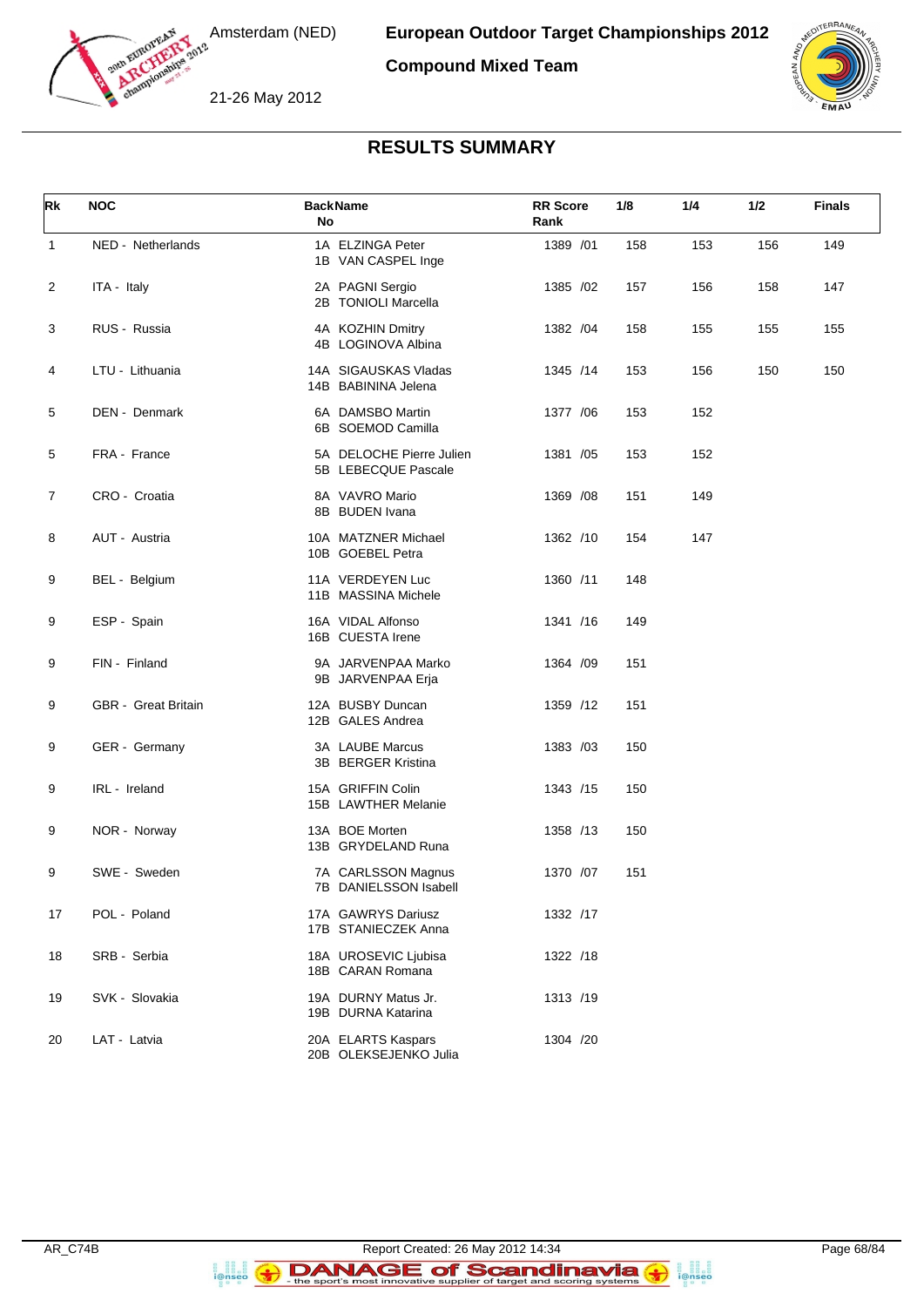

south European

**European Outdoor Target Championships 2012**

**Compound Men Team**

21-26 May 2012

**Result Brackets**



### **RESULT BRACKETS**



 $\left( \frac{1}{2} \right)$ 

**B**<br>i@nseo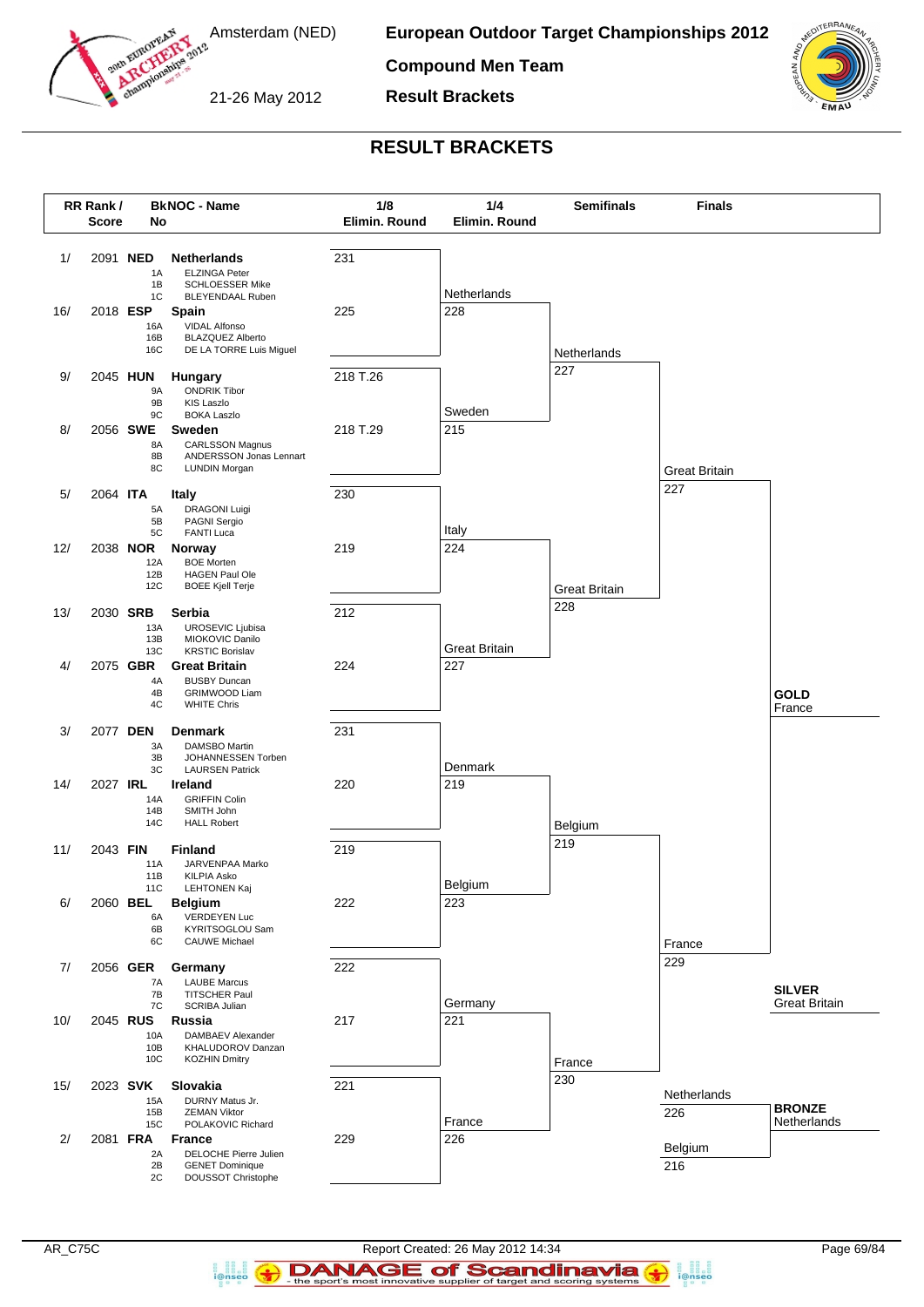

man European

**European Outdoor Target Championships 2012**

**Compound Women Team**



21-26 May 2012

**RESULT BRACKETS**

**Result Brackets**



 $\left( \frac{1}{2} \right)$ 

**B**<br>**i**@nseo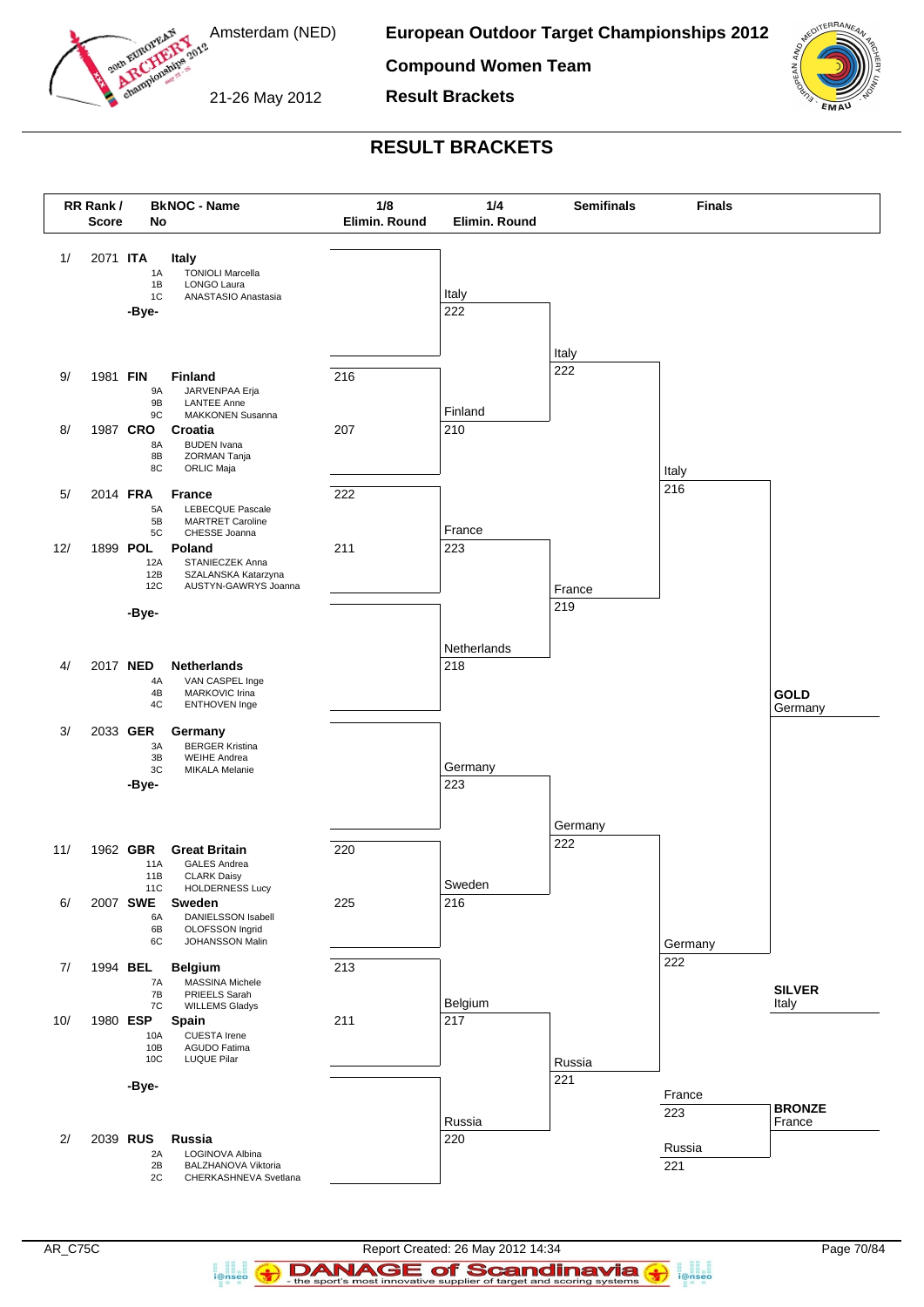

soun European

**European Outdoor Target Championships 2012**

**Compound Mixed Team**

21-26 May 2012

**Result Brackets**



#### **RESULT BRACKETS**



DANAGE of Scandinavia i@nsec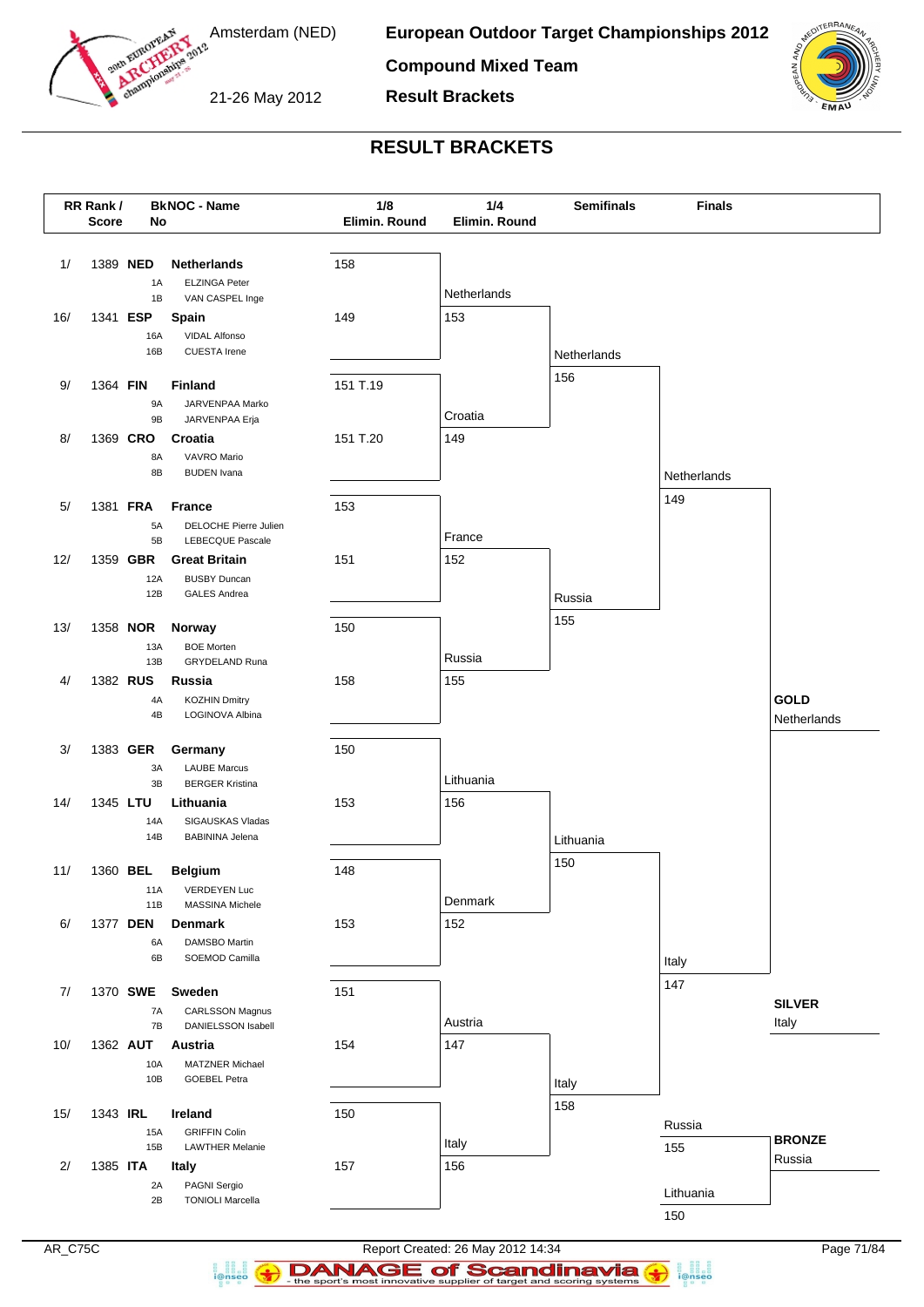

south European

**European Outdoor Target Championships 2012**

**Recurve Men Team**

21-26 May 2012

**Result Brackets**



#### **RESULT BRACKETS**



 $\left( \frac{1}{2} \right)$ 

i@nseo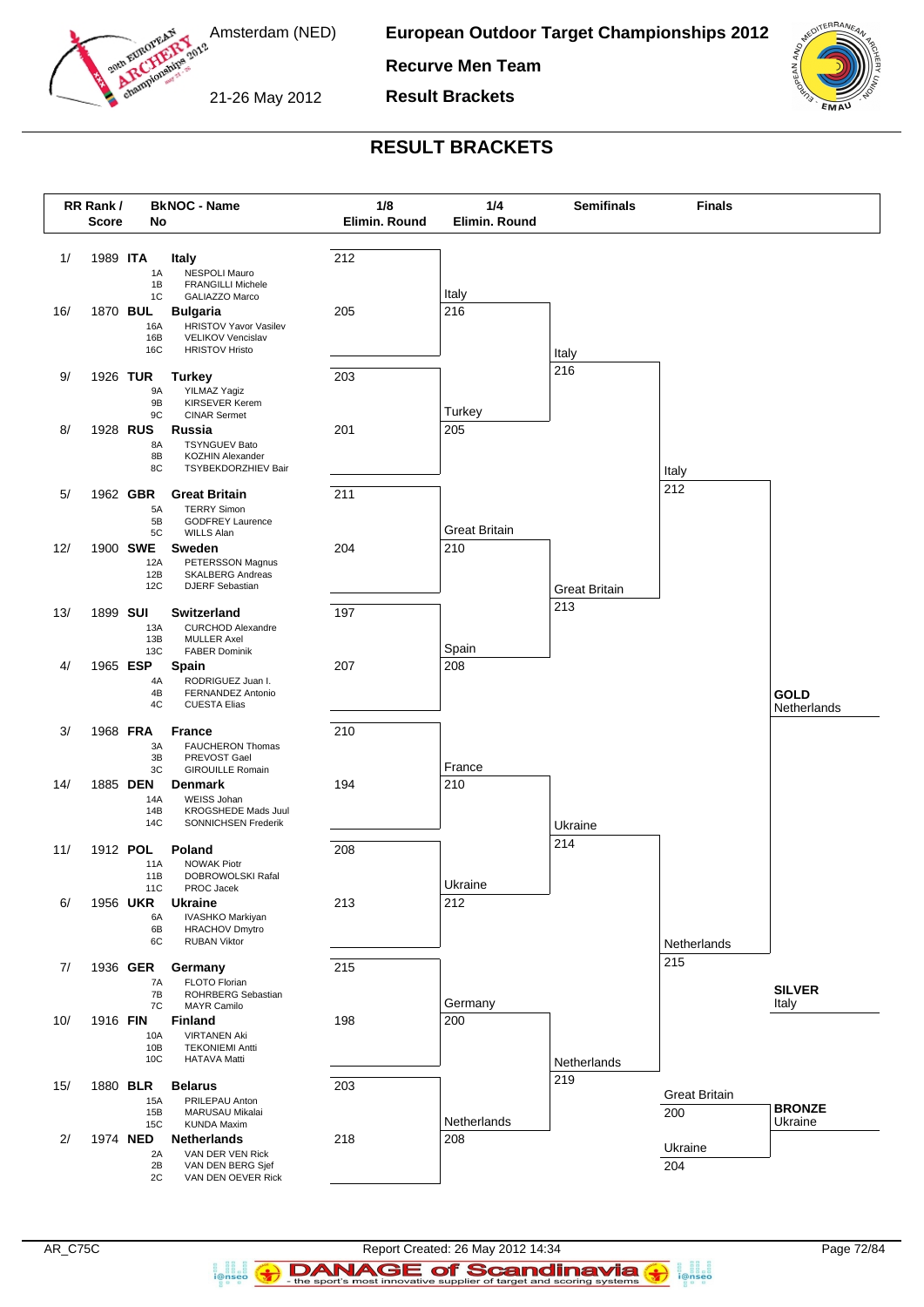

south European

**European Outdoor Target Championships 2012**

**Recurve Women Team**

21-26 May 2012

**Result Brackets**



## **RESULT BRACKETS**



 $\left( \frac{1}{2} \right)$ 

**B**<br>i@nseo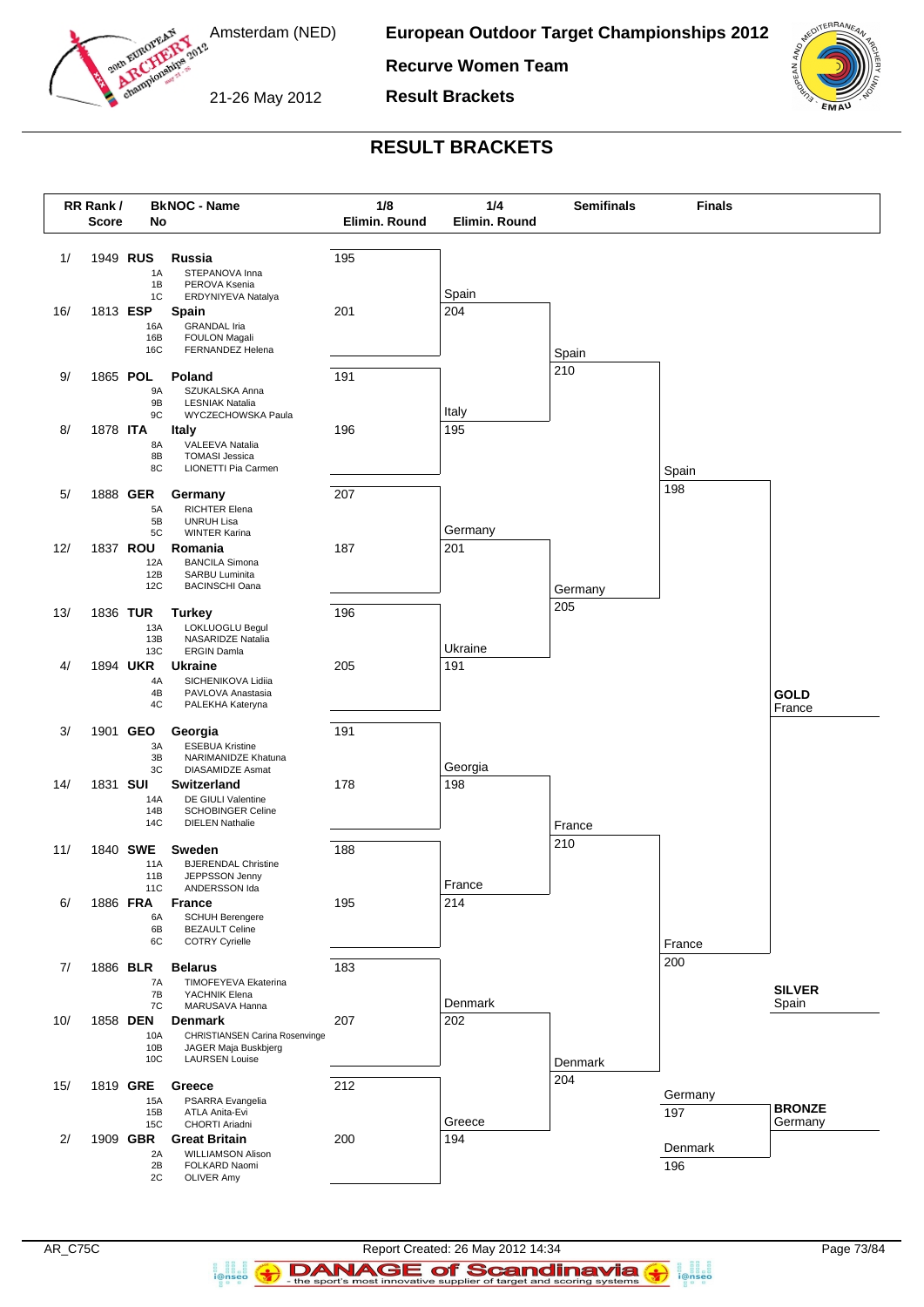

soun European

**European Outdoor Target Championships 2012**

**Recurve Mixed Team**

21-26 May 2012

**Result Brackets**



## **RESULT BRACKETS**



DANAGE of Scandinavia

i@nsec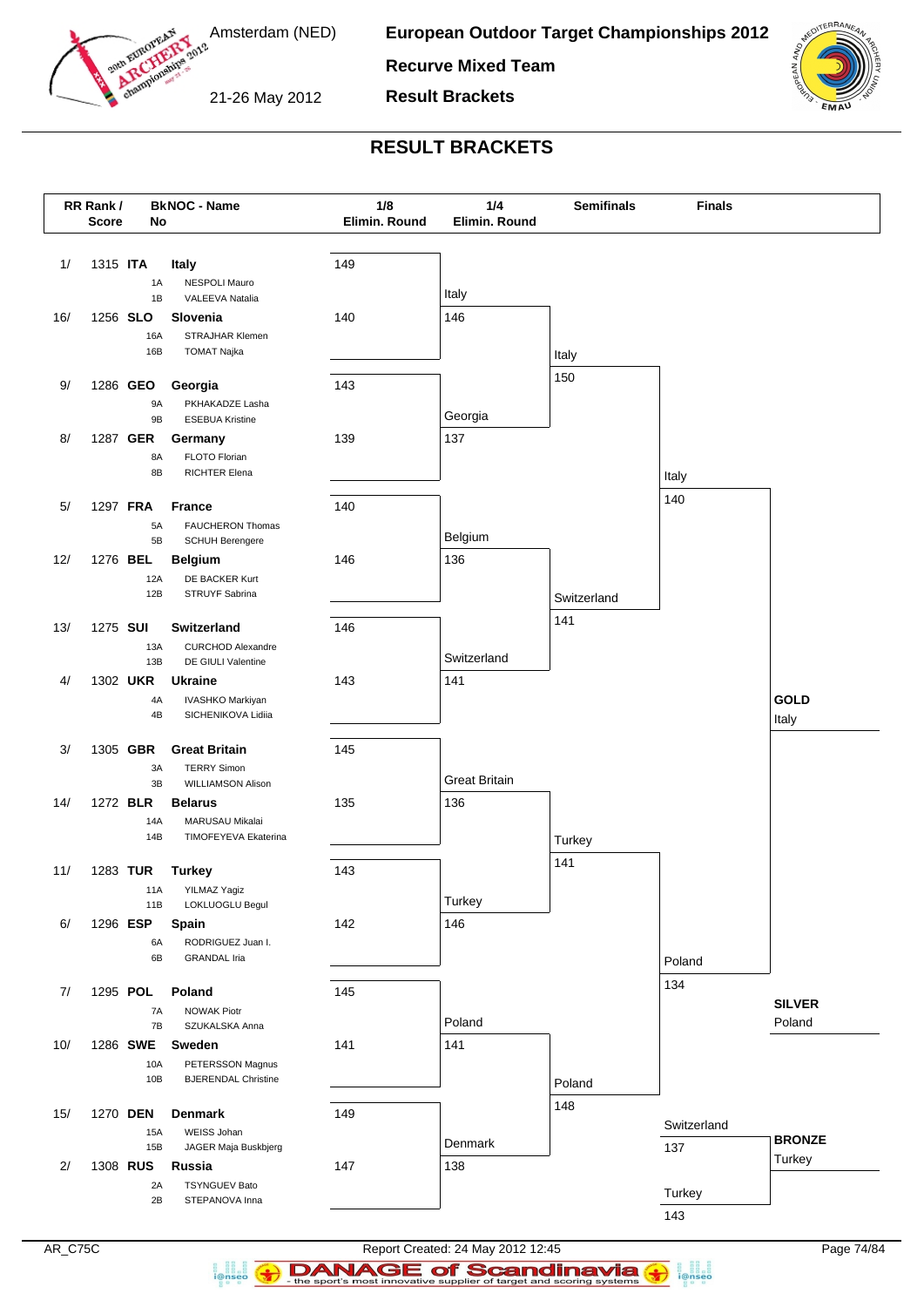

**European Outdoor Target Championships 2012**

**Recurve Men Team**

21-26 May 2012

**Qualification Round**



### **RESULTS OFFICIAL After 216 Arrows**

| Rank | <b>NOC</b>            | Name                                                                              | Individual<br><b>Total</b> | Team<br><b>Total</b> |          |
|------|-----------------------|-----------------------------------------------------------------------------------|----------------------------|----------------------|----------|
|      | 1 ITA - Italy         | <b>NESPOLI Mauro</b><br><b>FRANGILLI Michele</b><br><b>GALIAZZO Marco</b>         | 674<br>660<br>655          | 1989                 |          |
|      | 2 NED - Netherlands   | VAN DER VEN Rick<br>VAN DEN BERG Sjef<br>VAN DEN OEVER Rick                       | 661<br>658<br>655          | 1974                 |          |
|      | 3 FRA - France        | <b>FAUCHERON Thomas</b><br>PREVOST Gael<br><b>GIROUILLE Romain</b>                | 659<br>658<br>651          | 1968                 |          |
|      | 4 ESP - Spain         | RODRIGUEZ Juan I.<br>FERNANDEZ Antonio<br><b>CUESTA Elias</b>                     | 671<br>655<br>639          | 1965                 |          |
|      | 5 GBR - Great Britain | <b>TERRY Simon</b><br><b>GODFREY Laurence</b><br><b>WILLS Alan</b>                | 664<br>657<br>641          | 1962                 |          |
|      | 6 UKR - Ukraine       | <b>IVASHKO Markiyan</b><br><b>HRACHOV Dmytro</b><br><b>RUBAN Viktor</b>           | 658<br>651<br>647          | 1956                 |          |
|      | 7 GER - Germany       | <b>FLOTO Florian</b><br><b>ROHRBERG Sebastian</b><br><b>MAYR Camilo</b>           | 651<br>643<br>642          | 1936                 |          |
|      | 8 RUS - Russia        | <b>TSYNGUEV Bato</b><br><b>KOZHIN Alexander</b><br>TSYBEKDORZHIEV Bair            | 651<br>641<br>636          | 1928                 |          |
|      | 9 TUR - Turkey        | <b>YILMAZ Yagiz</b><br><b>KIRSEVER Kerem</b><br><b>CINAR Sermet</b>               | 651<br>640<br>635          | 1926                 |          |
|      | 10 FIN - Finland      | <b>VIRTANEN Aki</b><br><b>TEKONIEMI Antti</b><br><b>HATAVA Matti</b>              | 651<br>644<br>621          | 1916                 |          |
|      | 11 POL - Poland       | <b>NOWAK Piotr</b><br>DOBROWOLSKI Rafal<br>PROC Jacek                             | 656<br>635<br>621          | 1912                 |          |
|      | 12 SWE - Sweden       | PETERSSON Magnus<br><b>SKALBERG Andreas</b><br><b>DJERF Sebastian</b>             | 650<br>629<br>621          | 1900                 |          |
|      | 13 SUI - Switzerland  | <b>CURCHOD Alexandre</b><br><b>MULLER Axel</b><br><b>FABER Dominik</b>            | 654<br>650<br>595          | 1899                 |          |
|      | 14 DEN - Denmark      | WEISS Johan<br><b>KROGSHEDE Mads Juul</b><br><b>SONNICHSEN Frederik</b>           | 634<br>634<br>617          | 1885                 |          |
|      | 15 BLR - Belarus      | PRILEPAU Anton<br><b>MARUSAU Mikalai</b><br><b>KUNDA Maxim</b>                    | 638<br>631<br>611          | 1880                 |          |
|      | 16 BUL - Bulgaria     | <b>HRISTOV Yavor Vasilev</b><br><b>VELIKOV Vencislav</b><br><b>HRISTOV Hristo</b> | 645<br>636<br>589          | 1870 T. 55;16        | SO T.28, |
|      | 17 NOR - Norway       | <b>HAGEN Paul Andre</b><br><b>NESTENG Baard</b><br><b>HALVORSEN Marius</b>        | 634<br>633<br>603          | 1870 T. 56;11        | SO T.25, |

a ana an<br>i@nseo

 $\left( \rightarrow \right)$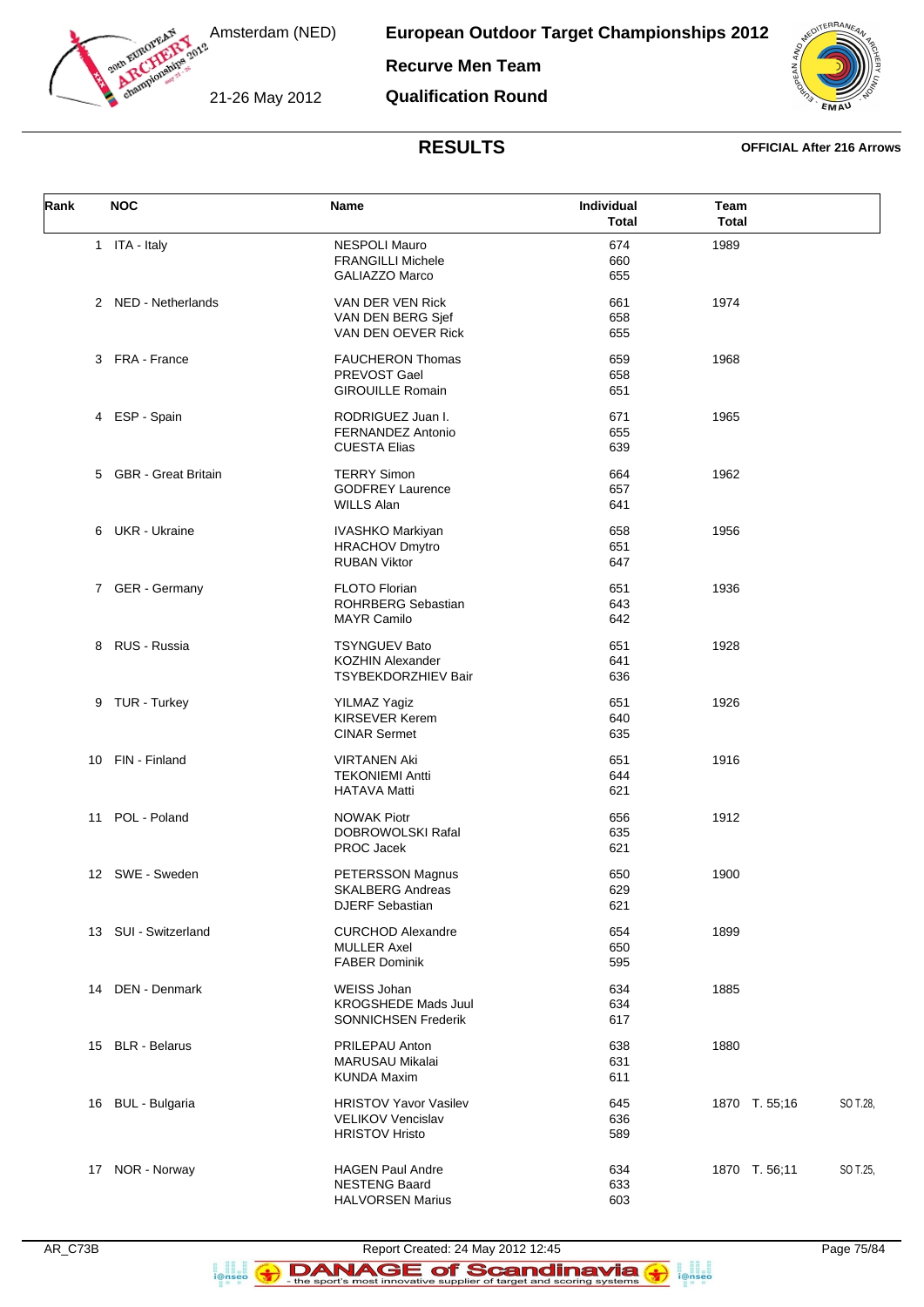

**European Outdoor Target Championships 2012**

**Recurve Men Team**

21-26 May 2012

**Qualification Round**



### **RESULTS OFFICIAL After 216 Arrows**

| Rank | <b>NOC</b>              | Name                        | Individual<br><b>Total</b> | Team<br><b>Total</b> |
|------|-------------------------|-----------------------------|----------------------------|----------------------|
|      | 18 AZE - Azerbaijan     | <b>KOPNIN Alexei</b>        | 635                        | 1866                 |
|      |                         | VENGEROV Roman              | 628                        |                      |
|      |                         | <b>DANCOV Dmitri</b>        | 603                        |                      |
|      |                         |                             |                            |                      |
|      | 19 BEL - Belgium        | DE BACKER Kurt              | 638                        | 1864                 |
|      |                         | <b>DECKERS Michael</b>      | 618                        |                      |
|      |                         | <b>THIRY Nico</b>           | 608                        |                      |
|      | 20 LUX - Luxembourg     | <b>HENCKELS Jeff</b>        | 657                        | 1857                 |
|      |                         | <b>KRAUS Stephane</b>       | 601                        |                      |
|      |                         | <b>SCHULER Luc</b>          | 599                        |                      |
|      |                         |                             |                            |                      |
|      | 21 IRL - Ireland        | <b>HANLON Keith</b>         | 623                        | 1852                 |
|      |                         | GILL Joe                    | 617                        |                      |
|      |                         | O HANLON Brendan            | 612                        |                      |
|      | 22 ROU - Romania        | <b>BODNAR Alexandru</b>     | 630                        | 1847                 |
|      |                         | <b>CIORNEI Daniel</b>       | 611                        |                      |
|      |                         | <b>MARCU Razvan</b>         | 606                        |                      |
|      |                         |                             |                            |                      |
|      | 23 SVK - Slovakia       | <b>KRAVACEK Daniel</b>      | 623                        | 1834                 |
|      |                         | POLAKOVIC Martin            | 619                        |                      |
|      |                         | <b>HANZLIK Matus</b>        | 592                        |                      |
|      | 24 LAT - Latvia         | <b>LAPSINS Eduards</b>      | 628                        | 1833                 |
|      |                         | <b>AMATNIEKS Janis</b>      | 610                        |                      |
|      |                         | <b>APSITIS Janis</b>        | 595                        |                      |
|      |                         |                             |                            |                      |
|      | 25 LTU - Lithuania      | MORKELIUNAS Ignas           | 610                        | 1819                 |
|      |                         | <b>BERNOTAS Lenardas</b>    | 609                        |                      |
|      |                         | <b>LUBYS Taurunas</b>       | 600                        |                      |
|      | 26 HUN - Hungary        | DEZSO Janos                 | 624                        | 1814                 |
|      |                         | CSOREGH Pal                 | 604                        |                      |
|      |                         | GAJDOS Csaba                | 586                        |                      |
|      |                         |                             |                            |                      |
|      | 27 EST - Estonia        | LOTT Jaan                   | 616                        | 1794                 |
|      |                         | <b>OJAMAE Pearu Jakob</b>   | 591                        |                      |
|      |                         | <b>GROSS Jaanus</b>         | 587                        |                      |
| 28   | GEO - Georgia           | PKHAKADZE Lasha             | 639                        | 1788                 |
|      |                         | <b>KVLIVIDZE Irakli</b>     | 603                        |                      |
|      |                         | <b>RIZHAMADZE Tornike</b>   | 546                        |                      |
|      |                         |                             |                            |                      |
|      | 29 AUT - Austria        | <b>BERTSCHLER Alexander</b> | 597                        | 1782                 |
|      |                         | <b>REBERNIG Erwin</b>       | 594                        |                      |
|      |                         | <b>HABERL Hermann</b>       | 591                        |                      |
| 30   | <b>GRE</b> - Greece     | <b>TSERKEZIS Stefanos</b>   | 604                        | 1781 T. 37;13        |
|      |                         | PAPAVASILEIOU Michail       | 597                        |                      |
|      |                         | <b>KALOMOIRIS Georgios</b>  | 580                        |                      |
|      |                         |                             |                            |                      |
|      | 31 ARM - Armenia        | SHAHNAZARYAN Vasil          | 621                        | 1781 T. 25;4         |
|      |                         | PETROSYAN Hovanes           | 581                        |                      |
|      |                         | PETROSYAN Arshak            | 579                        |                      |
|      | 32 CZE - Czech Republic | NOVOTNY Vojtech             | 612                        | 1780                 |
|      |                         | DUB Vojtech                 | 596                        |                      |
|      |                         | <b>HUDEC Miroslav</b>       | 572                        |                      |
|      |                         |                             |                            |                      |

a ana an<br>i@nseo

 $\left( \rightarrow \right)$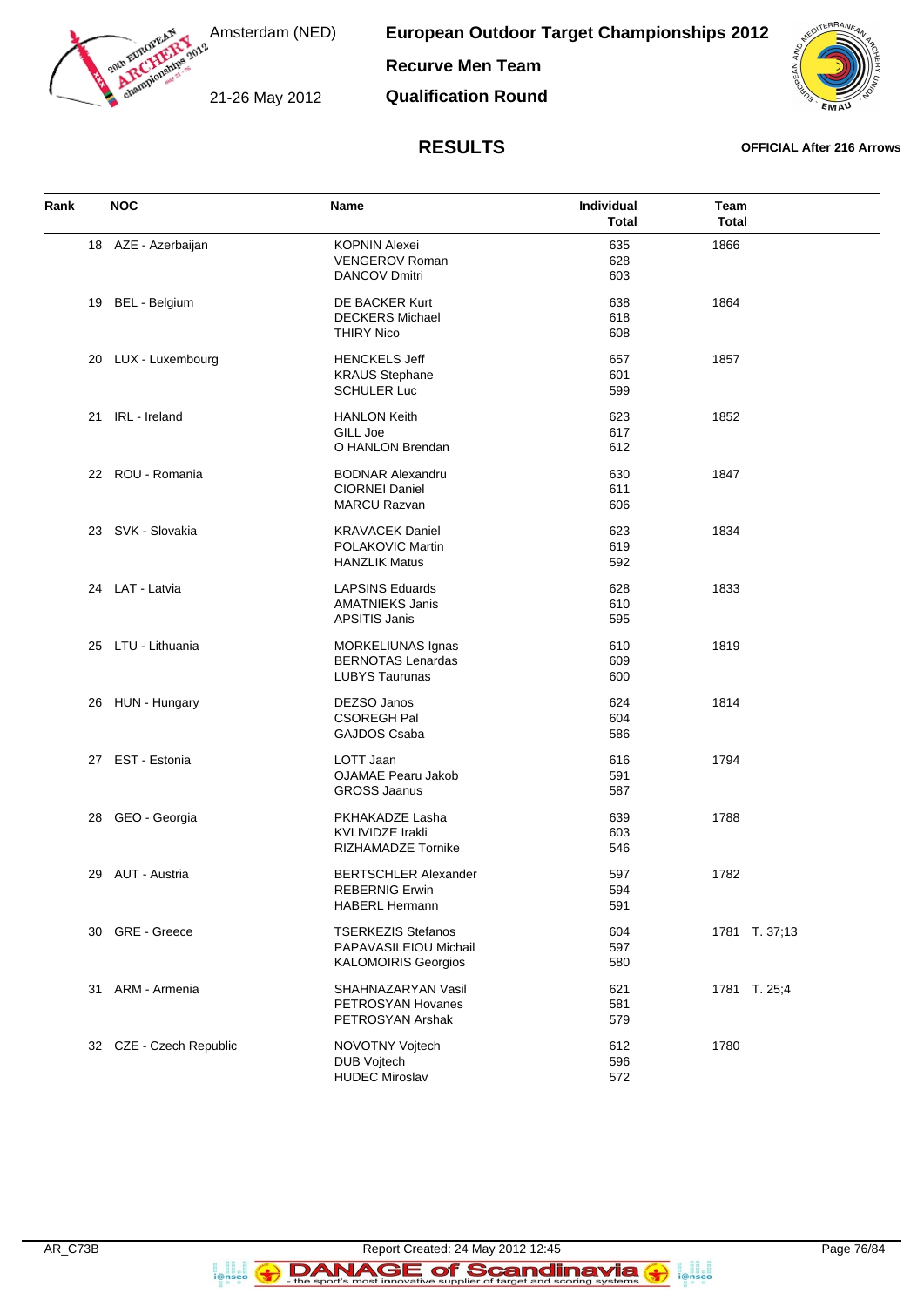

**European Outdoor Target Championships 2012**

**Recurve Women Team**

21-26 May 2012

**Qualification Round**



### **RESULTS OFFICIAL After 216 Arrows**

| Rank | <b>NOC</b>            | Name                                                                                   | Individual<br>Total | Team<br><b>Total</b> |
|------|-----------------------|----------------------------------------------------------------------------------------|---------------------|----------------------|
|      | 1 RUS - Russia        | STEPANOVA Inna<br>PEROVA Ksenia<br>ERDYNIYEVA Natalya                                  | 657<br>647<br>645   | 1949                 |
|      | 2 GBR - Great Britain | <b>WILLIAMSON Alison</b><br>FOLKARD Naomi<br><b>OLIVER Amy</b>                         | 641<br>640<br>628   | 1909                 |
|      | 3 GEO - Georgia       | <b>ESEBUA Kristine</b><br><b>NARIMANIDZE Khatuna</b><br><b>DIASAMIDZE Asmat</b>        | 647<br>636<br>618   | 1901                 |
|      | 4 UKR - Ukraine       | SICHENIKOVA Lidiia<br>PAVLOVA Anastasia<br>PALEKHA Kateryna                            | 644<br>631<br>619   | 1894                 |
| 5    | <b>GER</b> - Germany  | <b>RICHTER Elena</b><br><b>UNRUH Lisa</b><br><b>WINTER Karina</b>                      | 636<br>627<br>625   | 1888                 |
|      | 6 FRA - France        | <b>SCHUH Berengere</b><br><b>BEZAULT Celine</b><br><b>COTRY Cyrielle</b>               | 638<br>626<br>622   | 1886 T. 57;24        |
|      | 7 BLR - Belarus       | <b>TIMOFEYEVA Ekaterina</b><br>YACHNIK Elena<br>MARUSAVA Hanna                         | 634<br>633<br>619   | 1886 T. 50;11        |
|      | 8 ITA - Italy         | VALEEVA Natalia<br><b>TOMASI Jessica</b><br>LIONETTI Pia Carmen                        | 641<br>621<br>616   | 1878                 |
|      | 9 POL - Poland        | SZUKALSKA Anna<br><b>LESNIAK Natalia</b><br>WYCZECHOWSKA Paula                         | 639<br>635<br>591   | 1865                 |
| 10   | DEN - Denmark         | <b>CHRISTIANSEN Carina Rosenvinge</b><br>JAGER Maja Buskbjerg<br><b>LAURSEN Louise</b> | 636<br>612<br>610   | 1858                 |
|      | 11 SWE - Sweden       | <b>BJERENDAL Christine</b><br>JEPPSSON Jenny<br>ANDERSSON Ida                          | 636<br>604<br>600   | 1840                 |
|      | 12 ROU - Romania      | <b>BANCILA Simona</b><br>SARBU Luminita<br><b>BACINSCHI Oana</b>                       | 625<br>621<br>591   | 1837                 |
|      | 13 TUR - Turkey       | LOKLUOGLU Begul<br>NASARIDZE Natalia<br><b>ERGIN Damla</b>                             | 632<br>603<br>601   | 1836                 |
|      | 14 SUI - Switzerland  | <b>DE GIULI Valentine</b><br><b>SCHOBINGER Celine</b><br><b>DIELEN Nathalie</b>        | 621<br>605<br>605   | 1831                 |
|      | 15 GRE - Greece       | PSARRA Evangelia<br>ATLA Anita-Evi<br>CHORTI Ariadni                                   | 624<br>620<br>575   | 1819                 |
|      | 16 ESP - Spain        | <b>GRANDAL Iria</b><br><b>FOULON Magali</b><br>FERNANDEZ Helena                        | 625<br>612<br>576   | 1813                 |
|      | 17 EST - Estonia      | PREIMANN Anneli<br><b>PARNAT Reena</b><br><b>LUIK Siret</b>                            | 627<br>589<br>566   | 1782                 |



a an<br>i@nseo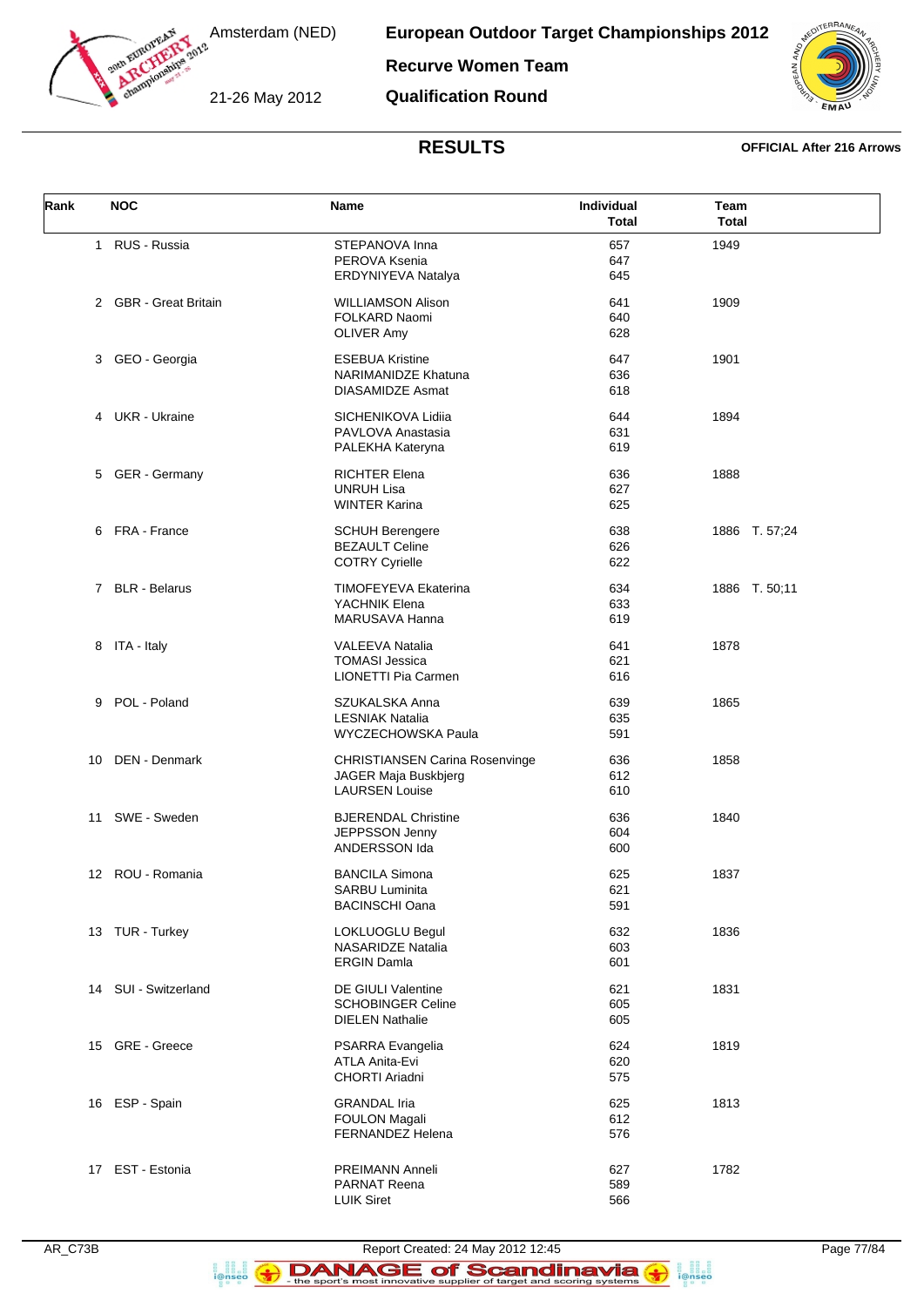

**European Outdoor Target Championships 2012**

**Recurve Women Team**

21-26 May 2012

**Qualification Round**



### **RESULTS OFFICIAL After 216 Arrows**

| Rank | <b>NOC</b>              | Name                | Individual | Team         |  |
|------|-------------------------|---------------------|------------|--------------|--|
|      |                         |                     | Total      | <b>Total</b> |  |
|      | 18 CZE - Czech Republic | SUDRICHOVA Gabriela | 610        | 1780         |  |
|      |                         | PANIKOVA Zuzana     | 590        |              |  |
|      |                         | KULHAVA Miroslava   | 580        |              |  |
|      | SLO - Slovenia<br>19    | TOMAT Najka         | 616        | 1766         |  |
|      |                         | <b>BOZIC Brina</b>  | 595        |              |  |
|      |                         | <b>UMER Ana</b>     | 555        |              |  |
|      | 20 LAT - Latvia         | MATVEJEVA Rimma     | 582        | 1735         |  |
|      |                         | BERZINA Zane        | 577        |              |  |
|      |                         | ZOMMERE Liga        | 576        |              |  |

a an<br>i@nseo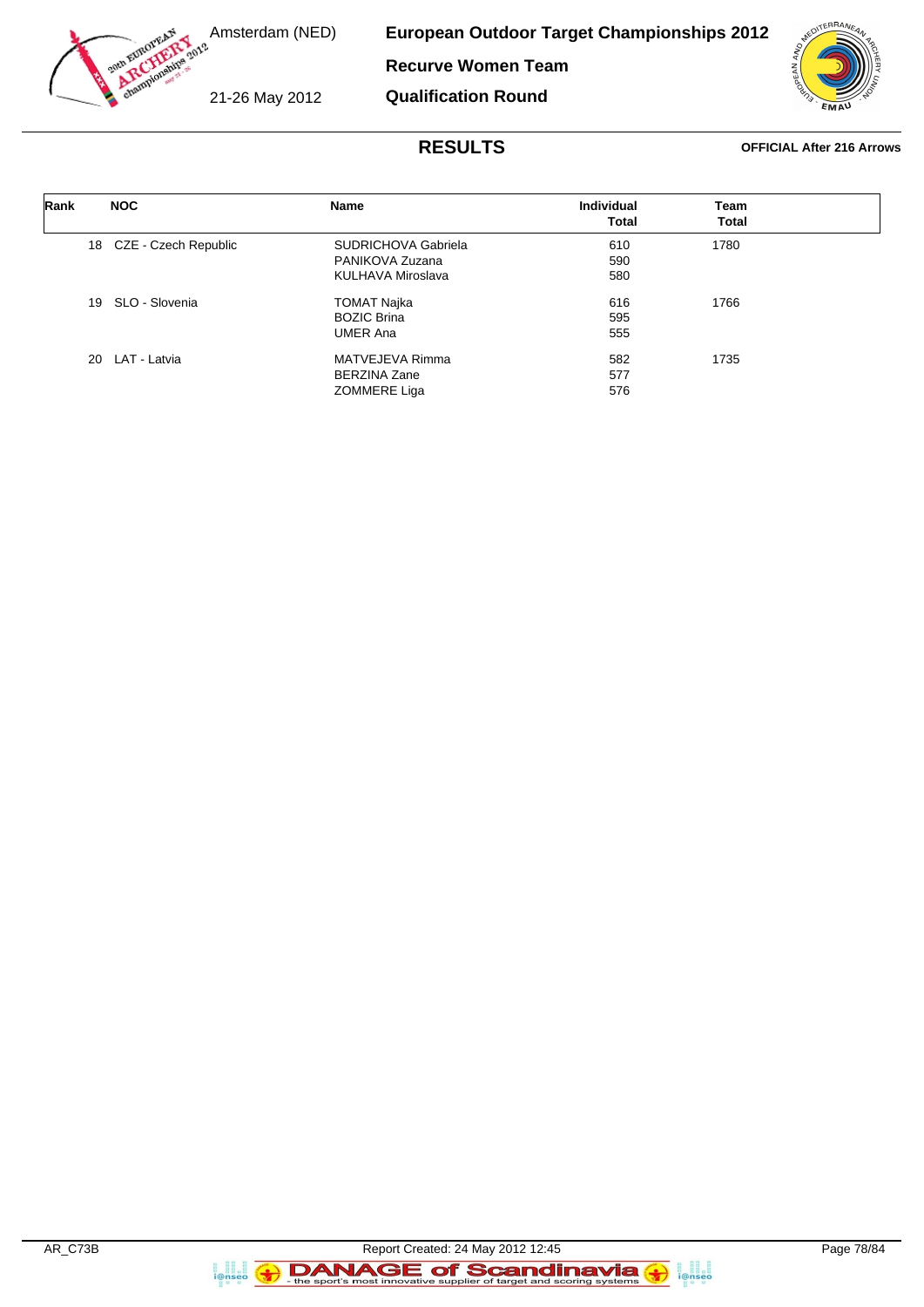

**European Outdoor Target Championships 2012 Recurve Mixed Team**

21-26 May 2012

**Qualification Round**



### **RESULTS OFFICIAL After 144 Arrows**

| Rank | <b>NOC</b>              | Name                                                        | Individual<br><b>Total</b> | Team<br><b>Total</b> |
|------|-------------------------|-------------------------------------------------------------|----------------------------|----------------------|
|      | 1 ITA - Italy           | NESPOLI Mauro<br><b>VALEEVA Natalia</b>                     | 674<br>641                 | 1315                 |
|      | 2 RUS - Russia          | <b>TSYNGUEV Bato</b><br>STEPANOVA Inna                      | 651<br>657                 | 1308                 |
|      | 3 GBR - Great Britain   | <b>TERRY Simon</b><br><b>WILLIAMSON Alison</b>              | 664<br>641                 | 1305                 |
|      | 4 UKR - Ukraine         | <b>IVASHKO Markiyan</b><br>SICHENIKOVA Lidiia               | 658<br>644                 | 1302                 |
|      | 5 FRA - France          | <b>FAUCHERON Thomas</b><br><b>SCHUH Berengere</b>           | 659<br>638                 | 1297                 |
| 6    | ESP - Spain             | RODRIGUEZ Juan I.<br><b>GRANDAL Iria</b>                    | 671<br>625                 | 1296                 |
|      | 7 POL - Poland          | <b>NOWAK Piotr</b><br>SZUKALSKA Anna                        | 656<br>639                 | 1295                 |
| 8    | GER - Germany           | FLOTO Florian<br><b>RICHTER Elena</b>                       | 651<br>636                 | 1287                 |
|      | 9 GEO - Georgia         | PKHAKADZE Lasha<br><b>ESEBUA Kristine</b>                   | 639<br>647                 | 1286 T. 52;14        |
|      | 10 SWE - Sweden         | PETERSSON Magnus<br><b>BJERENDAL Christine</b>              | 650<br>636                 | 1286 T. 40;14        |
|      | 11 TUR - Turkey         | YILMAZ Yagiz<br>LOKLUOGLU Begul                             | 651<br>632                 | 1283                 |
|      | 12 BEL - Belgium        | DE BACKER Kurt<br><b>STRUYF Sabrina</b>                     | 638<br>638                 | 1276                 |
|      | 13 SUI - Switzerland    | <b>CURCHOD Alexandre</b><br>DE GIULI Valentine              | 654<br>621                 | 1275                 |
|      | 14 BLR - Belarus        | PRILEPAU Anton<br><b>TIMOFEYEVA Ekaterina</b>               | 638<br>634                 | 1272                 |
|      | 15 DEN - Denmark        | <b>WEISS Johan</b><br><b>CHRISTIANSEN Carina Rosenvinge</b> | 634<br>636                 | 1270                 |
|      | 16 SLO - Slovenia       | <b>STRAJHAR Klemen</b><br><b>TOMAT Najka</b>                | 640<br>616                 | 1256                 |
|      | 17 ROU - Romania        | <b>BODNAR Alexandru</b><br><b>BANCILA Simona</b>            | 630<br>625                 | 1255                 |
| 18   | <b>BUL</b> - Bulgaria   | <b>HRISTOV Yavor Vasilev</b><br>DANAILOVA Dobromira         | 645<br>603                 | 1248                 |
| 19   | EST - Estonia           | LOTT Jaan<br>PREIMANN Anneli                                | 616<br>627                 | 1243                 |
|      | 20 CYP - Cyprus         | <b>LOIZOU Konstantinos</b><br>MOUSIKOU Elena                | 616<br>626                 | 1242                 |
| 21   | IRL - Ireland           | <b>HANLON Keith</b><br><b>REIDY Maeve</b>                   | 623<br>606                 | 1229                 |
| 22   | GRE - Greece            | <b>TSERKEZIS Stefanos</b><br>PSARRA Evangelia               | 604<br>624                 | 1228                 |
| 23   | MDA - Moldova           | OLARU Dan<br><b>MIRCA Alexandra</b>                         | 622<br>605                 | 1227                 |
|      | 24 CZE - Czech Republic | NOVOTNY Vojtech                                             | 612                        | 1222                 |

a an<br>i@nseo

 $\left( \bigodot$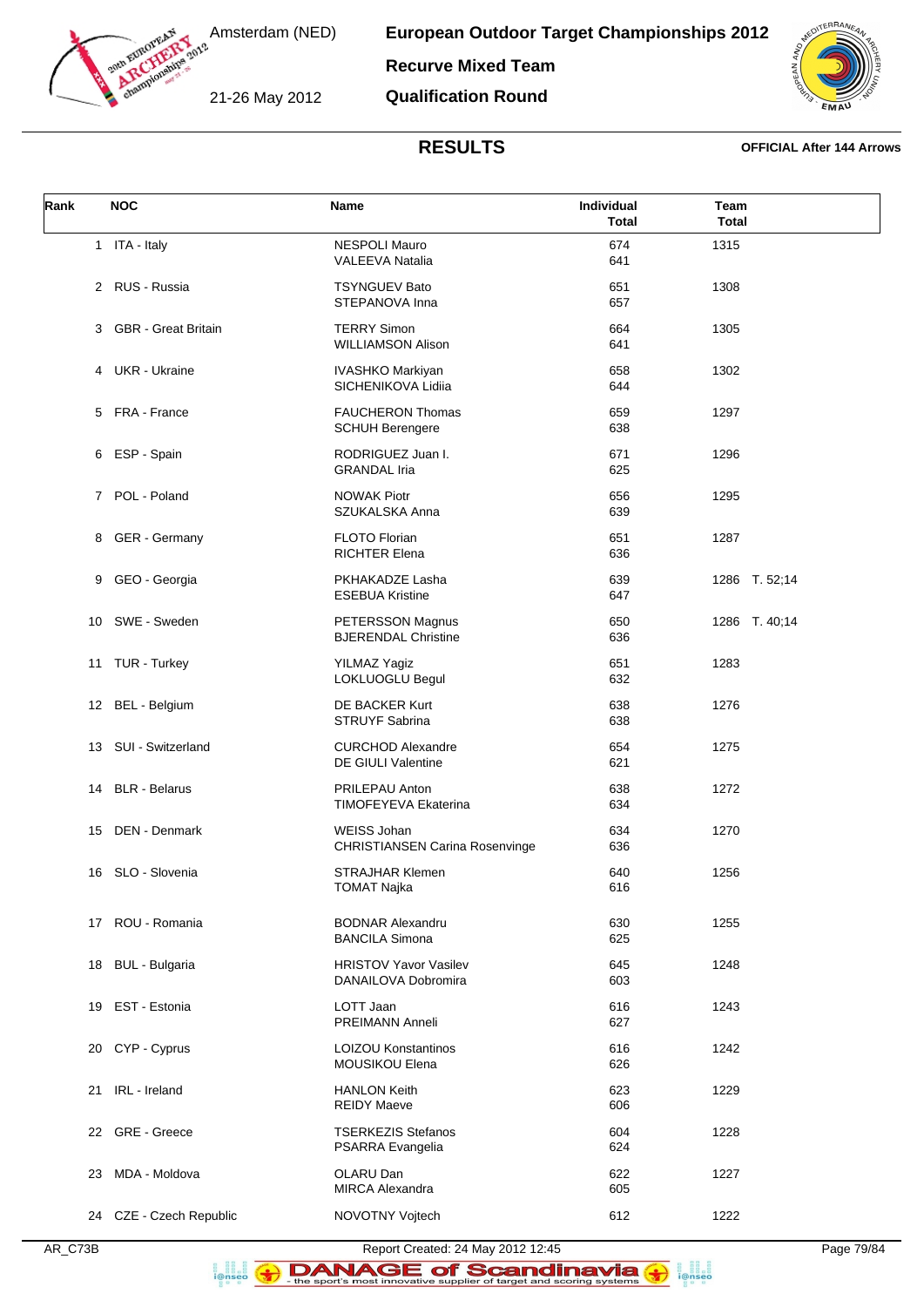

**European Outdoor Target Championships 2012 Recurve Mixed Team**

21-26 May 2012

**Qualification Round**



### **RESULTS OFFICIAL After 144 Arrows**

| Rank | <b>NOC</b>             | <b>Name</b>              | <b>Individual</b> | Team          |
|------|------------------------|--------------------------|-------------------|---------------|
|      |                        |                          | <b>Total</b>      | Total         |
|      |                        | SUDRICHOVA Gabriela      | 610               |               |
|      | ARM - Armenia<br>25    | SHAHNAZARYAN Vasil       | 621               | 1213          |
|      |                        | SHAHNAZARYAN Gohar       | 592               |               |
|      | LAT - Latvia<br>26     | <b>LAPSINS Eduards</b>   | 628               | 1210          |
|      |                        | MATVEJEVA Rimma          | 582               |               |
|      | FIN - Finland<br>27    | <b>VIRTANEN Aki</b>      | 651               | 1208          |
|      |                        | <b>KOURULA Laura</b>     | 557               |               |
|      | AZE - Azerbaijan<br>28 | <b>KOPNIN Alexei</b>     | 635               | 1203 T. 31;9  |
|      |                        | SIMONOVA Svetlana        | 568               |               |
|      | 29<br>HUN - Hungary    | DEZSO Janos              | 624               | 1203 T. 28:11 |
|      |                        | W. KISS Timea            | 579               |               |
|      | SVK - Slovakia<br>30   | <b>KRAVACEK Daniel</b>   | 623               | 1196          |
|      |                        | <b>HARCARIKOVA Lenka</b> | 573               |               |

a an<br>i@nseo

 $\left( \bigodot$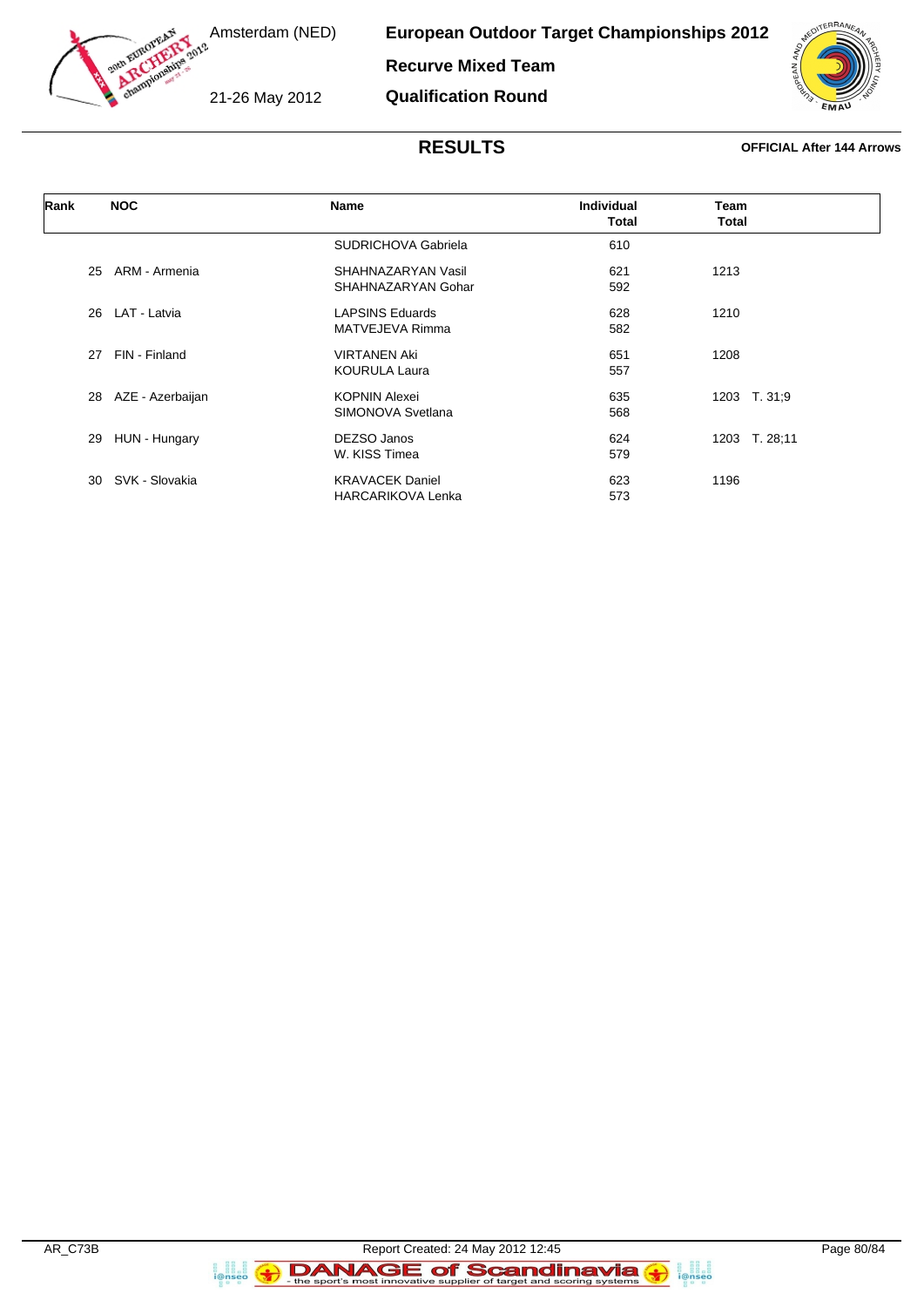

**European Outdoor Target Championships 2012**

**Compound Men Team**

21-26 May 2012

**Qualification Round**



## **RESULTS After 216 Arrows**

| Rank | <b>NOC</b>              | Name                                                                         | Individual<br><b>Total</b> | Team<br><b>Total</b>       |
|------|-------------------------|------------------------------------------------------------------------------|----------------------------|----------------------------|
|      | 1 NED - Netherlands     | <b>ELZINGA Peter</b><br><b>SCHLOESSER Mike</b><br><b>BLEYENDAAL Ruben</b>    | 701<br>700<br>690          | 2091                       |
|      | 2 FRA - France          | <b>DELOCHE Pierre Julien</b><br><b>GENET Dominique</b><br>DOUSSOT Christophe | 701<br>692<br>688          | 2081                       |
| 3    | DEN - Denmark           | <b>DAMSBO Martin</b><br>JOHANNESSEN Torben<br><b>LAURSEN Patrick</b>         | 700<br>689<br>688          | 2077                       |
|      | 4 GBR - Great Britain   | <b>BUSBY Duncan</b><br><b>GRIMWOOD Liam</b><br><b>WHITE Chris</b>            | 699<br>688<br>688          | 2075                       |
|      | 5 ITA - Italy           | <b>DRAGONI Luigi</b><br>PAGNI Sergio<br><b>FANTI Luca</b>                    | 691<br>688<br>685          | 2064                       |
|      | 6 BEL - Belgium         | <b>VERDEYEN Luc</b><br><b>KYRITSOGLOU Sam</b><br><b>CAUWE Michael</b>        | 689<br>686<br>685          | 2060                       |
|      | 7 GER - Germany         | <b>LAUBE Marcus</b><br><b>TITSCHER Paul</b><br><b>SCRIBA Julian</b>          | 692<br>686<br>678          | 2056 T. 130;49             |
|      | 8 SWE - Sweden          | <b>CARLSSON Magnus</b><br>ANDERSSON Jonas Lennart<br><b>LUNDIN Morgan</b>    | 695<br>684<br>677          | 2056 T. 128;30             |
| 9    | HUN - Hungary           | <b>ONDRIK Tibor</b><br><b>KIS Laszlo</b><br><b>BOKA Laszlo</b>               | 692<br>688<br>665          | 2045 T. 118;51             |
| 10   | RUS - Russia            | DAMBAEV Alexander<br><b>KHALUDOROV Danzan</b><br><b>KOZHIN Dmitry</b>        | 687<br>681<br>677          | 2045 T. 118;50             |
|      | 11 FIN - Finland        | <b>JARVENPAA Marko</b><br><b>KILPIA Asko</b><br><b>LEHTONEN Kaj</b>          | 692<br>678<br>673          | 2043                       |
|      | 12 NOR - Norway         | <b>BOE Morten</b><br><b>HAGEN Paul Ole</b><br><b>BOEE Kjell Terje</b>        | 695<br>683<br>660          | 2038                       |
|      | 13 SRB - Serbia         | UROSEVIC Ljubisa<br>MIOKOVIC Danilo<br><b>KRSTIC Borislav</b>                | 689<br>688<br>653          | 2030                       |
|      | 14 IRL - Ireland        | <b>GRIFFIN Colin</b><br>SMITH John<br><b>HALL Robert</b>                     | 678<br>675<br>674          | 2027                       |
|      | 15 SVK - Slovakia       | <b>DURNY Matus Jr.</b><br><b>ZEMAN Viktor</b><br>POLAKOVIC Richard           | 690<br>671<br>662          | 2023                       |
|      | 16 ESP - Spain          | <b>VIDAL Alfonso</b><br><b>BLAZQUEZ Alberto</b><br>DE LA TORRE Luis Miguel   | 677<br>675<br>666          | 2018 T. 98;34<br>SO T.30,  |
|      | 17 CZE - Czech Republic | <b>BRADA Vladimir</b><br><b>REITMEIER Filip</b><br><b>VERNER Petr</b>        | 685<br>670<br>663          | 2018 T. 106;45<br>SO T.29, |

a ann an<br>i@nseo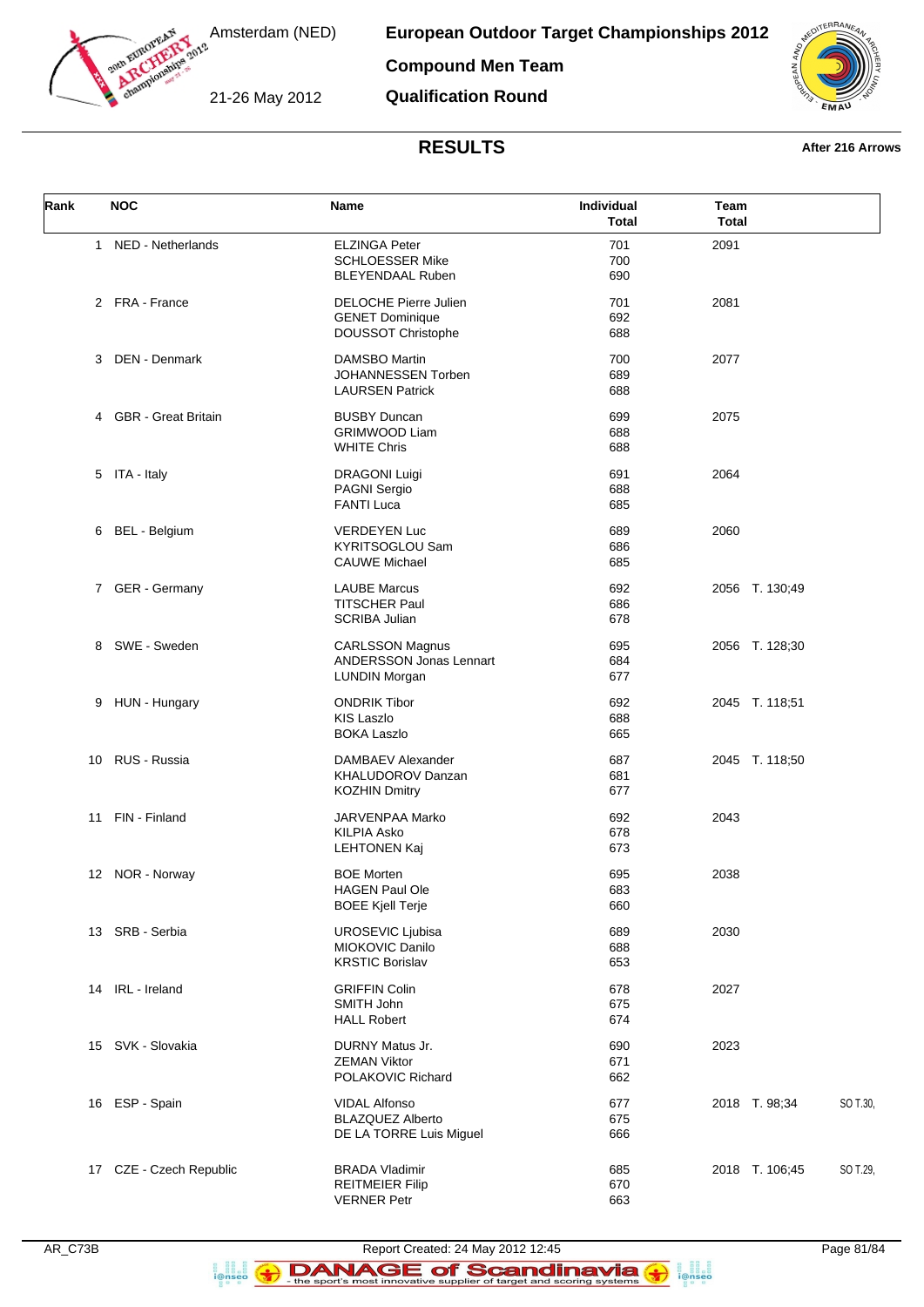

**European Outdoor Target Championships 2012**

**Compound Men Team**

21-26 May 2012

**Qualification Round**



# **RESULTS After 216 Arrows**

| Rank | <b>NOC</b>       | Name                         | <b>Individual</b> | Team  |  |
|------|------------------|------------------------------|-------------------|-------|--|
|      |                  |                              | <b>Total</b>      | Total |  |
|      | 18 AUT - Austria | <b>MATZNER Michael</b>       | 689               | 2015  |  |
|      |                  | <b>MOSER Daniel</b>          | 682               |       |  |
|      |                  | <b>SOMMER Max</b>            | 644               |       |  |
| 19   | LTU - Lithuania  | SIGAUSKAS Vladas             | 690               | 1995  |  |
|      |                  | <b>BARANAUSKAS Mindaugas</b> | 657               |       |  |
|      |                  | <b>SERNA Jonas</b>           | 648               |       |  |
| 20   | POL - Poland     | <b>GAWRYS Dariusz</b>        | 670               | 1981  |  |
|      |                  | PIEKARSKI Boguslaw           | 656               |       |  |
|      |                  | <b>GOLYGOWSKI Marcin</b>     | 655               |       |  |
| 21   | TUR - Turkey     | DAVARCI Ali                  | 663               | 1978  |  |
|      |                  | <b>HANCI Hasan Basri</b>     | 661               |       |  |
|      |                  | <b>ELMAAGACLI Demir</b>      | 654               |       |  |
|      | 22 LAT - Latvia  | <b>ELARTS Kaspars</b>        | 650               | 1944  |  |
|      |                  | <b>AVSJUKS Viktors</b>       | 647               |       |  |
|      |                  | <b>SHATRAVA Pavel</b>        | 647               |       |  |

a ana an<br>i@nseo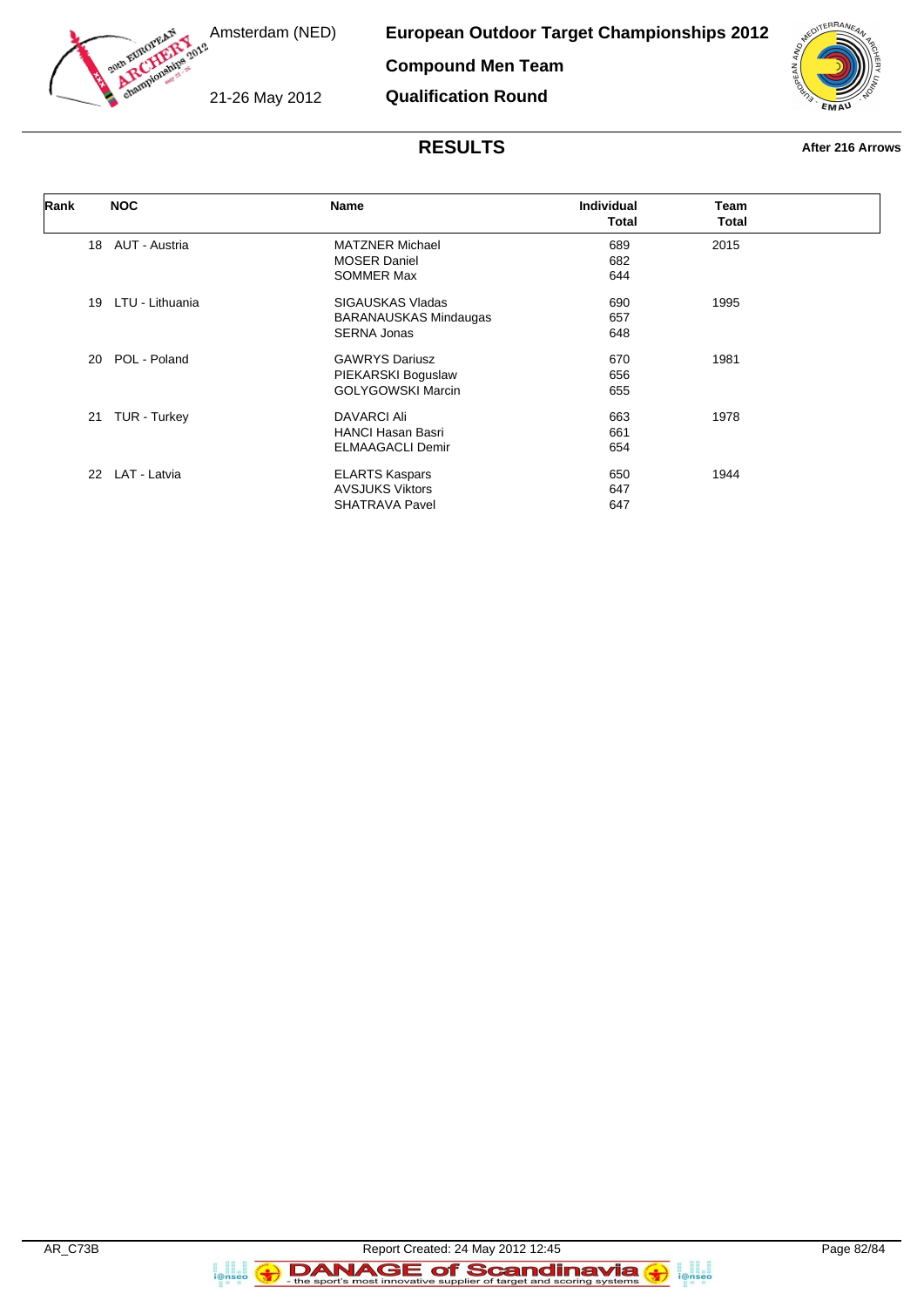

**European Outdoor Target Championships 2012**

**Compound Women Team**

21-26 May 2012

**Qualification Round**



## **RESULTS After 216 Arrows**

| Rank | <b>NOC</b>                 | <b>Name</b>                | Individual<br><b>Total</b> | Team<br><b>Total</b> |  |
|------|----------------------------|----------------------------|----------------------------|----------------------|--|
|      | 1 ITA - Italy              | <b>TONIOLI Marcella</b>    | 694                        | 2071                 |  |
|      |                            | <b>LONGO Laura</b>         | 689                        |                      |  |
|      |                            | ANASTASIO Anastasia        | 688                        |                      |  |
|      | 2 RUS - Russia             | LOGINOVA Albina            | 695                        | 2039                 |  |
|      |                            | <b>BALZHANOVA Viktoria</b> | 676                        |                      |  |
|      |                            | CHERKASHNEVA Svetlana      | 668                        |                      |  |
|      | 3 GER - Germany            | <b>BERGER Kristina</b>     | 691                        | 2033                 |  |
|      |                            | <b>WEIHE Andrea</b>        | 675                        |                      |  |
|      |                            | <b>MIKALA Melanie</b>      | 667                        |                      |  |
|      | 4 NED - Netherlands        | VAN CASPEL Inge            | 688                        | 2017                 |  |
|      |                            | MARKOVIC Irina             | 673                        |                      |  |
|      |                            | <b>ENTHOVEN Inge</b>       | 656                        |                      |  |
|      |                            |                            |                            |                      |  |
|      | 5 FRA - France             | <b>LEBECQUE Pascale</b>    | 680                        | 2014                 |  |
|      |                            | <b>MARTRET Caroline</b>    | 671                        |                      |  |
|      |                            | CHESSE Joanna              | 663                        |                      |  |
|      | 6 SWE - Sweden             | <b>DANIELSSON Isabell</b>  | 675                        | 2007                 |  |
|      |                            | OLOFSSON Ingrid            | 667                        |                      |  |
|      |                            | <b>JOHANSSON Malin</b>     | 665                        |                      |  |
|      | 7 BEL - Belgium            | <b>MASSINA Michele</b>     | 671                        | 1994                 |  |
|      |                            | PRIEELS Sarah              | 667                        |                      |  |
|      |                            | <b>WILLEMS Gladys</b>      | 656                        |                      |  |
|      |                            |                            |                            |                      |  |
|      | 8 CRO - Croatia            | <b>BUDEN</b> Ivana         | 685                        | 1987                 |  |
|      |                            | <b>ZORMAN Tanja</b>        | 657                        |                      |  |
|      |                            | <b>ORLIC Maja</b>          | 645                        |                      |  |
|      | 9 FIN - Finland            | JARVENPAA Erja             | 672                        | 1981                 |  |
|      |                            | <b>LANTEE Anne</b>         | 659                        |                      |  |
|      |                            | <b>MAKKONEN Susanna</b>    | 650                        |                      |  |
| 10   | ESP - Spain                | <b>CUESTA Irene</b>        | 664                        | 1980                 |  |
|      |                            | <b>AGUDO Fatima</b>        | 662                        |                      |  |
|      |                            | <b>LUQUE Pilar</b>         | 654                        |                      |  |
|      |                            |                            |                            |                      |  |
| 11   | <b>GBR</b> - Great Britain | <b>GALES Andrea</b>        | 660                        | 1962                 |  |
|      |                            | <b>CLARK Daisy</b>         | 655                        |                      |  |
|      |                            | <b>HOLDERNESS Lucy</b>     | 647                        |                      |  |
|      | 12 POL - Poland            | <b>STANIECZEK Anna</b>     | 662                        | 1899                 |  |
|      |                            | SZALANSKA Katarzyna        | 622                        |                      |  |
|      |                            | AUSTYN-GAWRYS Joanna       | 615                        |                      |  |
|      |                            |                            |                            |                      |  |

a<br>i@nseo

 $\left( \bigodot$